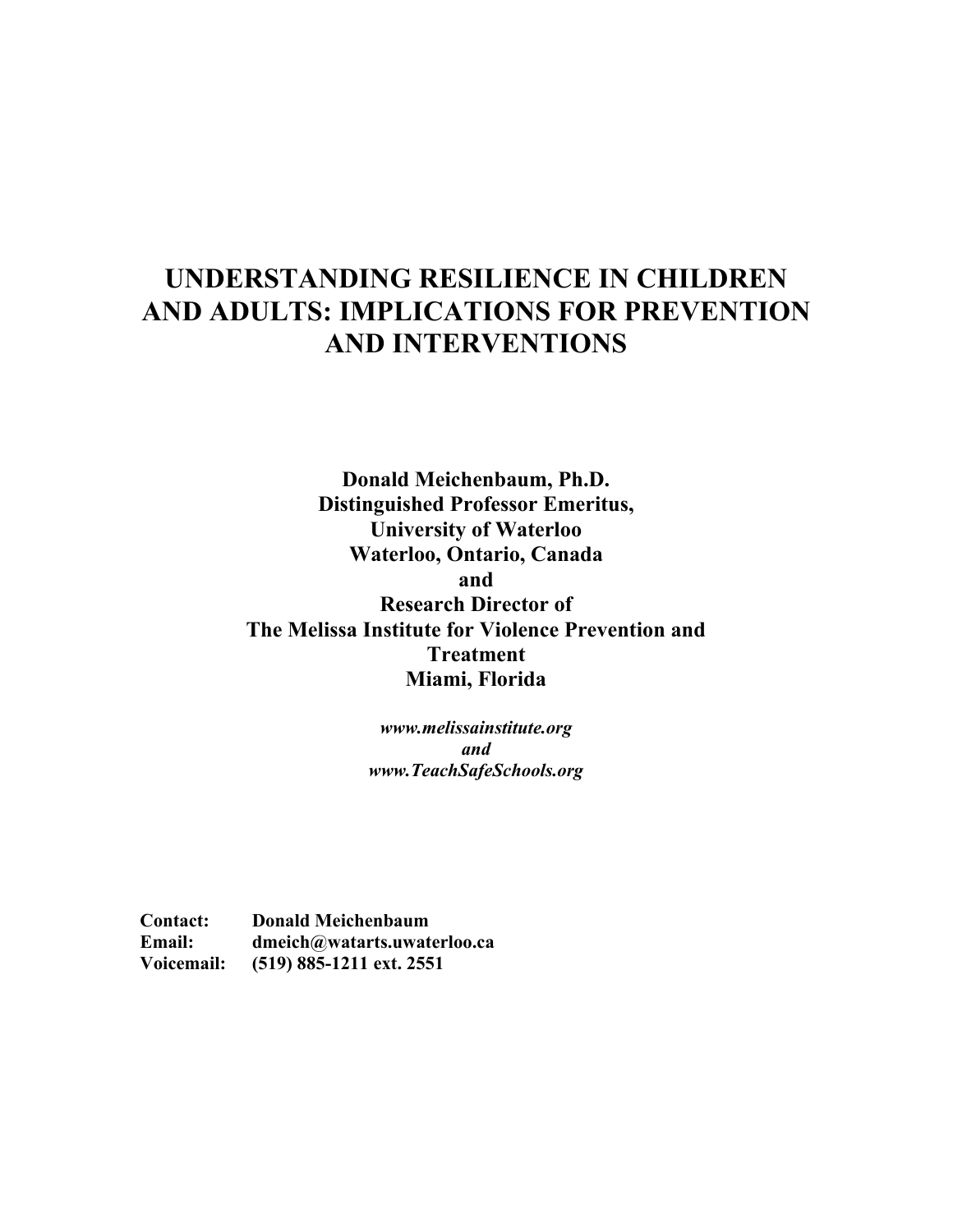# TABLE ON CONTENTS

| I.   | <b>Definitions of Resilience</b>                                                                                                                                                                       | $\overline{\mathbf{4}}$ |
|------|--------------------------------------------------------------------------------------------------------------------------------------------------------------------------------------------------------|-------------------------|
| II.  | <b>Illustrative Evidence of the Stressors to which Children in</b><br>the U.S. are Exposed                                                                                                             | 5                       |
|      | a) Adverse Childhood Experiences Measure (ACE)                                                                                                                                                         | 8                       |
| Ш.   | <b>Neurobiological Consequences of Children Being Exposed</b><br>to Victimization Experiences: Developmental<br>Traumatology                                                                           | 9                       |
| IV.  | <b>Research Facts About Resilience</b>                                                                                                                                                                 | 11                      |
| V.   | <b>Characteristics of Resilient Children and Youth</b>                                                                                                                                                 | 13                      |
| VI.  | <b>Protective Factors for Fostering Resilience in Children and</b><br>Youth<br>a) Within the Family<br>b) Within Other Relationships: Extrafamilial Factors<br>c) Within the Schools and the Community | 14                      |
| VII. | What Can Be Done to Foster Resilience in Children in the<br><b>Immediate Aftermath of a Traumatic Experience?</b>                                                                                      | 17                      |
|      | VIII. Ways to Foster Resilience in Children and Youth                                                                                                                                                  | 18                      |
| IX.  | <b>Examples of Specific Programs Designed to Reduce Risk</b><br><b>Factors and Bolster Resilience</b>                                                                                                  | 21                      |
| X.   | <b>Evidence of Resilience in Adults</b>                                                                                                                                                                | 22                      |
|      | a) Factors that Inhibit Resilience                                                                                                                                                                     | 24                      |
|      | b) The Role of Cognitive and Affective Factors                                                                                                                                                         | 26                      |
|      | c) Characteristics of Resilient Adults                                                                                                                                                                 | 39                      |
|      | d) Treatment Implications of a Constructive Narrative<br><b>Perspective of Resilience</b>                                                                                                              | 45                      |
| XI.  | <b>References</b>                                                                                                                                                                                      | 53                      |
| XII. | <b>Websites Links</b>                                                                                                                                                                                  | 60                      |
|      | XIII. Addendum I - - Role of Spirituality in the Recovery and<br><b>Healing Processes</b>                                                                                                              | 62                      |
| XIV. | <b>Addendum II - -Bolstering Resilience in Helpers: Treating</b><br><b>Vicarious Traumatization</b>                                                                                                    | 78                      |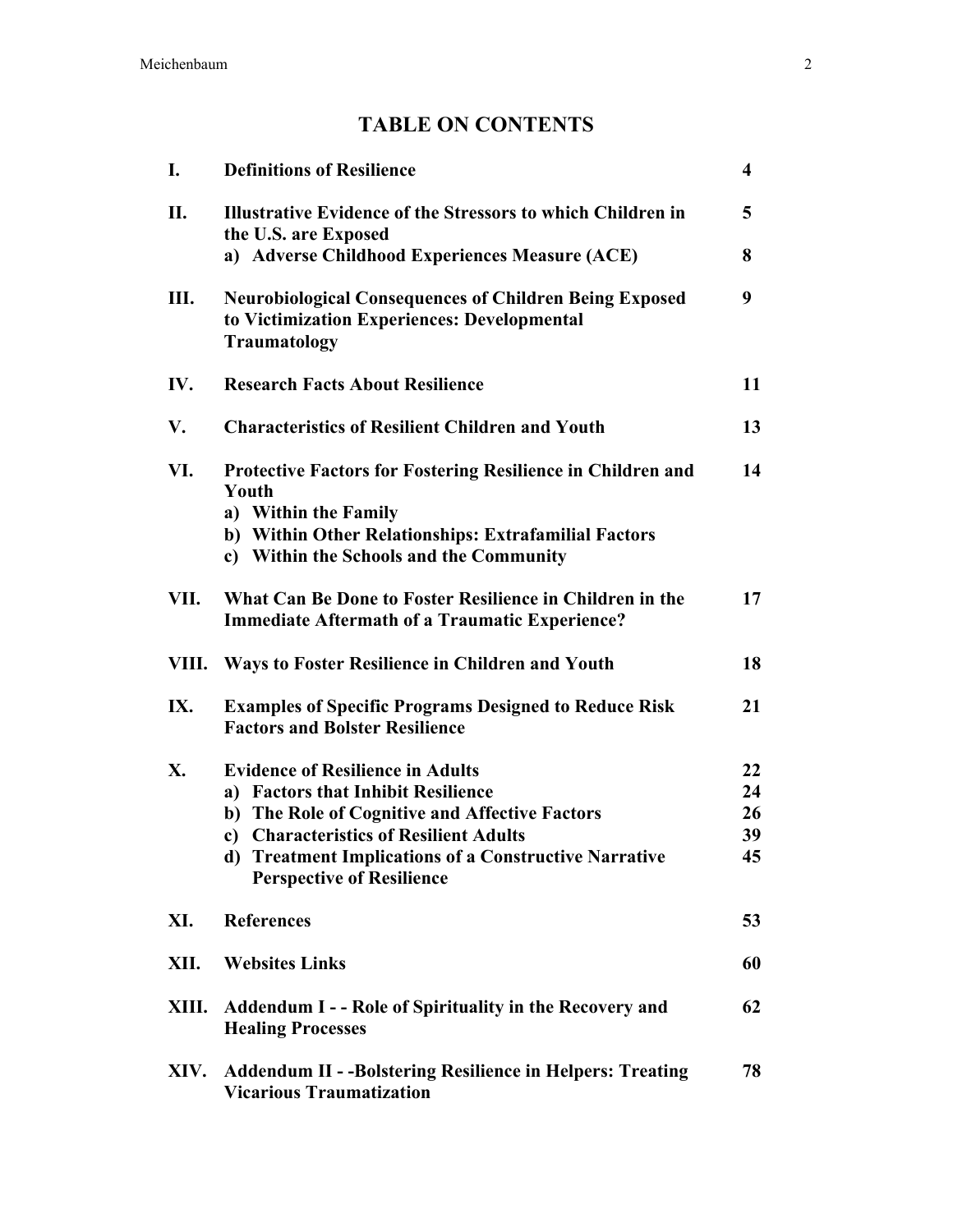### List of Tables

| Table 1        | <b>Adverse Childhood Experiences (ACE):</b><br><b>Questions and Response Categories</b>                                                 | 8  |
|----------------|-----------------------------------------------------------------------------------------------------------------------------------------|----|
| <b>Table 2</b> | <b>Examples of Programs Designed to Reduce</b><br><b>Risk and Bolster Resilience</b>                                                    | 21 |
| Table 3        | <b>Characteristics of the Narrative Associated</b><br>with Persistent and Higher Levels of Distress<br><b>Following Trauma Exposure</b> | 34 |
| Table 4        | <b>Kinds of Thinking and Behaviors that Lead</b><br><b>Survivors Toward "Growth"</b>                                                    | 42 |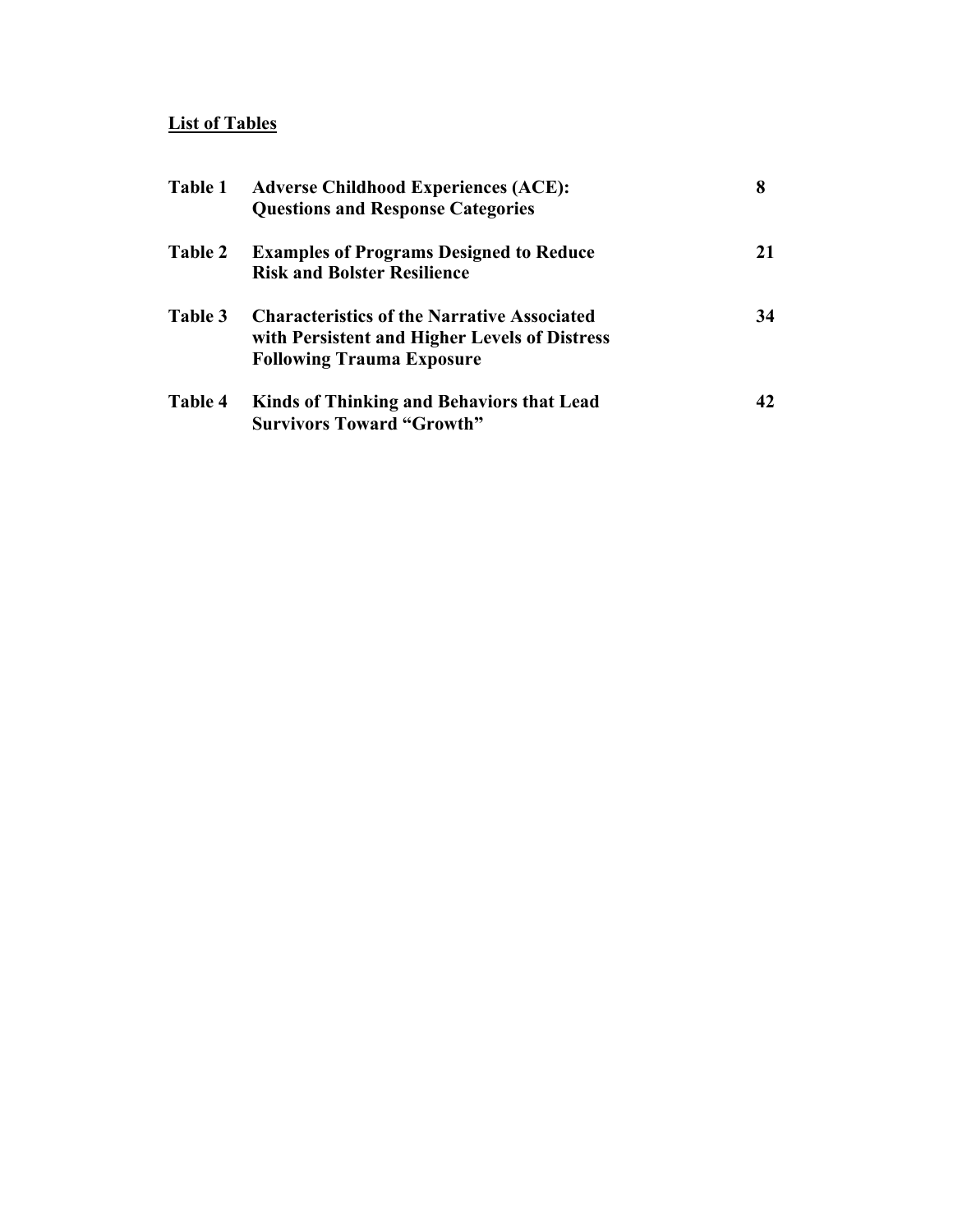#### We begin with a brief consideration of the definitions offered of resilience.

### DEFINITIONS OF RESILIENCE *(See Luthar et al., 2000; Masten & Reed, 2002; Rutter, 1999)*

**Resilience** refers to a class of phenomena characterized by good outcomes in spite of serious threats to adaptation or development. Resilience has been characterized as the ability to:

- \* "bounce back" and cope effectively in the face of difficulties"
- "bend, but not break under extreme stress"
- "rebound from adversities"
- \* "handle setbacks, persevere and adapt even when things go awry"
- \* "maintain equilibrium following highly aversive events"

Resilience is tied to the ability to learn to live with ongoing fear and uncertainty, namely, the ability to show positive adaptation in spite of significant life adversities and the ability to adapt to difficult and challenging life experiences.

As Ernest Hemingway once wrote, *"The world breaks everyone and afterwards many are strong at the broken places".* In a less poetic fashion, Norman Garmezy, who is one of the founders in the area of resilience research, captured the concept of resilience by asking educators the following question:

*"Are there any children in your school who, when you first heard of their backgrounds, you had a great deal of concern about them, and now when you see them in the hall, you have a sense of pride that they are part of your school? … These are children who cause you to wonder, 'How can that be?'" (Garmezy in Glantz & Johnson, 1999, p.7)*

In short, resilience turns victims into survivors and allows survivors to thrive. Resilient individuals can get distressed, but they are able to manage the negative behavioral outcomes in the face of risks without becoming debilitated.

Such resilience should be viewed as a relational concept conveying connectedness to family, schools, and community. One can speak of resilient families and communities and not just resilient individuals.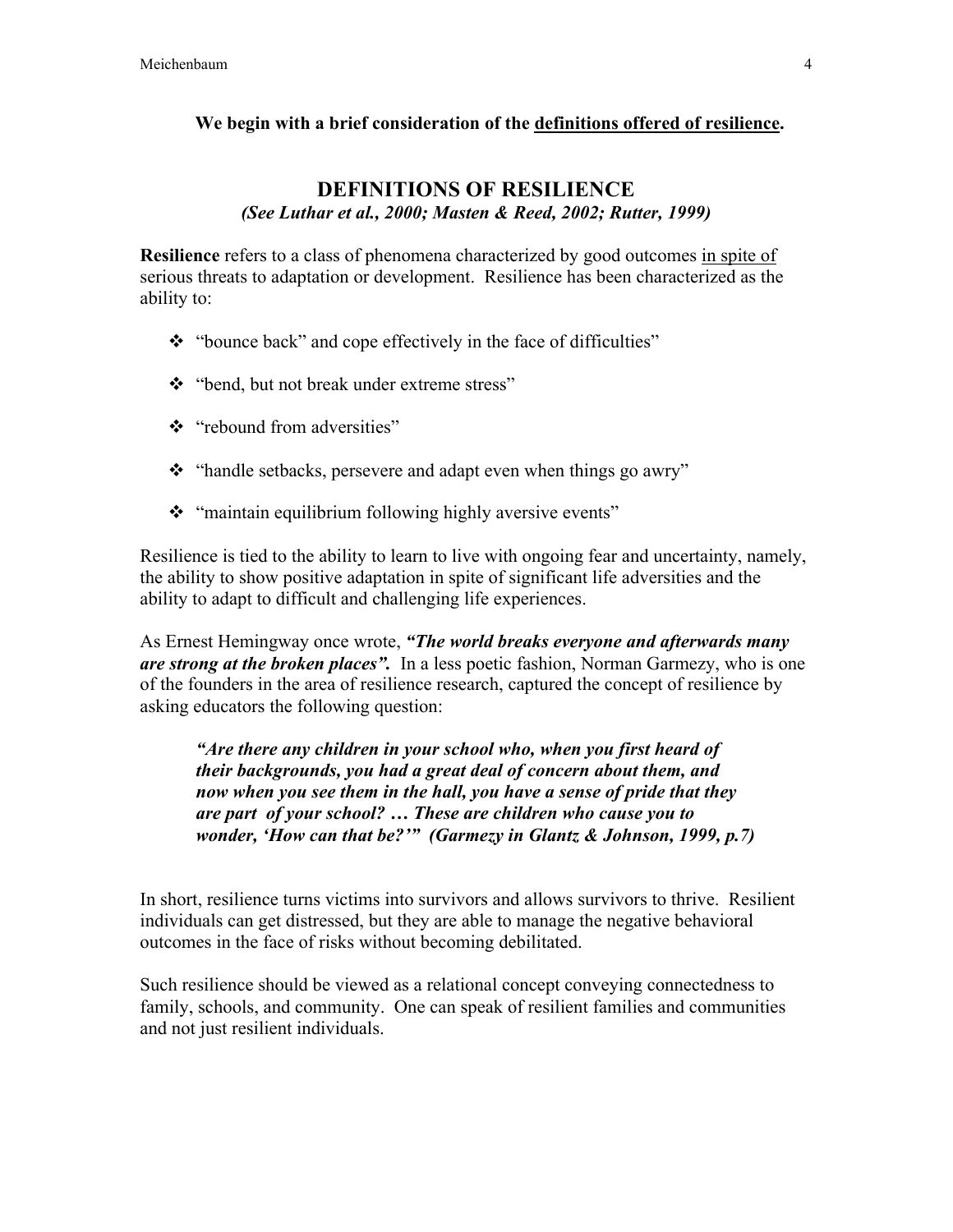## ILLUSTRATIVE EVIDENCE OF THE STRESSORS TO WHICH CHILDREN IN THE U.S. ARE EXPOSED

#### *(See Fraser, 2004; Huang et al., 2005; Osofsky, 1997; Schorr, 1998; Smith and Carlson, 1997)*

The following illustrative FACT SHEET underscores the need to study resilience in high-risk children. This summary does not include the impact of natural disasters like Hurricanes Katrina, Rita and Wilma that occurred in the fall of 2005.

#### Children Who Suffer From Behavioral and Mental Disorders

- $\div$  1 in 5 children and youth have a diagnosable mental disorder, and 1 in 10 have a serious emotional or behavioral disorder that is severe enough to cause substantial impairment in function at home, at school or in the community.
- Nationally, children with emotional and behavioral disorders in special education classes have the highest school dropout rate (50%).
- Mental health problems are associated with lower academic achievement, greater family distress and conflict, and poorer social functioning in childhood that can extend into adulthood. Most forms of adult psychiatric disorders first appear in childhood and adolescence.
- $\div$  Only 25% of children with emotional and behavioral disorders receive specialty mental health services.
- $\triangle$  There is increasing evidence that school mental health programs improve educational outcomes by decreasing absences, decreasing discipline referrals and improving test scores.

### Children Who Are Maltreated

- U.S. Department of Health and Human Services (2003) report 3 million referrals were made to child protective service agencies in the U.S. regarding the welfare of approximately 5 million children. Approximately 1 million were found to be victims of maltreatment (physical and sexual abuse and/or neglect). In 84 % of the cases, the perpetrators were the parent or parents. On any given day, about 542,000 children are living in foster care in the U.S. These foster children are at risk for unintended pregnancy, educational underachievement and dropout, substance abuse, psychiatric problems, unemployment and incarceration.
- $\cdot$  It is estimated that 20 million children live in households with an addicted caregiver and of these approximately 675,000 children are suspected of being abused.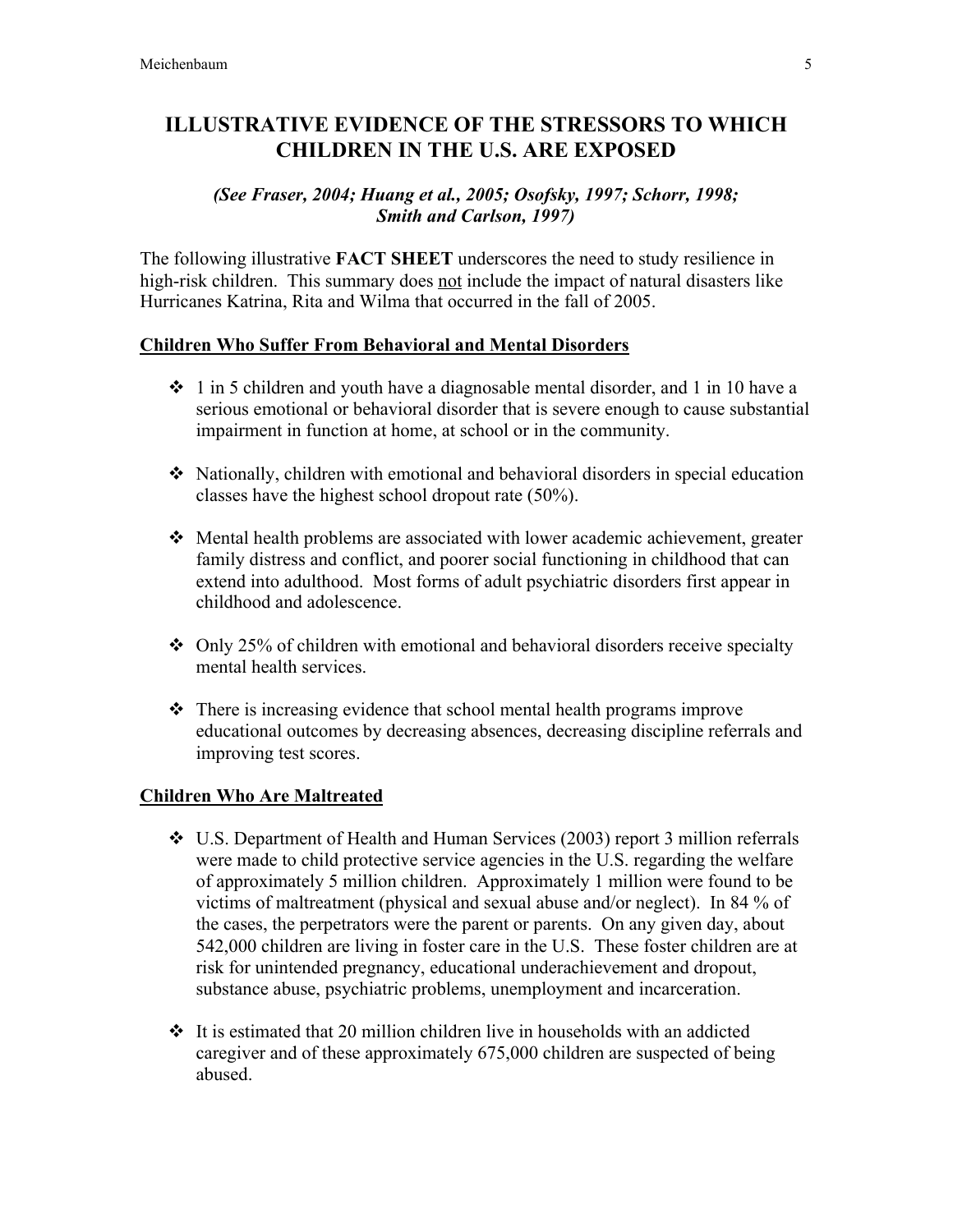### Children Who Witness Domestic Violence

- Every year, 3.3 million children witness assaults against their mothers. For example, in California, it is estimated that 10% - 20% of all family homicides are witnessed by children.
- $\div$  40% of men who abuse their female partner also abuse their children.

### Children as Victims of Crime

- $\div$  Children are more prone than adults to be subjects of victimization. For example, the rates of assault, rape and robbery against those 12 to 19 years of age are two to three times higher than for the adult population as a whole.
- $\div$  30% of children living in medium to high crime neighborhoods have witnessed a shooting, 35% have seen a stabbing and 24% have seen someone murdered.
- "Virtually all" of the inner-city, ethnic minority children who live in South Central Los Angeles witness a homicide by age 5. In New Orleans, 90% of fifth grade children witness violence. 50% are victims of some form of violence, and 40% have seen a dead body.

### Children Living in Poverty

- Poverty is a source of ongoing stress and a threat that leads to malnutrition, social deprivation and educational disadvantage. Poverty is associated with an array of problems including low birth-weight, infant mortality, contagious diseases, and childhood injury and death. Poor children are at risk for developmental delays in intellectual growth and school achievement. Sapolsky (2005) has reviewed the literature that indicates in Westernized societies, socioeconomic status(SES) is associated with varied physical and psychiatric disorders as a result of exposure to chronic stressors.
- $\div$  25% of children (some 15 million students) in the U.S. live below the poverty line.
- $\cdot \cdot$  The poverty level of the family is correlated with the level of the child achieving academically. Consider the following illustrative findings:
	- a) Students from minority families who live in poverty are 3 times more likely than their Caucasian counterparts to be placed in a class for the educable delayed and 3 times more likely to be suspended and expelled.
	- b) The overall academic proficiency level of an average 17 year old attending school in a poor urban setting is equivalent to that of a typical 13 year old who attends school in an affluent school area.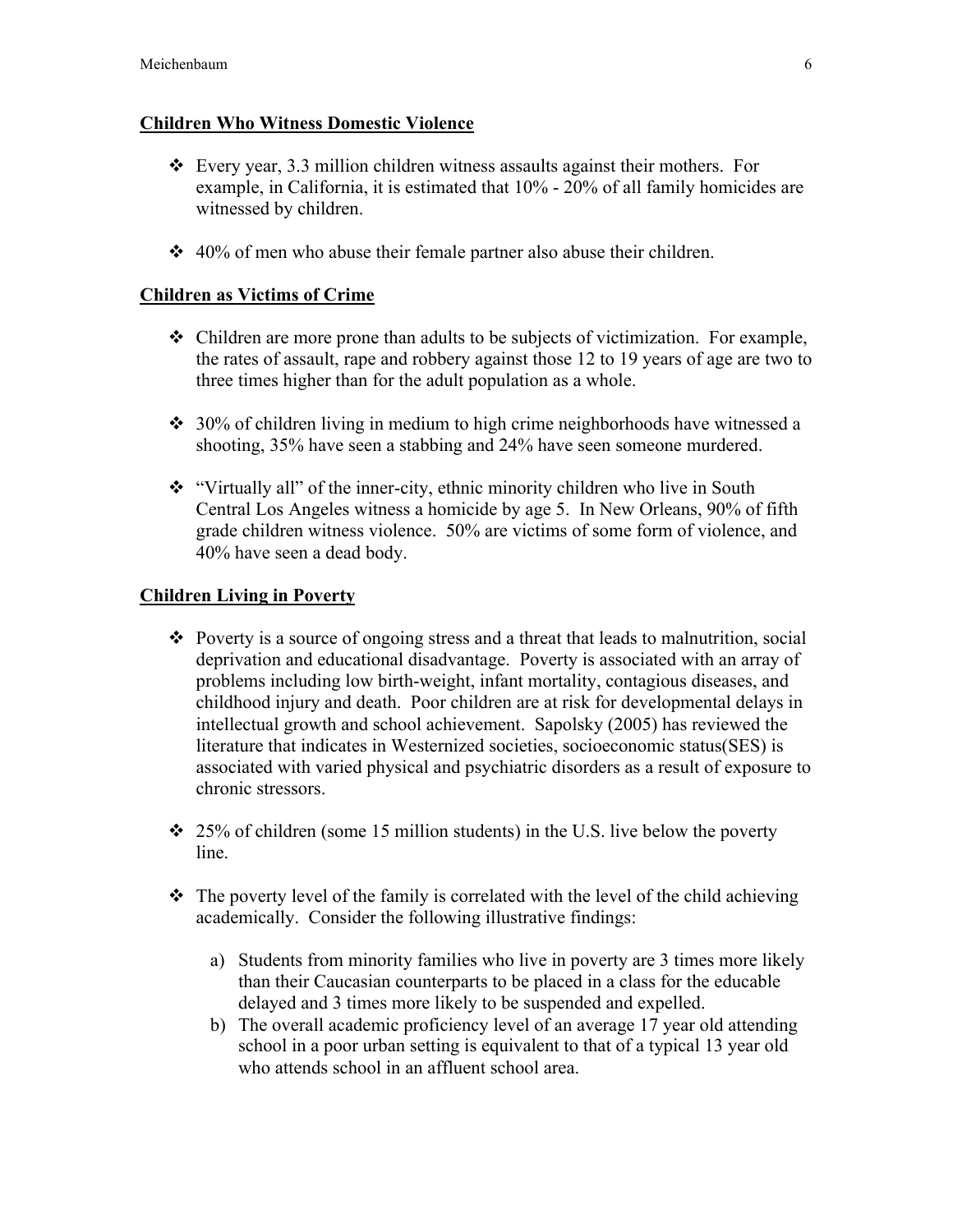- c) Students from families with income below the poverty level are nearly twice as likely to be held back a grade.
- d) The school dropout rate in the U.S. is highly correlated with grade retention. On average, two children in every classroom of 30 students are retained.
- e) The school dropout rate for African American students in the U.S. is 39%; for Mexican American students the dropout rate is 40%.

These statistics take on specific urgency when we consider that 15% of American students are African American and 11% are Hispanic. If present birthrates continue, by the year 2020, minority students will constitute 45% of school-age students in the U.S., up from the current level of 30%.

While any one of these negative factors (such as living in poverty, experiencing abuse and neglect, witnessing violence, or being a victim of violence) constitutes high risk for maladaptive adjustment, research indicates that it is the total number of risk factors present that is more important than the specificity of the risk factors in influencing developmental outcomes. Risk factors often co-occur and pile up over-time. In addition, different risk factors often predict similar outcomes.

The cumulative impact of these multiple stressors on children was illustrated by the research of Valerie Edwards and her colleagues at the University of Texas (2005). They developed an interview/questionnaire that assesses the child's exposure to negative Adverse Childhood Experiences, ACE (See Table of ACE categories). They found that the higher the scores on the ACE, the greater the likelihood of poorer developmental outcomes, as evident in both psychosocial and physiological indices.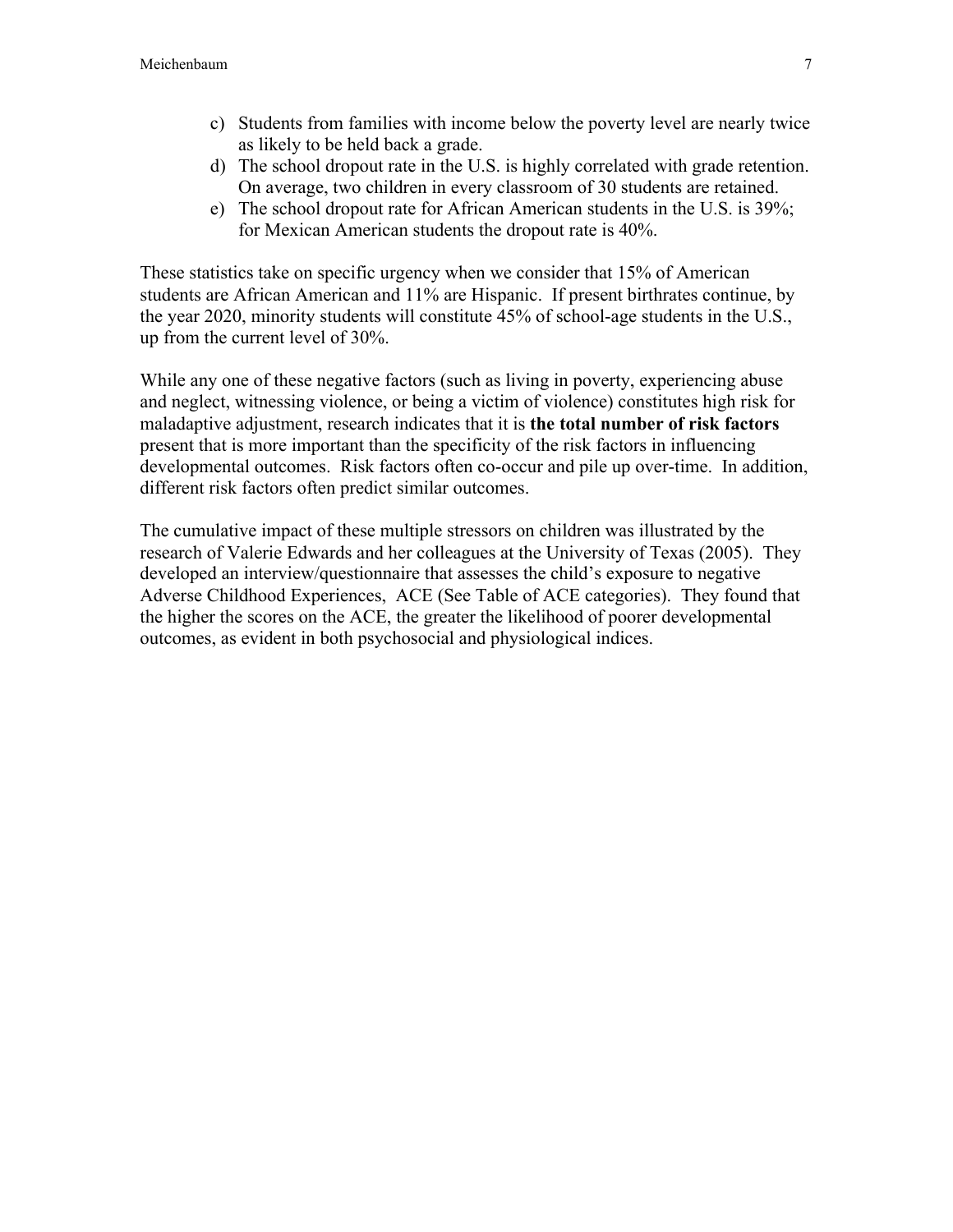# TABLE 1 ADVERSE CHILDHOOD EXPERIENCES ACE QUESTIONS AND RESPONSE CATEGORIES\*

| <b>ACE Category</b>                                             | Question(s)                                                                                                                                                                                                     | <b>Response</b><br><b>Options</b>                         | <b>Criterion for</b><br>Category |
|-----------------------------------------------------------------|-----------------------------------------------------------------------------------------------------------------------------------------------------------------------------------------------------------------|-----------------------------------------------------------|----------------------------------|
| <b>Physical Abuse:</b>                                          |                                                                                                                                                                                                                 |                                                           |                                  |
| Did a parent or other<br>adult in the household:                | Push, grab, shove or slap you?<br>Hit you so hard that you had marks or<br>were injured?                                                                                                                        | Never, once or<br>twice, sometimes,<br>often, very often. | Often and/or<br>Sometimes        |
| <b>Psychological Abuse:</b>                                     |                                                                                                                                                                                                                 |                                                           |                                  |
| Did a parent or other<br>adult in the household:                | Swear at, insult, or put you down?<br>Act in a way that made you afraid you<br>would be physically hurt?<br>Threaten to hit you or throw something                                                              | Never, once or<br>twice, sometimes,<br>often, very often. | Often<br>Often<br>Often          |
|                                                                 | at you but didn't?                                                                                                                                                                                              |                                                           |                                  |
| <b>Sexual Abuse:</b>                                            |                                                                                                                                                                                                                 |                                                           |                                  |
| Did an adult 5 years<br>older than you:                         | Touch or fondle you in a sexual way?<br>Have you touched his/her body in a<br>sexual way?<br>Attempt intercourse (oral, vaginal, or<br>anal) with you?<br>Have intercourse (oral vaginal, or anal)<br>with you? | Yes/No                                                    | Yes to any<br>question           |
| <b>Witnessing Maternal</b>                                      |                                                                                                                                                                                                                 |                                                           |                                  |
| <b>Battering:</b>                                               |                                                                                                                                                                                                                 |                                                           |                                  |
| Did your father or<br>stepfather or mother's<br>boyfriend ever: | Push, grab, slap or throw something at<br>your mother or stepmother?<br>Kick, bite, hit her with a fist or                                                                                                      | Never, once or<br>twice, sometimes,<br>often, very often. | Often<br>and/or<br>Sometimes     |
|                                                                 | something hard?<br>Repeatedly hit her over at least a few<br>minutes?                                                                                                                                           |                                                           | Once or twice                    |
|                                                                 | Threaten or hurt her with a knife or                                                                                                                                                                            |                                                           | Once or twice                    |
| <b>Household Mental</b>                                         | gun?                                                                                                                                                                                                            |                                                           |                                  |
| <b>Illness:</b>                                                 |                                                                                                                                                                                                                 | Yes/No                                                    | Yes                              |
| Was/did someone in<br>your household:                           | Depressed or mentally ill?<br>Attempt suicide?                                                                                                                                                                  |                                                           |                                  |
| <b>Household Substance</b>                                      |                                                                                                                                                                                                                 |                                                           |                                  |
| Abuse:                                                          |                                                                                                                                                                                                                 | Yes/No                                                    | Yes                              |
| Was someone in your<br>household:                               | A problem drinker or alcoholic?<br>A person who used street drugs?                                                                                                                                              |                                                           |                                  |
| <b>Household Criminal</b><br><b>Activity:</b>                   | Did a household member ever go to<br>prison?                                                                                                                                                                    | Yes/No                                                    | Yes                              |
| <b>Parental Divorce or</b><br>Separation:                       | Were your parents ever divorced or<br>separated?                                                                                                                                                                | Yes/No                                                    | Yes                              |

\*Edwards, V. J., Anda, R. F., Dube, S. R., Dong, M., Chapman, D. P., & Felitti, V. J. (2005). The wide-ranging health outcomes of adverse childhood experiences. In K. A. Kendall-Tackett and S. M. Giacomoni (Eds.), Child victimization. Kingston, NJ: Civic Research Institute.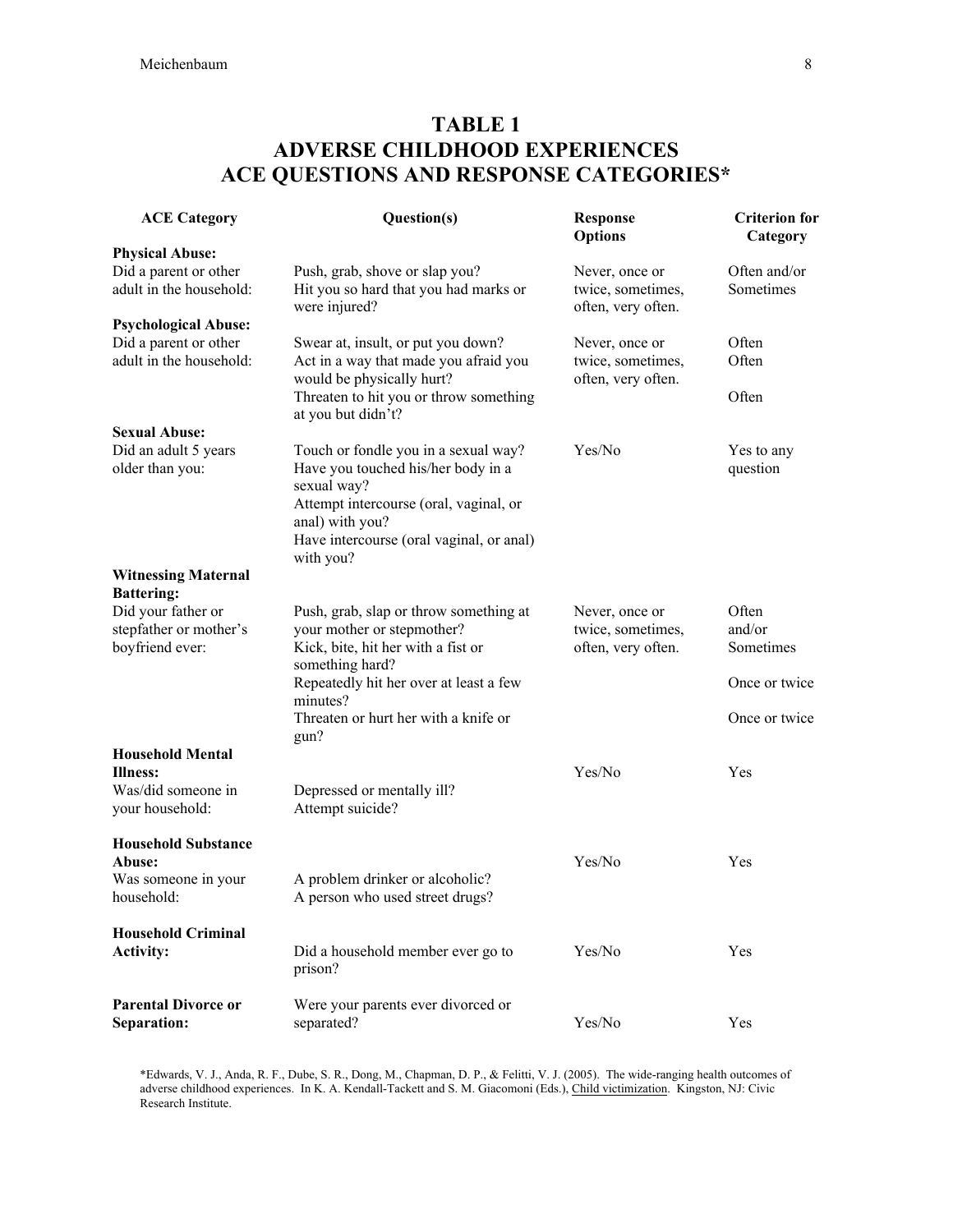## NEUROBIOLOGICAL CONSEQUENCES OF CHILDREN BEING EXPOSED TO VICTIMIZATION EXPERIENCES: DEVELOPMENTAL TRAUMATOLOGY

- Trauma can influence early development and as a result, adults can show evidence of neurobiological changes (DeBellis, 2002; Lipschitz et al., 1998; Ornitz & Pynoos, 1989; Perry, 1994, 1997; Pynoos et al., 1995; Yehuda, 1999; Van der Kolk, 1997; Weiss et al., 1999).
- $\triangle$  Physical abuse and neglect, but not sexual abuse have been associated with the reduction in the volume and activity levels of major structures of the brain, including the corpus callosum (midsagittal area of connective fibers between the left and right hemispheres) and the limbic (emotional regulation) system, including the amygdala and hippocampus.
- \* Trauma has been found to affect the HPA Axis (Hypothalamic Pituitary Axis adrenal axis) contributing to its hypersensitivity to cortisol and can contribute to an increased vulnerability to depression.
- Trauma exposure can contribute to increased sympathetic nervous system activity which is especially evident under conditions of stress (e.g., increased heart rate and increased blood pressure). This may be manifested as exaggerated startle responses.
- Among children who have been abused, there is a greater likelihood of cerebral lateralization differences or asynchrony. For example, abused children are seven times more likely to show evidence of left hemisphere deficits. This can contribute to the failure to develop self-regulatory functions, especially language and memory abilities. Self-regulatory processes are internalizing, organizing functions that filter, coordinate and temporally organize experience. Selfregulation includes attentional controls, strategic planning, initiation and regulation of goal-directed behaviors, self and social monitoring, abstract reasoning, emotional regulation and interpersonal functioning. Trauma has the most impact when its onset occurs during early childhood and is recurrent or prolonged. Research suggests that there is impaired left hemisphere functioning in traumatized children.
- Trauma exposure results in elevated levels of circulating catecholamines (a group of amines derived from catechol that have important physiological effects as neurotransmitters and hormones) and in abused boys it also results in elevated growth hormone.
- Trauma exposure can have a negative impact on the development of attachment behavior. For example, abused teenage girls are more likely to hide their feelings and have extreme emotional reactions. They have fewer adaptive coping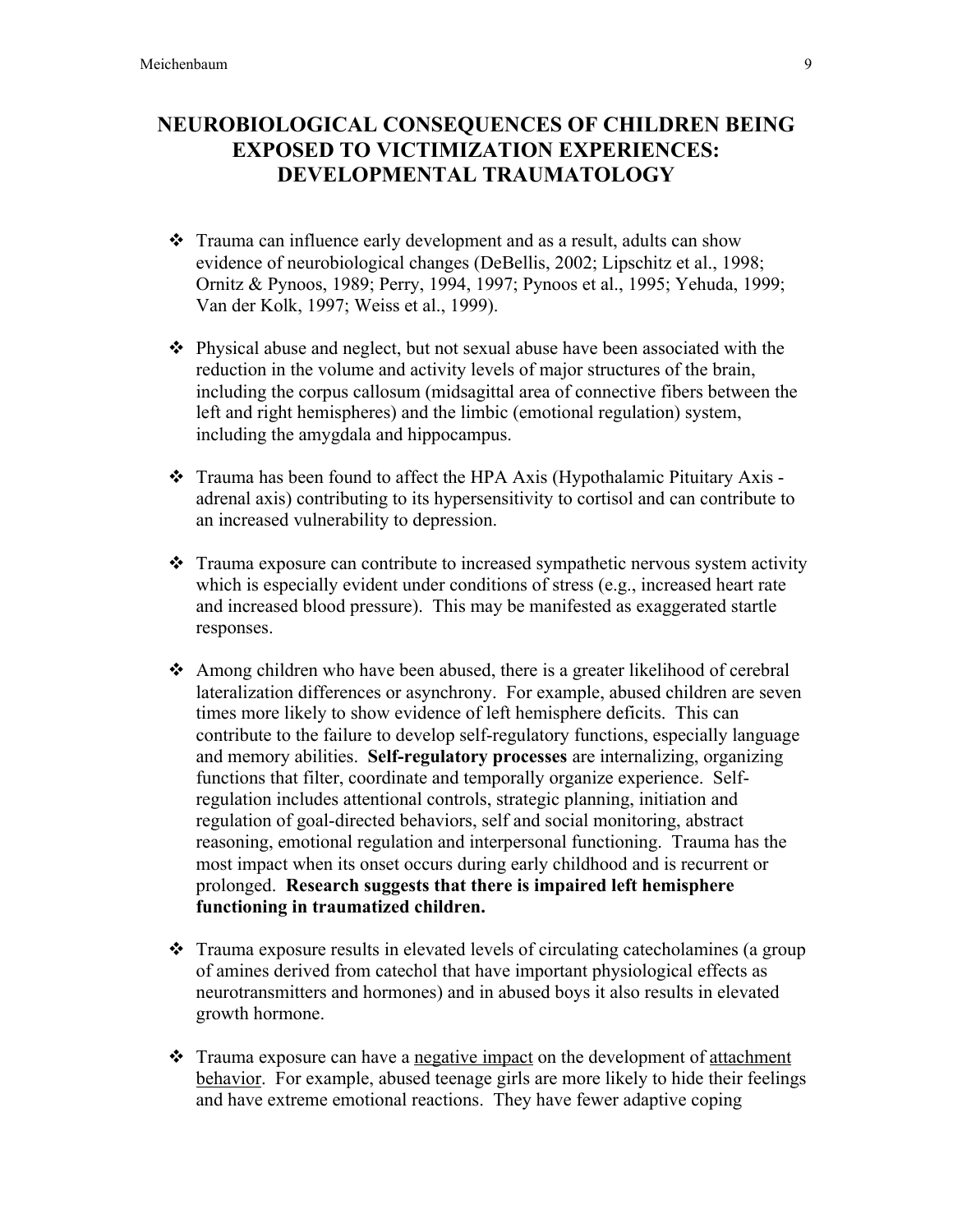strategies and have problems handling strong emotions, particularly anger. Moreover, they have limited expectations that others can be of help. Girls abused as teenagers show deficits in the ability to self-soothe and modulate negative emotions. They show evidence of problems with behavioral impulsivity, affective lability, aggression and substance abuse. For example, Kendall et al. (2000) found that in a twin study, the twin who had been exposed to childhood sexual abuse consistently had an elevated risk for drug and alcohol abuse and bulimia when compared to the unexposed co-twin. Sexual abuse also contributes to increased susceptibility to sexually transmitted disease and can compromise the immune system.

 $\cdot$  In order to compensate for the deficits that arise from multiple victimization experiences and to bolster resilience, special efforts are needed to bolster the abused and neglected children's and youth's self-regulatory systems and to provide them with "cognitive and emotional prosthetic devices" that can help in their development (e.g., metacognitive supports of planning, monitoring, language, memory, as well as social supports).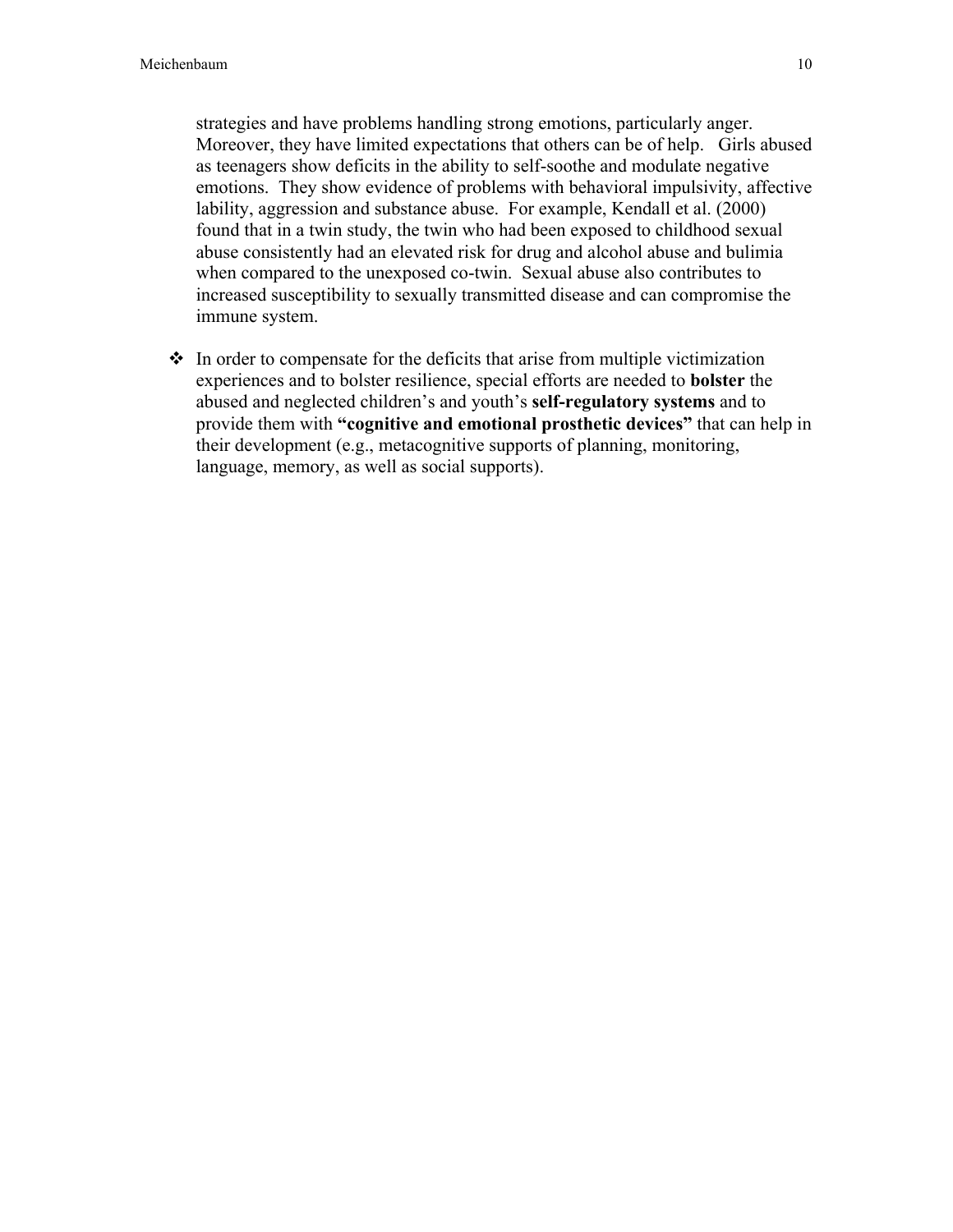# RESEARCH FACTS ABOUT RESILIENCE

Before we consider how some children and families survive, and perhaps even thrive, in spite of these adversities, it is useful to consider some of the major research findings in the area. These findings can inform ongoing efforts to bolster resilience in high-risk groups.

- $\div$  Resilience appears to be the general rule of adaptation. This conclusion holds whether the children who are studied have experienced premature birth, physical illness and surgery, maltreatment (abuse/neglect), are the offspring of mentally ill, alcoholic, criminally-involved parents, exposed to marital discord and domestic violence, poverty, are of minority status and exposed to massive (community level) trauma of war and natural disasters.
- Research has indicated that  $1/2$  to  $2/3$  of children living in such extreme circumstances grow up and "overcome the odds" and go onto achieve successful and adjusted lives (Bernard, 1995). Several longitudinal studies have tracked high-risk children from birth to adulthood (e.g., Werner & Smith, 1989; 1992; also *see http://www.kaimb.org/slides/resilience* for a summary of these longitudinal findings).

For example, Emmy Werner and Ruth Smith (2001) studied children who were born on the Hawaiian island of Kauai, most of whom were descendants of Southeast Asians. One of three children were born with the "odds against them." They were vulnerable due to socioeconomic and family factors (poverty, maltreatment, parental substance abuse and mental illness). In spite of these highrisk factors one child in every three developed into "confident, accomplished and connected adults."

 $\triangleleft$  Children may be resilient in one domain in their lives, but not in others (e.g., academic, social, self-regulatory behaviors). For example, children who appear resilient in one domain such as social competence may have difficulties in other domains. As Zimmerman and Arunkumar (1994) observe:

> *"Resilience is not a universal construct that applies to all life domains. Children may be resilient to specific risk factors, but quite vulnerable to others. Resilience is a multidimensional phenomenon that is context-specific and involves developmental change." (p. 4)*

 Resilience should be viewed as being "fluid over time." The relative importance of risk and protective factors are likely to change at various phases of life. A child who is resilient at one developmental phase may not be necessarily resilient at the next developmental phase. Developmental transition points at school and at puberty are particularly sensitive times for the impact of traumas.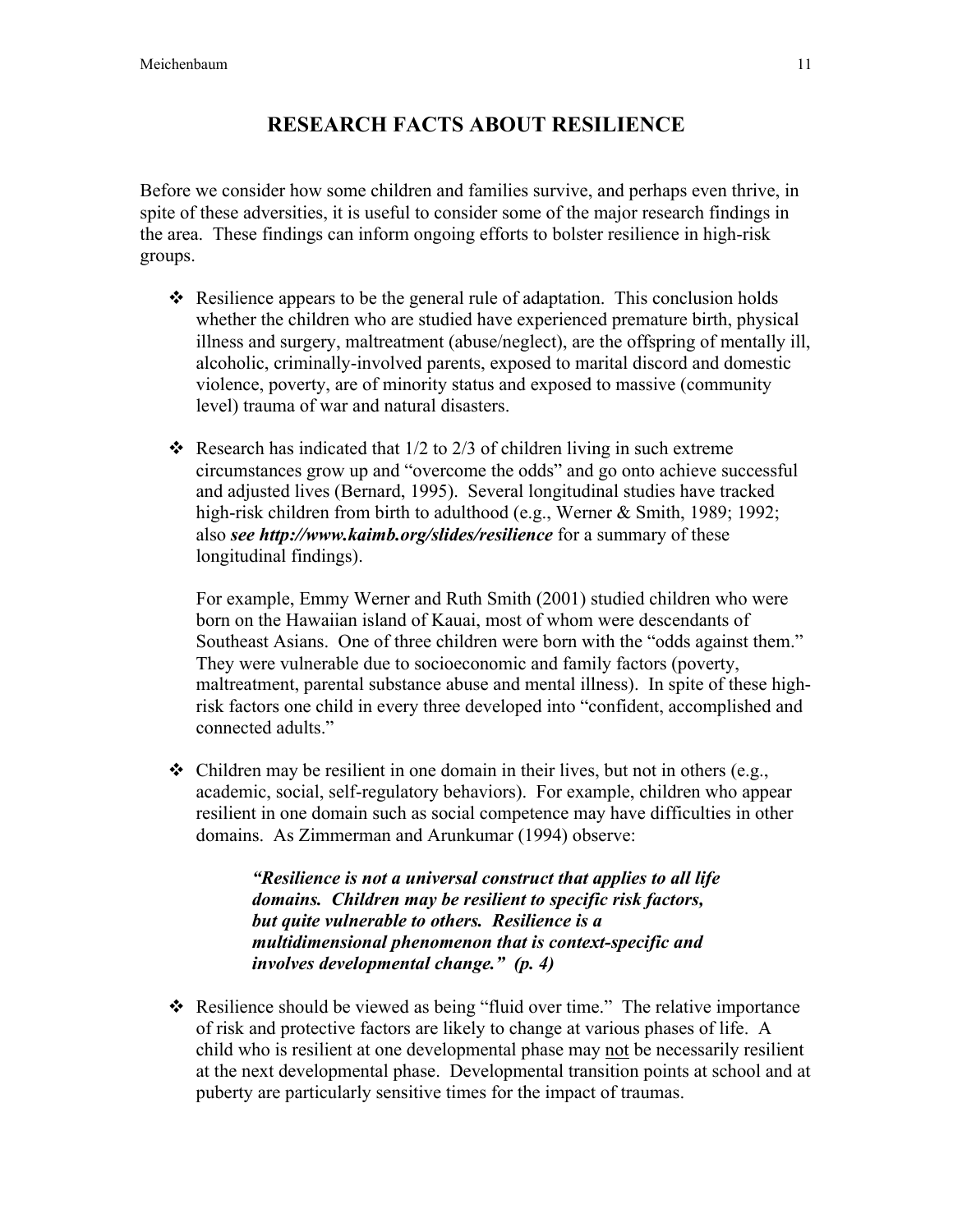- There is no single means of maintaining equilibrium following highly aversive events, but rather there are multiple pathways to resilience.
- $\div$  The factors that contribute to resilience may vary depending upon the nature of the adversity. For example, in children who have been exposed to sexual abuse, having an external attribution style (blaming others or circumstances) may be a protective factor, but this style has not proven as effective for individuals with physical abuse or neglect.
- Moreover, protective factors may differ across gender, race and cultures. For instance, girls tend to become resilient by building strong, caring relationships, while boys are more likely to build resilience by learning how to use active problem-solving (Bernard, 1995). Further evidence that resilience may yield gender differences comes from the research of Werner and Smith (1992). In their longitudinal study of high-risk children they found scholastic competence at age 10 was more strongly associated with successful transition to adult responsibilities for men than for women. On the other hand, factors such as high self-esteem, efficacy and a sense of personal control were more predictive of successful adaptation among the women than men. In the stress domain, males were more vulnerable to separation and loss of caregivers in the first decade of life, while girls were more vulnerable to family discord and loss in the second decade. Thus, the factors that influence resilience may differ for males and females.

This research highlights the need to view resiliency as a developmental construct and the value of studying it longitudinally. *"Resilience is not a trait that a youth is born with or automatically keeps once it is achieved. Resilience is a complex interactive process."* (Zimmerman & Arunkumar, 1994).

 $\triangle$  Interventions to nurture resilience need to target multiple systems, since research indicates the total number of risk factors present is more important than the specificity of the risk factors in influencing developmental outcomes. For example, Sameroff and his colleagues (1992) studied the influence of social and family risk factors on the stability of intelligence from preschool to adolescence. They found that the pattern of risk was less important than the total amount of risk present in the child's life.

### With these findings in mind, let's consider the characteristics of resilient children and youth.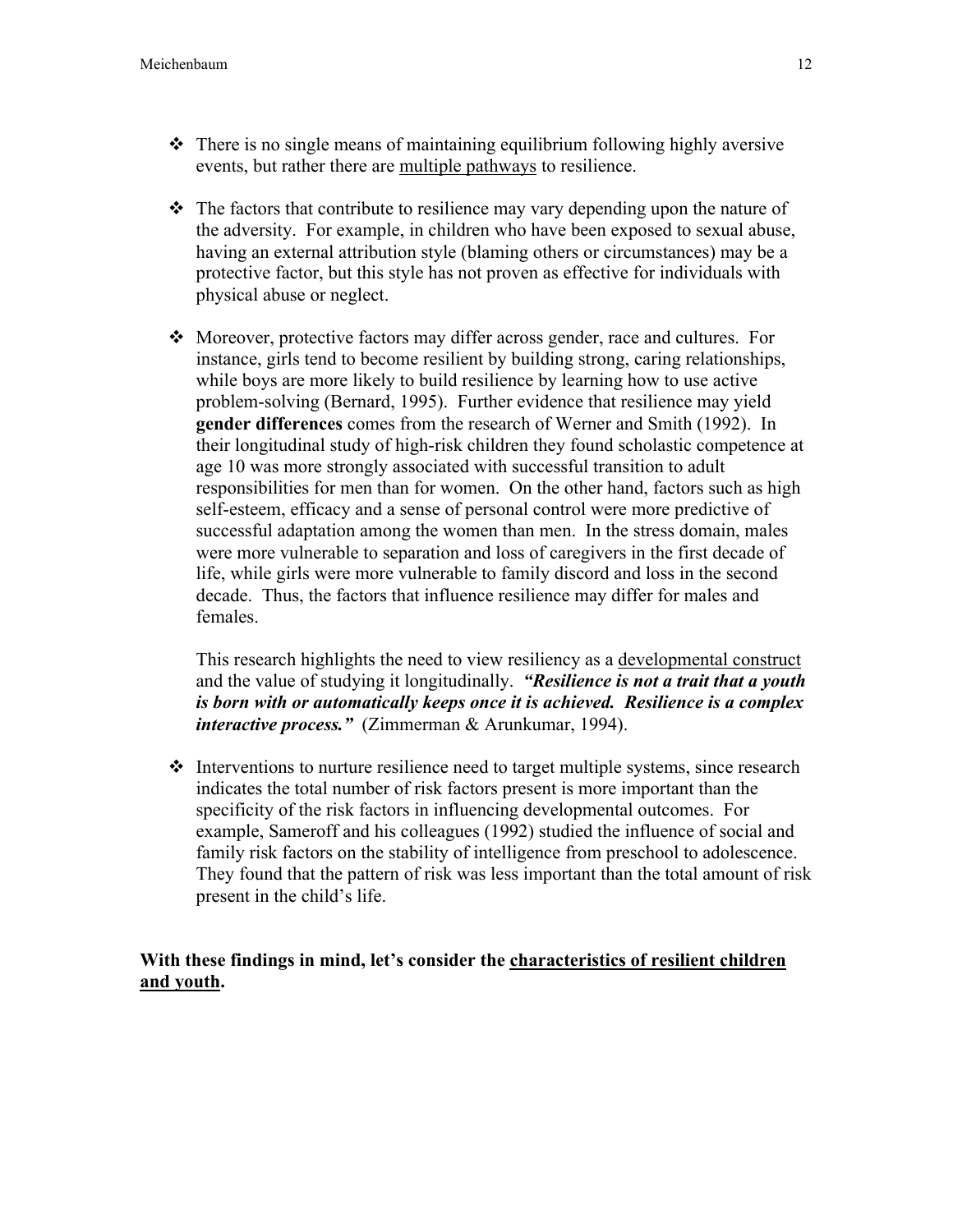### CHARACTERISTICS OF RESILIENT CHILDREN AND YOUTH

*"The resilient child is one who 'works well, plays well, loves well and expects well'." (Bernard, 1997)*

- $\triangle$  Temperament factors easy going disposition, not easily upset; good selfregulation of emotional arousal and impulses, and attentional controls These critically important temperament features may have genetic roots. Kim-Cohen and colleagues (2004) studied resilience among identical (monozygotic) and fraternal (dizygotic) twins who experienced socioeconomic deprivation. They found that MZ twins were more alike showing evidence of resilience (fewer conduct disorder problems than expected given SES stressors) than in DZ twins (r =.72 MZ vs. .26 DZ twins). Genetic influences explained 71% of variance in resilience. *(See Moffit, 2005 for an excellent discussion of the geneenvironment interplay in contributing to resilience.)*
- $\triangle$  Problem-solving skills a higher IO, abstract thinking, reflectivity, flexibility, and the ability to try alternatives indicate adaptability to stress.
- $\bullet$  Social competence emotional responsiveness, flexibility, empathy and caring, communication skills, a sense of humor (including being able to laugh at themselves) and behaviors that increase their ability to get along with others. They show a general appealingness and attentiveness toward others and an ability to elicit positive reciprocal responses from others. They are able to monitor their own and others' emotions. Bicultural competence – able to negotiate the cultural divide.
- $\triangleleft$  Autonomy self-awareness, sense of identity, ability to act independently, ability to exert control over the external environment, self efficacy and an internal locus of control. They haveincreased sense of self-worth and mastery.
- $\triangle$  A sense of purpose and a future orientation healthy expectations, goaldirectedness, future-orientation planning, goal-attaining skills, success orientation, achievement motivation, educational aspirations and persistence; hold religious beliefs that are supported by significant others and that convey a sense of meaning in life (spirituality).
- $\triangle$  A sense of optimism, maintain a hopeful outlook and employ active problemfocused coping strategies (They avoid seeing crises as insurmountable problems).
- Academic and social successes less risk of developing behavioral disorders. (Academic competencies, especially reading comprehension and math skills.) They have talents that are valued by self and society.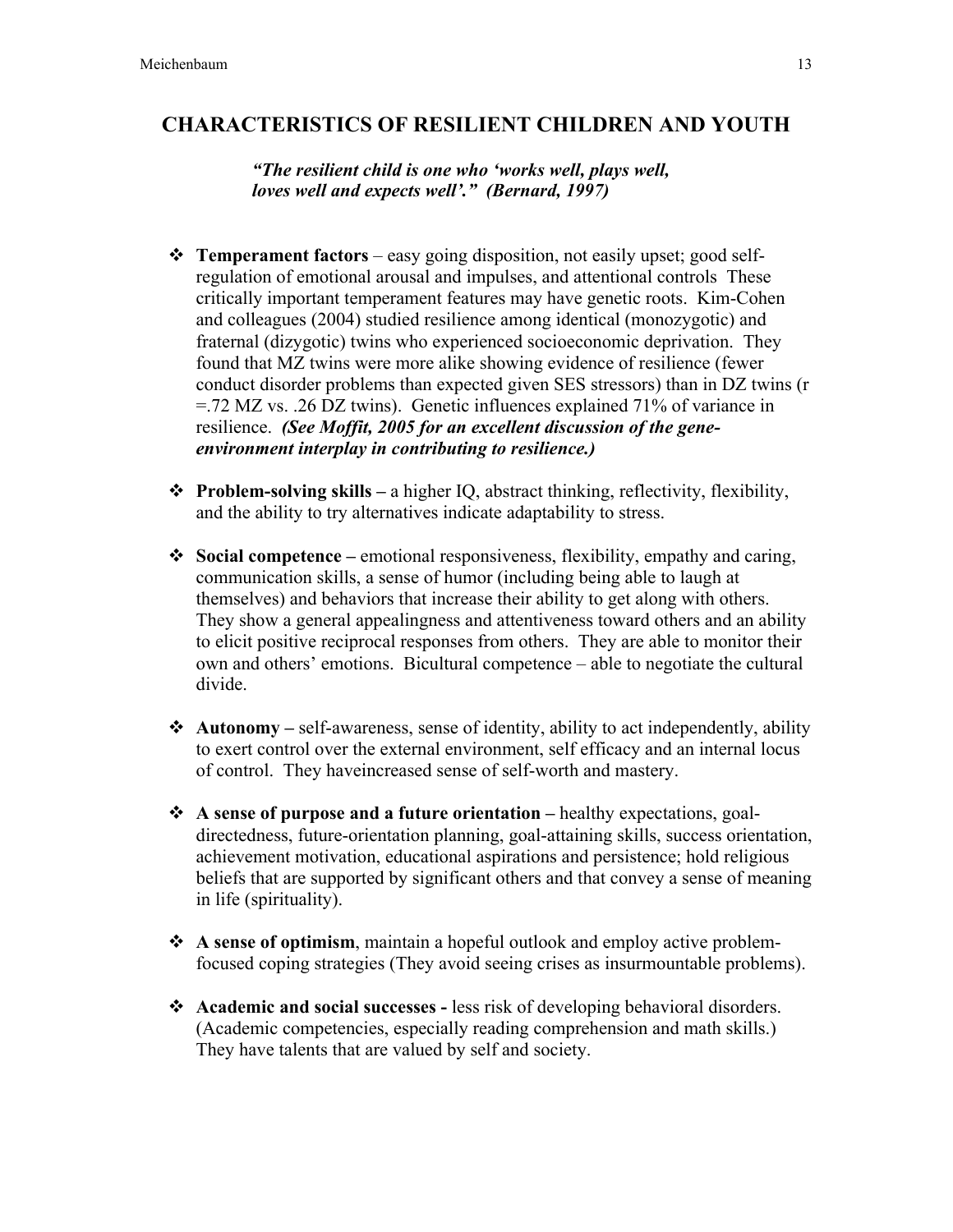# PROTECTIVE FACTORS FOR FOSTERING RESILIENCE IN CHILDREN AND YOUTH

*(Martin & Coatsworth, 1998; Masten & Reed, 2000; Meltzer et al., 2005)*

### **Within the Family**

 $\triangle$  A close sustained relationship with at least one caring prosocial and supportive adult who is a positive role model

> *The best documented asset of resilience is a strong bond to a competent and caring adult, which need not be a parent. For children who do not have such an adult involved in their life, it is the first order of business … Children also need opportunities to experience success at all ages (Masten & Reed, 2002).*

- $\triangle$  Close affective relationship with at least one parent or caregiver perception of availability and responsiveness of caregivers; strong support systems
- Authoritative parents who are high on warmth and support, but who also provide structure (set firm limits and state clear rules), monitor their child's behavior and peer contacts, and convey high expectations in multiple domains
- Positive family climate with low family discord between parents and between parents and children
- Organized home environment (role of rituals, ceremonies, shared dinner times and mutual responsibilities, cohesive and supportive)
- $\triangle$  A secure emotional base whereby the child feels a sense of belonging and security; access to consistent, warm caregiving
- $\hat{\cdot}$  Parents are involved in their child's education. Both parents and teachers should convey high, but realistic expectations to their children.
- $\triangle$  Socioeconomic advantages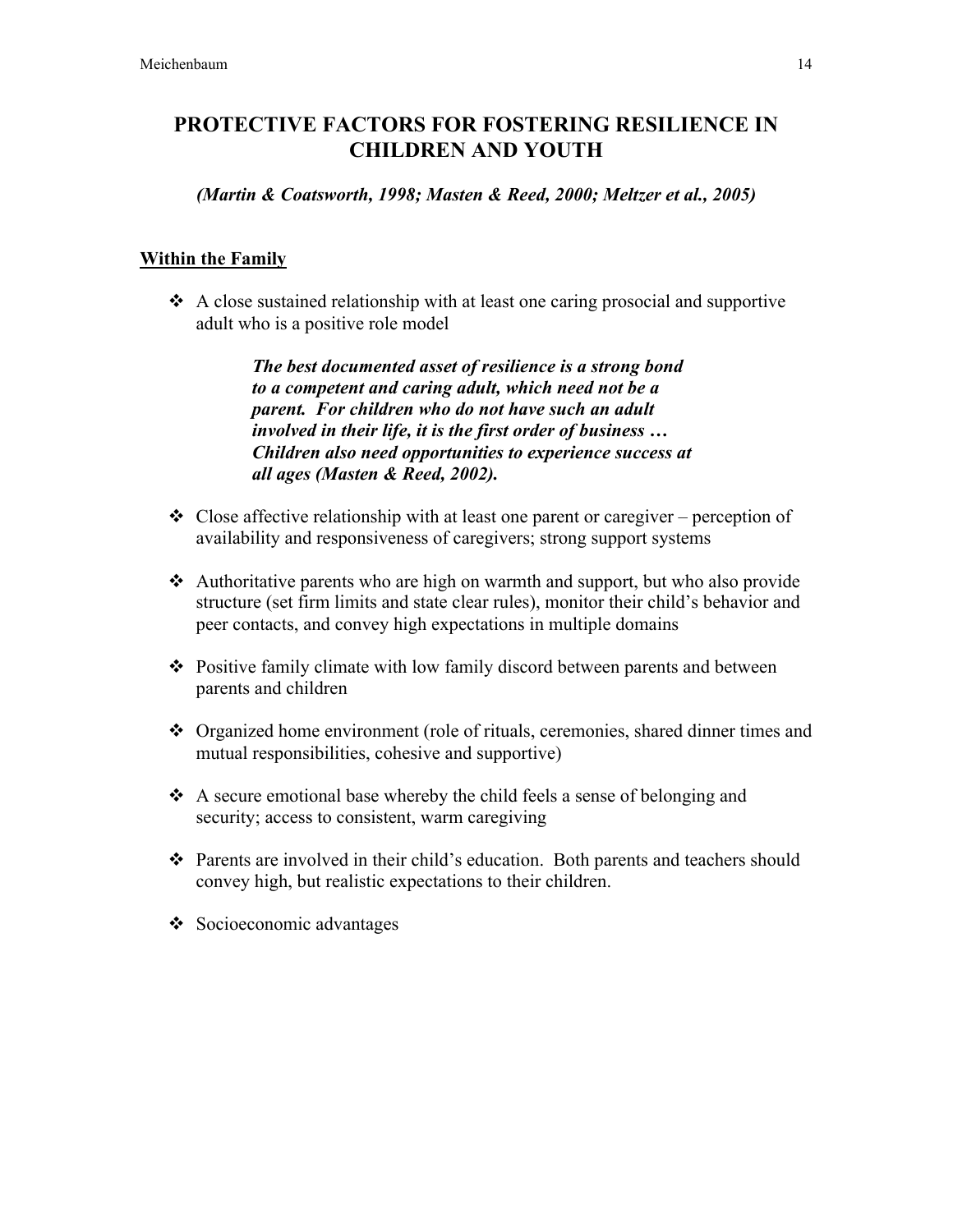#### Within Other Relationships: Extrafamilial Factors

- $\div$  Close supportive relationship with prosocial and supportive adult models (role of mentors). Bond to prosocial adults outside family. *(See www.teachsafeschools.org for information on how to establish an adult mentoring program.)*
- Connections to prosocial and rule-abiding peers who have authoritative parents
- $\triangle$  Support from "kith and kin", access to wider supports such as extended family members and friends

#### Within the Schools and the Community

 $\cdot$  "School connectedness" is the belief by students that adults in the school care about them as students and their learning. School connectedness is related to academic, behavioral and social success in school. A protective factor is the attendance in effective schools and being "bonded" to school; for instance, ask students the following question to assess school-bondedness:

### *If you were absent from school, besides your friends, who else would notice that you were missing and would miss you?*

- Ties to prosocial organizations, including, schools, clubs, scouting; participation in extracurricular activities.
- Neighborhoods with high "collective efficacy", social cohesion and social capital resources.
- $\triangleleft$  High levels of public safety.
- Good emergency social services (e.g., 911 or crisis services, nursery school services)
- $\triangleleft$  Good public health and health care availability
- Opportunities to learn and develop talents
- $\triangle$  Support derived from cultural and religious traditions
- Have extended families who nurture a sense of meaning and identity (connected to larger community by having religious, cultural, community ties)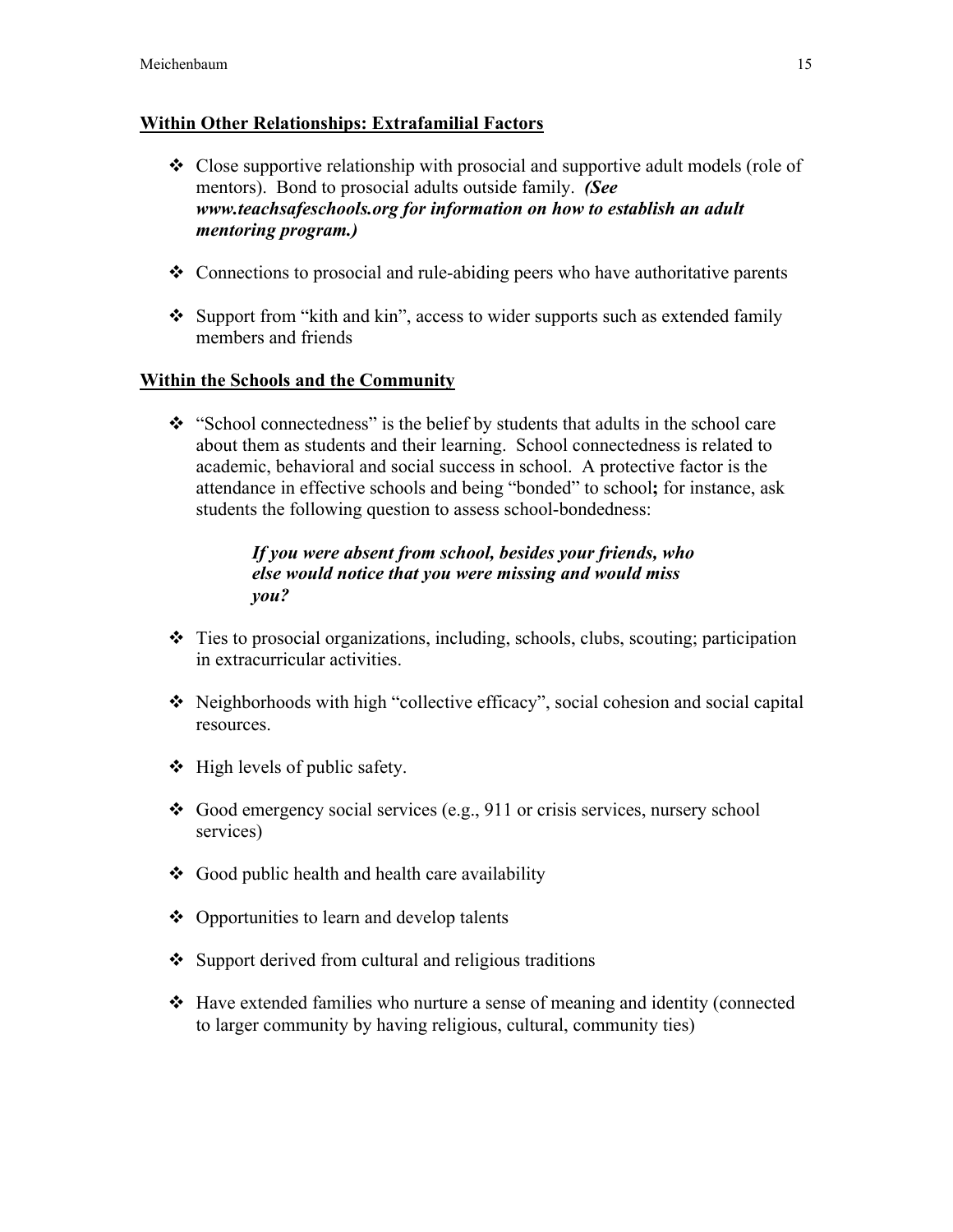$\div$  Civic engagement -- engage with others (classmates, family and community members) in empowering activities such as helping others. For instance, a survey of some 1800 school principals by the National Youth Leadership Council found that schools that use "service learning" (some 28% of all school principals surveyed) show evidence of a wide range of benefits for the students, school and community. *(See http://www.nylc.org)*

For example, a study by the Search Institute asked 10,000 young adolescents to respond to the following:

#### *Think about the helpful things you have done in the last month – for which you did not get paid, but which you did because you wanted to be kind to someone else.*

Three quarters of the adolescents spent less than two hours helping others in the previous month; this includes a third of young people in the study who said they had done nothing at all. Only a quarter were involved three or more hours during the previous month. As Brendto et al. (1998, p. 39) observe: *"Volunteer work is not a major force in the development of responsibility in contemporary youth."*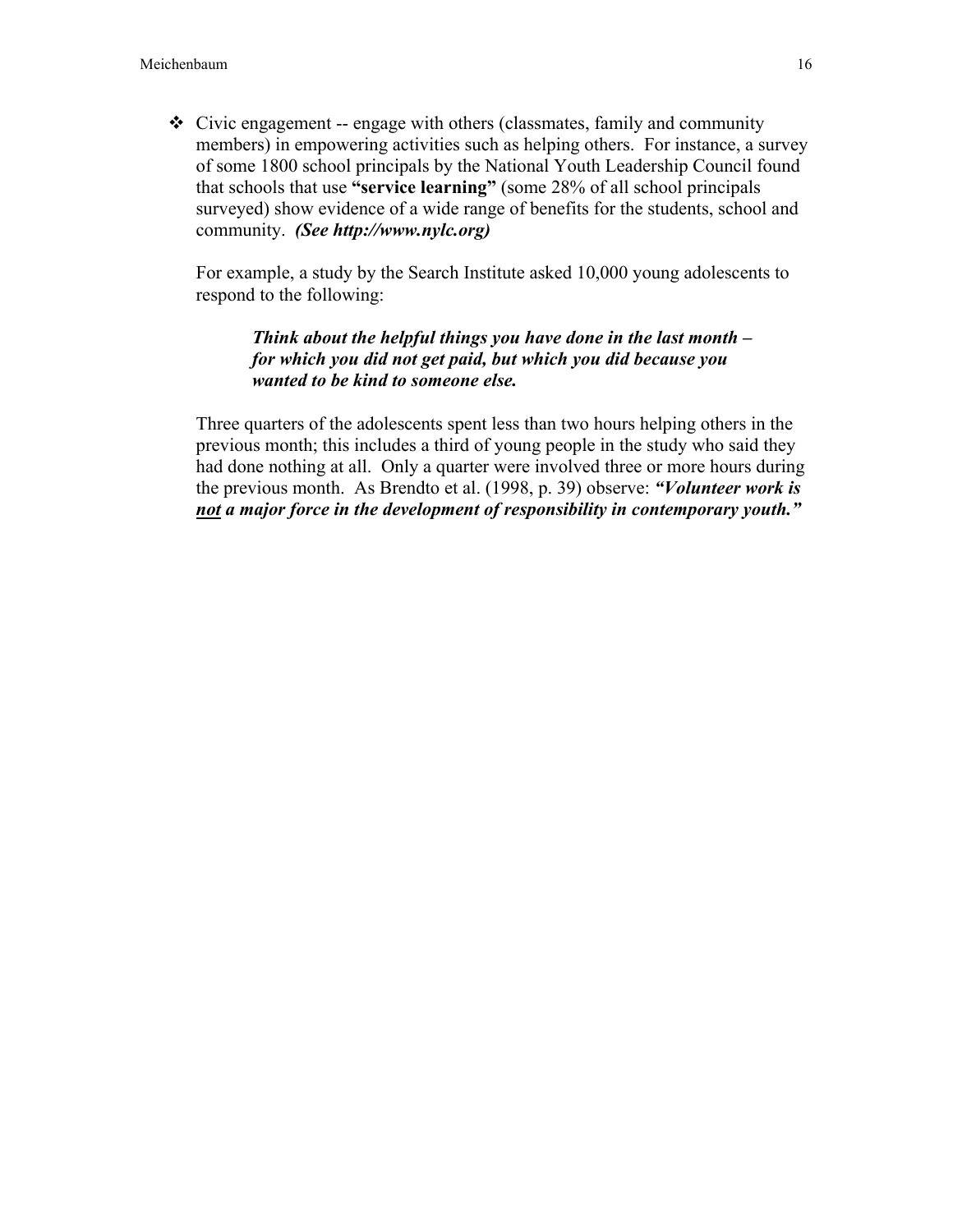# WHAT CAN BE DONE TO FOSTER RESILIENCE IN CHILDREN IN THE IMMEDIATE AFTERMATH OF A TRAUMATIC EXPERIENCE?

#### Following exposure to traumatic events, help children to:

- (1) resume normal roles and follow predictable routines, thus maintaining a sense of predictability, safety , control and connections;
- (2) minimize and reduce exposure to upsetting media coverage and process news events with supportive caring adults who can act as models of positive coping;
- (3) engage in "healthy" behaviors (eating, sleeping, and prosocial activities);
- (4) engage in active coping efforts and not engage in avoidant coping activities such as behavioral disengagement (giving up), dissociating, blaming behavior of self or others, angry ruminative behaviors and substance abuse;
- (5) engage in sharing and helping activities with supportive others;
- (6) have parents who are open to talking with their children in reassuring ways about the crisis, but without pressuring their children to talk. (Parents can use occasional "direct questions" about how their child is doing. Resilient children collaborate in formulating a family safety plan for any possible future crises, and they practice these plans with their parents);
- (7) identify and access social supports (people to turn to in the future);
- (8) use faith-based procedures, familial and community rituals to memorialize and grieve as a way to find meaning.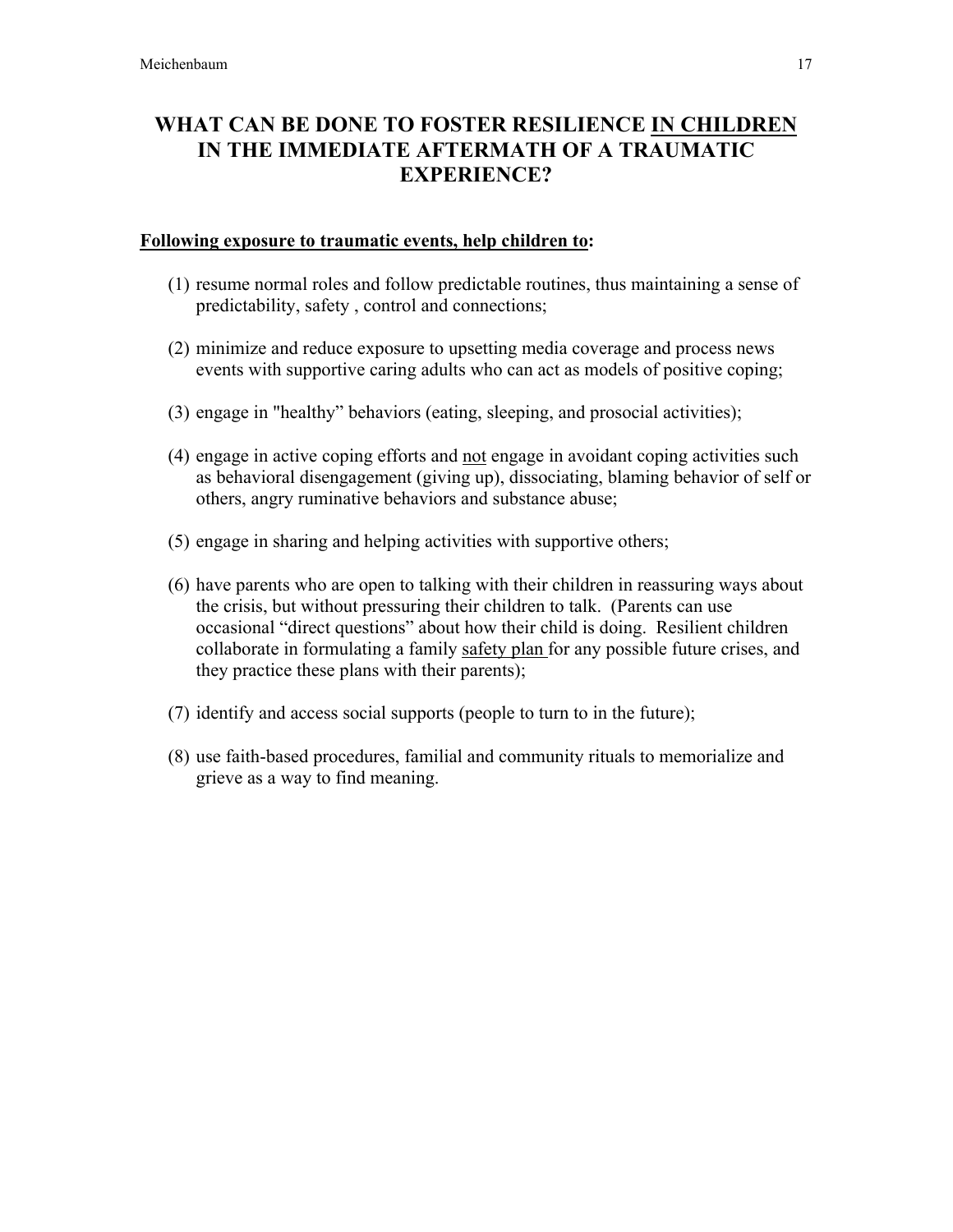### WAYS TO FOSTER RESILIENCE IN CHILDREN AND YOUTH

### *How Can Social Institutions (Schools, Public Health Departments, Governments, Churches, Families) Nurture Resiliency?*

- \* Remove or reduce risk factors (unsafe environments, exposure to violence, bullying behaviors).
- Provide prenatal care.
- $\div$  Include better quality of care in infancy (Nutritional programs, Home nurse visiting programs, Infant stimulation programs).
- Counteract the negative effects of poverty and abuse/neglect.
- $\triangle$  Provide early childhood education school-readiness programs and bolster protective factors (e.g., see research on vocabulary development on *www.TeachSafeSchools.org*).
- Provide adequate medical care on an ongoing basis.
- $\cdot \cdot$  Provide good integrative schools with higher SES students increase the likelihood of academic success and provide graduated mastery experiences. *(See Meichenbaum & Biemiller, 2002 on How to Nurture Independent Learners.)*
- Create a motivational climate that fosters a "learning for learning's sake" and reduces student competitiveness. Successes should be measured by improvement.
- Increase parents' involvement in their children's education.
- $\triangle$  Improve the quality of attachment relationships. Provide caring and supportive relationships.
- $\triangle$  Promote competencies, coping skills and general life skills.
- Increase sense of belonging or bonding to school and achievement.
- The need to help youth build assets was underscored in research by the Search Institute who have identified some 40 behavioral assets that youth should demonstrate. They identified 20 external and 20 internal behavioral assets.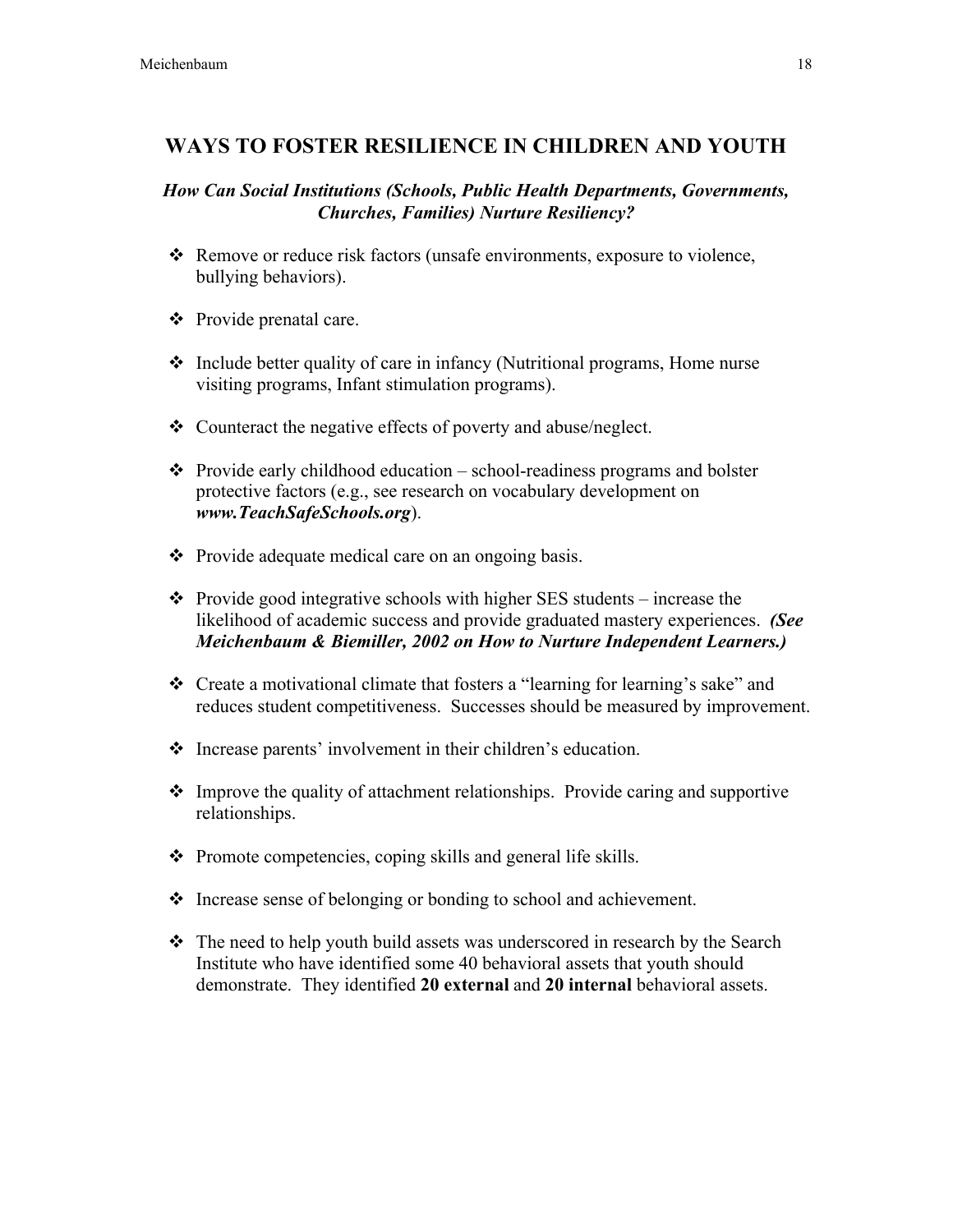The external assets included positive experiences young people receive from the world around them that empower, set boundaries, convey clear expectations about acceptable behaviors and nurture constructive use of time.

The internal assets include social competencies, positive values and identities, and commitment to learning. Young people need to experience support, be valued and have opportunities to contribute to others (civic activities), and thus feel empowered.

- A Search Institute survey of 200,000  $6<sup>th</sup>$  to 12<sup>th</sup> graders found that some 56% of young people experienced 20 or fewer of the 40 internal and external assets. These findings emphasize the need to help youth build such behavioral assets (Benson, Galbraith & Espeland, 1998).
- $\triangleleft$  Help students learn problem solving skills.
- $\div$  Use peer-teaching methods. Nurture contact with prosocial peers, and positive adult role models. Help students find social supports. (See Dubois & Karcher, 2005 and *www.TeachSafeSchools.org* for guidance on how to implement mentoring programs.)
- $\triangle$  Provide "second chance opportunities" or help individuals to engage in "nicheseeking" behaviors such as leaving deviant peer groups, engage in athletic, artistic or other activities that provide contact with prosocial adult mentors and peers, participate in military service, engage in positive romantic relationships, attend religious activities.
- $\div$  Schools should avoid increasing children's exposure to risk.. Set up smaller schools since school size is associated with the dropout rate. (See *www.TeachSafeSchools.org* for a discussion of alternatives to suspensions, expulsions and Zero Tolerance programs.)
- $\triangle$  Resilient youth place themselves in healthy contexts, generating opportunities for success or raising the odds of connecting with prosocial peers and mentors. **Help** youth find "niches" that foster resilience.
- Respect and nurture cultural identities and help enhance self-esteem.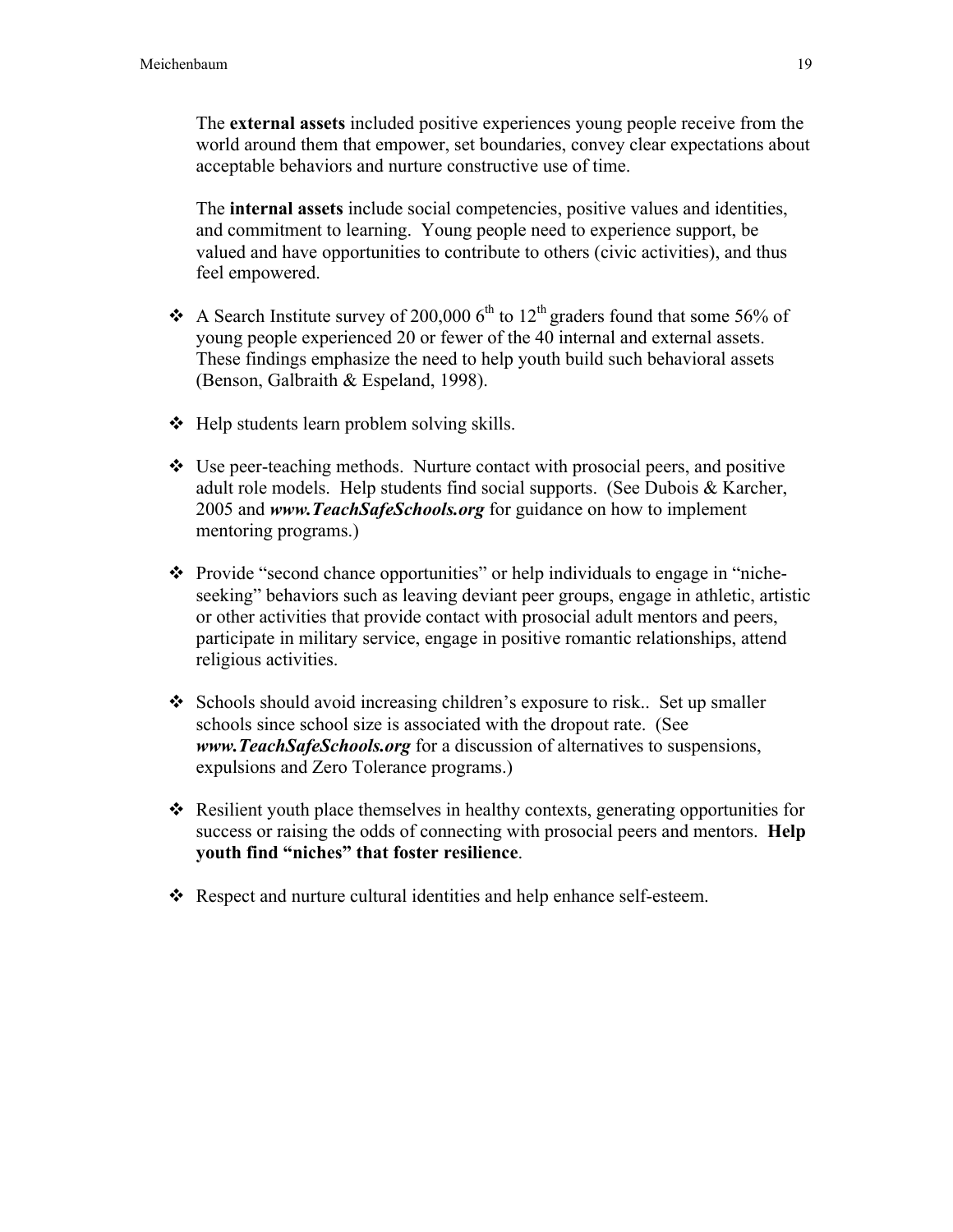# CAN RESILIENCE BE LEARNED?

The answer is a resounding **YES**. There are a number of programs designed to develop, nurture and teach resilience skills. For examples, the American Psychological Association has developed a training program called the Road to Resilience *(www.apahelpcenter.org or call 800-964-2000)* which trains students to develop resilience or "strengthen the mental muscle that everyone has," using "bounce back" strategies. These may include:

- Have a friend and be a friend
- Take charge of your behavior
- Set new goals and make a plan to reach them
- $\triangleleft$  Look on the bright side
- Believe in yourself.

The following list in Table 2 provides examples of other resilience nurturing programs. See the list of References and Website Links for illustrative resources and teaching manuals.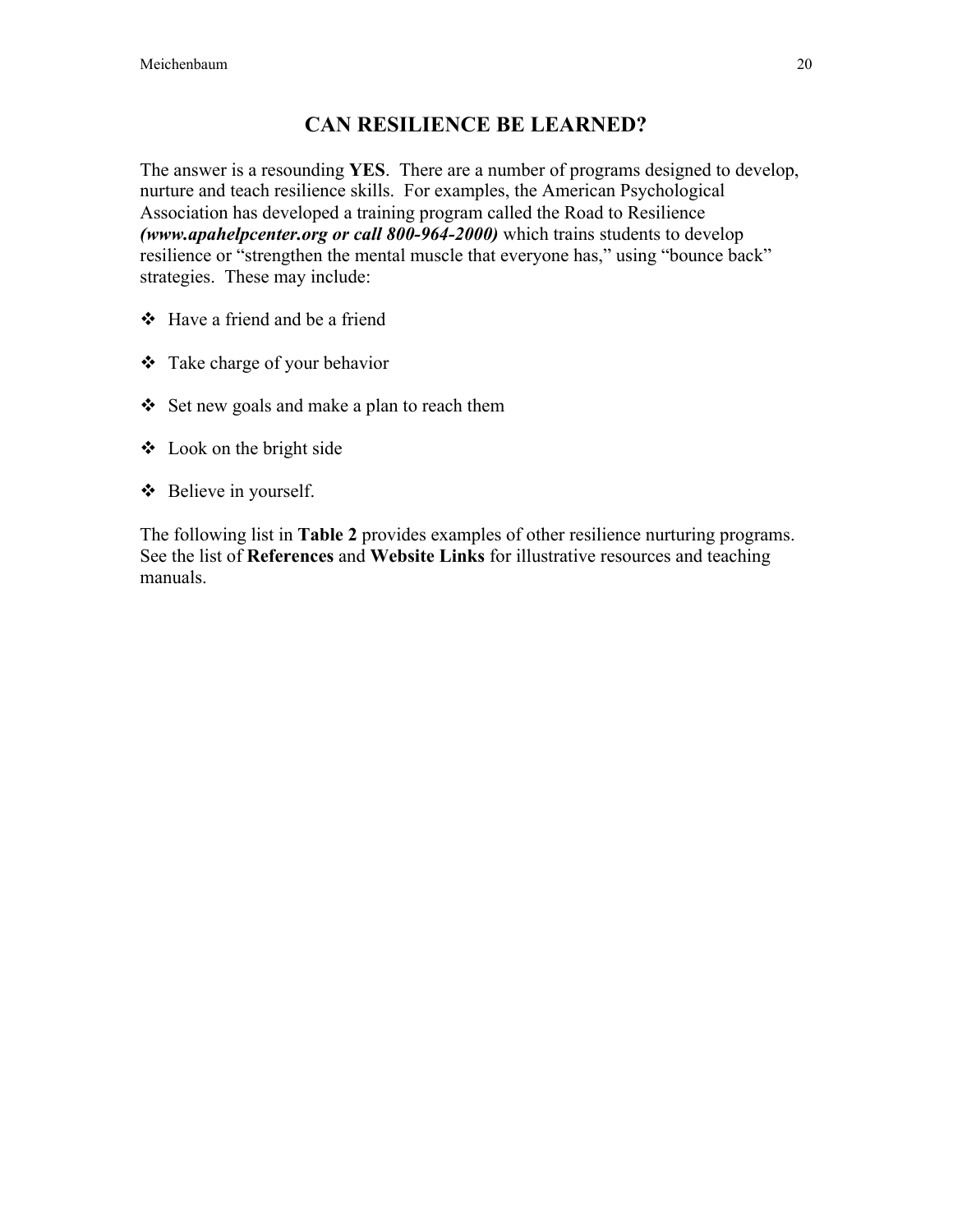# TABLE 2 EXAMPLES OF SPECIFIC PROGRAMS DESIGNED TO REDUCE RISK FACTORS AND BOLSTER RESILIENCE

#### *(See Cohen, 1998; Durlak, 1997; Tolan & Dodge, 2005; Weisz et al., 2005)*

#### *Prevention programs that promote strengths of children, parents and schools lead to multiple positive outcomes over time, including reduced mental health problems, substance abuse and high risk sexual behavior. Weisz et al., 2005, p. 634*

| <b>Visiting Nurse Program</b>                                       | Olds et al., 1998                       |  |
|---------------------------------------------------------------------|-----------------------------------------|--|
| Perry Preschool Project                                             | Schweinhardt, 2000                      |  |
| Head Start preschool programs                                       | Durlak, 1997                            |  |
| Family support services                                             | Yoshikawa, 1995                         |  |
| Parent-child interaction therapy                                    | Eyberg et al., 2001                     |  |
| Prevent negative consequences of<br>divorce in parents and children | Lee et al., 1994                        |  |
| Wrap around services                                                | Eber et al., 1996; Kamradt, 2000        |  |
| Child abuse prevention programs                                     | Davis & Gidycz, 2000                    |  |
| Promoting school connectedness                                      | McNeeley et al., 2002                   |  |
| School mental health programs                                       | Jennings et al., 2000                   |  |
| Positive behavior support                                           | Horner & Carr, 1997; Sugai et al., 2001 |  |
| Drug abuse prevention programs and                                  | Tobler & Stratton, 1997                 |  |
| prevention of school dropouts<br>Creating a caring community        | Battistich et al., 1996                 |  |
|                                                                     |                                         |  |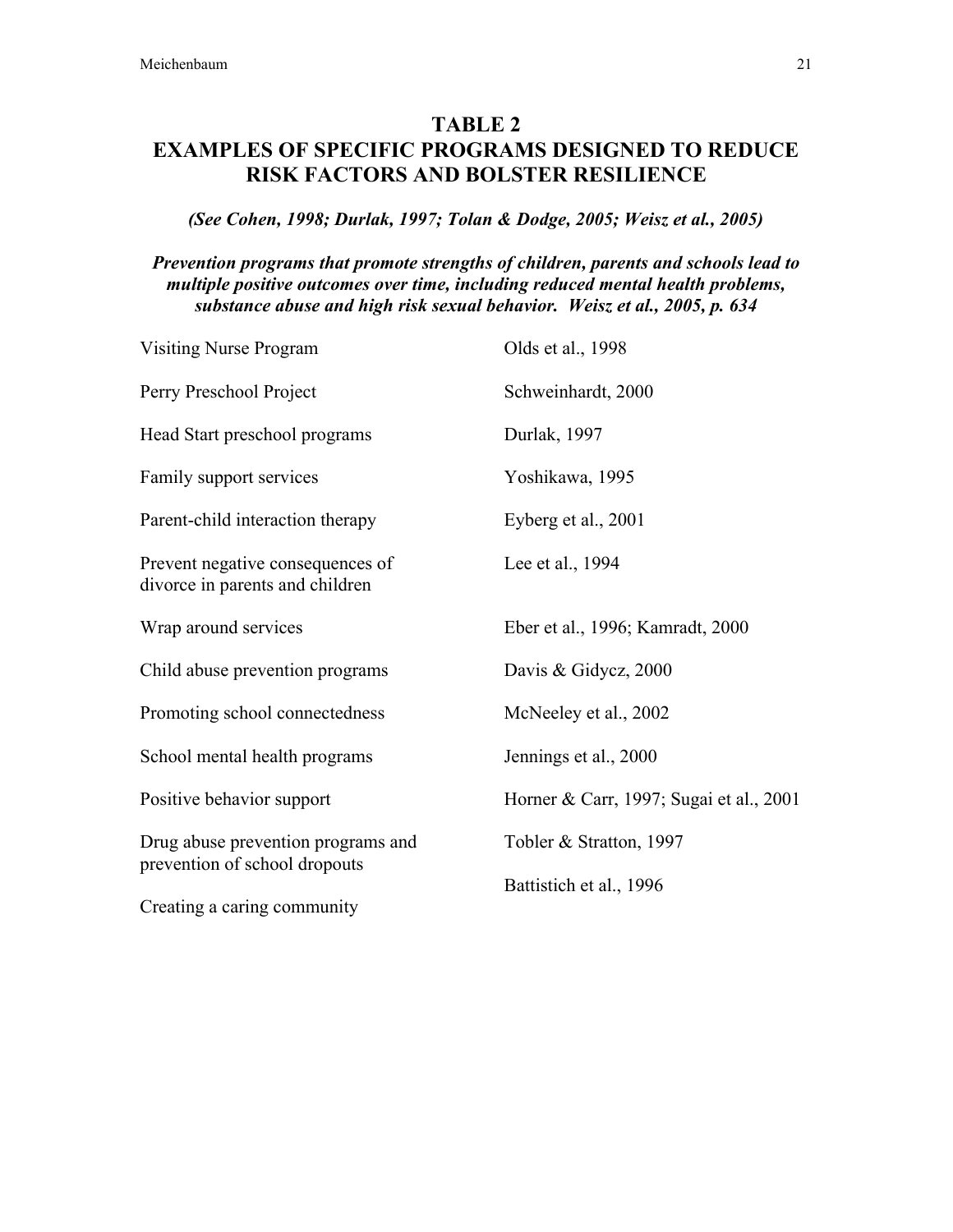# EVIDENCE OF RESILIENCE IN ADULTS

When studying how children respond to trauma it is critical to consider how their parents and surrounding adults react. Research has repeatedly demonstrated that the way distressed parents respond to trauma is an important predictor of the child's response (Meichenbaum, 1997). Fortunately, most adults also demonstrate resilience in the face of adversity.

- $\div$  For individuals exposed to personally threatening and violent physical assaults, approximately 6% - 18% experience chronic Post Traumatic Stress Disorder (PTSD); approximately 13% of Gulf War veterans and 16% of hospitalized victims of motor vehicle accidents experience chronic PTSD.
- Roughly 50% 60% of the adult population in North America are exposed to traumatic events, but only 5% - 10% go on to develop maladjusted PTSD and related problems. For example, following the September  $11<sup>th</sup>$  terrorist attack in New York City, only 7.5% of Manhattan residents had diagnosable clinical problems, and this dropped to .6% at six months. Given the horrific events, this is an impressive finding (Bonanno, 2004). Also, see Schuster and Stein (2001) and Sheehy (2003).
- Many individuals exposed to such traumatic events will show evidence of shortlived PTSD or subsyndromal reactions that abate over the course of several months.
- $\div$  In fact, 40% of Manhattan residents did not report a single PTSD symptom.
- Further evidence of resilience in adults was offered by Rubin and his colleagues in London, England following the subway bombings on July 7, 2005. They assessed the psychological needs of people who were intimately caught up in the bombings through direct exposure or bereavement. They found that less than  $1\%$ of respondents had sought professional help for their negative emotions and only 12 respondents felt they needed such help. On the other hand, 71% had spoken to friends or relatives about the attacks, a *"great deal" or "a fair amount."* Following traumatic events most people are able to turn to lay support networks for help. They concluded that *"given that psychological debriefings in the immediate aftermath of a major incident are at best ineffective and at worst counter-productive such results are reassuring." (See http://bmj.bmjjournals.com/cgi/content/abstract/331/7517/606?)*
- $\div$  Up to 75% of people who are confronted with irrevocable loss do not show intense distress.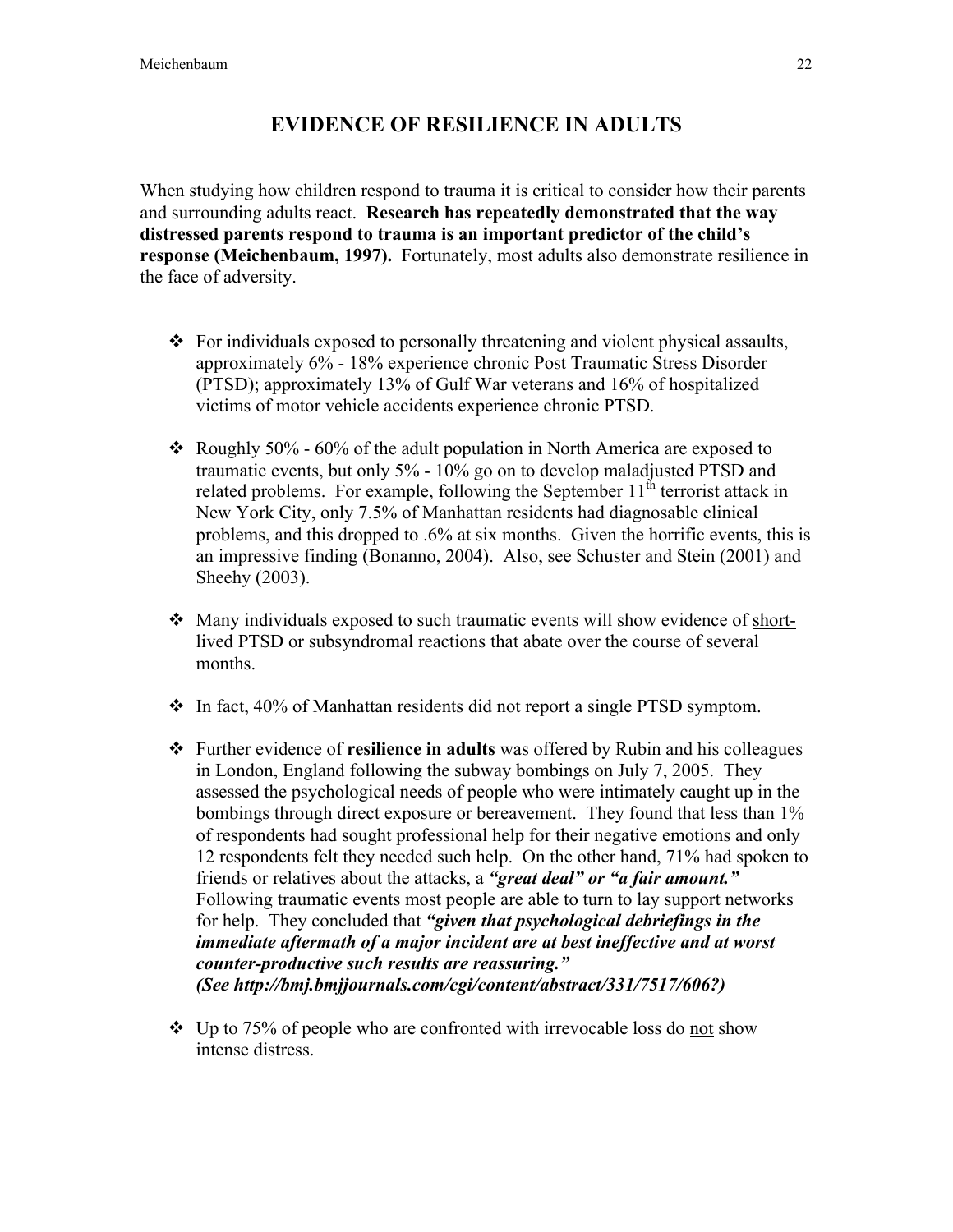- $\div$  Following almost any imaginable trauma, approximately 50% of those most directly affected report at least one positive life change or benefit that they link as a result of their traumatic experience (Nolen-Hoeksema & Davis, 2004).
- $\cdot \cdot$  There is, however, a sizeable minority of adults (approximately 20% 25%) who will show evidence of long-term, persistent, chronic adjustment problems (e.g., PTSD and related emotional and behavioral difficulties), even to the point of attempting suicide (see Meichenbaum, 2005). Even after treatment, one-third of traumatized clients continue to suffer from PTSD and related problems. If we want to be of help to this latter group of individuals who continue to suffer, then we must ask what differentiates those individuals who demonstrate resilience versus those who manifest chronic, persistent clinical levels of distress.
- While a number of pre-trauma, trauma-related and posttraumatic factors have been implicated in contributing to chronic, persistent PTSD and related distress, as summarized in Table 2 and by Abueg and Young (2005) and Dalgleish (2004), the present explanatory focus will be on Constructive Narrative Perspective or the "stories" that traumatized individuals offer others, as well as themselves, and on the behaviors that they do and do not engage in (see Meichenbaum, 2006 and Table 3).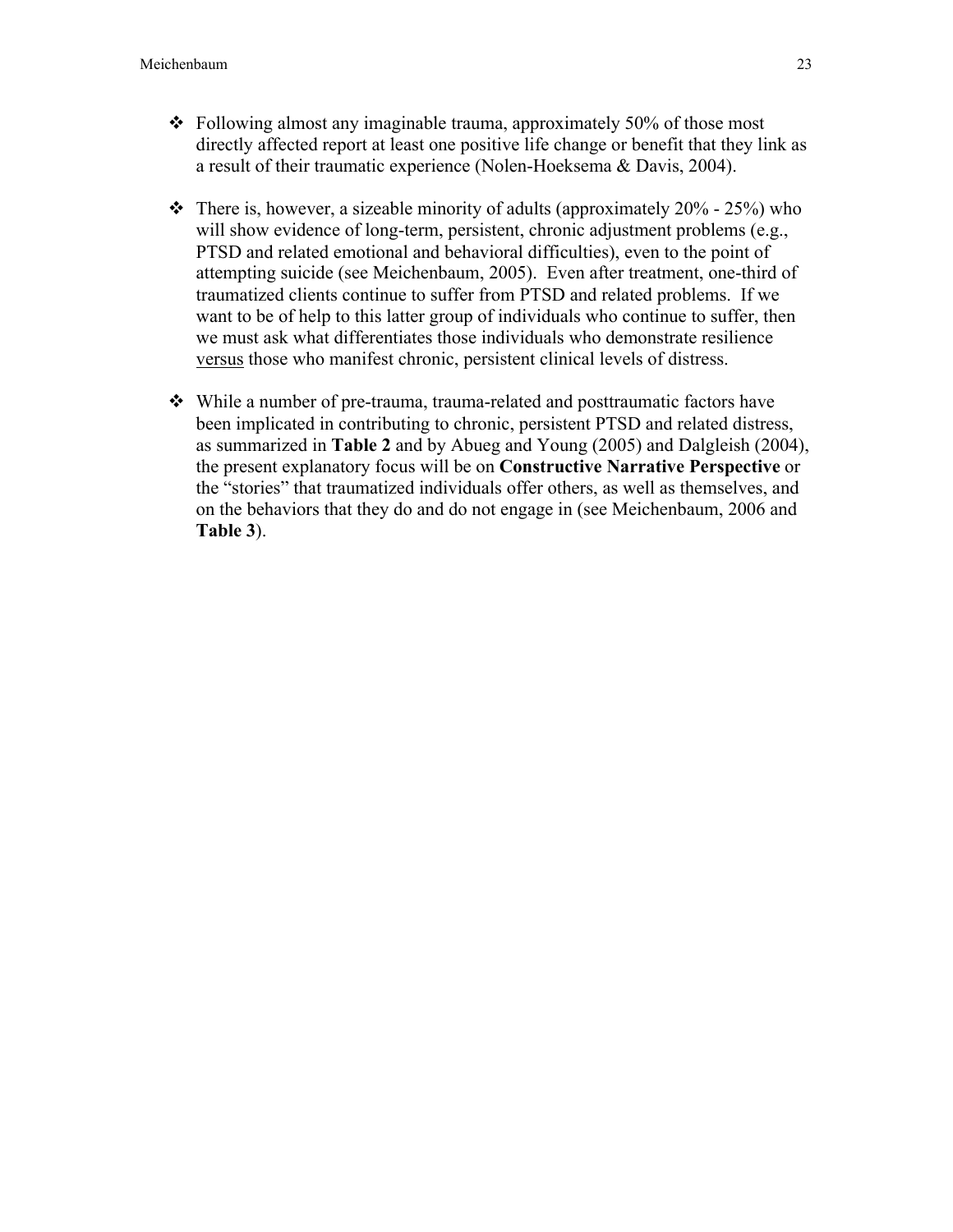### FACTORS THAT INHIBIT RESILIENCE

#### STIMULUS CHARACTERISTICS OF THE TRAUMATIC EVENTS

- Objective Features *(severity, duration, proximity, degree of destruction and dislocation – extreme exposure to loss of life and resources)*
- Subjective Features *(accompanying sense of guilt, shame)*
- Role of Cognitions and Affect *(thinking style, "mind set")*

#### REACTIONS OR RESPONSE TO THE TRAUMA

*(Symptomatic behaviors and level of functioning)*

- Reactions at the time of the trauma *(level of arousal, dissociative and avoidant behaviors, especially during or just after the trauma, experience depersonalization, derealization and amnesia during and immediately after trauma – "in a fog", "not real")*
- Current reactions to the trauma *(symptomatology)*

Neurobiological changes that result from trauma experiences, especially if exposure was during early childhood and prolonged. (For example, neurobiological changes may include changes to limbic system, hypersensitivity of hypothalamic-pituitaryadrenal (HPA) axis, dysregulation of arousal systems and endogenous opioid system, deficits in the self-regulatory system.)

- Presence of comorbidity *(depression, suicidality, anxiety, substance abuse)*
- Subjective meaning (perceived implications) of reactions *(secondary victimization, "shattered beliefs")*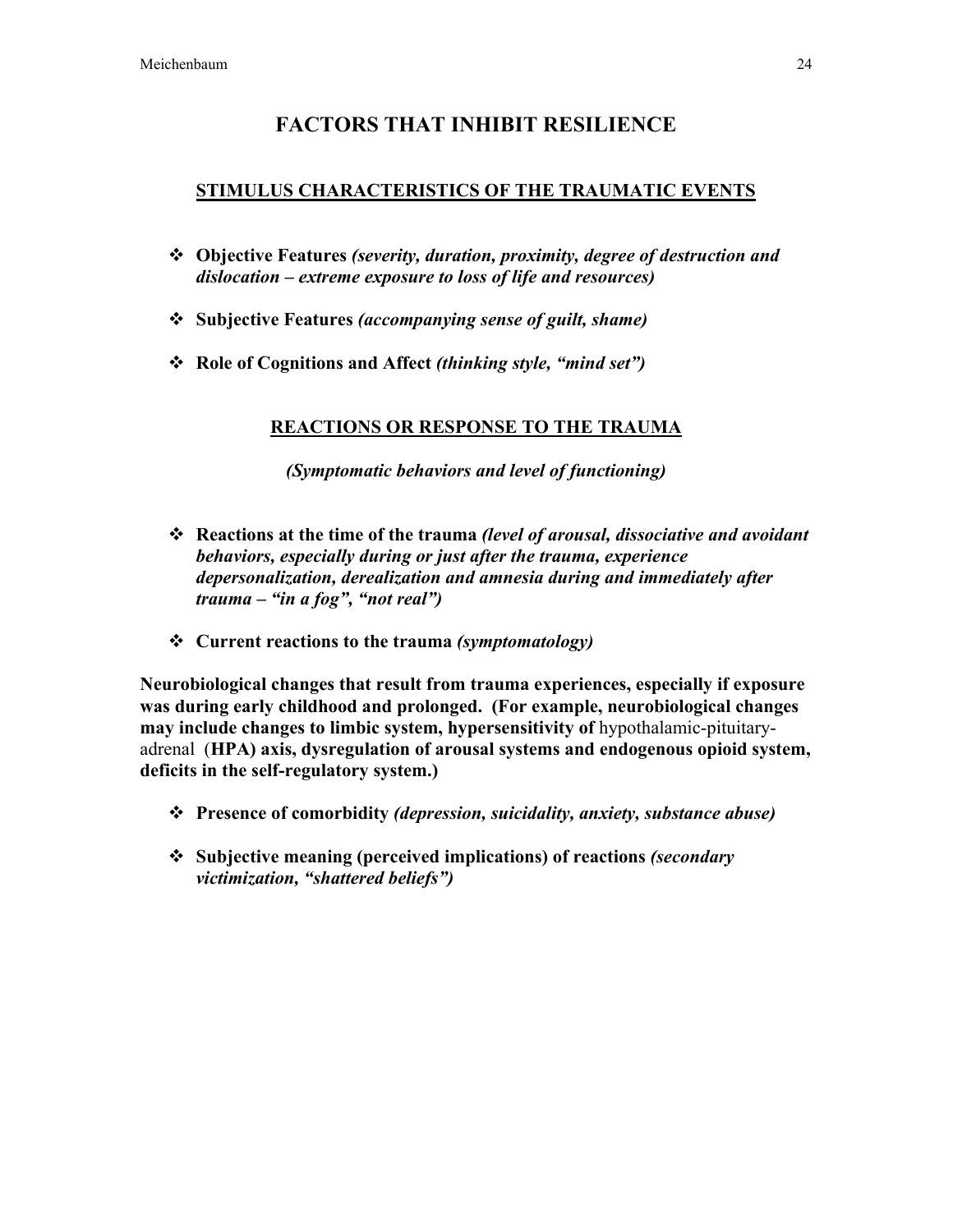#### DEVELOPMENTAL VULNERABILITY FACTORS

- Pretrauma risk experiences *(prior victimization, intergenerational transmission of victimization experiences, growing up in a harsh, highly critical invalidating environment). Previous psychiatric symptoms or disorders and previous unresolved traumatic experiences.*
- Presence of other risk factors and absence of protective factors *(individual, social and systemic factors)*

#### RECOVERY ENVIRONMENT

- Ongoing stressors and barriers *(resultant stressors)*
- Individual, social, community/societal features *(supports and barriers)*

The combination of these factors can conspire to increase an individual's vulnerability and "rob" resilience. The present focus will be on the role of cognitions and accompanying affect.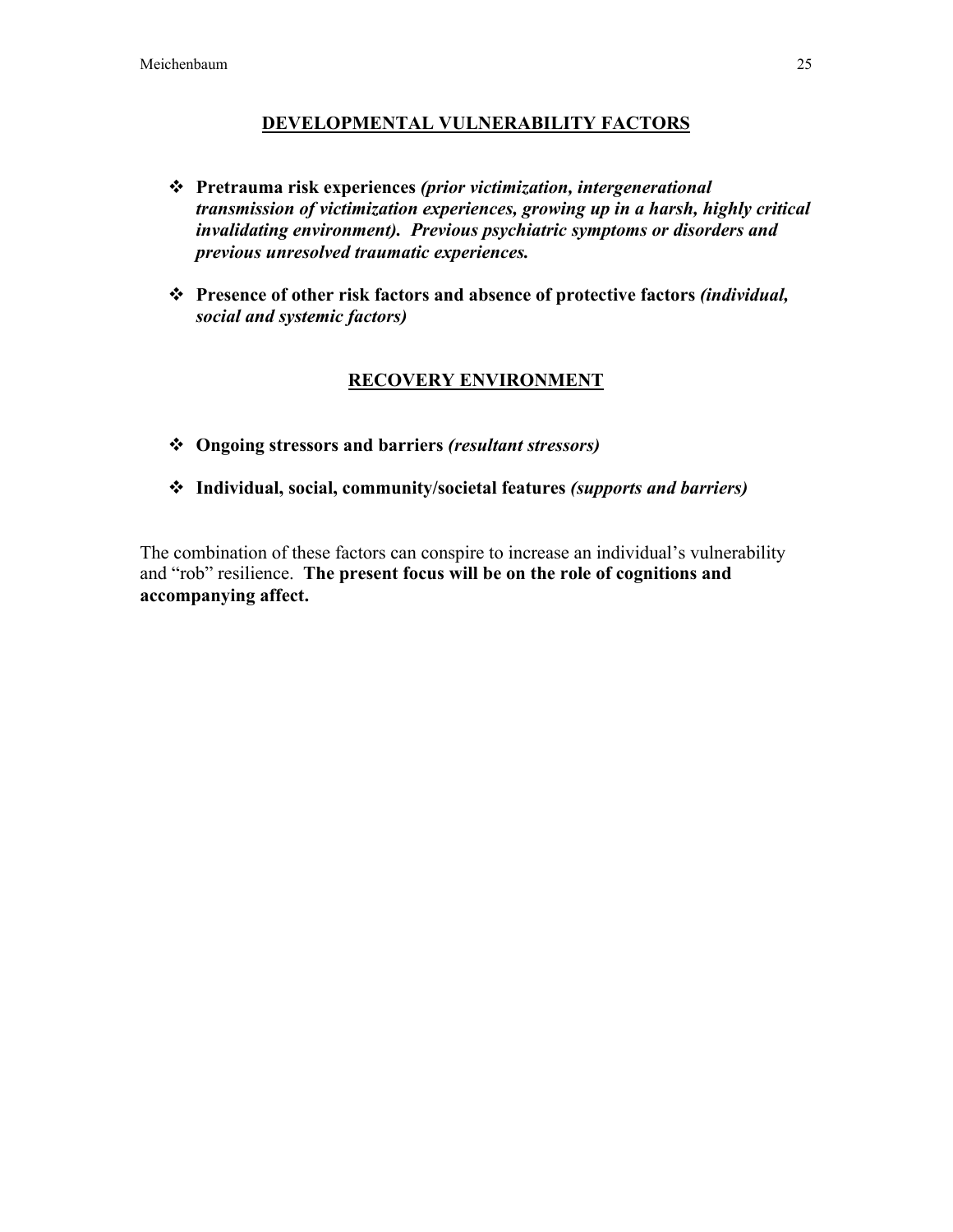# THE ROLE OF COGNITIVE AND AFFECTIVE FACTORS

A burgeoning literature has now emerged that has highlighted the role that an individual's or group's "thinking style" plays in influencing one's reactions to trauma. If resilience reflects a "positive" mind set, we can consider what is the "mind set" of individuals who develop chronic, persistent PTSD.

It is proposed that a critical feature for developing chronic PTSD and accompanying adjustment problems following exposure to trauma include:

- 1. Engaging in self-focused cognitions that have a "victim" theme and that undermine ("shatter") core beliefs concerning safety, trust, power/control, esteem and intimacy (McCann & Pearlman, 1990);
- 2. Supplementing the "victim" theme of one's narrative with a set of specific cognitive behaviors consisting of remaining hypervigilant, ruminating, brooding, engaging in both counterfactual thinking and upward social comparisons, selfblame and blaming others, with the accompanying feelings of guilt, shame and anger which can engender maladaptive feelings, thoughts and behaviors;
- 3. Viewing the implications of one's reactions to trauma as negative, not only for now but also in the future, while continuing to persistently pine for the past;
- 4. Searching for "meaning", as evident in continually asking "why " questions, for which there are no satisfactory answers, resulting in the absence of any resolution or closure;
- 5. Engaging in avoidant and safety behaviors, delaying help-seeking behaviors and failing to share one's trauma experiences with others ("keeping it a secret").

Research indicates that holding such negative, overgeneralized, trauma-related beliefs and cognitions have been associated with increased PTSD severity following traumatic events (Harris & Valentier, 2002; Newman, Riggs & Roth, 1997; Owens & Chard, 2001).

These narrative characteristics that lead to poor adjustment will now be examined. The research that supports these observations is summarized in Table 3.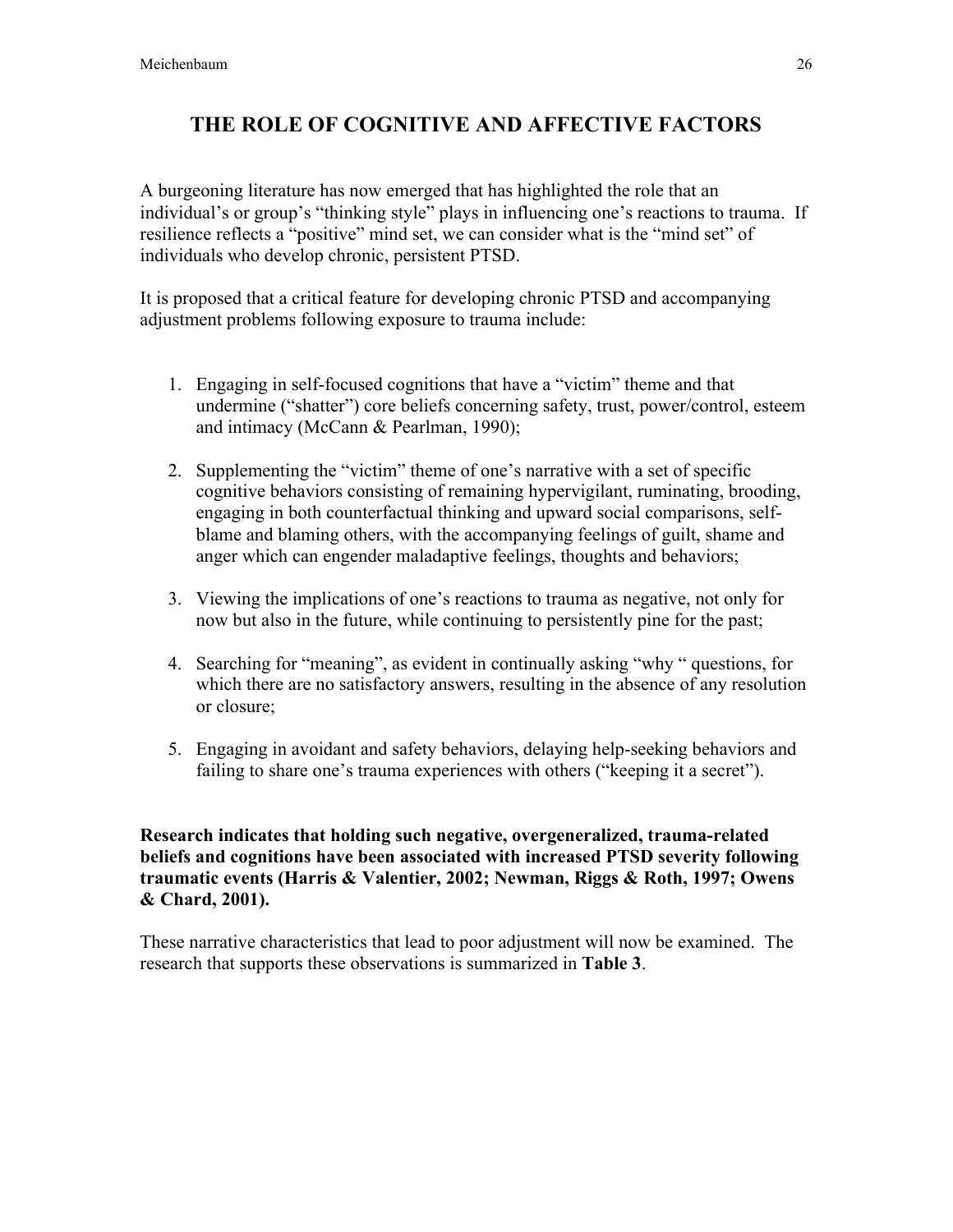# SUMMARY OF WHAT YOU NEED TO DO TO HAVE PERSISTENT PTSD: A CONSTRUCTIVE NARRATIVE PERSPECTIVE

#### A. ENGAGE IN SELF-FOCUSED COGNITIONS THAT HAVE A "VICTIM" THEME

- 1. See self as being continually vulnerable
- 2. See self as being mentally defeated
- 3. Dwell on negative implications
- 4. Be preoccupied with others' views
- 5. Imagine and ruminate about what might have happened ("Near-Miss" Experience)

#### B. HOLD BELIEFS

- 1. Changes are permanent
- 2. World is unsafe, unpredictable, untrustworthy
- 3. Hold a negative view of the future
- 4. Life has lost its meaning

#### C. BLAME

- 1. Others with accompanying anger
- 2. Self with accompanying guilt, shame, humiliation

#### D. ENGAGE IN COMPARISONS

- 1. Self versus others
- 2. Before versus now
- 3. Now versus what might have been

#### E. THINGS TO DO

- 1. Be continually hypervigilant
- 2. Be avoidant cognitive level *(suppress unwanted thoughts, dissociate, engage in "undoing" behaviors)*
- 3. Be avoidant behavioral level *(avoid reminders, use substances, withdraw, abandon normal routines, engage in avoidant safety behaviors)*
- 4. Ruminate and engage in contrafactual thinking
- 5. Engage in delaying change behaviors
- 6. Fail to resolve and share trauma story ("Keep secrets")
- 7. Put self at risk for revictimization

#### F. WHAT NOT TO DO

- 1. Fail to believe that anything positive could result from trauma experience
- 2. Fail to retrieve, nor accept data of positive self-identity
- 3. Fail to seek social support
- 4. Experience negative, unsupportive environments *(indifference, criticism, "moving on" statements)*
- 5. Fail to use faith and religion as a means of coping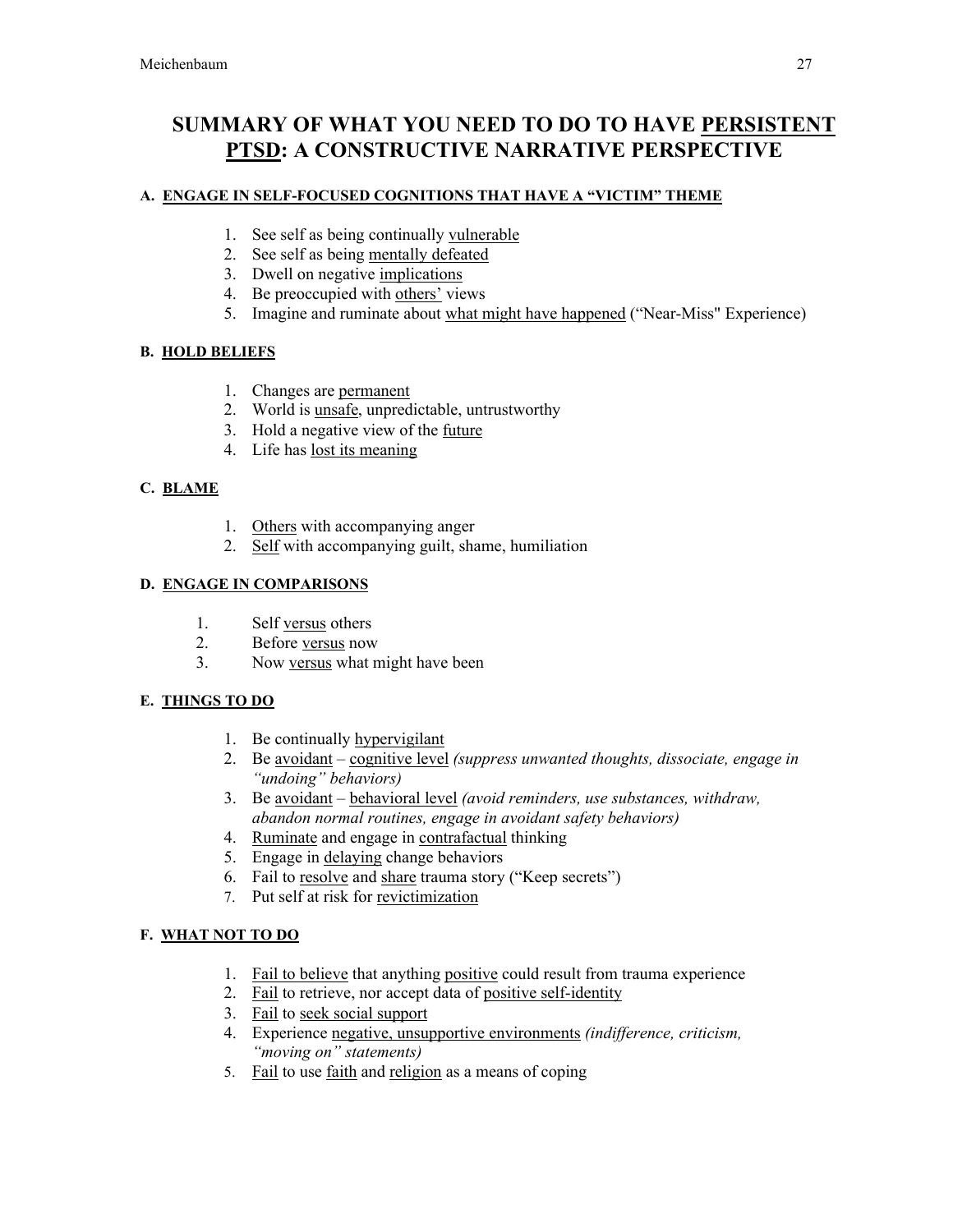### A CONSTRUCTIVE NARRATIVE PERSPECTIVE OF PERSISTENT PTSD

#### *(See Brewin & Holmes, 2003; Ehlers & Clark, 2000; Harvey, 2002; Meichenbaum, 1997, 2000; Meichenbaum & Fitzpatrick, 1993; Meichenbaum & Fong, 1993)*

What you need to say to yourself and to others and what you need to do and fail to do in order to develop and maintain persistent PTSD and experience slower recovery.

In order to experience persistent PTSD, traumatized individuals need to:

#### A. ENGAGE IN SELF-FOCUSED COGNITIONS THAT HAVE A "VICTIM" THEME

1. See oneself (and significant others) as  $victim(s), permanently changed, at$ </u> continuing ongoing risk and as being highly vulnerable. (Not see the traumatic event as time-limited.)

*"I feel trapped by time - a prisoner of the past" "I am stuck in the past" "I can't shake the memory." "I'm soiled goods." "My body is ruined."*

2. See oneself as being mentally defeated (feeling a loss of psychological autonomy)

*"I don't feel human anymore." "I'm detached - like a spectator watching my life go by." "I have no control over anything." "I am in a state of continual confusion."*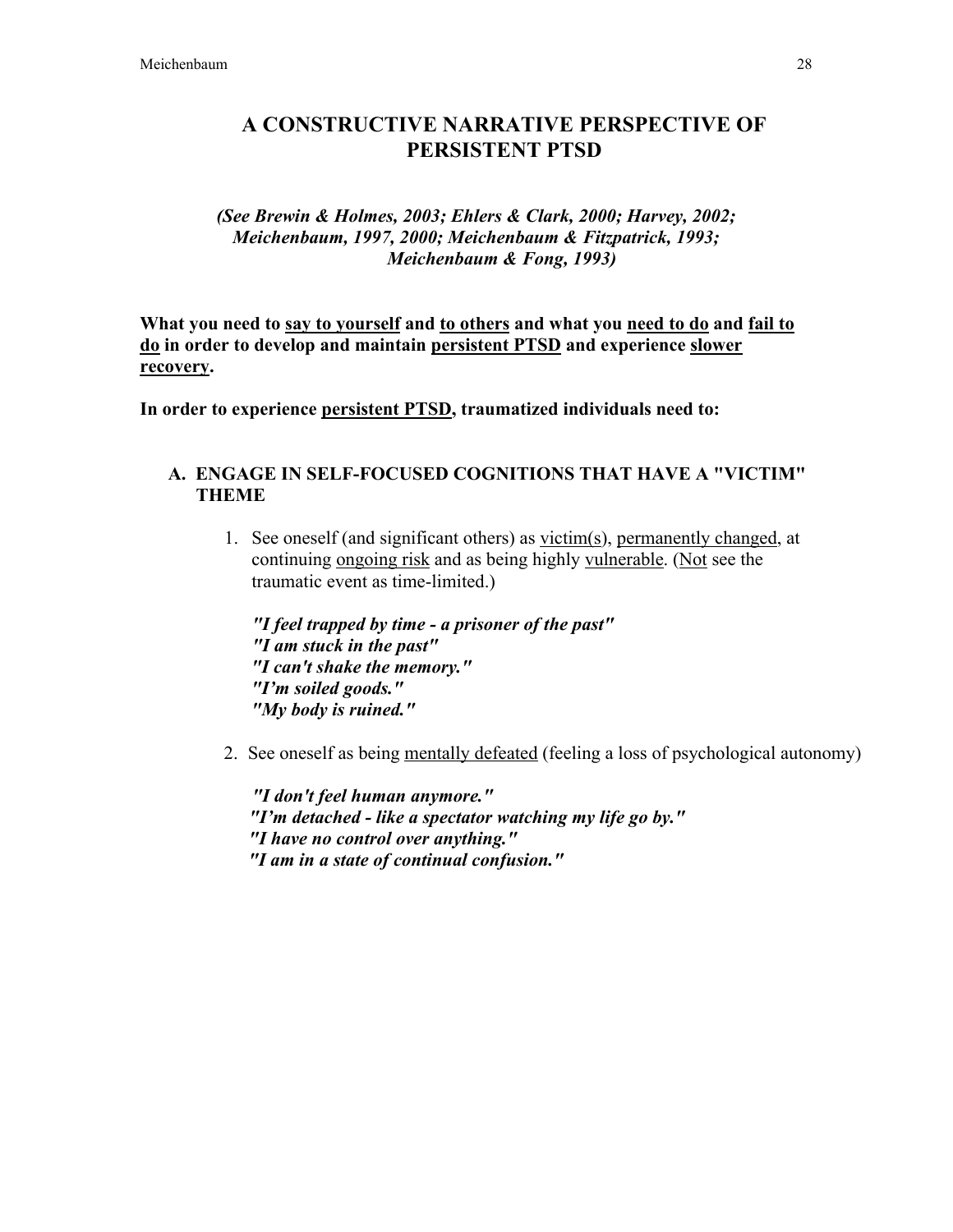3. Dwell on the negative implications of reactions (symptoms) resulting from exposure to traumatic events. (See symptoms as signs of emotional and moral weakness.)

*"This is not normal. I can't control my reactions. I get gripped by a terrible fear." "I am just going downhill." "If I react like that, I am unstable. I'm going mad." "I am on a psychic tightrope and a psychological wreck." "I shut down emotionally. I am brain dead." "It's like I'm a spectator looking in." "I am half-alive." "I am powerless."*

4. Be preoccupied that others will view them (and significant others) as "victims," "flawed," "permanently damaged."

*"Others can see I am a victim." "Others are ashamed of me now." "They think I'm too weak to cope on my own." "I berate myself, before others do." "I am changed in a fundamental way."*

#### B. HOLD BELIEFS THAT

1. Trauma has brought about a negative and permanent change in the self and reduced the likelihood of achieving life's goals

*"I deserve the bad things that happen to me." "I'll never be able to relate to people again." "I am undeserving of respect and undesirable to everyone." "I am too weak (ineffective, unable, helpless) to protect myself (my loved ones)." "I am a walking target."*

2. World is unsafe, unpredictable and individuals are untrustworthy

*"Nowhere is safe. The world is an extremely dangerous place." "I can't trust my own instincts anymore." "I can't rely on other people." "All men are alike. You can't trust them." "I don't let the other kids out of my sight. Nowhere is safe."*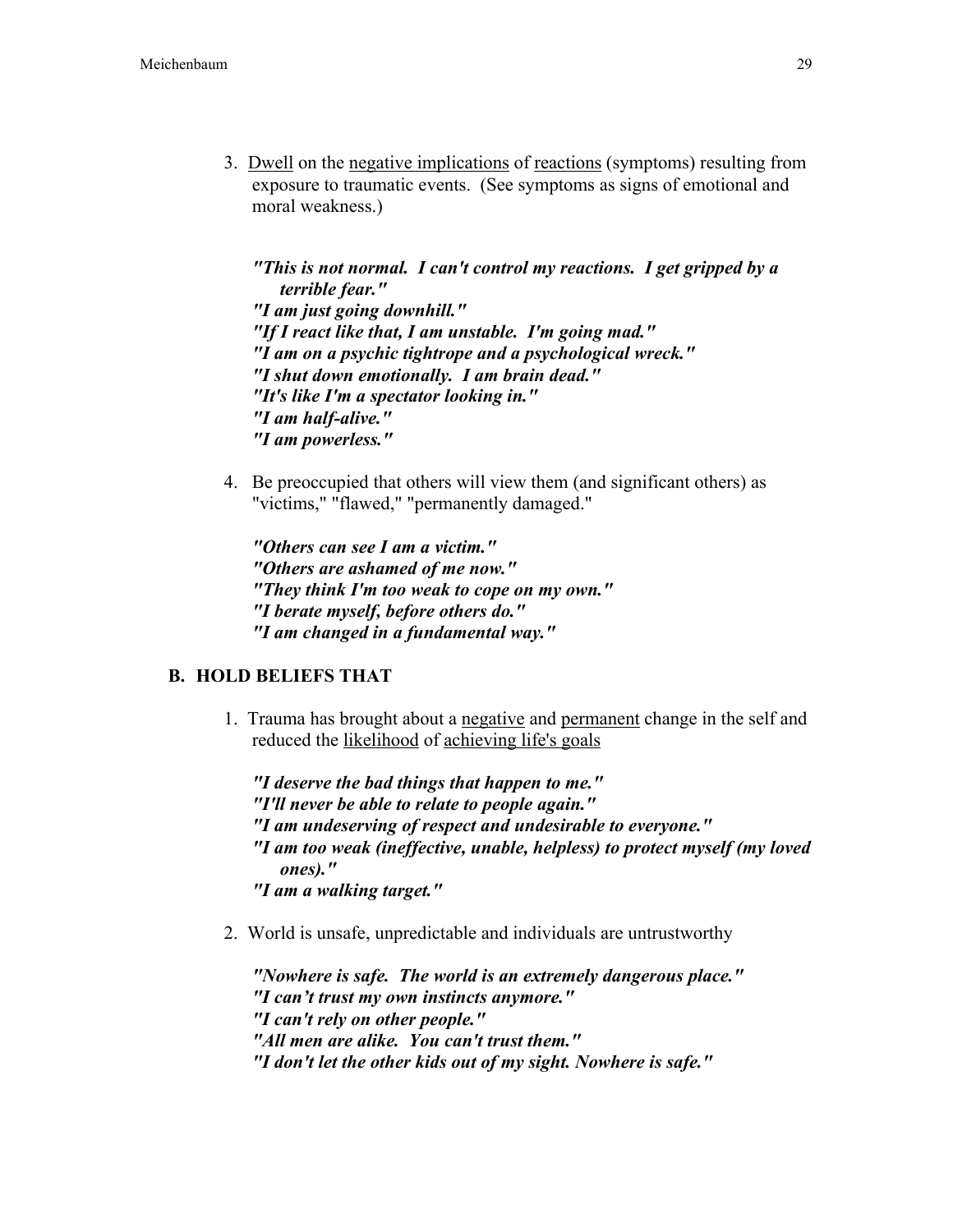3. Reflect a negative view of the future and have low expectations that things will (or can) change or improve (exaggerate the probability of future negative events)

*"I am anxious about the future." "The worst is yet to come." "There is no hope." "I'm doomed." "I'm futureless."*

4. Consider that life has lost or has little or no meaning (existential and spiritual despair)

*"Life's goals are no longer important." "Our life now has a dark cloud over it" "My life is destroyed" "All of our family occasions will be tainted." "We will never be happy again," "I lost my faith in God. How could He allow this tragedy to happen?" "I don't care if I live or die. Nothing matters!" "I am mentally defeated, totally destroyed."*

#### C. ENGAGE IN EXTRAPUNITIVE NARRATIVE PLOTTING

1. Focus on others who are blameworthy with accompanying anger and preoccupation with revenge

*"I have been betrayed." "I will get even, even if it is the last thing I do." "I won't rest until there is justice." "My anger is palpable."*

2. Focus on blaming oneself with accompanying guilt, shame and humiliation. (Engage in characterological self-blame.) High levels of anger, and more specifically anger towards others, predicts slower recovery from PTSD. In victims of violent crime, shame is a predictor of PTSD.

*"I failed to protect her." "Think of the lowest thing in the world and whatever it is, I am lower." "I am a gullible person, so weak and stupid." "I am deserving of this pain. What do you pay when someone dies because of you? You pay with your own life." "People will wonder what kind of family we are because we allowed this to happen."*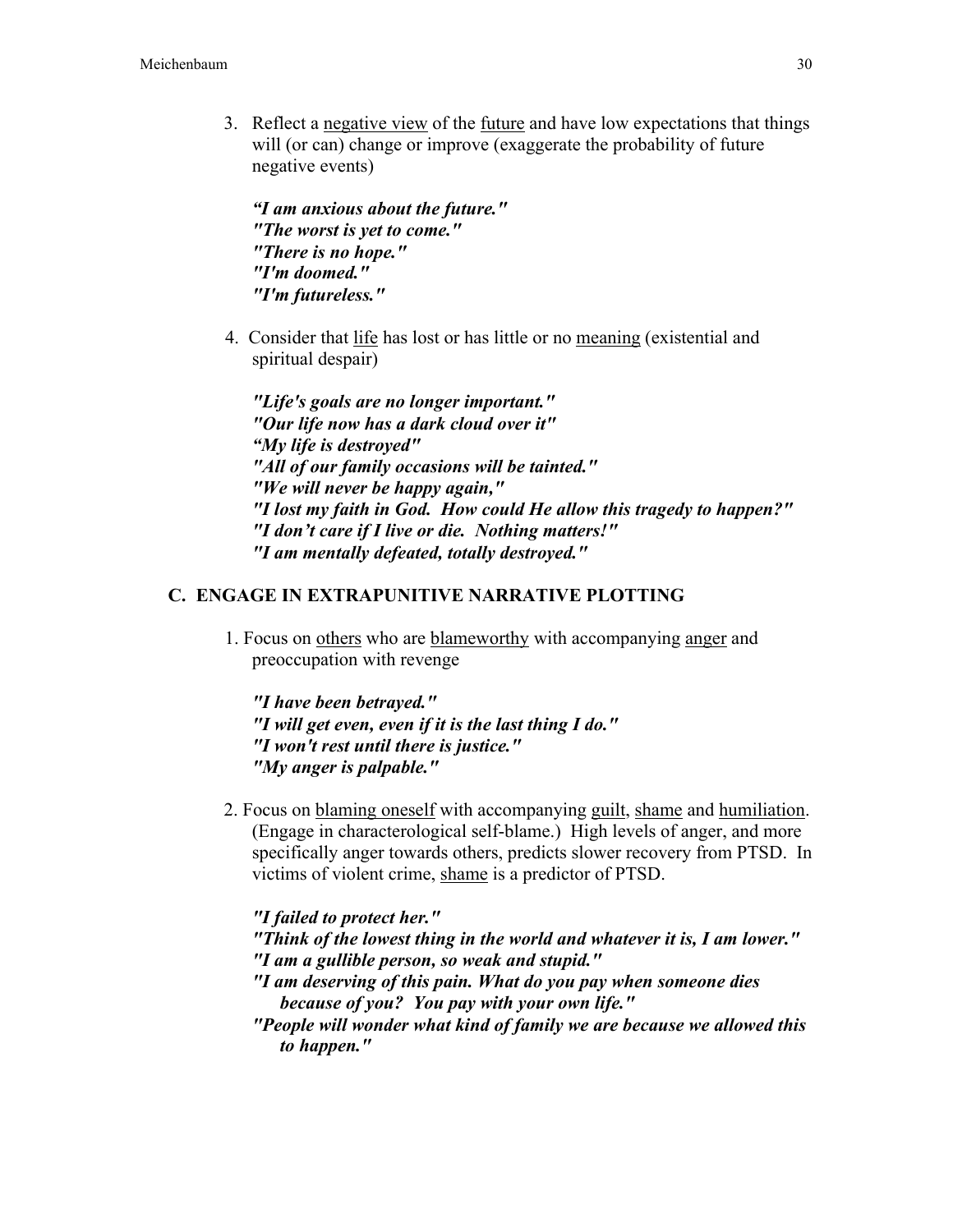#### D. ENGAGE IN UNFAVORABLE NEGATIVE COMPARISONS

1. Continually compare self to others

*"I should be over this by now. Look at her." "How did she recover without any help, but I need as much help as I can get?" "I blame myself for not being able to get back to normal"*

2. Ruminate about how life was before the traumatic events versus how things are now. (Note individuals may have rose-colored views of the past.)

*"I can't connect with my former self." "Life will never be the same again," "I just keep wishing that life would go back to the way it was last year."*

3. Continually pine about how life is now versus how life might have been if the traumatic events had not occurred.

*"I will never have grandchildren." "My child will never know his father." "The little boys will forget what she was like." "Where would she be now?" "Her friends have gone on with their lives."*

4. Continually imagine and ruminate about what traumatic event might have occurred - continually reflect on "Near-Miss" Experience and what this portends for the future.

*"Do you have any idea how close we were to X?" "It could have been us." "I keep wondering what they could have done to us. They are still out there." "I'll never be safe again."*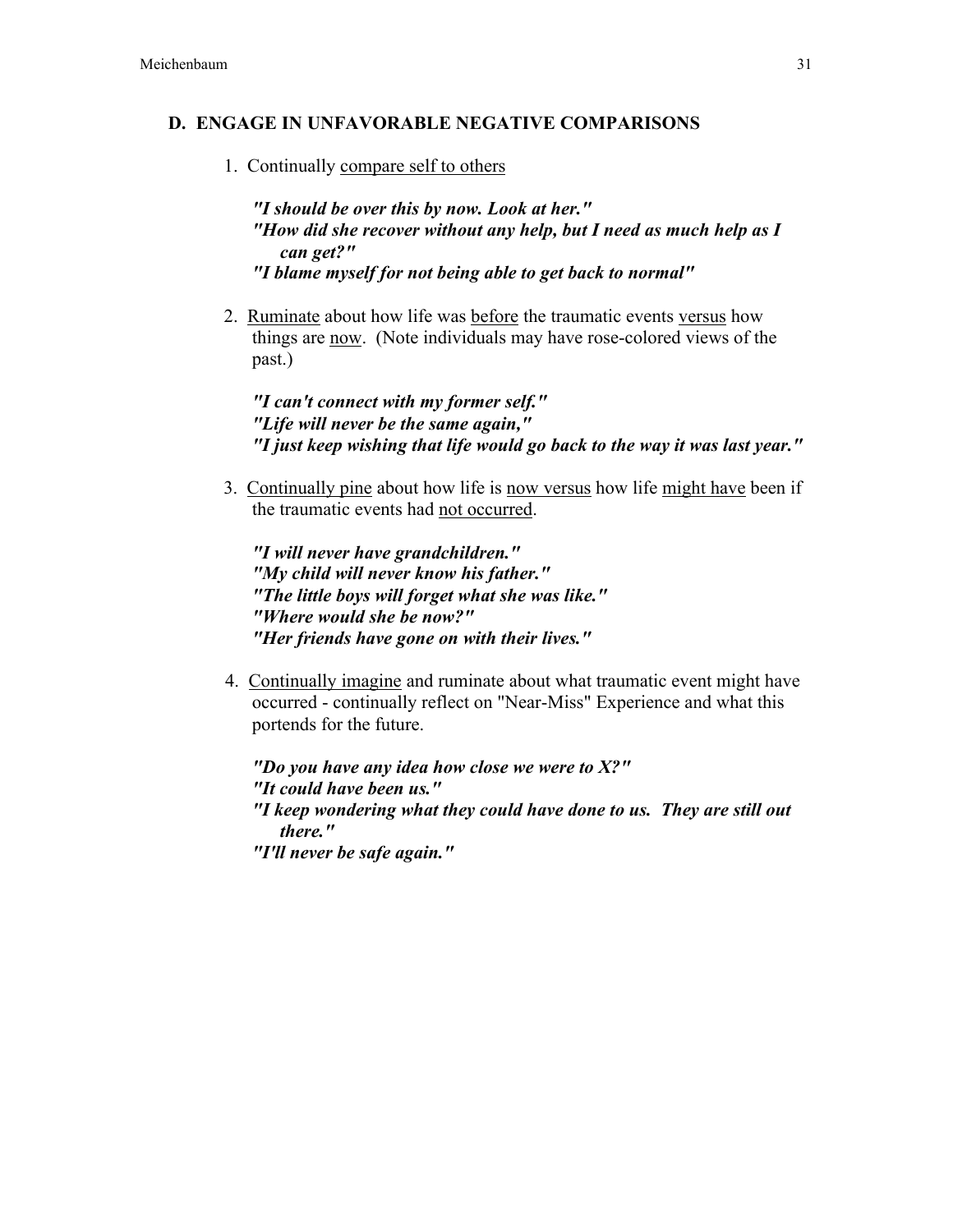### E. ENGAGE IN COGNITIVE AND BEHAVIORAL TRAUMA-MAINTAINING ACTIVITIES - WHAT TO DO IN ORDER TO MAINTAIN PERSISTENT PTSD

1. Be continually hypervigilant which is readily triggered by reminders and engage in safety behaviors even when unwarranted. Such hypervigilance is maintained and reinforced by the fact that the "reliving" of traumatic memories tend to have a distortion in the sense of time. Such traumatic events seem to be happening in the present, rather than belonging to the past.

*"I have to be on the lookout all the time." "I can't be around anything that reminds me of what happened." "Those reminders open old wounds." "My emotional alarm clock goes off when I least expect it to." "These thoughts haunt me." "The depression just comes."*

2. Engage in deliberate avoidant behaviors at the cognitive level such as suppressing unwanted thoughts, dissociation, and engage in '"undoing" behaviors

> *"I try to push it out of mind, not think about it, but it doesn't work." "I avoid being with people because I am afraid I will lose control" "I drink my pain away. It is the only way I can escape." "Maybe it wasn't rape? He didn't have a weapon and he didn't physically harm me." "I keep imagining ways I could have defended myself."*

3. Engage in avoidant behaviors such as avoidance of trauma reminders, use of alcohol or medication to control anxiety, social withdrawal from others, abandonment of normal activities, and the adoption of safety behaviors that prevent or minimize trauma-related negative outcomes

*"I have to stay away from everyone or I will lose control." "I self-medicate." "I have to protect myself or I will become overwhelmed."*

4. Engage in ruminative behaviors and conterfactual thinking

*"Only if... " "If only..." "Why me?" "Why now?" "If I do X, then Y will happen." "If I don't do X, then Z will happen."*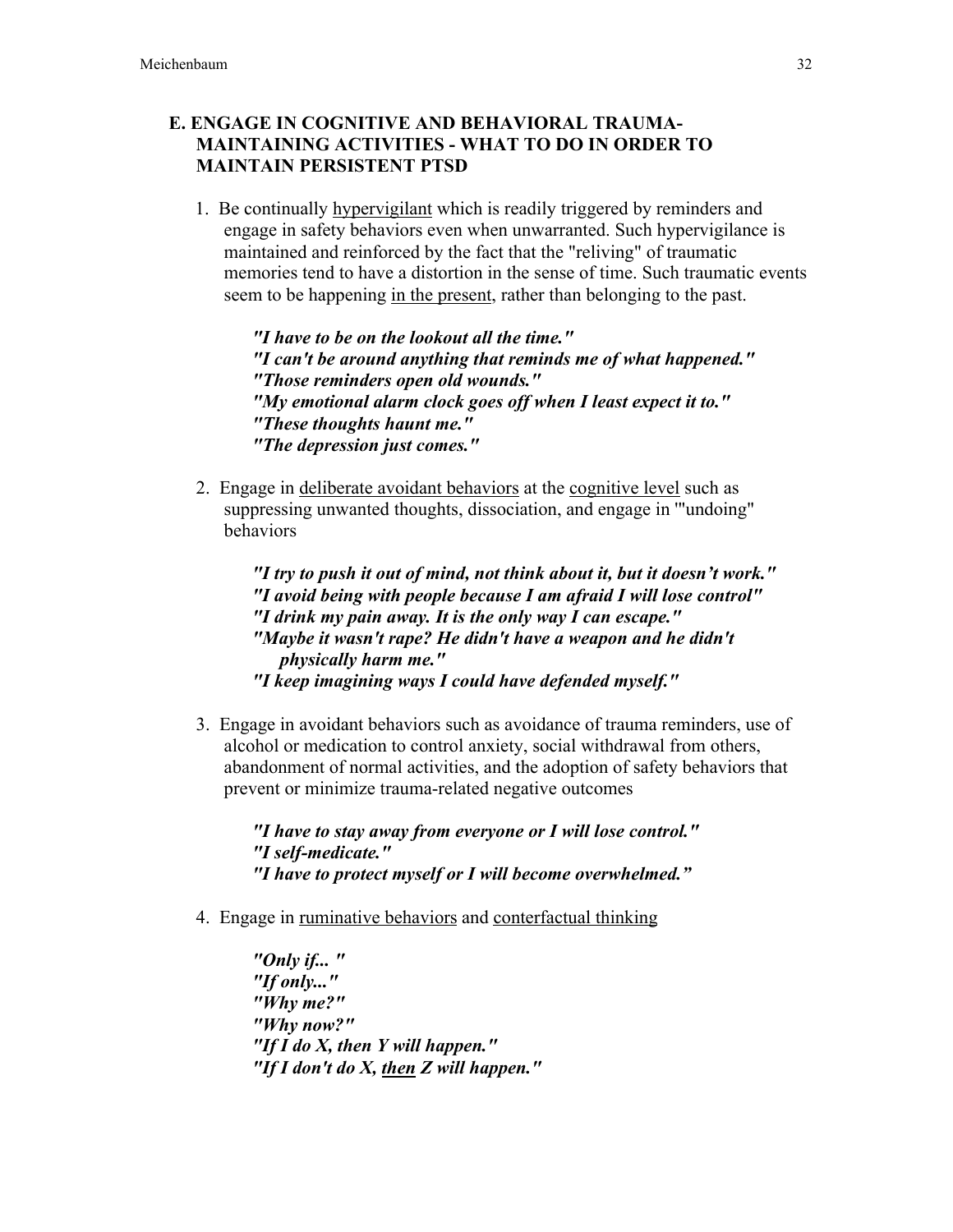5. Engage in delaying "change behaviors"

*"I will change only when …" "Once I get (do) ... I will then begin to ..." "Once the insurance funds come in I will begin ..."*

6. Fail to share and resolve traumatic account. (Fail to self-disclose, and fail to seek social supports.) Rather, keep the traumatic event a "secret", not work through the event, fail to resolve, so the "story" is fragmentary, disjointed, disconnected from the past, poorly elaborated and disorganized. Such traumatic memories are subject to "perceptual priming" - mainly sensory and motoric aspects in which the worst moments stand out. Traumatic memories are poorly elaborated and poorly integrated into existing autobiographical memories. They are dominated by sensory details, namely vivid visual images that may include sounds, smells and other sensations. The trauma memories may also contain gaps, parts may be clear and parts vague. The flashbacks are detailed and emotionally-laden. They are experienced as happening in the present.

*"I am as sick as my secrets." "There is no closure." "I have difficulty figuring out what happened when ..." "I feel like I can't let go of the memory." "There is no beginning, middle, and especially, no end in sight."*

7. Put self at continuing risk for revictimization

### F. COGNITIVE AND BEHAVIORAL ACTIVITIES- WHAT NOT TO DO IN ORDER TO MAINTAIN PERSISTENT PTSD

- 1. Do not believe that anything positive will come from this traumatic event, nor that one can become "strengthened" as a result of trauma experience.
- 2. Fail to retrieve any data of positive self-identity, readily dismiss such "positive" data and not take it as "evidence" to unfreeze beliefs about self, the world, or the future.
- 3. Fail to seek social supports.
- 4. Fail to experience a supportive, nurturing environment. Instead, experience a negative social, unsupportive environment of indifference, criticism and "moving on" statements. (This is particularly true for women,)
- 5. Fail to use one's faith or religion as a means of coping.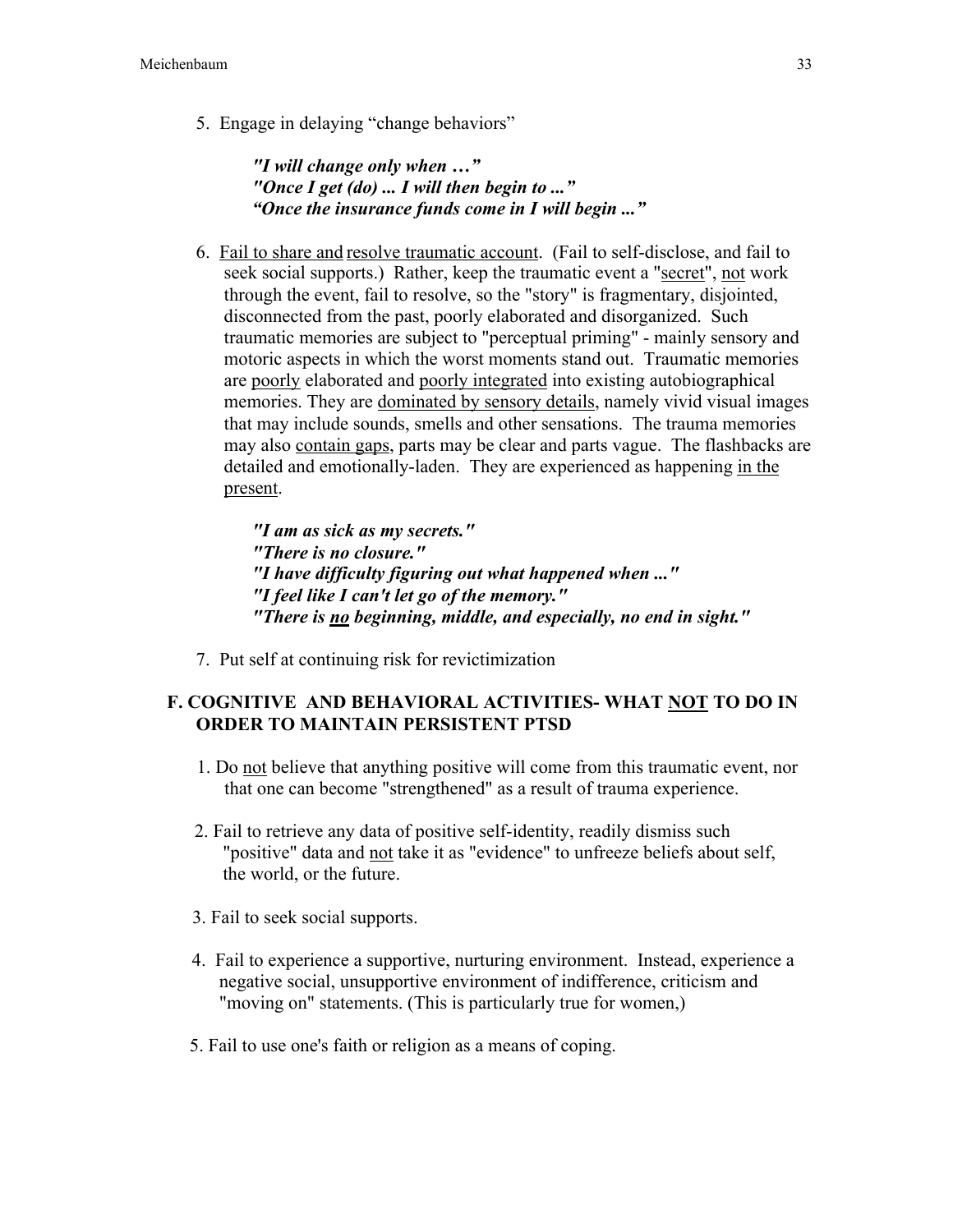# TABLE 3 CHARACTERISTICS OF THE NARRATIVE ASSOCIATED WITH PERSISTENT AND HIGHER LEVELS OF DISTRESS FOLLOWING TRAUMA EXPOSURE

| <b>THINKING PATTERN</b>                               | <b>PROTOTYPIC EXAMPLES</b>                                                                  | <b>ILLUSTRATIVE RESEARCH</b>              |
|-------------------------------------------------------|---------------------------------------------------------------------------------------------|-------------------------------------------|
| <b>Engage</b> in<br>Counterfactual<br><b>Thinking</b> | "If only I had  this would<br>not have happened."                                           | Davis & Lehman, 1995;<br>Greenberg, 1995  |
|                                                       | "Only if $\ldots$ "                                                                         |                                           |
|                                                       | "I never thought this would<br>happen to me."                                               |                                           |
| Self-blaming and guilt-<br>engendering thinking       | "I should have "                                                                            | Kubany & Manke, 1995;<br>Lee et al., 2001 |
| (Blameworthy,<br>ashamed, humiliated,                 | "I failed to protect her."                                                                  |                                           |
| full of regrets)                                      | "I berate myself before others<br>$do.$ "                                                   |                                           |
| <b>Focus on blaming others</b>                        | "I have been betrayed."                                                                     | Janoff-Bulman<br>& Lang-Gunn, 1988        |
|                                                       | "I won't rest until there is<br>justice."                                                   |                                           |
| <b>Espouse culturally-based</b><br>blame attributions | "People will wonder what kind<br>of family we are because<br>we allowed this to<br>happen." | Neville et al., 2004                      |
|                                                       | "Because I was raped, people<br>will think that (Black,<br>White) women are loose."         |                                           |
|                                                       | "They will think I am too<br>weak to cope."                                                 |                                           |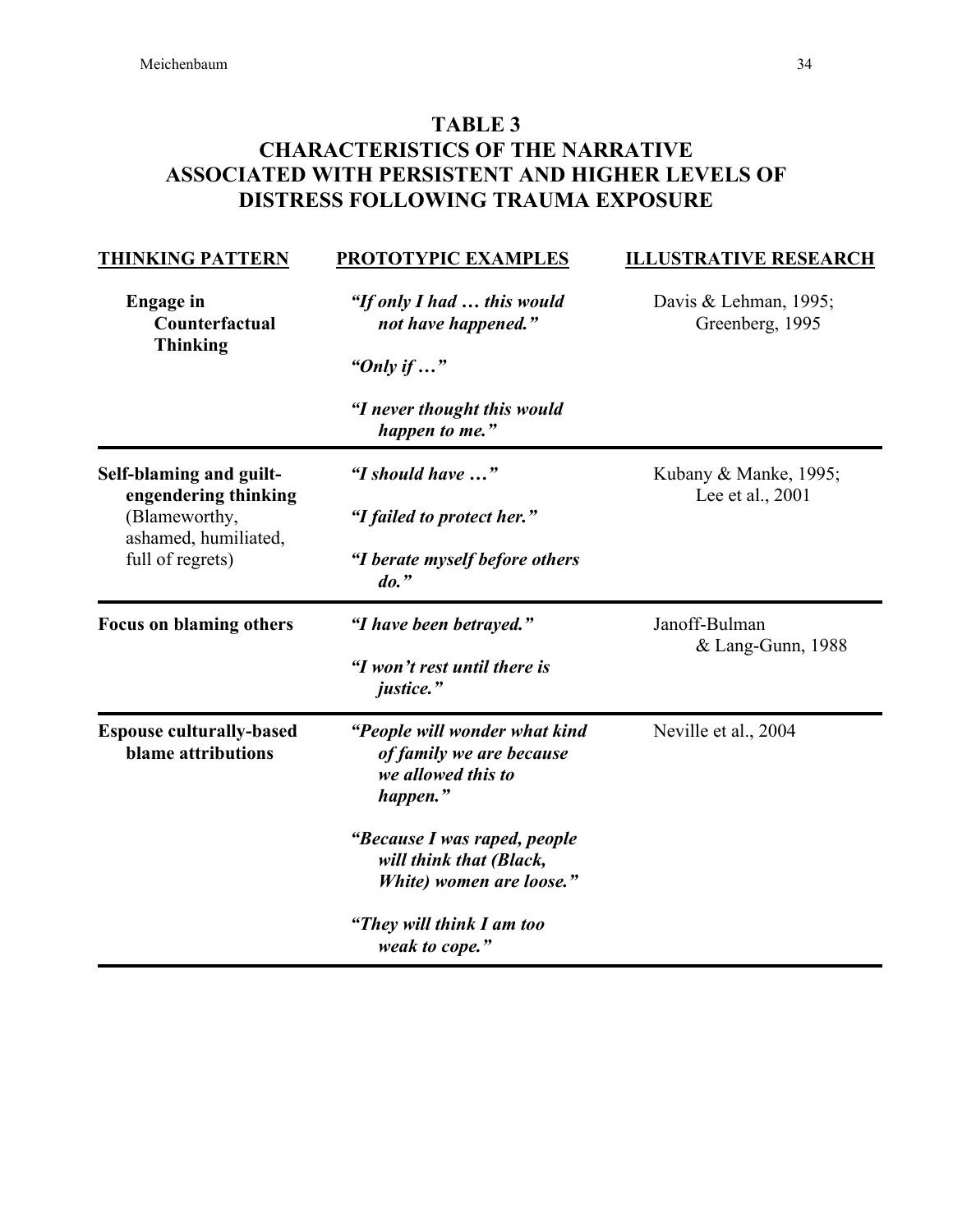# TABLE 3 CONTINUED CHARACTERISTICS OF THE NARRATIVE ASSOCIATED WITH PERSISTENT AND HIGHER LEVELS OF DISTRESS FOLLOWING TRAUMA EXPOSURE

| <b>THINKING PATTERNS</b>                                                                           | <b>PROTOTYPIC EXAMPLES</b>                             | <b>ILLUSTRATIVE RESEARCH</b> |
|----------------------------------------------------------------------------------------------------|--------------------------------------------------------|------------------------------|
| <b>Engage in self-focused</b>                                                                      | "I feel trapped."                                      | Ehlers & Clark, 2000         |
| thinking (Viewing self as<br>a "victim," mentally<br>defeated and permanently                      | "I have no control over<br>anything."                  |                              |
| changed)                                                                                           | "I am brain dead."                                     |                              |
|                                                                                                    | "Dead man walking."                                    |                              |
|                                                                                                    | "My body (reputation) is<br>ruined forever."           |                              |
| Altered beliefs (World is                                                                          | "No place is safe."                                    | Janoff-Bulman, 1999          |
| unsafe, future<br>unpredictable, people are<br>untrustworthy)                                      | "I can't trust my instincts<br>(judgment) any longer." |                              |
|                                                                                                    | "You can't trust anyone."                              |                              |
| Be hypervigilant                                                                                   | "I live in fear."                                      | Ehlers et al., 2002;         |
| (Perceive ongoing threat)<br>and impending doom.<br>Distinctions between<br>"then, there, here and | "I am on every day. Danger is<br>everywhere."          | Foa et al., 1989             |
| now" are blurred)                                                                                  | "I am on the lookout all the<br>time."                 |                              |
|                                                                                                    | "I am a walking target."                               |                              |
|                                                                                                    | "I can't let the kids out of my<br>sight."             |                              |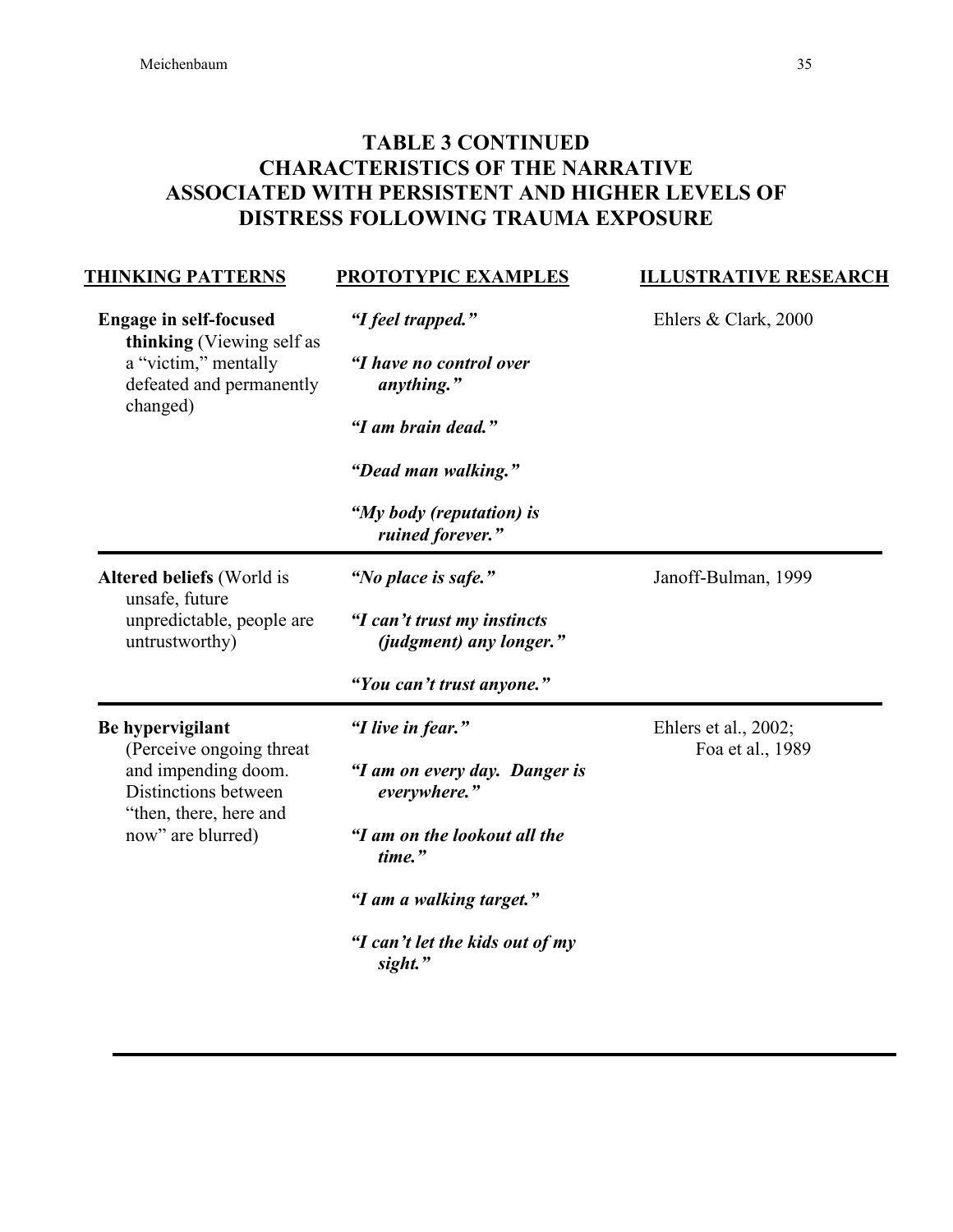# TABLE 3 CONTINUED CHARACTERISTICS OF THE NARRATIVE ASSOCIATED WITH PERSISTENT AND HIGHER LEVELS OF DISTRESS FOLLOWING TRAUMA EXPOSURE

| <b>THINKING PATTERNS</b>                                                                                               | <b>PROTOTYPIC EXAMPLES</b>                                                                                                                                                                                                              | <b>ILLUSTRATIVE RESEARCH</b>                                                         |
|------------------------------------------------------------------------------------------------------------------------|-----------------------------------------------------------------------------------------------------------------------------------------------------------------------------------------------------------------------------------------|--------------------------------------------------------------------------------------|
| Think negatively about the<br>past, present and future.<br>(Fail to retrieve specific<br>"positive" memories.)         | "It will never be over."<br>"My life is destroyed."<br>"Time is my enemy."                                                                                                                                                              | Hoeksema & Davis, 2002;<br>Treyner et al., 2003                                      |
| <b>Ruminate and brood about</b><br>the past and focus on<br>what has been lost.<br>(Continually pine for the<br>past.) | "I just wish life would go back<br>to the way it was."<br>"I can't rest until I get even."<br>"I'll never get over it."                                                                                                                 | Holman & Silver, 1998:<br>Nolen-Hoeksema &<br>Davis, 2003;<br>Wortman & Silver, 1987 |
| Ruminate about "near<br>miss" experiences                                                                              | "It could have been us."<br>"You know how close we were<br>to being hurt?"<br>"It percolates, over and over.<br>There are reminders<br>everywhere."<br>"My thoughts are like an<br>overcrowded train that<br>jump from track to track." | Meichenbaum, 1997                                                                    |
| <b>Dwell on negative</b><br>implications of reactions                                                                  | "If I react like that, it must<br>mean that I am going<br>mad."<br>"This is not normal. I can't<br>control my emotions and<br>this means "                                                                                              | Ehlers et al., 2002                                                                  |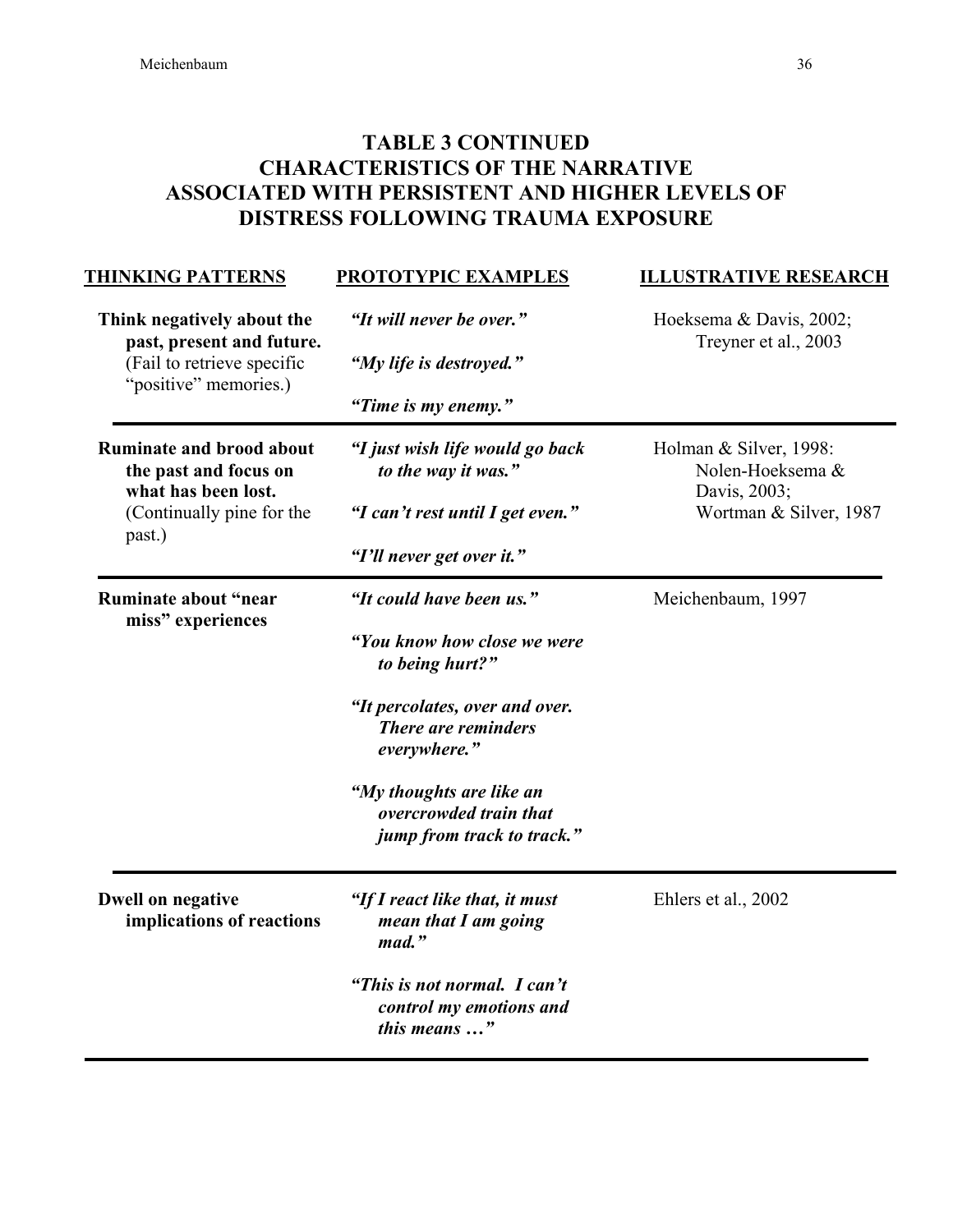THINKING PATTERNS

"stuck," disengaging and

giving up.)

## TABLE 3 CONTINUED CHARACTERISTICS OF THE NARRATIVE ASSOCIATED WITH PERSISTENT AND HIGHER LEVELS OF DISTRESS FOLLOWING TRAUMA EXPOSURE

PROTOTYPIC EXAMPLES

| <b>Engage in deliberate</b><br>avoidant and safety                               | "I can't allow myself to think<br>about it." | Ehlers & Clark, $2000$ ;<br>Ehlers $&$ Steil, 1995 |
|----------------------------------------------------------------------------------|----------------------------------------------|----------------------------------------------------|
| behaviors, even if<br><b>unwarranted.</b> (Cognitive<br>and behavioral avoidance | "I delay seeking help."                      |                                                    |
| that leads to being                                                              | "I am not worthy of help."                   |                                                    |

*anyone. No one would understand." "I can't allow myself to have a good time." "If I deprive myself, then …" "I try and keep busy so I don't think about this."*

*"I can't share this with*

Feel helpless, hopeless, demoralized, and victimized by one's thoughts, feelings, circumstances

> *"I don't think I can stand the pain anymore."*

*"I get griped by my feelings of depression and fear."*

*"These thoughts just keep*

*coming."*

Meichenbaum, 1997

ILLUSTRATIVE RESEARCH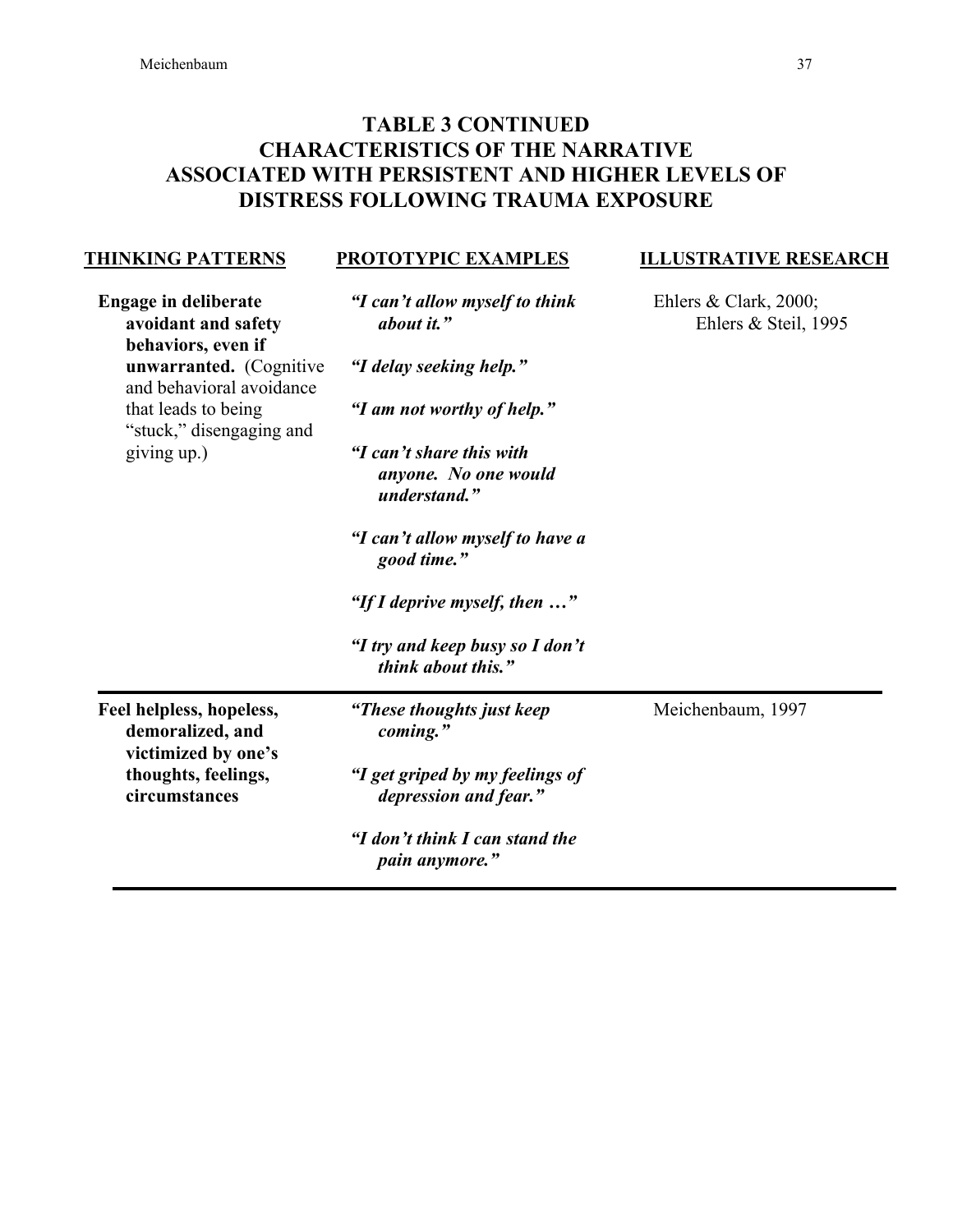# TABLE 3 CONTINUED CHARACTERISTICS OF THE NARRATIVE ASSOCIATED WITH PERSISTENT AND HIGHER LEVELS OF DISTRESS FOLLOWING TRAUMA EXPOSURE

| <b>THINKING PATTERNS</b>                                                                                 | PROTOTYPIC EXAMPLES                                              | <b>ILLUSTRATIVE RESEARCH</b>                |
|----------------------------------------------------------------------------------------------------------|------------------------------------------------------------------|---------------------------------------------|
| Engage in upward social<br>comparison                                                                    | "How come she is doing so<br>well and she went through<br>less?" | McAdams et al., 2001                        |
|                                                                                                          | "Others will see that I am a<br>victim."                         |                                             |
|                                                                                                          | "Why do I have to have<br>problems other people<br>don't have?"  |                                             |
| <b>Continually and extensively</b><br>search for meaning, but<br>fail to find satisfactory<br>resolution | "What did I do to deserve"<br>this?"                             | Silver et al., 1983;<br>Tait & Silver, 1989 |
|                                                                                                          | "Why me?"                                                        |                                             |
|                                                                                                          | "Why now?"                                                       |                                             |
|                                                                                                          | "I lost faith in God."                                           |                                             |

In contrast, consider the kinds of thinking and behaviors that lead survivors toward resilience and growth, as summarized in Table 4.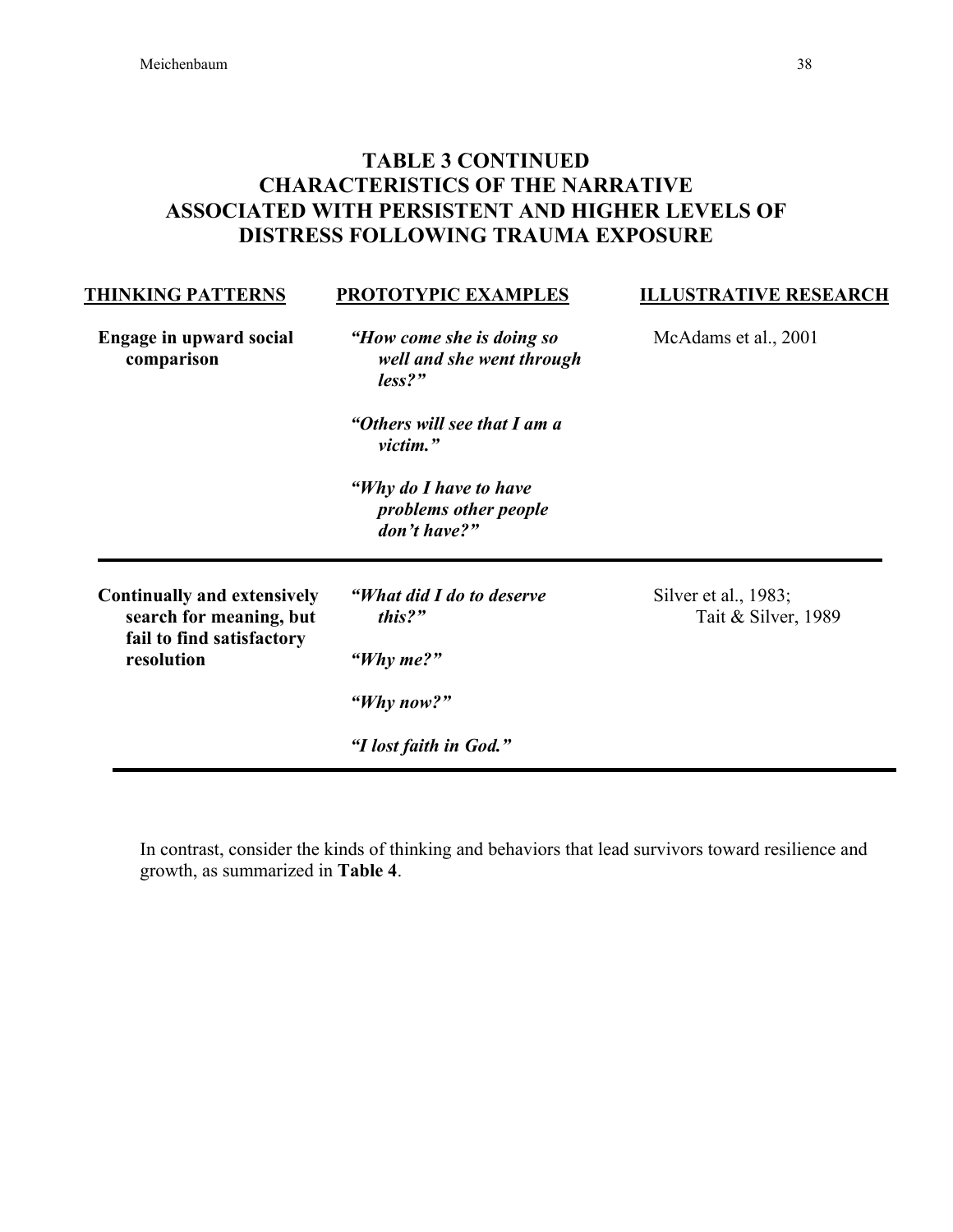# CHARACTERISTICS OF RESILIENT ADULTS

### What Resilient Individuals Do

- Realistically optimistic about life hold beliefs that things can change for the better and hold the accompanying beliefs that they have the ability to help bring about such change
- Engage in goal-setting that is personally valued (Hold a "Goal, Plan, Do, Check" approach) and show evidence of the ability to follow-through
- Demonstrate a sense of self-efficacy and sense of personal control. Selfefficacy conveys that they can bring about change in those aspects of the situations that are changeable, accept that which is not changeable and know the difference between the two. Hold the view that stressful events can be seen as "problems-to-be-solved" and they have the confidence to take actions and monitor the results of their efforts.
- $\cdot$  Look at the bright side be appreciative of what they have and acknowledge what they did to survive and what they have accomplished in spite of exposure to stressful events
- Use their faith and cultural history to bolster their self-confidence *(SEE BELOW FOR A DISCUSSION OF THE ROLE THAT FAITH-BASED PRACTICES AND SPIRITUALITY PLAY IN FOSTERING RESILIENCE)*
- $\div$  Find meaning and purpose in life
- $\triangleleft$  Make a "gift" of their survival to others

### What Resilient Individuals Do Not Do

- $\triangle$  Don't engage in social comparisons and self-blaming
- Don't engage in "thinking traps"
- Don't view failure as end-points
- $\triangle$  Don't engage in "negative thinking" if they have occasional negative thoughts they are able to balance such thoughts with "positive hopeful thoughts." (Ratio of approximately 4:1, positive to negative thoughts)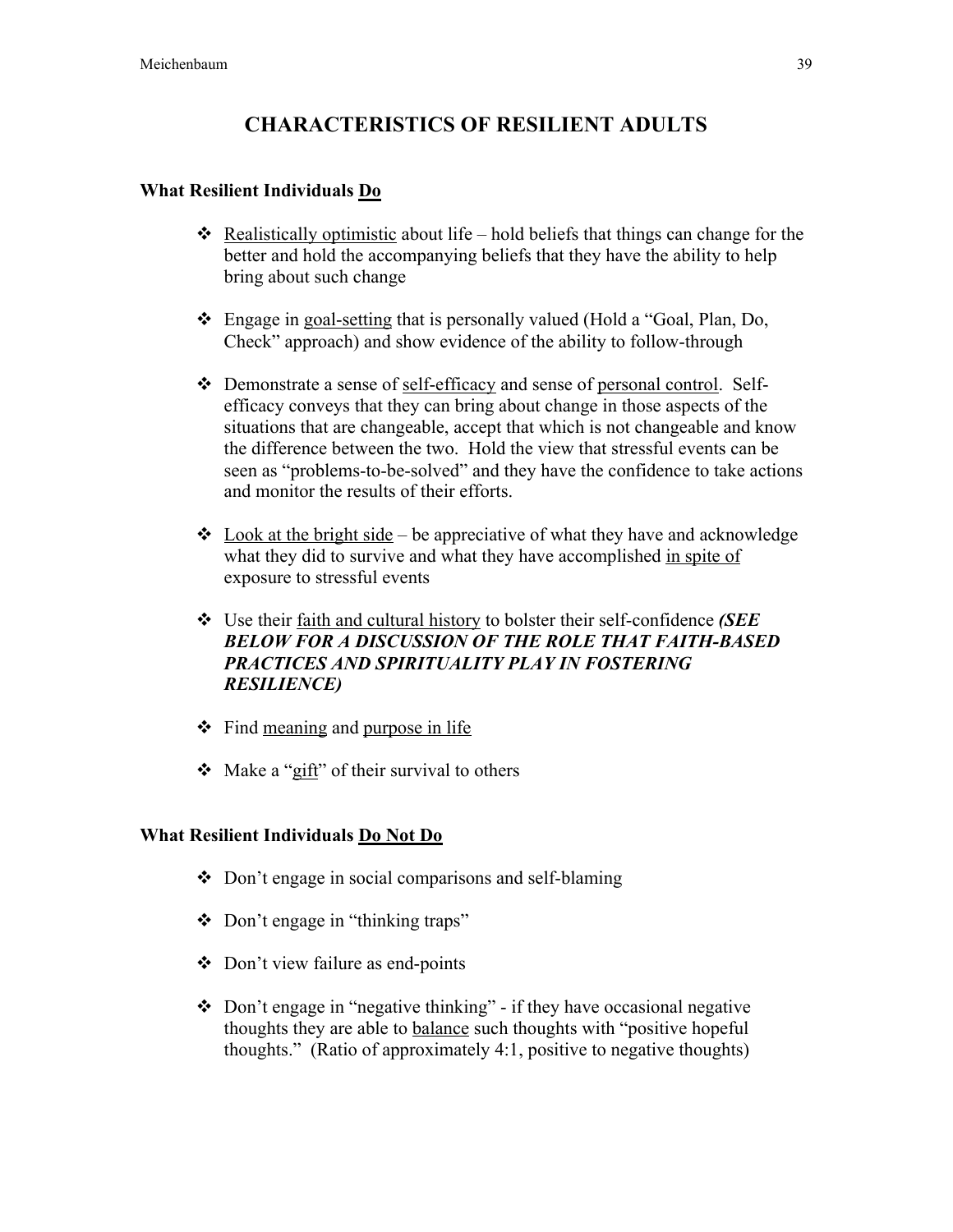### EMOTION REGULATION

### What Resilient Individuals Do

- Demonstrate emotional regulation
- $\triangle$  Stay calm even when under pressure not fazed by problems
- Use acceptance and tolerance strategies be "mindful" of present

### What Resilient Individuals Do Not Do

• Don't use avoidant coping strategies or engage in self-protective and delayseeking actions that can make the situation worse (e.g., abuse substances to control negative affect; engage in high-risk behaviors to control negative affect such as sensation seeking behaviors that can contribute to revictimization)

### BEHAVIORAL ACTS

### What Resilience Individuals Do

- Take actions designed to address stressful events
- $\div$  Depending on the demands of the situation, they may use direct-action, taskoriented coping strategies. In other situations when not doing something is the best approach, they use emotionally palliative coping techniques. Resilient individuals have a flexible repertoire.
- $\div$  Take incremental, purposeful actions strive to achieve important personal goals. These actions have to be implemented in a culturally sensitive fashion and in a way that is commensurate with the group's belief system *(See the information which follows on how to use spirituality and religion to cope with trauma.)*
- $\bullet$  Willingness to seek help and willingness to join with others (e.g., share accounts with trusted others, memorialize, grieve, pray)
- $\triangleleft$  Help others -- engage in kindness activities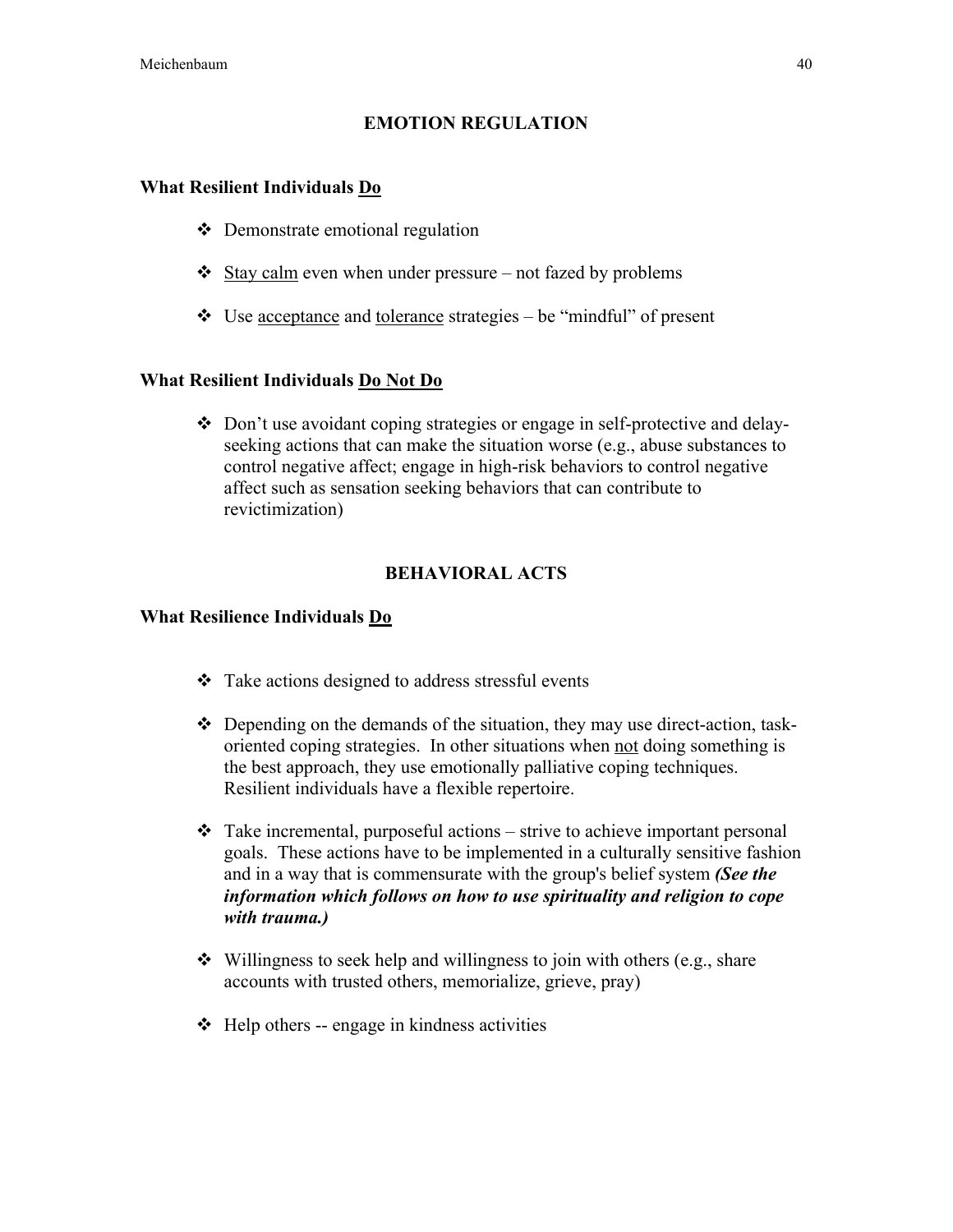## What Resilient Individuals Do Not Do

- Don't engage in avoidant coping actions
- Don't remain isolated
- Don't reject help

The following Table 4 provides specific examples of the kinds of thoughts, feelings and behaviors that **RESILIENT INDIVIDUALS** engage in. This list is not exhaustive, but is illustrative of what the research literature indicates characterizes resilient individuals.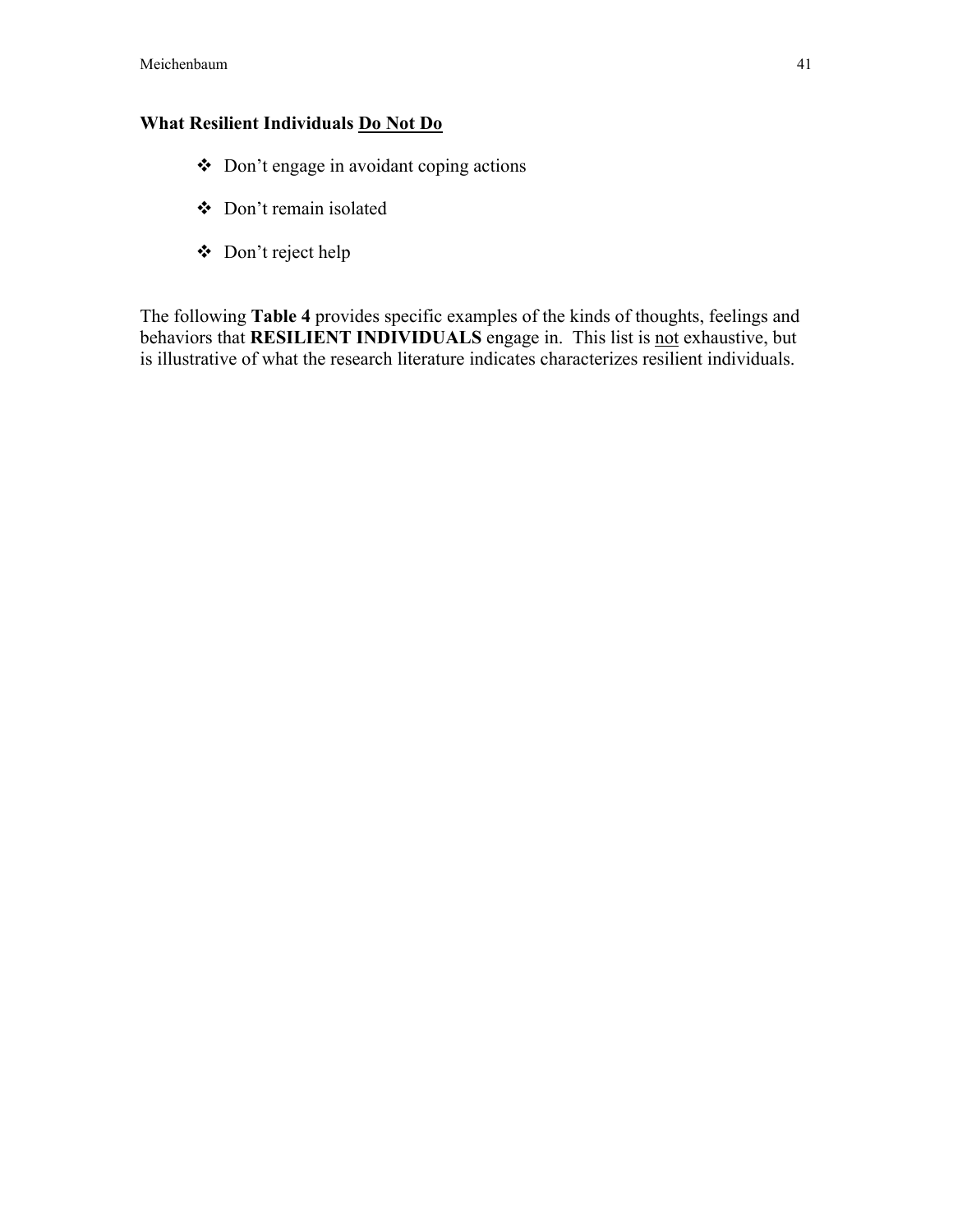# TABLE 4 KINDS OF THINKING AND BEHAVIORS THAT LEAD SURVIVORS TOWARD "GROWTH"

| <b>THINKING PATTERNS</b>                            | <b>PROTOTYPIC EXAMPLES</b>                                                                                                               | <b>ILLUSTRATIVE RESEARCH</b>                                |
|-----------------------------------------------------|------------------------------------------------------------------------------------------------------------------------------------------|-------------------------------------------------------------|
| Benefit seeking,<br>finding and<br>reminding - SELF | "No one deserves to experience<br>what happened to me, but $I$<br>now know I can get through<br>this. I am a stronger person<br>$now.$ " | Afleck & Tenner, 1996;<br>Linley & Joseph, $2002$ ,<br>2004 |
|                                                     | "I am wiser (stronger) as a result<br>of this experience."                                                                               |                                                             |
|                                                     | "I feel like a better person having<br>looked at these awful feelings<br>and knowing that I can survive<br>this too."                    |                                                             |
|                                                     | "I am better prepared for whatever<br>comes along."                                                                                      |                                                             |
|                                                     | "I am less afraid of change."                                                                                                            |                                                             |
|                                                     | "I never know I could get along on<br>my own."                                                                                           |                                                             |
|                                                     | "I now savor daily pleasures."                                                                                                           |                                                             |
|                                                     | "I am better now at helping<br>others."                                                                                                  |                                                             |
| Benefit seeking, finding and<br>reminding - OTHERS  | "This brought us all together."                                                                                                          | McMillen, 2004;<br>McMillen et al., 1995                    |
|                                                     | "I learned I am my brother's<br>keeper."                                                                                                 |                                                             |
|                                                     | "I learned not to immerse myself<br>in other people's pain."                                                                             |                                                             |
|                                                     | "I think about others and how it<br>could have been worse."                                                                              |                                                             |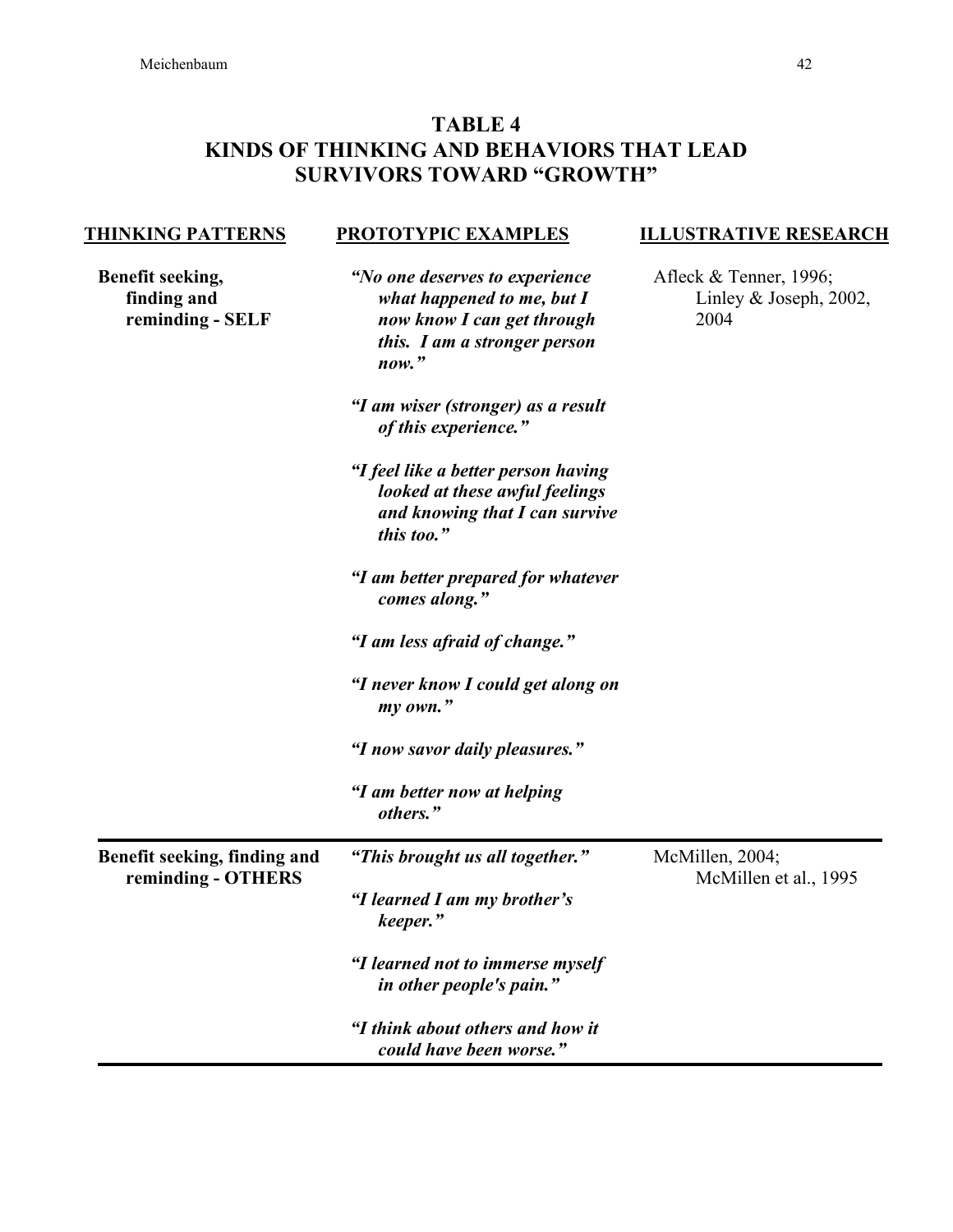# TABLE 4 CONTINUED KINDS OF THINKING AND BEHAVIORS THAT LEAD SURVIVORS TOWARD "GROWTH"

| <b>THINKING PATTERNS</b>                 | <b>PROTOTYPIC EXAMPLES</b>                                                              | <b>ILLUSTRATIVE RESEARCH</b>                         |
|------------------------------------------|-----------------------------------------------------------------------------------------|------------------------------------------------------|
| <b>Engage in downward</b><br>comparison  | "I recognize that I need to accept<br>help."                                            | Nolen-Hoeksema & Larson,<br>1999; Monk et al., 1997  |
| <b>Establish a future</b><br>orientation | "My view of what is important in<br>life has changed."                                  | Pals & McAdams, 2004;<br>Tedeschi & Calhoun,<br>2004 |
|                                          | "I see new possibilities and goals to<br>work on."                                      |                                                      |
|                                          | "I discovered I can use my strengths<br>in new ways."                                   |                                                      |
|                                          | "I am now able to focus on the fact<br>that it happened and not on how it<br>happened." |                                                      |
|                                          | "My view of what is important in life<br>has changed."                                  |                                                      |
|                                          | "I see new possibilities and goals to<br>work on."                                      |                                                      |
|                                          | "I discovered I can use my strengths<br>in new ways."                                   |                                                      |
|                                          |                                                                                         |                                                      |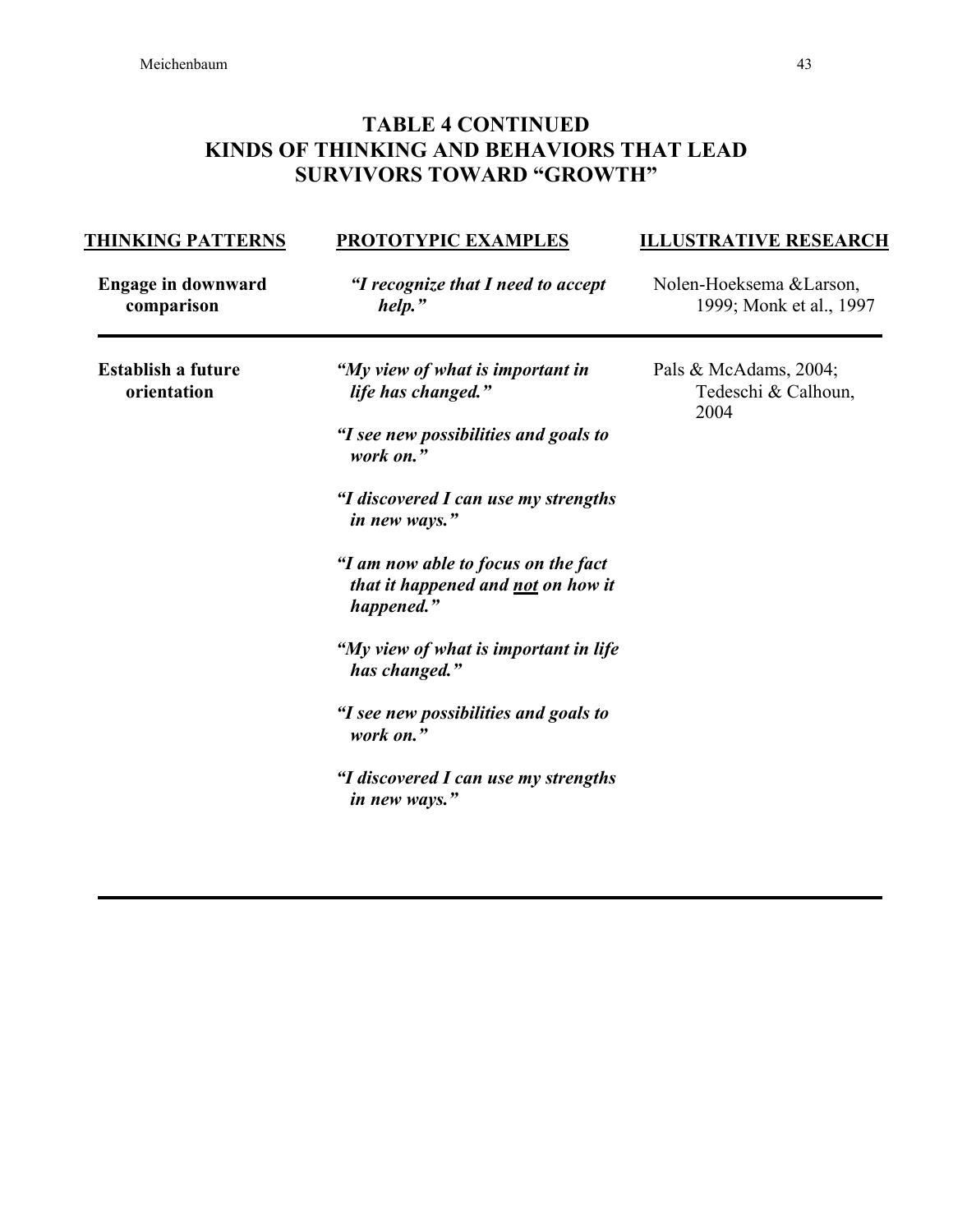## TABLE 4 CONTINUED KINDS OF THINKING AND BEHAVIORS THAT LEAD SURVIVORS TOWARD "GROWTH"

#### THINKING PATTERNS

### PROTOTYPIC EXAMPLES

Constructing meaning

*"We survived. We have a chance to live and we're choosing life."*

*"I am no longer willing to be defined by my victimization."*

*"I survived for a purpose. I accept that responsibility. I owe it to those who perished to tell their stories (honor their memory, share with others, prevent this from happening again)."*

*"Given what I have experienced, I now devote myself to meaningful goals."*

*"I moved from being a victim to becoming a survivor and even a thriver."*

*"I can make a gift of my pain and loss to others."*

*"My mother gave me the gift of her religion and I feel like I learned how not only to be compassionate with others, but how to be compassionate with myself.*

*"I now know God."*

### ILLUSTRATIVE RESEARCH

Abueg & Young, 2005; Frazier et al., 2001; Neimeyer, 2001; Pargament et al., 2000; Silver et al., 1983; Tait & Silver, 1987; Wortman et al., 1997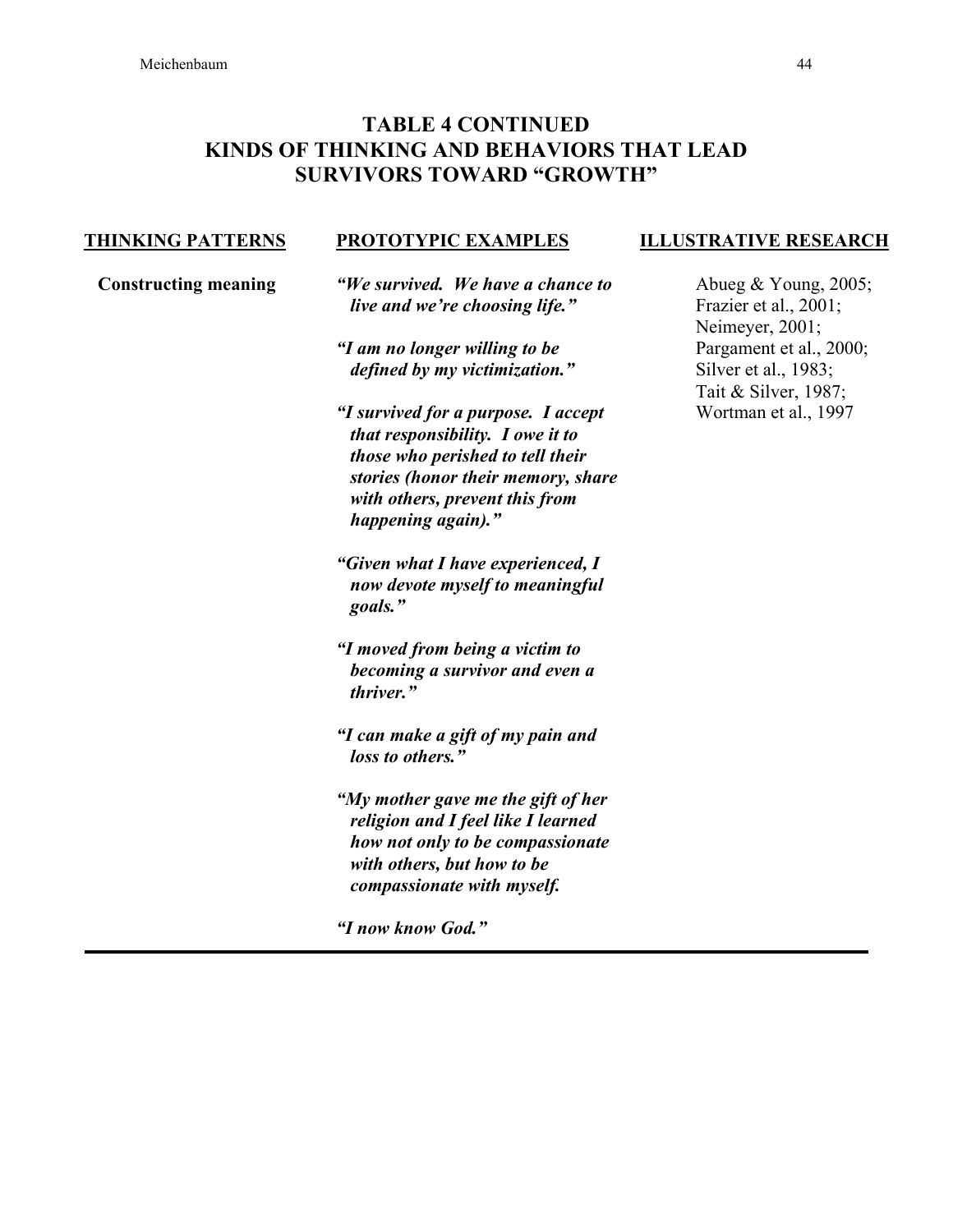# TREATMENT IMPLICATIONS OF A CONSTRUCTIVE NARRATIVE PERSPECTIVE RESILIENCE

- 1. Develop a supportive, empowering therapeutic alliance.
- 2. Conduct assessment interview and use related measures.
- 3. Provide rationale for treatment plan.
- 4. Ensure patient's safety and address disturbing symptoms.
- 5. Educate patients and significant others.
- 6. Teach specific coping skills and build-in generalization-enhancing procedures.
- 7. Help patients change beliefs about implications of experiencing PTSD and associated symptoms.
- 8. Reconsider anything positive that resulted from the experience.
- 9. Address issues of guilt, shame, humiliation, anger.
- 10. "Uncouple" traumatic memories from disabling affect.
- 11. Help patients put what happened into words (or some other form of expression).
- 12. Process and transform emotional pain make a "gift" of their experience to others.
- 13. Help patients distinguish "then and there" from "here and now." Help them to learn not to overgeneralize.
- 14. Help patients retell their stories and share the "rest of their stories". Retrieve "positive identities" (Use imaginal reliving procedures).
- 15. Help patients "spot triggers" and reduce unhelpful avoidant safety behaviors.
- 16. Have patients engage in graduated "in vivo" behavioral experiments.
- 17. Help patients reclaim their lives and former selves.
- 18. Ensure that patients take credit for changes self-attributional efforts and selfmastery.
- 19. Help patients avoid revictimization.
- 20. Build in relapse prevention procedures.
- 21. Put patients in a "consultative" role where they describe and discuss what they learned and what they can teach others.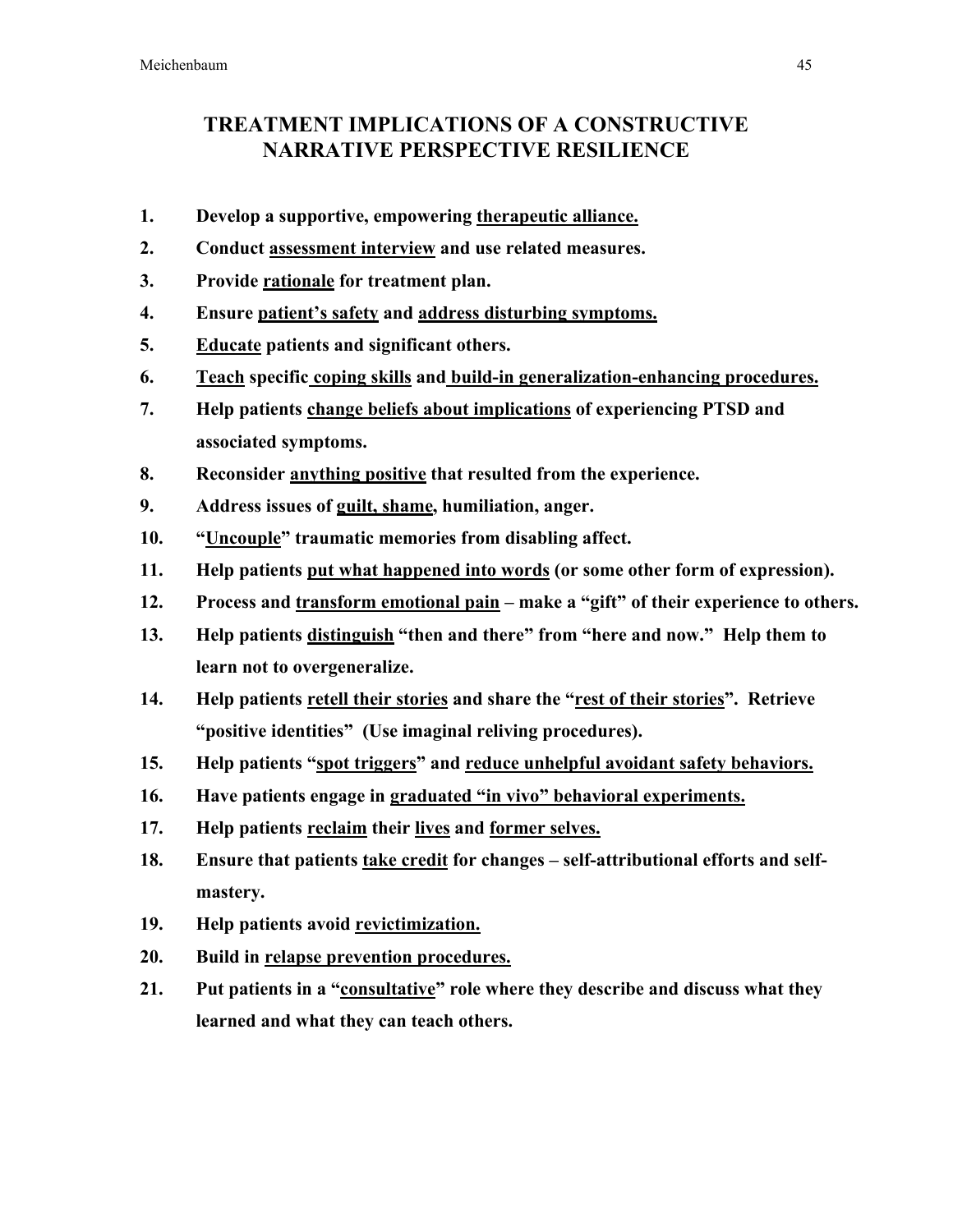## IMPLICATIONS FOR TREATMENT FROM A CONSTRUCTIVE NARRATIVE PERSPECTIVE

*(See Brewin & Holmes, 2003; Ehlers & Clark, 2000; Harvey et al., 2002; Meichenbaum, 1997, 2000; Meichenbaum & Fitzpatrick, 1993; Meichenbaum & Fong, 1993)*

*"The therapist is an instructor in the art of the narrative."*

*"The core of recovery is the narrative construal on which coping rests."*

- 1. The therapist needs to create and maintain a supportive, compassionate, caring, genuine, empathic, nonjudgmental, empowering therapeutic alliance so that patients feel both safe and comfortable to share the details and impact of their exposure to traumatic experiences. The therapist needs to provide a setting in which the patients can practice telling and retelling their stories with its full intensity at their own pace. The therapist needs to continually monitor the quality of the alliance over the course of therapy.
- 2. The therapist needs to conduct an assessment interview in order to determine the nature of the patients' memories for traumatic events and their appraisal processes of their feelings, actions, symptoms and the accompanying implications.
	- *(i) Are the patients' memories muddled and confused, fragmentary and disjointed, with memory gaps?*
	- *(ii) Do the patients' memories of traumatic events have a "here and now" quality primed with sensory and motoric features that are distressing?*
	- *(iii) What are the patient's beliefs and expectations (implications) of experiencing their distressing symptoms and their aftermath?*
	- *(iv) What are the patients' coping efforts? Are they inadvertently making the situation worse and contributing to persistent PTSD?*

The following clinical questions derived from the clinical suggestions of Ehlers and Clark, 2000; Ehlers et al., 2002; Hackman et al., 2004; Joseph et al., 1997 and Meichenbaum, 1997 illustrate ways to tap an individual's trauma-related beliefs and cognitions.

*You have told me that memories of the (trauma) pop into your mind when you do not want them to. Could you tell me what these memories are like?*

*Of these different traumatic incidents that you have experienced, which memory troubles you the most?*

*Could you tell me a bit more about how you experience this memory?*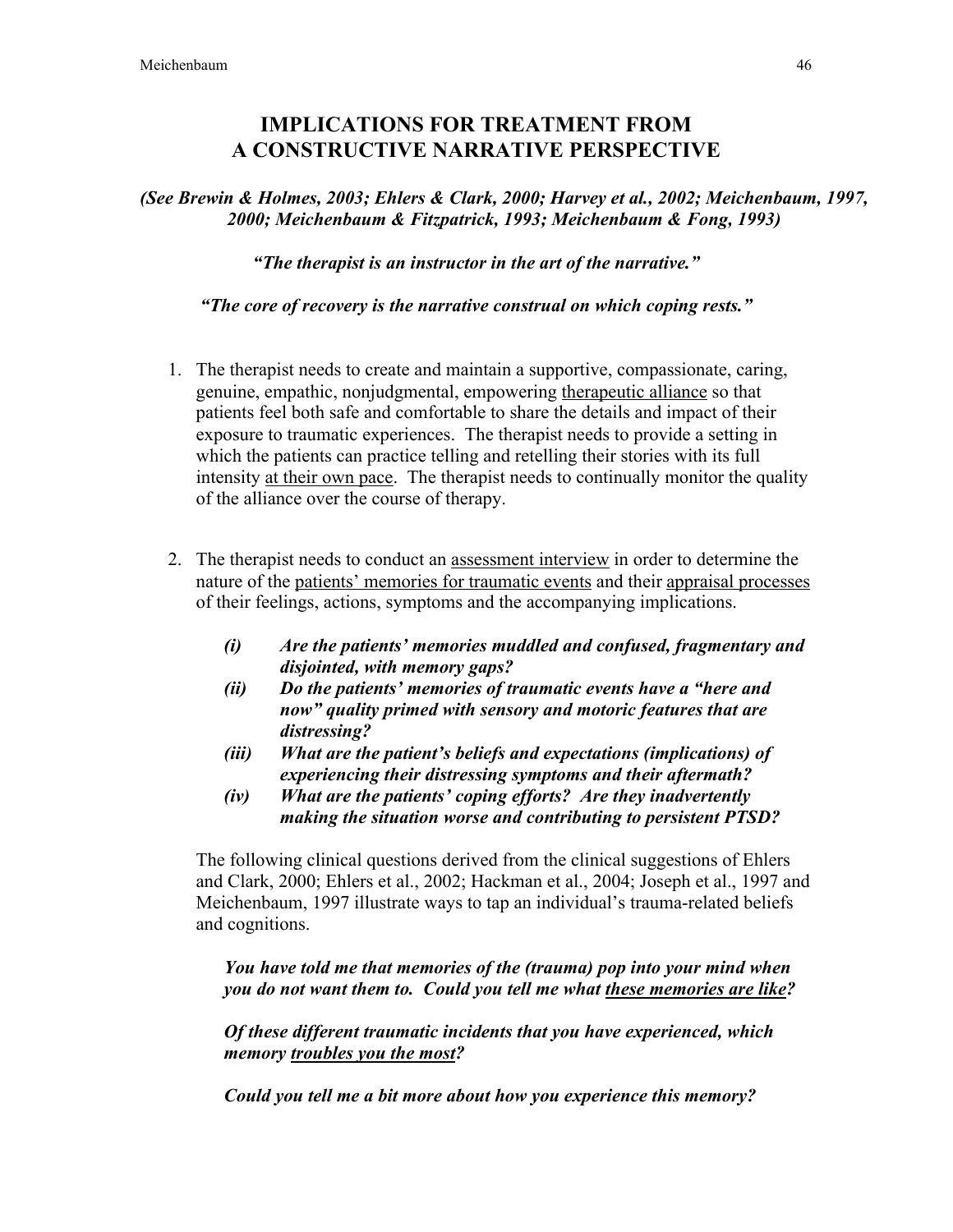*What is it like?*

*Is it more like a thought (please describe)? Like a feeling (please describe)? Or like a sensory experience (please describe)?*

*How often did you have these thoughts in the last week?*

*How clear in your mind (vivid) were these thoughts?*

*To what extent did these thoughts and feelings seem to be happening now, instead of being something from the past?*

*Do your memories appear to happen in the "here and now?"*

*Do the intrusive thoughts you experience include memories from previous events in your life?*

*How much distress was associated with the experience of these thoughts and feelings?*

*Please describe the worst moment ("hot spots") during the trauma.*

*I have some questions about the intrusive thoughts that you experience most often. Are these intrusions about something that happened before, or during, or after the worst moment?*

*Have any new intrusions occurred in the last week?*

*What events seem to trigger your intrusive thoughts?*

*Have your intrusive thoughts changed in any way over time? (Please describe.)*

*Do you feel you can control or influence these memories?*

*Note: These questions can be asked as open-ended questions or patients can be asked to rate their answers on a 0 – 100 scale (0= not at all, and 100 = very much)*

In addition to an interview, clinicians can also incorporate other assessment tools to tap patients' negative appraisals. Also, address any myths concerning the trauma experience (e.g., about rape, child sexual abuse). Incorporate corrective information into traumatic memories.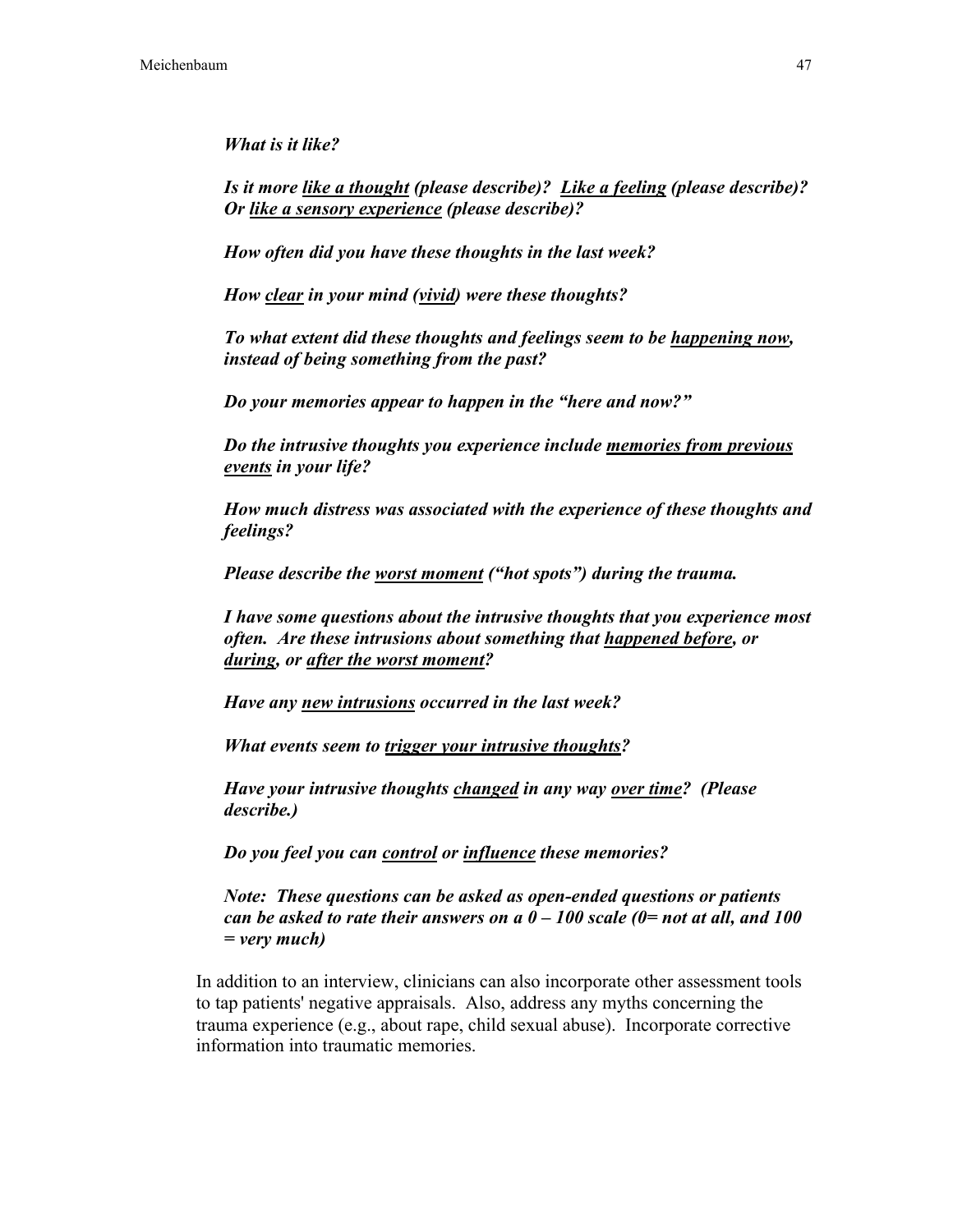- 3. The therapist needs to provide patients with a rationale for the treatment and solicit patients' feedback. For example, the therapist can use metaphors – disorganized cupboard or puzzle that needs rearranging, a wound that needs care, and so forth – to convey the need to reorganize and reframe traumatic memories.
- 4. The therapist needs to ensure that patients are safe from the risk of further victimization and that any immediate disturbing symptoms (e.g., hyperarousal, nightmares, dissociative and suicidal behaviors) are addressed.
- 5. The therapist needs to educate patients (and significant others) about the nature and impact of trauma and about the reactions (symptoms) that are the hallmark of the condition. Help patients better understand the distinctive characteristics of traumatic memories and the role of "triggers." Help patients reframe PTSD symptoms and accompanying comorbid sequelae as both the "wisdom of the body," "survival behaviors," and as "coping efforts."
- 6. Teach specific coping skills to deal with hyperarousal, intrusive ideation, dissociative behaviors, avoidance behaviors, etc. The therapist needs to follow generalization guidelines when teaching such coping skills as acceptance and tolerance, self-regulation, problem-solving and the like (see Meichenbaum, 2001).
- 7. The therapist needs to help patients change their problematic beliefs about the implications of experiencing PTSD and associated symptoms. Help validate and normalize the patients' reactions and help them accept, tolerate and cope with intense emotions. Use situational and developmental analyses to help patients better appreciate their adaptive efforts and their survival attempts. Collaborate with patients to examine the "impact," "toll," and "emotional price" of using these specific forms of coping. Ask what adaptive ways of coping could be used. Engage patients in self-monitoring activities in order to increase early awareness of triggers and distressing symptoms in order to reduce the negative influence on daily activities.
- 8. The therapist needs to help patients reconsider whether anything "positive" could have resulted from the trauma experience, to reflect on what they have done to "cope." Highlight data of "strengths" and "resilience," or what they have been able to accomplish "in spite of" the trauma. Work with patients so they accept such data as "evidence" to unfreeze their beliefs about themselves, the world and the future.
- 9. The therapist needs to help patients alter their sense of responsibility, guilt, shame and humiliation that may accompany victimization experience. There is a need to attend to feelings and beliefs maintaining shame, guilt and anger, in addition to fear and anxiety (See Kubany & Manke, 1995; Smucker et al., 2002).
- 10. Help patients "uncouple" traumatic memories from disabling affect and maladaptive behaviors. Educate patients on how their current behaviors (such as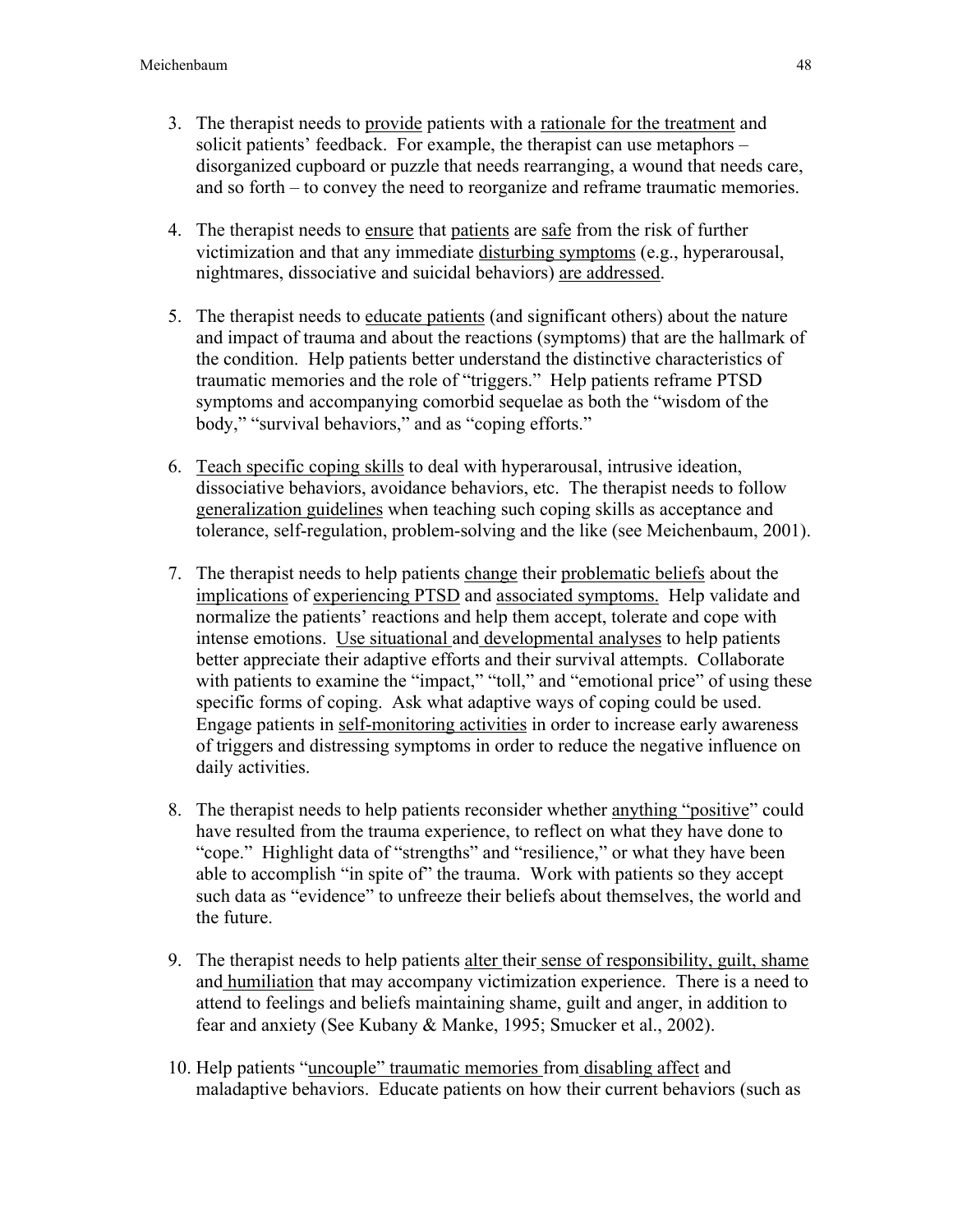ruminations, self-hatred, self-berating, avoidance, thought suppression, use of substances, persistent anger) inadvertently make the situation worse. Help patients learn ways to break the "vicious cycle" of appraisals, feelings, thoughts, behaviors and resultant consequences.

Use clock metaphor where 12 o'clock represents internal and external triggers; 3 o'clock represents primary and secondary emotions; 6 o'clock represents automatic thoughts, "hot cognitions," thinking style, and schemas or personal issues and 9 o'clock represent behavioral acts and resultant consequences. The therapist should help the patients see the interconnections between each of these components. In this way, patients can better understand how they unwittingly, inadvertently and perhaps even unknowingly contribute to their persistent distress.

- 11. The therapist needs to help patients put into words, in a culturally sensitive fashion, what happened. A number of therapeutic procedures have been developed to achieve this goal including cognitive rescripting procedures (Resick & Schnicke, 1993); direct therapy exposure (Foa & Rothbaum, 1998); imagery rescripting (Smucker and Niederee, 1995). By doing so, patients can contextualize their memories, develop useful insights, identify and discuss "hot spots." They can begin to develop a sense of control and learn that they can survive, not fall apart, nor "go crazy," in the retelling of the trauma experience.
- 12. The therapist needs to help patients organize, elaborate, integrate and process their traumatic memories into a coherent narrative that fosters a sense of meaning and nurtures hope. Help patients fit their "trauma narratives" into their broader life histories so the traumatic events become part of their general life perspective, namely "a slice of life" and not the whole story. Help patients come to terms with the losses and transform their emotional pain into something positive that can come from their experiences. Help patients find meaning, make a "gift" of their experiences, and use "spiritual" and religious practices, if congruent with their beliefs.
- 13. The therapist needs to help patients change their beliefs about current and ongoing threats, learning to discriminate between "then and there" and "here and now." Help the patient learn how not to overgeneralize the degree of ongoing threat and danger. Help the patients view trauma as a discrete time-limited.
- 14. The therapist needs to help patients retell their stories by means of imaginal reliving, including their thoughts, feelings, behaviors, reactions of others. Help patients to consider any accompanying problematic beliefs (see Smucker et al., 2003). Have patients consider how the traumatic events challenged their cherished beliefs of invulnerability, of a just and trusting world and a sense of self-worth. Where indicated, address the patients' feelings of abandonment, estrangement, inadequacy and despair. Ask about the "rest of the story" of survival skills and strengths. Help patients retrieve and accept "positive" identities."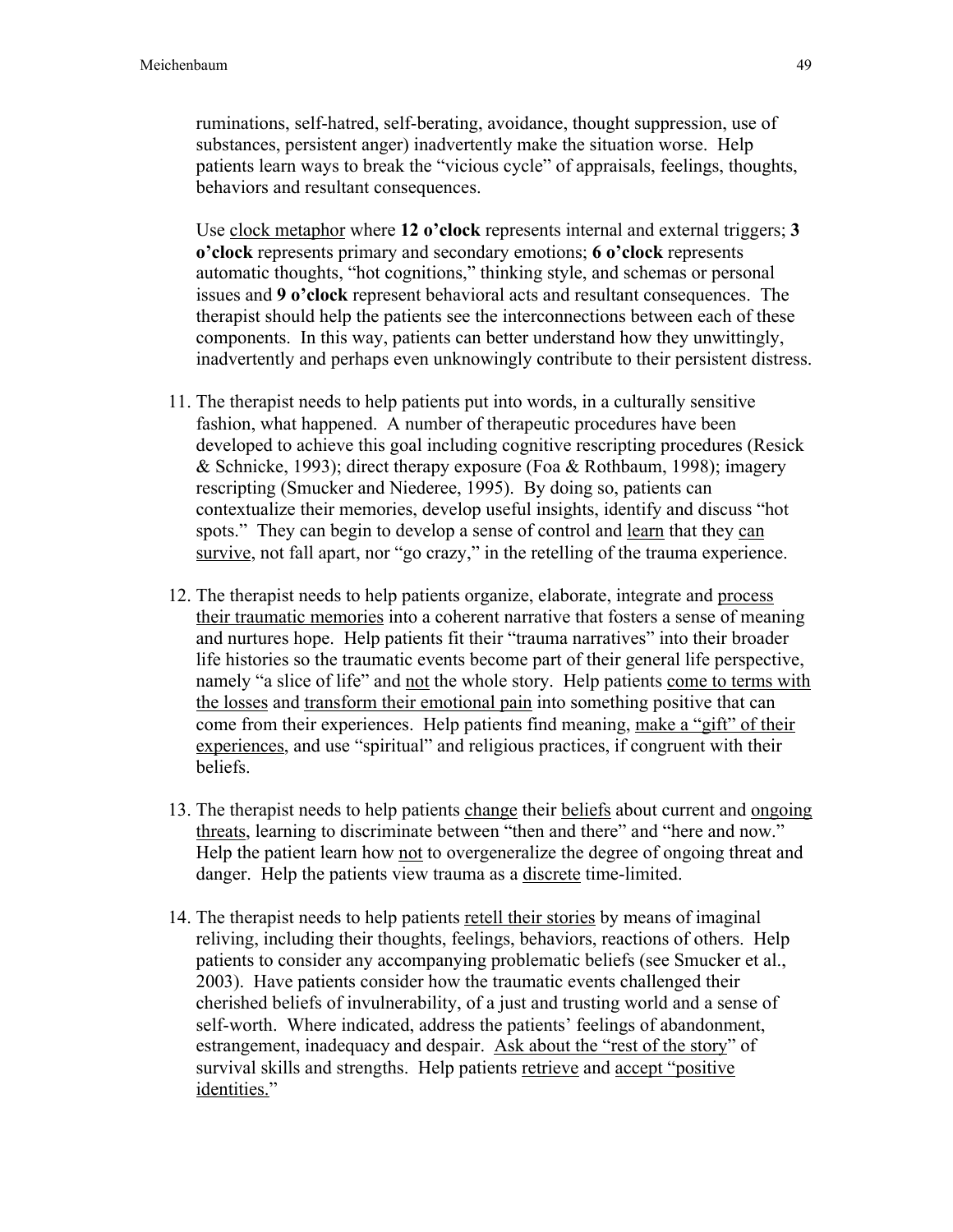- 15. The therapist needs to help patients spot "triggers" (both internal and external), develop more adaptive coping behaviors and come to recognize that their socalled "safety" avoidant behaviors may inadvertently contribute to persistent PTSD. Assist patients in reducing unhelpful behavioral and cognitive strategies (e.g., use of substances to escape emotional pain; avoidant behaviors to control rage).
- 16. The therapist needs to help patients engage in in vivo exposure and personal behavioral experiments in a graduated fashion in order to test out their beliefs. Help patients emotionally accept that the traumatic event is in the past. Help patients examine their "What if … thinking should possible events occur?" and "What is the worst thing that could happen?" The therapist helps patients put these thoughts in the form of predictions that are testable and learn how to use other cognitive restructuring procedures. Ensure that the patients have coping skills, plans and backup plans to undertake personal experiments (often with the initial assistance of others).
- 17. The therapist needs to help patients "reclaim" their lives and former selves. Help patients connect with strengths, utilize social supports, help others and reintegrate into their communities. The therapist should foster a "sense of possibilities" and the therapist can use the "language of becoming" that further nurtures hope.
- 18. The therapist needs to ensure that patients "take credit" for changes that they have achieved. The therapist needs to ask "what" and "how" questions and help patients develop a sense of personal efficacy, agency and enhance feelings of selfmastery.
- 19. The therapist needs to ensure that patients have skills to avoid revictimization experiences. Consider lessons learned and develop behavioral and interpersonal strategies to control perceived threats and reduce the risk of revictimization.
- 20. The therapist needs to build relapse prevention procedures into the treatment regimen (e.g., ways to anticipate and cope with possible lapses and anniversary effects).
- 21. The therapist needs to put the patients in a "consultative role" so they have an opportunity to describe and discuss what they have learned and how they specifically plan to implement what they have learned, even in the face of potential barriers and obstacles. Help patients get to the point where they could now teach others what they have learned. Revisit the collaboratively generated therapeutic goal statements and examine how patients have been able to achieve these goals and determine what is the "unfinished business" (e.g., use a personal journey metaphor).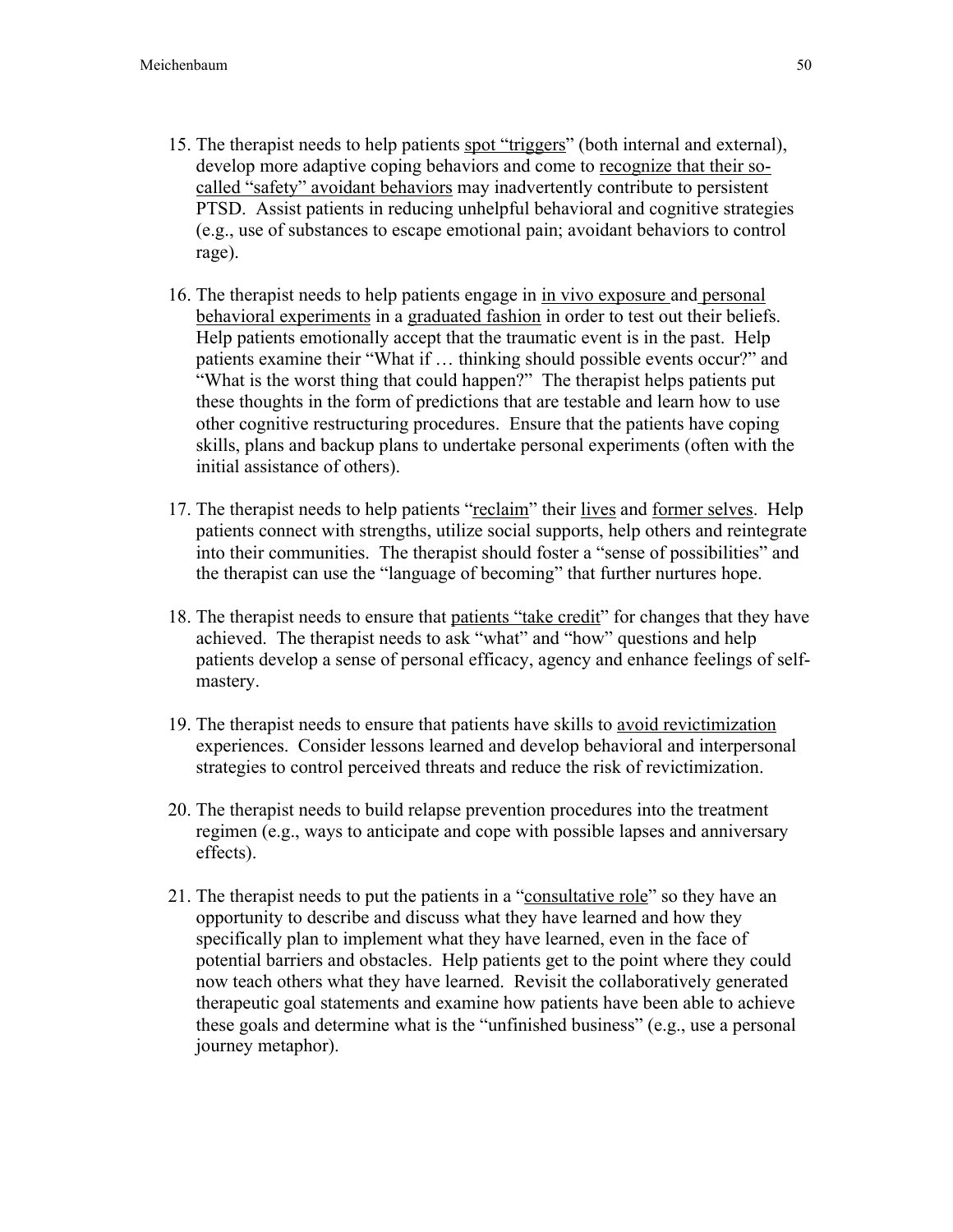# WHAT CAN BE DONE TO FOSTER RESILIENCE IN ADULTS IN THE IMMEDIATE AFTERMATH OF A TRAUMATIC EXPERIENCE?

*(See Abueg & Young, 2005; Brewin et al., 2000; Bryant et al., 1999; Hayes, 2002; Litz, 2004; Meichenbaum, 1997; Young et al., 1999)*

### I. Provide psychological first aid

- a) Within two weeks of impact in the acute phase of a disaster help victims meet basic needs for safety, relocation, reunification with loved ones, food, water and health care
- b) provide comfort, validate, reassure, normalize and educate in tolerable doses about possible outcomes, the expected course and ways to manage symptoms to avoid putting themselves at higher risk like extensively watching television coverage of the disaster
- c) nurture a sense of self-efficacy and control
- d) reframe long suffering and coping techniques as "signs of resilience"
- e) refer high-risk individuals to supplemental assessment and treatment
- II. Help traumatically-exposed individuals to use relaxation-based interventions such as controlled breathing techniques, acceptance mindfulness strategies *("Take it slow;" "Not pressure self;" "Respect natural pace of healing;" "Follow the wisdom of the body.")*
- III. Help individuals access and use social support groups to share accounts of what happened and what the individuals did to survive. Share "unspoken" memories with supportive others, Help individuals grieve and memorialize. Help them engage in social problem solving and find meaning.
- IV. Use direct therapeutic exposure procedures to help combat avoidance/safety behaviors that inadvertently help to maintain distress and PTSD. Build in relapse prevention procedures.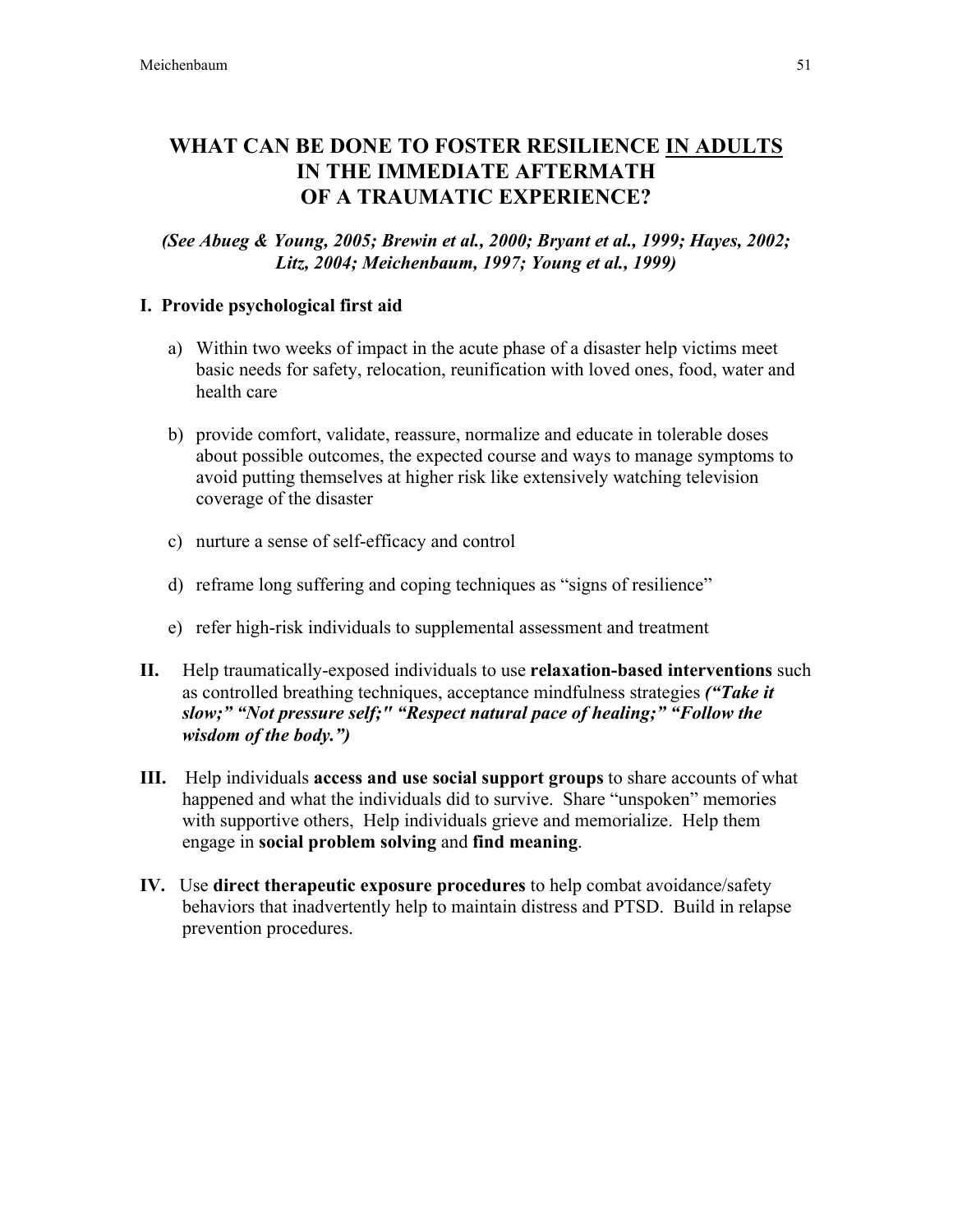# ADDENDA

As noted, one of the major ways victimized individuals cope with the aftermath of trauma is to turn toward some form of spirituality or religious beliefs and practices. Because of the importance of religious forms of coping as a way of nurturing resilience, a separate Section of Trauma, Spirituality and Recovery is included.

Resilience is critical for those individuals who work with victims of traumas. In order to reduce the impact of vicarious traumatization and as a way to bolster resilience. A Section has been prepared entitled Ways to Bolster Resilience in Helpers.

Please see the two Addenda:

- 1. Trauma, spirituality and recovery
- 2. Bolstering resilience in helpers; Using individual, social and organizational interventions to address vicarious traumatization and job stress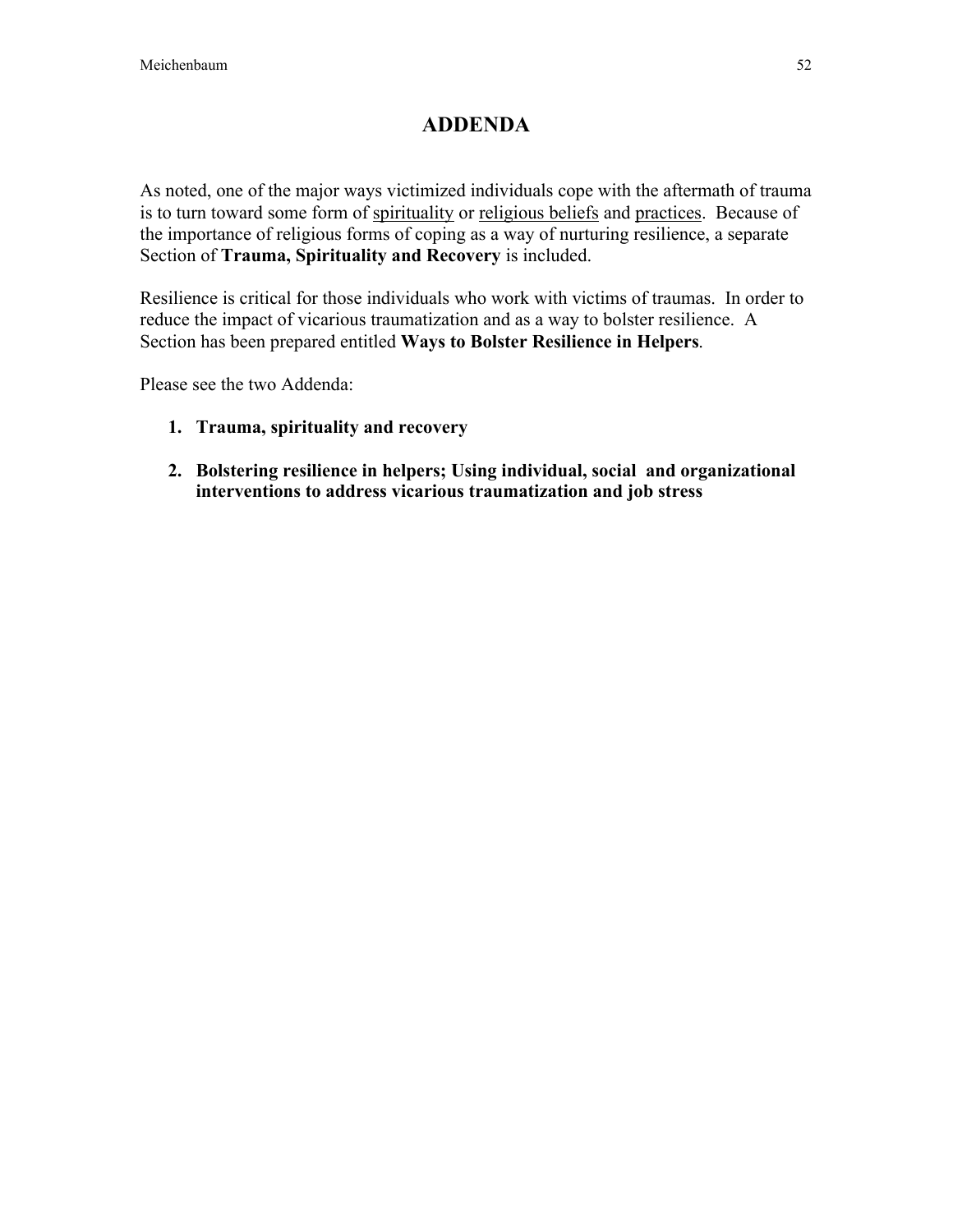### **REFERENCES** RESILIENCE IN CHILDREN

- American Academy of Child and Adolescent Psychiatry (1998). Practice parameters for the assessment and treatment of children and adolescents with posttraumatic stress disorders. Journal of the American Academy of Child and Adolescent Psychiatry, 37, 997-1001.
- Battistich, V., Schaps, E., Watson, M., & Solomon, D. (1996). Preventative effects for the Child Development Project. Journal of Applied Developmental Psychology, 11, 12-35.
- Benson, P. L., Galbraith, J., & Espeland, P. (1995). What kids need to succeed. Minneapolis, MN: Free Spirit.
- Benson, P. L., Scales, P. C., Leffert, N., & Roehlkepartan, E. C. (1999). A fragile foundation: The state of developmental assets among American youth. Search Institute (ISBN 1-57482-352-3)
- Berman, S. L., Kurtines, W. M., Silverman, W. K., & Serafini, L. T. (1996). The impact of exposure to crime and violence on urban youth. American Journal of Orthopsychiatry, 66, 329-336.
- Bernard, B. (1995). Fostering resiliency in kids: Protective factors in the family, school and community. San Francisco: Far West Laboratory for Educational Research and Development.
- Bernard, B. (1999). Applications of resilience: Possibilities and promise. In M. D. Glantz & J. L. Johnson (Eds.), Resilience and development: Positive life adaptations. (pp. 259-268). New York: Kluver Academic/Plenum.
- Bernard, B., Burgoa, C., & Whealdon, K. (1994). Fostering resiliency in kids: Protective factors in school. San Francisco: Far West Laboratory.
- Bonanno, G. A. (2004). Loss, trauma and human resilience. American Psychologist, 59, 20-28.
- Brendto, L. K., Brokenleg, M., & Van Bockern,, S. (1992). Reclaiming youth at risk: Our hope for the future. Bloomington, IN: Educational Services.
- Brooks, R., & Goldstein, S. (2001). The power of resilience. New York: McGraw Hill.
- Cohen, M. A. (1998). The monetary value of saving a high-risk youth. Journal of Quantitative Criminology, 14, 5-33.
- Cohen, M. A. (1998). The monetary value of saving a high-risk youth. Journal of Quantitative Criminology, 14, 5-33.
- Cowan, E. (2000). Psychological wellness: Some hopes for the future. In D. Cicchetti, J. Rappaport, I. Sandler, & R. P. Weissberg (Eds.), The promotion of wellness in adolescents. (pp. 477-503). Washington, DC: Child Welfare League of America Press.
- Cowen, E. L. (1991). The pursuit of wellness. American Psychologist, 46, 404-408.
- Dahwan, A., Duwyn, M., Meichenbaum, L., & Smith, S. (2004). Imagine a world free from fear. Toronto, Ontario: Elementary Teachers.
- Davis, M. K., & Gidycz, C. A. (2000). Child sexual abuse prevention programs: A meta-analysis. Journal of Clinical Child Psychology, 29, 257-265.
- DeBellis, M. D. (2002). Developmental traumatology. Psychoneuroendocrinology, 27, 155-170.
- DeBellis, M. D., Keshavian, M. S. et al. (1999). Developmental traumatology: Brain development. Biological Psychiatry, 45, 1271-1284.
- Doll, B., & Lyon, M. A. (1998). Risk and resilience: Implications for delivery of educational and mental health services in schools. School Psychology Review, 27, 348-363.
- Dubois, D. L., & Karcher, M. J. (Eds.). (2005). Handbook of youth mentoring. Thousand Oaks, CA: sage Publications.
- Durlak, J. A. (1997). Successful prevention programs for children and adolescents. New York: Plenum Press.
- Eber, L., Osuch, R., & Reddott, C. (1996). School-based application of the wraparound process: Early results in service provision and student outcomes. Journal of Child and Family Studies, 5, 83-99.
- Edwards, V. J., Anda, R. F., Dube, S. R., Dong, M., Chapman, D. P., & Felitti, V. J. (2005). The wideranging health outcomes of Adverse Childhood Experiences. In K. A. Kendall-Tackett & S. M. Giaromoni (Eds.), Child victimization. (pp. 8-1 – 8-12). Kingston, NJ: Civic Research Institute.
- Ennett, C. T., Ringwalt, C. L. et al. (2003). A comparison of current practice in school-based substance use prevention programs with meta-analysis findings. Prevention Science, 4, 1-14.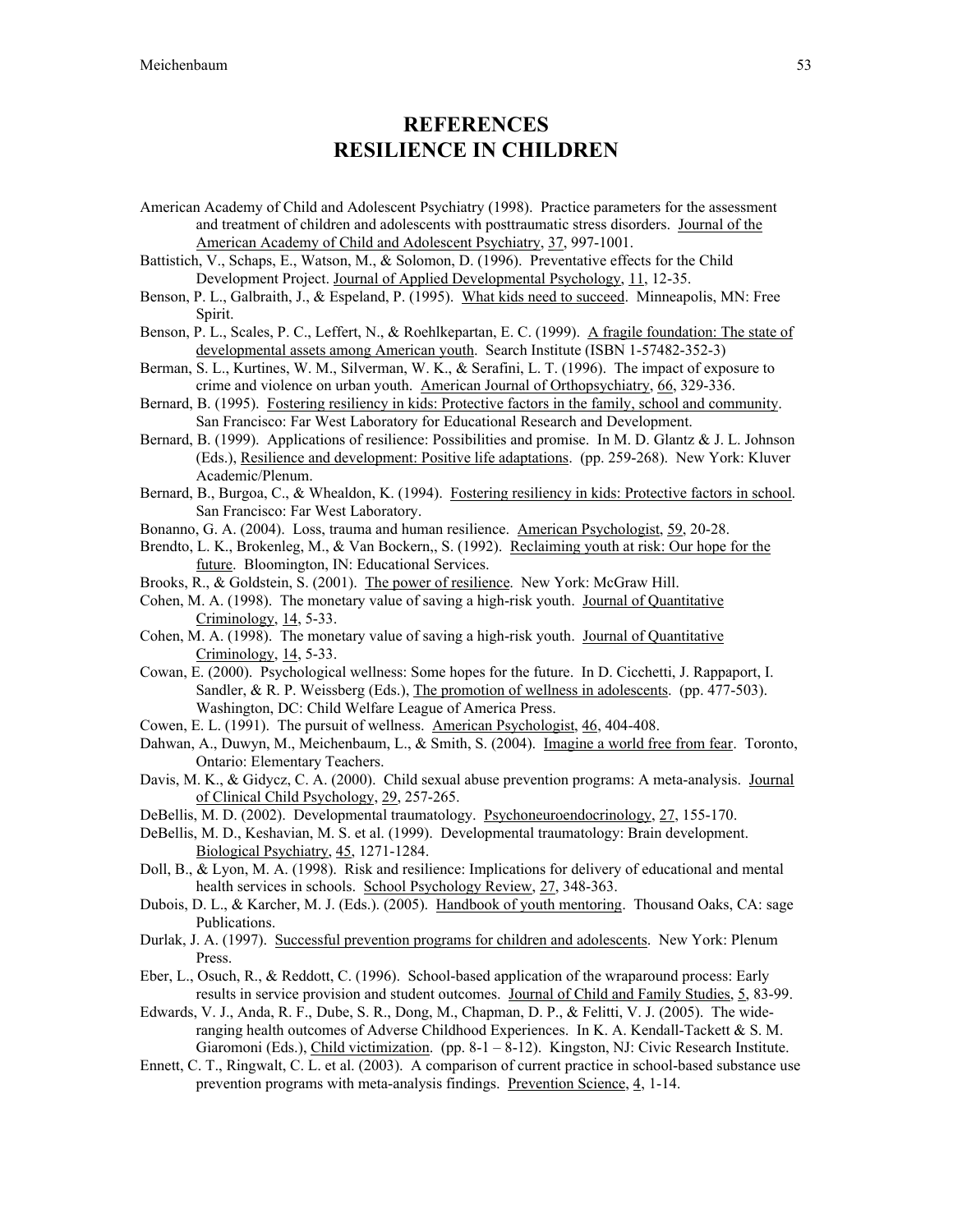- Eyberg, S., Funderbank, B., et al. (2001). Parent-child interaction therapy: One and two year maintenance of treatment effects in the family. Child and Family Behavior Therapy, 23, 1-20.
- Fraser, M. W. (Ed.) (2004). Risk and resilience in childhood: An ecological perspective. (2<sup>nd</sup> Ed.). NASW Press.
- Garmezy, N. (1993). Children in poverty: Resilience despite risk. Psychiatry, 56, 127-136.
- Glantz, M. D., & Johnson, J. L. (1999). Resilience and development: Positive life adaptations. New York: Kluver/Plenum Publishers.
- Goldstein, S., & Brooks, R. (Eds.). (2005). Handbook of resilience in children. New York: Kluver Academic Press.
- Haggerty, J., Sherrod, L., Garmezy, N., & Rutter, M. (1996). Stress, risk and resilience in children and adolescents. New York: Cambridge University Press.
- Hawkins, J. D., Catalano, R. F., Kosterman, R., Abbott, R., & Hill, K. G. (1999). Preventing adolescent high-risk behavior by strengthening protection during childhood. Archives of Pediatrics and Adolescent Medium, 153-226-234.
- Henderson, N., & Milstein, M. M. (1996). Resiliency in schools: Making it happen for students and educators. Thousand Oaks, CA: Corwin Press.
- Hill, H. M., & Madhere, S. (1990). Exposure to community violence and African-American children: A multidimensional model of risk and resources. American Journal of Community Psychology, 24, 26-43.
- Horner, R. H., & Carr, E. P. (1992). Behavioral support for students with severe disabilities: Functional assessment and comprehensive interventions. Journal of Special Education, 31, 84-104.
- Huang, J., Strand, B., Friedman, R., et al. (2005). Transforming mental health care for children and their families. American Psychologist, 60, 615-627.
- Jennings, J., Pearson, G., & Harris, M. (2000). Implementing and maintaining school-based mental health services in a large urban school district. Journal of School Health, 70, 201-205.
- Kamradt, B. J. (2000). Wraparound Milwaukee: Aiding youth with mental health needs. Juvenile Justice Journal, 7, 19-26.
- Karoly, L. A., Everingham, S. S., et al. (2002). Benefits and costs of early childhood interventions: A documented briefing. Santa Monica, CA: Rand.
- Kendler, K. S., Bulik, C. M., et al. (2000). Childhood sexual abuse and adult psychiatric and substance abuse disorders in women: An epidemiological and co-twin control analysis. Archives of General Psychiatry, 57, 953-959.
- Kim-Cohen, J., Moffit, T. E., Caspi, T., & Taylor, A. (2004). Genetic and environmental processes in young twins' resilience and vulnerability to socioeconomic deprivation. Child Development, 75, 651-668.
- Kinard, E. M. (1998). Methodological issues in assessing resilience in maltreated children. Child Abuse and Neglect, 22, 669-680.
- Lee, C. M., Picard, M., & Blain, M. D. (1994). A methodological and substantive review of intervention outcome studies for families undergoing divorce. Journal of Family Psychology, 8, 3-15.
- Lefkowitz, B. (1987). Tough change: Growing up on your own in America. New York: Doubleday.
- Luthar, S. S. (Ed.). (2003). Resilience and vulnerability: Adaptation in the context of childhood adversities. New York: Cambridge University Press.
- Luthar, S. S., Cicchetti, D., & Becker, B. (2000). The construct of resilience: A critical evaluation and guidelines for future work. Child Development, 71, 543-562.
- Luthar, S. S., Doernberger, C. H., & Zigler, E. (1993). Resilience is not a unidimensional construct: Insights from a prospective study of inner-city adolescents. Development and Psychopathology,  $5, 703 - 717.$
- Masten, A. S. (2001). Ordinary magic: Resilience processes in development. American Psychologist, 56, 227-238.
- Masten, A. S. (2004). Regulatory processes, risk and resilience in adolescent development. Annals of the New York Academy of Sciences, 1021, 310-319*. (Available online at annalsnyas.org)*
- Masten, A. S., Best, K. M., & Garmezy, N. (1990). Resilience and development: Contributions from the study of children who overcome adversity. Development and Psychopathology, 2, 425-444.
- Masten A. S., & Coatsworth, J. D. (1998). The development of competence in favorable and unfavorable environments: Lessons for research on successful children. American Psychologist, 53, 205-220.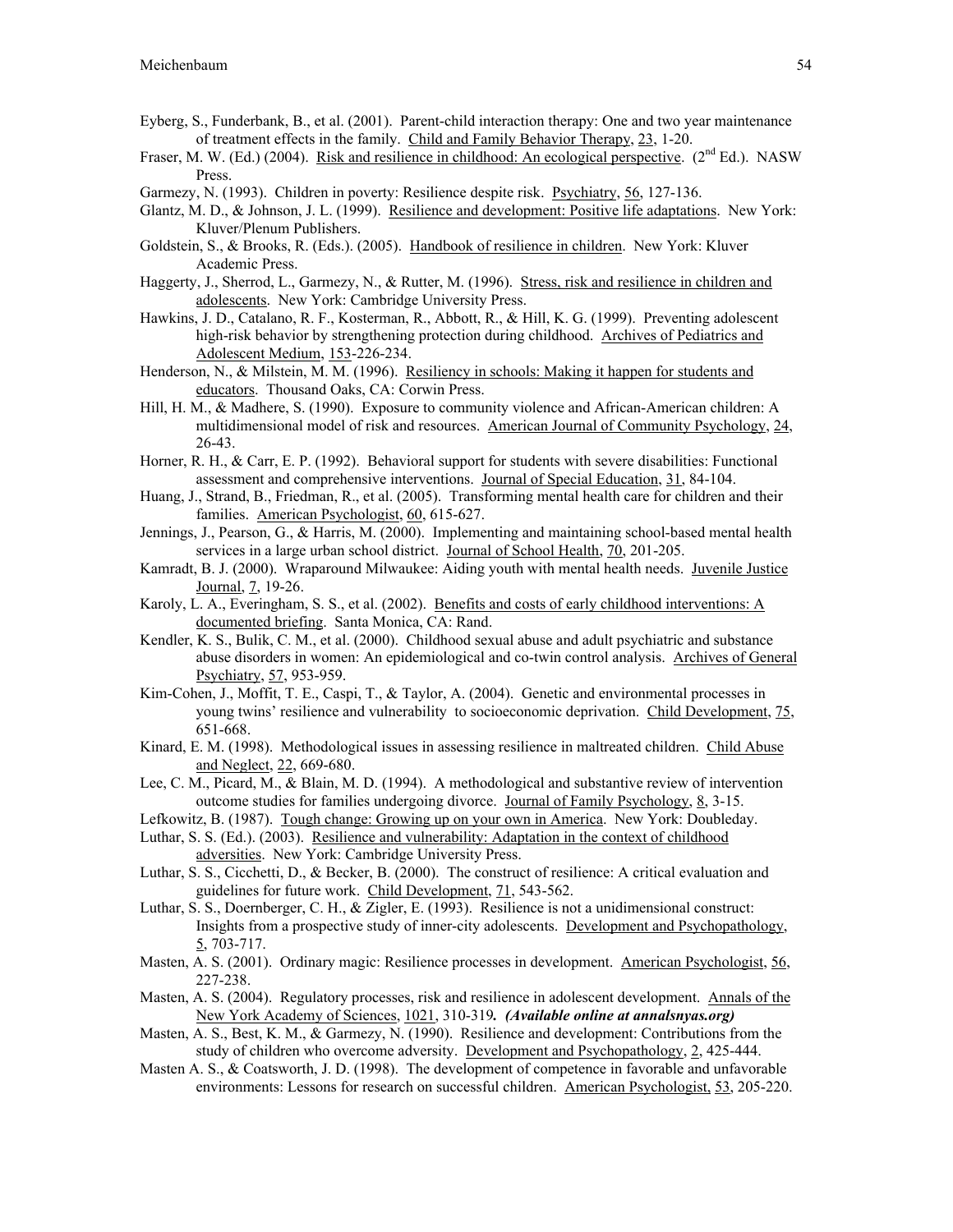- Masten, A. S., & Reed, M. G. (2002). Resilience in development. In S. R. Snyder & S. J. Lopez (Eds.), The handbook of positive psychology. Oxford, England: Oxford University Press.
- McLaughlin, M. Irby, M., Langman, J. (1994). Urban sanctuaries: Neighborhood organizations in the lives and futures of inner-city youth. San Francisco: Jossey-Bass.
- McNeeley, C. A., Nonnemaken, J. M., & Blum, R. (2002). Promoting school connectedness: Evidence from the National Longitudinal Study of Adolescent Health. Journal of School Health, 72, 738- 746.
- Meltzer, M. L., Marquart, J. W., & Mullings, J. L. (2005). "Going to the other side." An analysis of resilience among institutionalized youth. In K. A. Kendall-Tackett & S. M. Giacomoni (Eds.), Child victimization. Kingston, NJ: Civic Research Institute.
- Merrell, K. W. (2001). Helping students overcome depression and anxiety: A practical guide. New York: Guilford Press.
- Merrell, K. W. (2003). Behavioral, social and emotional assessment of children and adolescents. ( $2^{nd}$  ed.). Mahwah, NJ: Erlbaum.
- Miller, A. (1990). The untouched key: Tracing childhood in creativity and destructiveness. New York: Anchor/Doubleday.
- Mills, R. (1993). The Health Realization Model: A community empowerment primer. Alhambra: California School of Professional Psychology.
- Moffitt, T. E. (2005). The new look of behavioral genetics in developmental psychopathology: Geneenvironment interplay in antisocial behaviors. Psychological Bulletin, 131, 533-554.
- Neimeyer, R. A. (2000). Searching for meaning of meaning: Grief therapy and the process of reconstruction. Death Studies, 24, 541-558.
- Newcomb, M. D., & Felix-Ortz, M. (1992). Multiple protective and risk factors for drug use and abuse: Cross-sectional and prospective findings. Journal of Personality and Social Psychology, 63, 280- 296.
- Peters, R. D., Leadbeater, B., & McMahon, R. J. (Eds.). (2005). Resilience in children, families and communities: Linking context to practice and policy. New York: Kluver Academic/Plenum.
- Polakow, V. (1993). Lives on the edge: Single mothers and their children in the other America. Chicago: University of Chicago Press.
- Reivich, K., & Shatte, A. (2002). The resilience factor: 7 essential skills for overcoming life's inevitable obstacles. New York: Brookline Books.
- Rutter, M. B. (1987). Psychosocial resilience and protective mechanisms. American Journal of Orthopsychiatry, 57, 316-331.
- Rutter, M. B. (1999). Resilience concepts and findings: Implications for family therapy. Journal of Family Therapy, 21, 119-144.
- Rutter, M. B., Maughan, P., Mortimore, J., Ouston, J., & Smith, A. (1979). Fifteen thousand hours. Cambridge, MA: Harvard University Press.
- Sameroff, A. J., Seifer, R. Baldwin, A., & Baldwin, C. (1993). Stability of intelligence from preschool to adolescence: The influence of social and family risk factors. Child Development, 64, 80-97.
- Sapolsky, R. (2005). Sick of poverty. Scientific American, 293, 92-99.
- Scales, P., & Liffert, N. (1999). Developmental assets. Minneapolis: Search Institute.
- Schorr, L. (1998). Within our reach: Breaking the cycle of disadvantage. New York: Doubleday.
- Smith, C., & Carlson, B. (1997). Stress, coping and resilience in children and youth. Social Science Review, 71, 231-256.
- Spaccarelli, S., & Kim, S. (1995). Resilience criteria and factors associated with resilience in sexually abused girls. Child Abuse and Neglect, 19, 1171-1182.
- Sugai, R., Ringel, J., Bao, C., et al. (2000). Applying positive behavior support and functional assessment in schools., Journal of Positive Behavioral Interventions, 2, 131-143.
- Tobler, N. S., & Stratton, H. H. (1997). Effectiveness of school-based drug prevention programs: A metaanalysis of the research. Journal of Primary Prevention, 18, 71-128.
- Tolan, P. H., & Dodge, K. A. (2005). Children's mental health as a primary care and concern: A system for comprehensive support and service. American Psychologist, 60, 601-614.
- U.S. Department of Health and Human Services (DHHS). National clearinghouse on child abuse and neglect information: Statistics. *(http://nccanch.acf.hhs.gov)*
- Weisz, J. R., Sandler, I. N., Durlak, J. A., & Anton, B. S. (2005). Promoting and protecting youth mental health through evidence-based prevention and treatment. American Psychologist, 60, 628-648.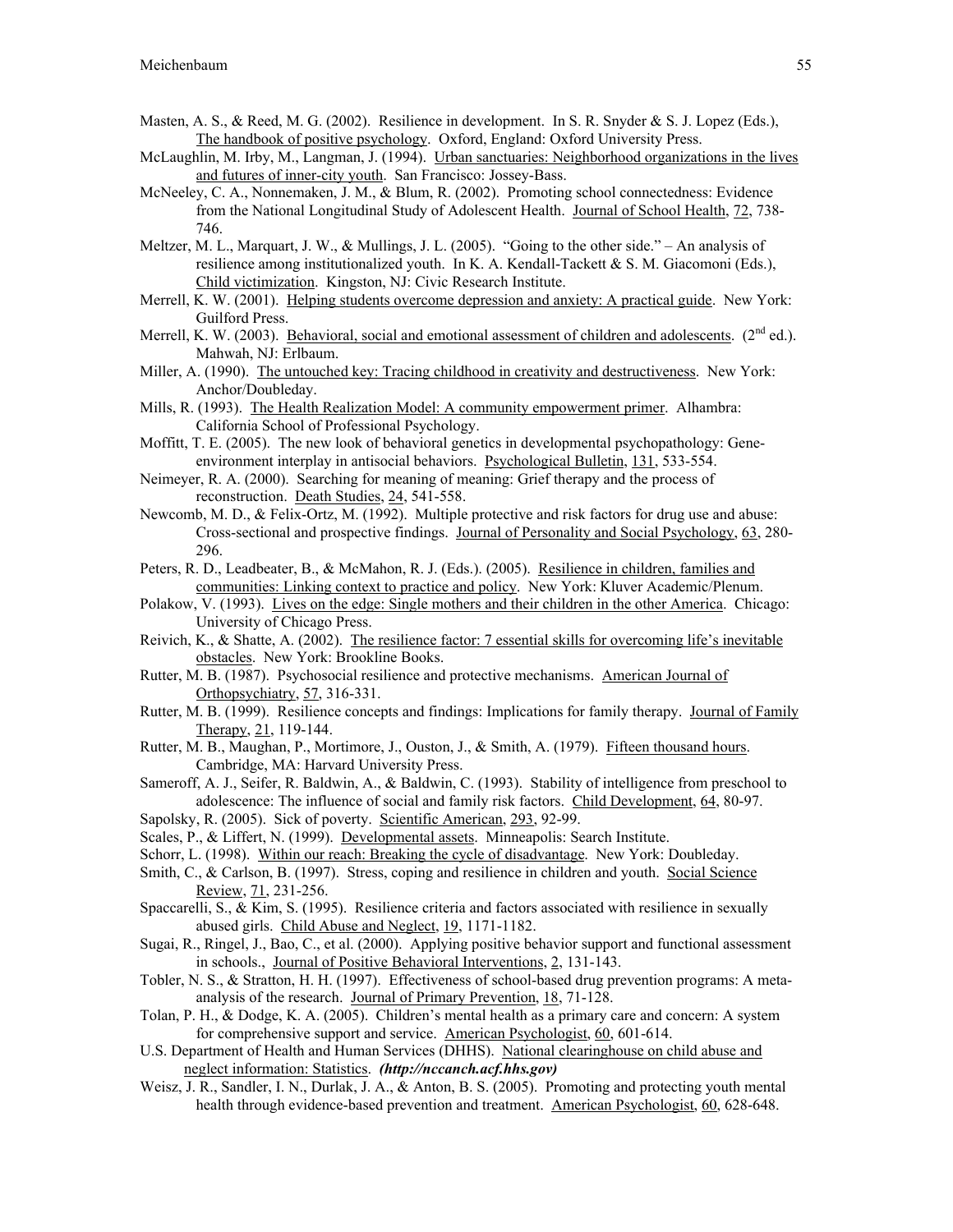Werner, E. E. (1995). Resilience in development. Current Directions in Psychological Science, 4, 81-85.

- Werner, E. E., & Johnson, J. L. (1995). Can we apply resilience? In M. D. Glantz & J. L. Johnson (Eds.), Resilience and development: Positive life adaptations. (pp. 259-268). New York: Kluver/Plenum Publishers.
- Werner, E. E., & Smith, R. (1989). Vulnerable, but invincible: A longitudinal study of resilient children and youths. New York: Adams, Bannister and Cox.
- Werner, E. E., & Smith, R. (1992). Overcoming the odds: High-risk children from birth to adulthood. New York: Cornell University Press.
- Werner, E., & Smith, R. (2001). Journeys from childhood to midlife: Risk, resilience, and recovery. Ithaca, NY: Cornell University Press.
- Wortman, C. B., & Silver, R. C. (1989). The myths of coping with loss. Journal of Consulting and Clinical Psychology, 57, 349-357.
- Zimmerman, M. A., & Arunkumar, R. (1994). Resiliency research: Implications for schools and policy. Social Policy Report of the SRCD, 8, 1-17.

## **REFERENCES** RESILIENCE IN ADULTS

- Abueg, F. R., & Young, B. H. (2005). Cognitive behavioral therapy in disaster: Psychological first aid, relaxation, coping skills training and direct therapy exposure. In V,. E. Caballo (Ed.), Handbook for cognitive-behavioral interventions with psychological disorders. Sao Paulo, Brazil: Editora Santos.
- Adler, H. M. (197). The history of the present illness in treatment: Who is listening and why does it matter. Journal of the American Board of Family Practice, 10, 28-35.
- Affleck, G., & Tennen, H. (1996). Constructing benefits from adversity: Adaptational significance and dispositional underpinnings. Journal of Personality, 64, 899-922.
- Aptman, M. (2992). Personal history One is a million. Neurology, 59, 784-786.
- Bloom, S. (1990). By the crowd they have been broken, by the crowd they shall be healed: The social transformation of traumas. In R. G. Tedeschi, C. L. Park, & L. G. Calhoun (Eds.), Posttraumatic growth: Positive changes in the aftermath of crisis. (pp. 179-213). Mahwah, NJ: Erlbaum.
- Bonanno, G. A. (2004). Loss, trauma and human resilience. American Psychology, 59, 20-28.
- Brewin, C. R., Andrews, B., & Valentine, J. D. (2000). Meta-analysis of risk factors for posttraumatic stress disorder in trauma-exposed adults. Journal of Consulting and Clinical Psychology, 68, 748- 766.
- Brewin, C. R., & Holmes, E. A. (2003). Psychological theories of posttraumatic stress disorder. Clinical Psychology Review, 3, 339-376.
- Bryant, R. A., Sackville, T., et al. (1999). Treating acute stress disorder: An evaluation of cognitive behavior therapy and sportive counseling techniques. American Journal of Psychiatry, 156, 1780- 1786.
- Dalgleish, T. (2004). Cognitive approaches to posttraumatic stress disorder: The evolution of multirepresentational theorizing. Psychological Bulletin, 130, 228-260.(). Counterfactual thinking and coping with traumatic life events. In N. J. Roese & J. M. Olson (Eds.), What might have been: The social psychology of contrafactual thinking. (pp. 353-374). Mehwah, NJ: Erlbaum.
- Davis, C. G., & Lehman, D. R. (1995). Counterfactual thinking and coping with traumatic life events. In N. J. Roese & J. M. Olsen (Eds.), What have been: The social psychology of counterfactual thinking (pp. 353-374). Mahwah, NJ: Lawrence Erlbaum Associates.
- Ehlers, A., & Clark, D. M. (2000). A cognitive model of posttraumatic stress disorder. Behaviour Research and Therapy, 38, 319-345.
- Ehlers, A., & Steil, R. (1995). Maintenance of intrusive memories in posttraumatic stress disorder: A cognitive approach. Behavioural and Cognitive Psychotherapy, 23, 217-249.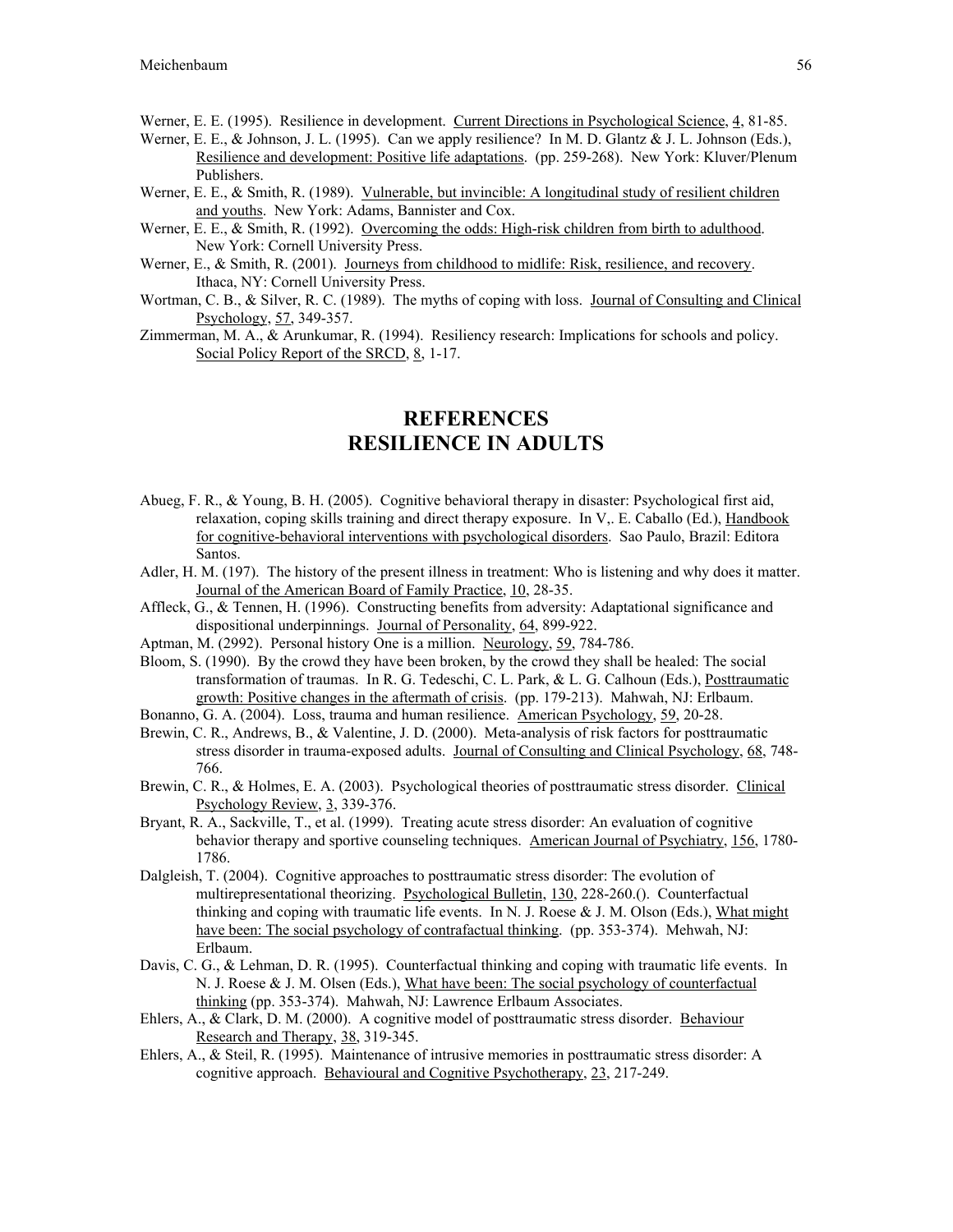- Ehlers, A., Hackman, A., Steil, R., Clohessy, S., Wenninger, K., & Winter, H. (2002). The nature of intrusive memories after trauma: The warning signal hypothesis. Behaviour Research and Therapy, 40, 995-1002.
- Foa, E. B., Molnar, C., & Cashman, L. (1995). Change in rape narratives during exposure therapy for PTSD. Journal of Traumatic Stress, 8, 675-690.
- Foa, E. B., Steketee, G., & Olasov-Rothbaum, B. (1989). Behavioral/cognitive conceptualization of posttraumatic stress disorder. Behavior Therapy, 20, 155-176.
- Frazier, P., Conlon, A., & Glaser, T. (2001). Positive and negative life changes following sexual assault. Journal of Consulting and Clinical Psychology, 69, 1048-1055.
- Greenberg, M. A. (1995). Cognitive processing of traumas: The role of intrusive thoughts and reappraisals. Journal of Applied Social Psychology, 25, 1262-1296.
- Hackman, A., Ehlers, A., Speakers, A., & Clark, D. M. (2004). Characteristics and content of intrusive memories in PTSD and their changes with treatment. Journal of Traumatic Stress, 17, 231-240.
- Harris, H. N., & Valentier, D. F. (2002). World assumptions, sexual assault, depression and fearful attitudes toward relationships. Journal of Interpersonal Violence, 17, 286-305.
- Harvey, J. H. (2002). Perspectives on loss and trauma: Assaults on the self. Thousand Oaks, CA: Sage.
- Harvey, J. H., Weber, A. L., Orbuch, T. L. (1990). Interpersonal accounts: A social psychological perspective. Oxford England: Basel Blackwell.
- Hayes, S. (2002). Acceptance, mindfulness, and science. Clinical Psychology: Science and Practice, 9, 101-106.
- Held, B. S. (2002). The tyranny of the positive attitude in the U.S.: Observation and speculation. Journal of Clinical Psychology, 58, 965-992.
- Holman, E. A., Silver, R. C. (1998). Getting "stuck" in the past: Temporal orientation and coping with trauma. Journal of Personality and Social Psychology, 74, 1146-1163.
- Howard, G. S. (1991). Cultural tales: A narrative approach to thinking, cross-cultural psychology, and psychotherapy. American Psychologist, 46, 187-197.
- Janoff, J. B., & Gunn, L. (1988). Coping with disease, crime and accidents: The role of self-blame attributions. In L. Y. Abramson (Ed.), Social cognitions and clinical psychology: A synthesis. New York: Guilford.
- Janoff-Bulman, R. (1992). Shattered assumptions: Toward a new psychology of trauma. New York: Free Press.
- Janoff-Bulman, R., & Berger, A. (2002). The other side of trauma: Toward a psychology of appreciation. In J. H. Harvey  $\&$  E. D. Miller (Eds.), Loss and trauma: General and close relationship perspectives. (pp. 29-44). Philadelphia: Brunner-Routledge.
- Joseph, S., Williams, R., & Yule, W. (1997). Understanding posttraumatic stress: A psychosocial perspective and its treatment. Chichester, England: Wiley.
- Kubany, E. C., & Manke, F. P. (1995). Cognitive therapy for trauma-related guilt: Conceptual bases and treatment outlines. Cognitive and Behavioral Practice, 7, 27-62.
- Lee, D. A., Scragg, P., & Turner, S. (2001). The role of shame and guilt in traumatic events: A clinical model of shame-based and guilt-based PTSD. British Journal of Medical Psychology, 74, 451- 466.
- Linley, P. A., & Joseph, S. (2002). Posttraumatic growth. Counseling and Psychotherapy Journal, 13, 14-17.
- Linley, P. A., & Joseph, S. (2004). Positive change following trauma and adversity: A review. Journal of Traumatic Stress, 17, 11-21.
- Litz, B. (2004). Early intervention for trauma and traumatic loss. New York Guilford Press.
- Litz, B. T., Gray, M. J., Bryant, R. A., & Adler, A. B. (2002). Early interventions for trauma: Current status and future directions. Clinical Psychology: Science and Practice, 9, 112-134.
- Mair, M. (1990). Telling psychological tales. International Journal of Construct Psychology, 3, 121-135.
- Martin, L. L., & Tesser, A. (1996). Clarifying our thoughts. In R. S. Wyer (Ed.), *Ruminative thoughts:* Advances in social cognition. (Vol. 9, pp. 189-209). Mahwah, NJ: Erlbaum.
- McAdams, D. P., Reynolds, J., Lewis, M., Patten, A. H., & Bowan, P. J. (2001). When bad things turn good and good things turn bad. Personality and Social Psychology Bulletin, 27, 474-485.
- McCann, L., & Pearlman, L. A. (1990). Psychological trauma and the adult survivor: Theory, therapy and transformation. New York Brunner/Mazel.
- McMillen, J. C. (1999). Better for it: How people benefit from adversity. Social Work, 44, 455-468.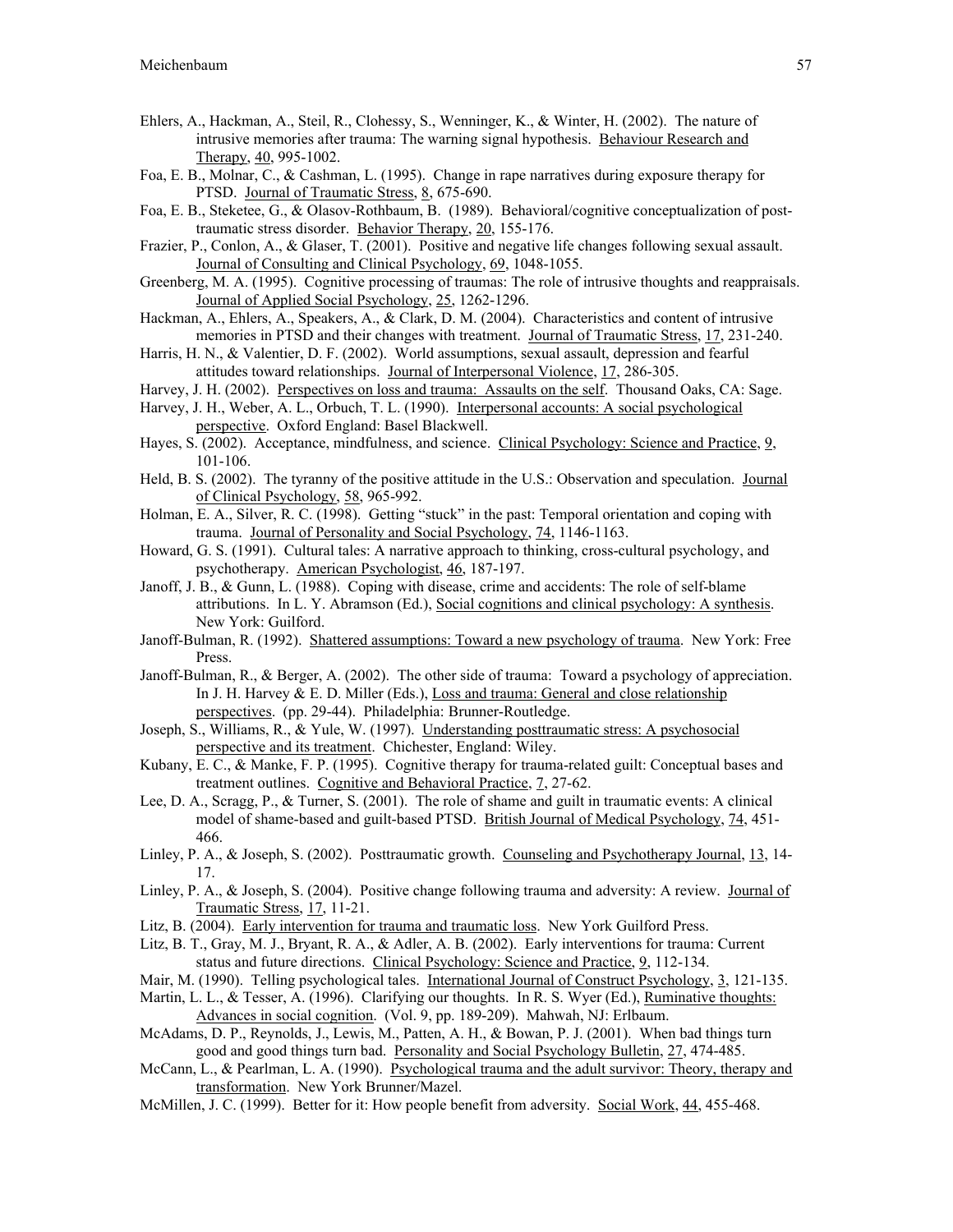- McMillen, J. C. (2004). Posttraumatic growth: What is it all about? Psychological Inquiry, 15, 48-52.
- McMillen, J. C., Smith, E. M., & Fisher, R. H. (1997). Perceived benefit and mental health after three types of disaster. Journal of Consulting and Clinical Psychology, 63, 1037-1043.
- McMillen, J. C., Zuravin, S., & Rideout, G. (1995). Perceived benefit from child abuse. Journal of Consulting and Clinical Psychology, 63, 1037-1043.
- Meichenbaum D. (in press). Trauma and suicide. In T. Ellis (Ed.), Cognition and suicide: Theory, research and practice. Washington, DC.: American Psychological Association.
- Meichenbaum, D. (1997). Cognitive behavior modification An integrative approach. New York: Plenum Press.
- Meichenbaum, D. (1997). Treating individuals with posttraumatic stress disorder. Clearwater, FL: Institute Press.
- Meichenbaum, D. (2000). Treating patients with PTSD: A constructive narrative approach. NC-PTSD Clinical Quarterly, 9, 55-59.
- Meichenbaum, D. (2005). 35 years of working with suicidal patients: Lessons learned. Canadian Psychology, 46, 64-72.
- Meichenbaum, D. (2005). Resilience and posttraumatic growth: A constructive narrative perspective. In R. Tedeschi (Ed.).
- Meichenbaum, D. (2006). Resilience And posttraumatic growth: A constructive narrative perspective. In R. Tedeschi (Ed.), Resilience. Washington, DC: American Psychological Association.
- Meichenbaum, D., & Fitzpatrick, D. (1993). A constructive narrative perspective in stress and coping. In L. Goldberger & S. Breznitz (Eds.), Handbook of stress: Theoretical and clinical aspects. New York: Free Press.
- Meichenbaum, D., & Fong, G. (1993). How individuals control their own minds: A constructive narrative perspective. In D. M. Wagner, & J. W. Pennebaker (Eds.), Handbook of mental control. New York: Prentice Hall.
- Monk, G., Winslade, J., Crocket, E., & Epton, D. (Eds.), (1997). Narrative therapy in practice. San Francisco: Jossey-Bass.
- Neimeyer, R. A. (2001). Meaning reconstruction and the experience of loss. Washington, DC: American Psychological Association.
- Neville, H. A., Heppner, M. J., Oh, E., Spanierman, L. B., & Clark, M. (2004). General and culturally specific factors influencing Black and White rape survivors' self-esteem. Psychology of Women Quarterly, 28, 83-94.
- Newman, E., Riggs, D., & Roth, S. (1997). Thematic resolution, PTSD, and Complex PTSD: The relationship between meaning and trauma-related diagnosis. Journal of Traumatic Stress, 10, 197-213.
- Nolen-Hoeksema, S., & Davis, C. G. (2004). Theoretical and methodological issues in the assessment and interpretation of posttraumatic growth. Psychological Inquiry, 15, 60-64.
- Nolen-Hoeksema, S., & Larson, J. (1999). Coping with loss. Mahwah, NJ: Erlbaum.
- Owens, G. P., & Chard, K. M. (2001). Cognitive distortions among women reporting childhood sexual abuse. Journal of Interpersonal Violence, 16, 178-191.
- Pals, J. L., & McAdams, D. P. (2004). The transformed self: A narrative understanding of posttraumatic growth. Psychological Inquiry, 15, 65-69.
- Pargament, K. I., Koenig, H. G., & Perez, L. M. (2000). The many methods of religious coping: Developmental and initial validation of the RCOPE. Journal of Clinical Psychology, 56, 519-543.
- Park, C. L. (1998). Stress-related growth and thriving through coping: The roles of personality and cognitive processes. Journal of Social Issues, 54, 267-277.
- Rubin, G. J., Brewin, C. R., Greenberg, N., Simpson, J., & Wessely, S. (2005). Psychological and behavioral reactions to the bombings in London on 7, July, 2005. British Medical Journal, 331, 606*. (See http://bmj.bmjjournal.com/cgi/content/abstract/331/7517/606)*
- Schuster, M., & Stein, S. (2001). A National survey of stress reactions after the September 11, 2001 terrorist attack. New England Journal of Medicine, 345, 1507-1512.
- Seligman, M. E., Steem, T. A., Perk, N., & Peterson, C. (2005). Positive psychology progress: Empirical validation of interventions. American Psychologist, 60, 410-421.
- Sheehy G.( 2003). Middletown, America: One town's passage from trauma to hope. New York : Random House.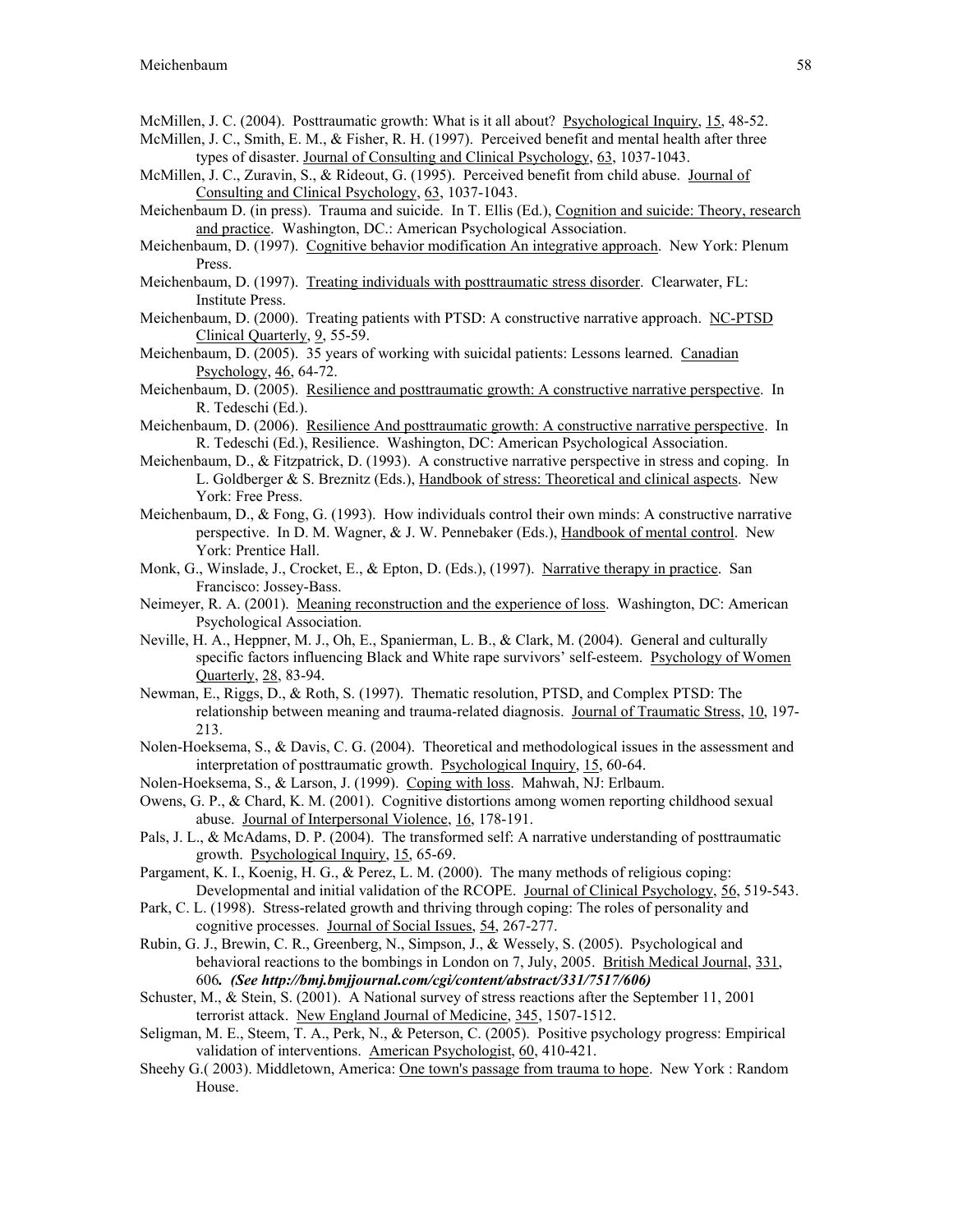- Silver, R. C., Boon, S., Stones, M. H. (1983). Searching for meaning in misfortune. Journal of Social Issues, 39, 81-102.
- Snyder, C. R., & Lopez, S. J. (Eds.). (2002). The handbook of positive psychology. New York: Oxford University Press.
- Soutwick, S. M., Morgan, C. A., Vythilingam, M., Krystal, J. H., & Charney, D. S. (2003). Emerging neurobiological factors in stress resilience. PTSD Research Quarterly, 14, 1-3.
- Tait, R., & Silver, R. C. (1989). Coming to terms with major negative life events. In J. S. Uleman & J. A. Bargh (Eds.), Unintended thought. (pp. 351-382). New York: Guilford.
- Taylor, S. E. (1989). Positive distortions: Creative self-deception and the healthy mind. New York: Basic Books.
- Taylor, S. E., Kemeny, M. E., Reed, G. M., Bower, J. E., & Gruenewald, T. L. (2000). Psychological resources, positive illusions and health. American Psychologist, 58, 99-109.
- Tedeschi, R. G. (1999). Violence transformed: Posttraumatic growth in survivors and their societies. Aggression and Violent Behavior, 4, 319-341.
- Tedeschi, R. G., & Calhoun L. G. (2004). Posttraumatic growth: Conceptual foundations and empirical evidence. Psychological Inquiry, 15-18. *(Also see accompanying commentaries.)*
- Tedeschi, R. G., & Calhoun, L. G. (1996). The posttraumatic growth inventory: Measuring the positive direction of trauma. Journal of Traumatic Stress, 9, 455-471.
- Tedeschi, R. G., & Calhoun, L. G. (2004a). Helping the bereaved parent: A clinician's handbook. Philadelphia: Brunner-Routledge.
- Tedeschi, R. G., & Calhoun, L. G. (2004b). Posttraumatic growth: Conceptual foundations and empirical evidence. Psychological Inquiry, 15, 1-18.
- Tedeschi, R. G., Park, C. L., & Calhoun, L. G. (Eds.). (1988). Posttraumatic growth: Positive changes in the aftermath of crisis. Mahwah, NJ: Erlbaum.
- Thomas, P. M. (2003). Protection, dissociation and internal roles: Modeling and treating effects of child abuse. Review of General Psychology, 7, 364-380.
- Thompson, N. (Ed.). (2002). Loss and grief: A guide for human service practitioners. New York: Palgrave.
- Treynor, W., Gonzalez, R., & Nolen-Hoeksema, S. (2003). Rumination reconsidered: A psychometric analysis. Cognitive Therapy and Research, 27, 247-259.
- True, W. R., Rice, J., Eisen, S. A.., Heath, A. C.., Goldberg, L., Lyons, M. J., & Nowak, J. (1993). A twin study of genetic and environmental contributions to liability for posttraumatic stress symptoms. Archives of General Psychiatry, 50, 257-264.
- VanMinnen, A., Wessel, I., Dijkstra, T., Roelefs, K. (2002). Changes on PTSD patients' narratives during prolonged exposure therapy: A replication and extension. Journal of Traumatic Stress, 15, 255- 258.
- Wortman, C. B. (2004). Posttraumatic growth: Progress and problem. Psychological Inquiry, 15, 81-90.
- Wortman, C. B., & Silver, R. C. (1987). Coping with irrevocable loss. In G. R. Van den Bos & B. K. Bryant (Eds.), Cataclysms, crisis and catastrophes. Washington, DC: American Psychological Association.
- Wortman, C. B., & Silver, R. C. (2001). The myths of coping with loss revisited. In M. S. Stroebe, R. O. Hannsson, W. Stroebe, & H. Schut (Eds.), Handbook of bereavement research: Consequences, coping and care. (pp. 405-429). Washington, DC: American Psychological Association.
- Wortman, C. B., Battle, E. S., & Lemkau, J. P. (1997). Coming to terms with sudden traumatic death of a spouse or a child. In R. C., Davis & A. J. Lurigio (Eds.), Victims of crime. (pp. 108-133). Thousand Oaks, CA: Sage.
- Young, B. H., Ford, J. D., Ruzek, J. I., Friedman, M. J., & Gusman, F. D. (1999). Disaster mental health services: A guidebook for clinicians and administrators. Menlo Park, CA: National Centre for PTSD *(Available at http://www.ncptsd.org/publications/disaster)*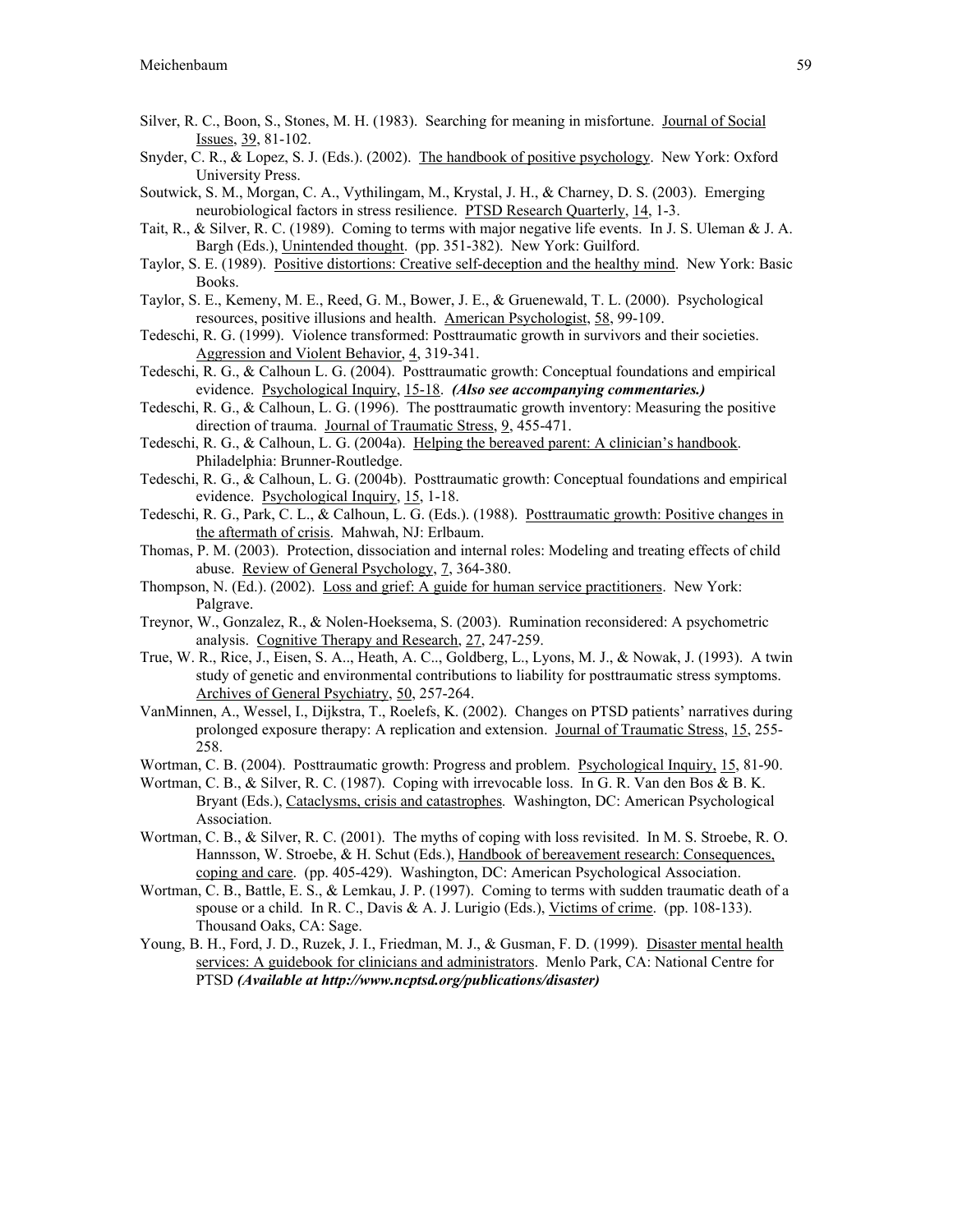### WEBSITE LINKS

#### American Psychological Association Resilience Project *http://www.apahelpcenter.org/featuredtopics/feature.php?id=6 www.apahelcenter.org (1-800-964-2000)*

#### University of Oregon Resilience Project

#### *http://orp.uoregon.edu/index.htm*

Describes 12 lessons (45-50 minutes each) designed to be used in small groups or classrooms with students in grades 4-8 (Strong Kids) and 9-12 (Strong Teens).

#### The Search Institute: 40 Developmental Assets

#### *http://www.search-institute.org/*

An extensive website dedicated to health promotion and development of positive assets and resilience among children and adolescents.

### The Collaborative for Academic, Social and Emotional Learning: CASEL

#### *http://casel.org/home/index.php*

A national organization dedicated to advance the scientific based practice of social emotional learning.

### UCLA School Mental Health Project: Center for Mental Health in Schools

#### *http://smhp.psych.ucla.edu*

A national center dedicated to promoting mental health services in public schools.

#### Reference List on Resilience in Children: Ohio State University College of Education *http://alted-mh.org/hottopic/resilience/resiliencetopic.html*

University of Kansas - Slide Show on Facts About Studies on Resilience *http://www.Kaimh.org/slides/resilience*

#### Traditional Native Culture and Resilience *http://education.umn.edu/CAREI/Reports/Rpractice/Spring97/traditional.htm*

#### Parenting Organization *http://www.parentinginformation.org/*

Centre for Research on Education, Diversity and Excellence (CREDE) *http://www.cal.org/crede/*

#### Examples of Websites devoted to Positive Psychology and to the development of strengths and resilience in children and adults *http://www.positivepsychology.org/ http://www.reflectivelearning.com/ http://www.authentichappiness.org/ http://www.apa.org/apags/profdev/pospsyc.html*

#### Association of State Mental Health Program Directors *http://www.nasmhpd.org/*

Summaries of prevention and health *http://www.oslc.org/spr/apa/summaries.html*

Summaries of best-practices evidence-based interventions with children *http://www.effectivechildtherapy.com/*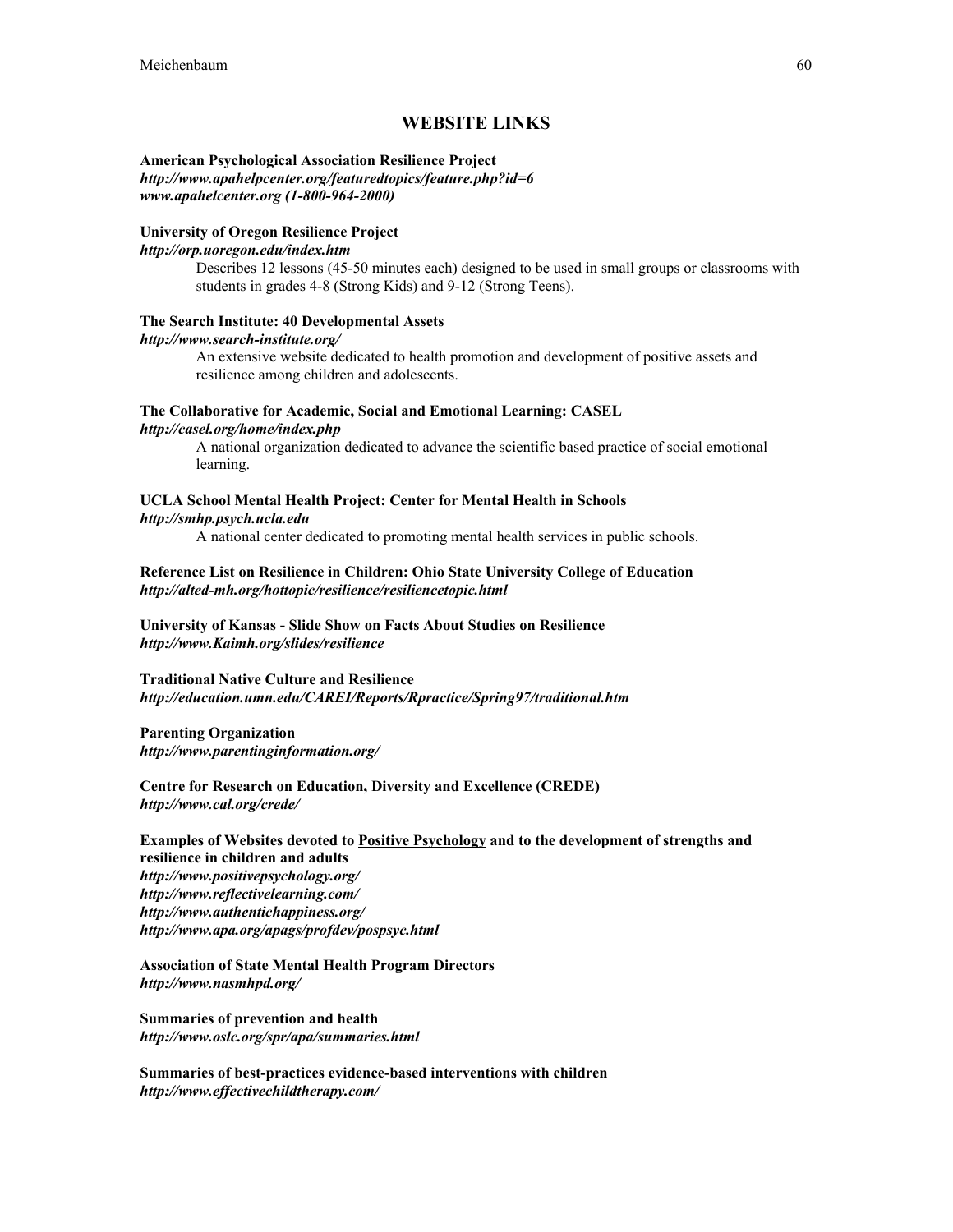### Summary of prevention programs *http://preventionpathways.samhsa.gov/programs.htm*

### National Registry of Effective Programs and Practices *http://modelprograms.samhsa.gov/template\_cf.cfm?page=model\_list*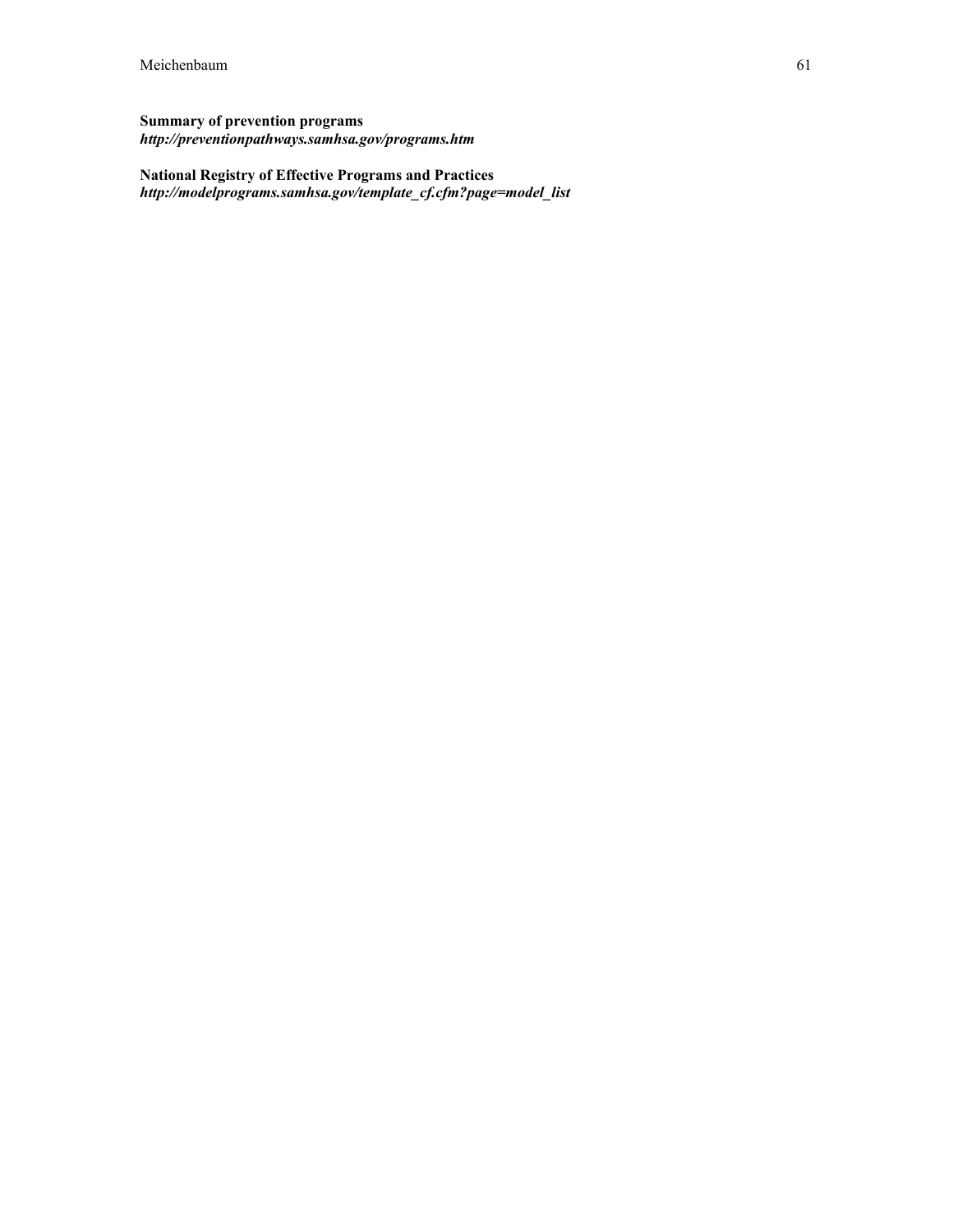# ADDENDUM I TRAUMA, SPIRITUALITY AND RECOVERY

Donald Meichenbaum, Ph.D. Distinguished Professor Emeritus, University of Waterloo Waterloo, Ontario, Canada and Research Director of The Melissa Institute for Violence Prevention and Treatment Miami, Florida

*www.melissainstitute.org*

University of Waterloo Department of Psychology Waterloo, Ontario Canada N2L 3G1 Phone: (519) 885-1211 ext. 2551 Email: dmeich@watarts.uwaterloo.ca

Contact: *(Oct. – May)* Donald Meichenbaum 215 Sand Key Estates Drive Clearwater, FL 33767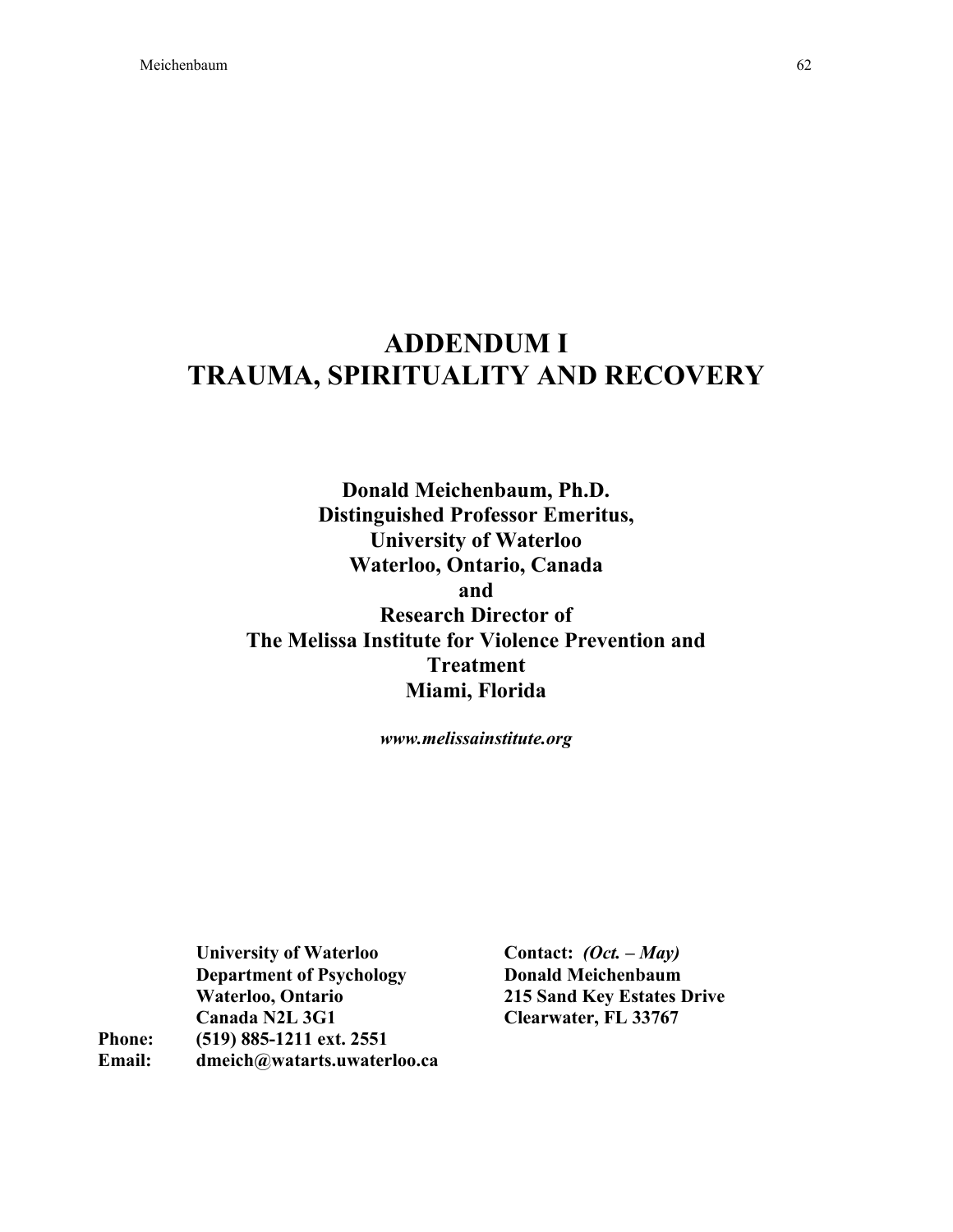### THE ROLE OF SPIRITUALITY IN THE HEALING PROCESSES

### *"Among the New Orleans evacuees in the Houston shelters, 92% of those surveyed say that religion played an important role in helping them get through the past two weeks." (See http://www.kff.org/newsmedia/7401/cfm)*

One way that individuals cope with traumatic stress is by using religion, prayer and some form of spirituality. This Section discusses:

- (1) evidence for the importance of an individual's faith in contributing to resilience;
- (2) how to use interview and self-report measures to assess how faith-based coping strategies and procedures are utilized;
- (3) various ways individuals, families, and communities can use spiritualitybased coping strategies;
- (4) ways that clinicians (helpers) can collaboratively incorporate spiritualitybased interventions into their therapy practices in a culturally sensitive fashion.

As a Gallup poll indicated, American are a very spiritual group. Thoresen and Plante (2005, p. 1) report that:

> *"Over 96% of Americans believe in God or a higher power, 60% belong to a local religious group, 60% think that religious matters are important or very important and 40% attend religious services almost weekly or more, and 80% are interested in 'growing spiritually."*

However, not all people who report being spiritual consider themselves religious. Not all people who are religious consider themselves spiritual. Spirituality refers to an attempt to seek meaning, purpose and a direction of life in relation to a higher power, universal spirit or God. Religion refers to a form of social institution with its accompanying beliefs, practices, symbols and rituals.

The **importance of spirituality** and **religion** in the healing process from trauma is highlighted by Cacioppo and colleagues (2005) who observe that sociality, spirituality and meaning-making are central features of human beings. They convincingly summarize the research that both relational connectedness and collectiveconnectedness combat feelings of isolation and loneliness. These are also critical to the

 $\frac{1}{1}$  $1$  The word spirituality is derived from the Latin word spirale which means to blow or to breathe (the Hebrew word "ruach" and the Greek word "pneuma", conveying a similar meaning). Thus, spirituality can give breath and hope to individuals.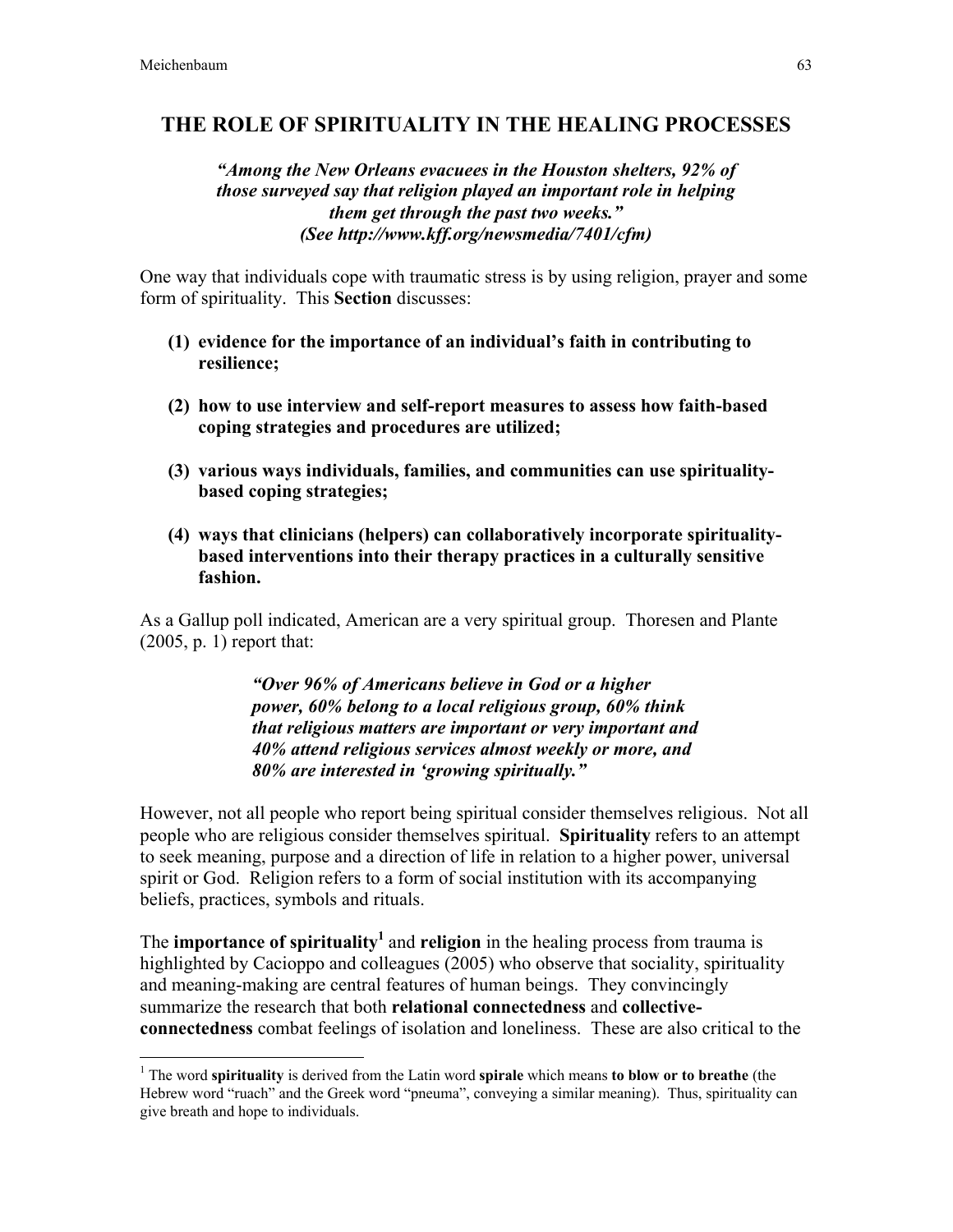healing processes. One form of connectedness that is important to many victimized individuals is the formation of a personal relationship with a deity or a higher power.

It is critical, however, that helpers do not impose their religious beliefs on victimized individuals, but rather that they naturally tap the survivors' faith as a coping tool.

### Why is it important to consider some form of religious or spiritual behavior when working with traumatized individuals?

As Bergin (1983), Gartner et al. (1991) and Meichenbaum (1997) observe, the major way that people in North America cope with traumatic events is by means of faith and prayer.

For example, after the events of the terrorist attack on September 11, 2001, 90% of Americans reported that they turned to prayer, religious or spiritual activity with loved ones in an effort to cope. Research also indicates that some 43% - 60% of people, who have emotional problems, turn first to their clergy for help. Spirituality has been found to be positively correlated with physical and emotional well-being. Gall et al. (2005) have highlighted that religious coping has a significant association with a variety of adjustment factors including lower depression, greater happiness and life satisfaction, greater use of social supports, optimism, better self-related health, fewer somatic complaints, lower alcohol consumption, fewer interpersonal problems and overall general coping, and lower mortality.

Such religious activities and a relationship with a transcendent power (God) play an important role in the coping process, especially if God is perceived to be nurturing, loving, comforting, protective and available.

Many people turn toward their faith under extreme, stressful conditions such as trauma or severe illness. As Gall et al. (2005, p. 95-96) observe,

> *"If a higher power is perceived to be at work in a stressful event, the event may be viewed as an opportunity to learn something that this higher power is trying to teach. The event may also serve as a "wake-up call" to take stock of life and rearrange priorities."*

It should be noted, however, that under certain conditions, religion can have negative effects, if the belief system interferes with medical health-seeking behaviors when indicated or if the form of religion reinforces stereotypes and contributes to intolerance. Gall et al (2005) also highlight that certain forms of "spiritual struggles" can contribute to higher levels of distress. For instance, when God is viewed as punitive, vengeful, withholding, and when individuals use prayer as a form of pleading and engage in avoidant and delay-sealing behaviors awaiting God's interceding, then distress can increase. The attribution of stressful events to "the devil" or some form of demonization has also been found to correlate with higher levels of distress. A collaborative and self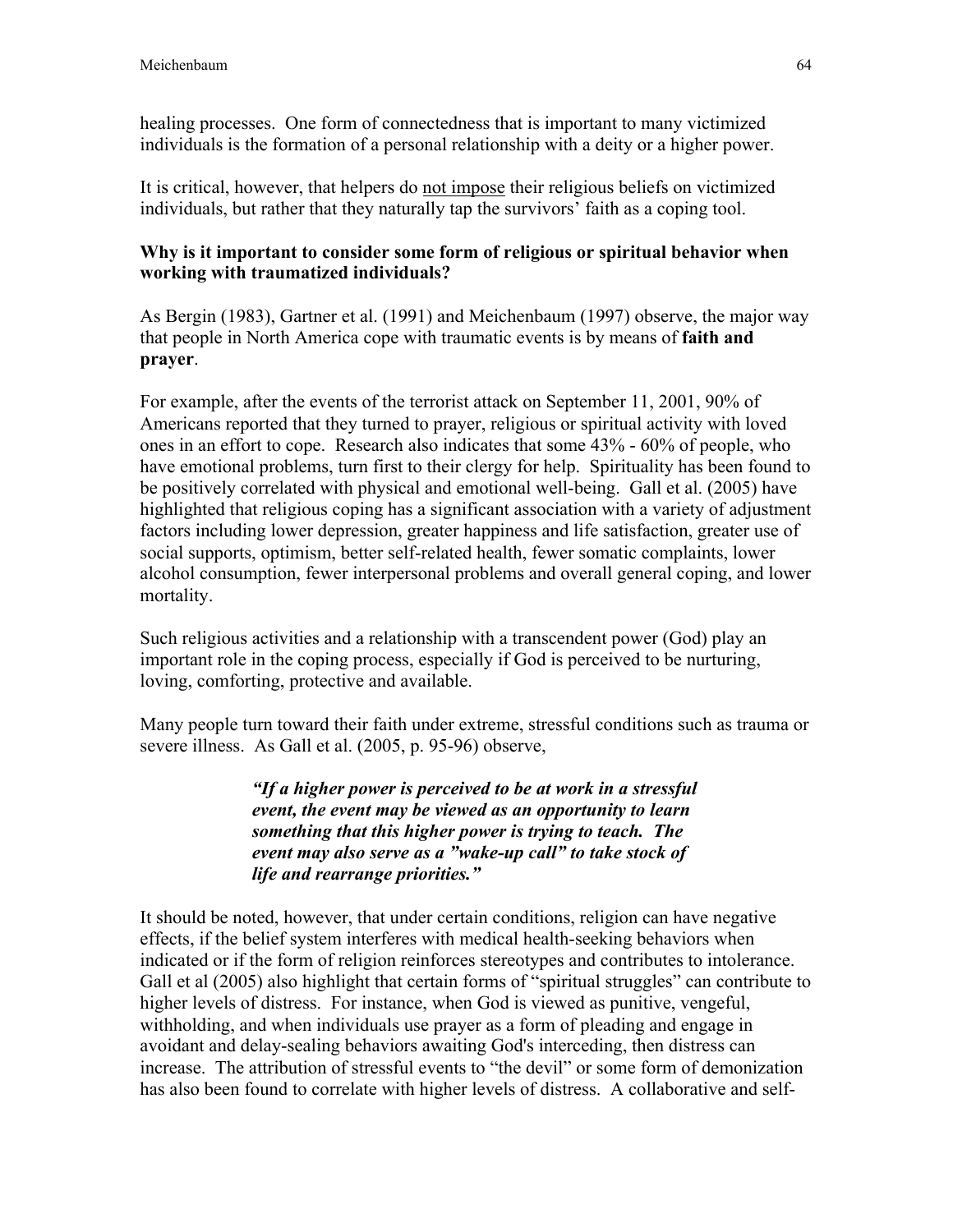directing prayerful stance has been found to be a more adaptive form of coping (Dyson et al., 1997; Emmons, 1999; Koenig et al., 2001; Millar, 1999; Miller & Marten, 1988).

# How does spirituality and related religious activities help with the healing process?

While we do not know the exact mechanisms by which spirituality operates, engaging in such shared group religious activities may mitigate a sense of isolation and loneliness while foster a sense of connectedness. Socially connected individuals are more likely to meet the demands of everyday stressors by means of active coping and by recruiting help from others. In contrast, individuals who feel socially isolated are likely to:

*"Construe their world (including the behavior of others) as threatening and punitive. They are more likely to appraise stressors as threats, rather than as challenges and to cope with stressors in a passive fashion by isolating themselves from others and by withdrawing from the problem situation." (Cacioppo et al., 2005, p. 1590).*

Socially connected individuals are more likely to behave in a selfless way, reinforcing their connections to others and enhancing their self-esteem. Socially isolated individuals are more likely to act in a socially protective and self-defeating manner.

Cacioppo et al. also observe that such social isolation and accompanying loneliness can have negative physiological consequences (increased sympathetic activation and sleep disturbance) that can exacerbate stressful reactions.

It has also been proposed that engaging in religious behaviors can prove helpful for handling those aspects of stressful situations that cannot be personally controlled or changed and that are not amenable to direct-action problem-solving coping efforts. As an example, the following possible mediating effects that may occur after engaging in religious behaviors:

- (1) Accessing the social, emotional and material supports of fellow religious participants and clergy;
- (2) Engaging in religious activities such as prayer, meditation, drumming, chanting, Bible reading can prove emotionally comforting. (In fact, the Bible can be used as a form of inspirational self-help book);
- (3) Placing faith and trust in a "just and loving God" may provide traumatized individuals with a "supportive partner" and "confidant;"
- (4) Providing an explanatory frame of reference (meaning-making) and a source of help:
- (5) Providing a sense of relief, comfort, security and belonging;
- (6) Helping preserve a belief in a just world;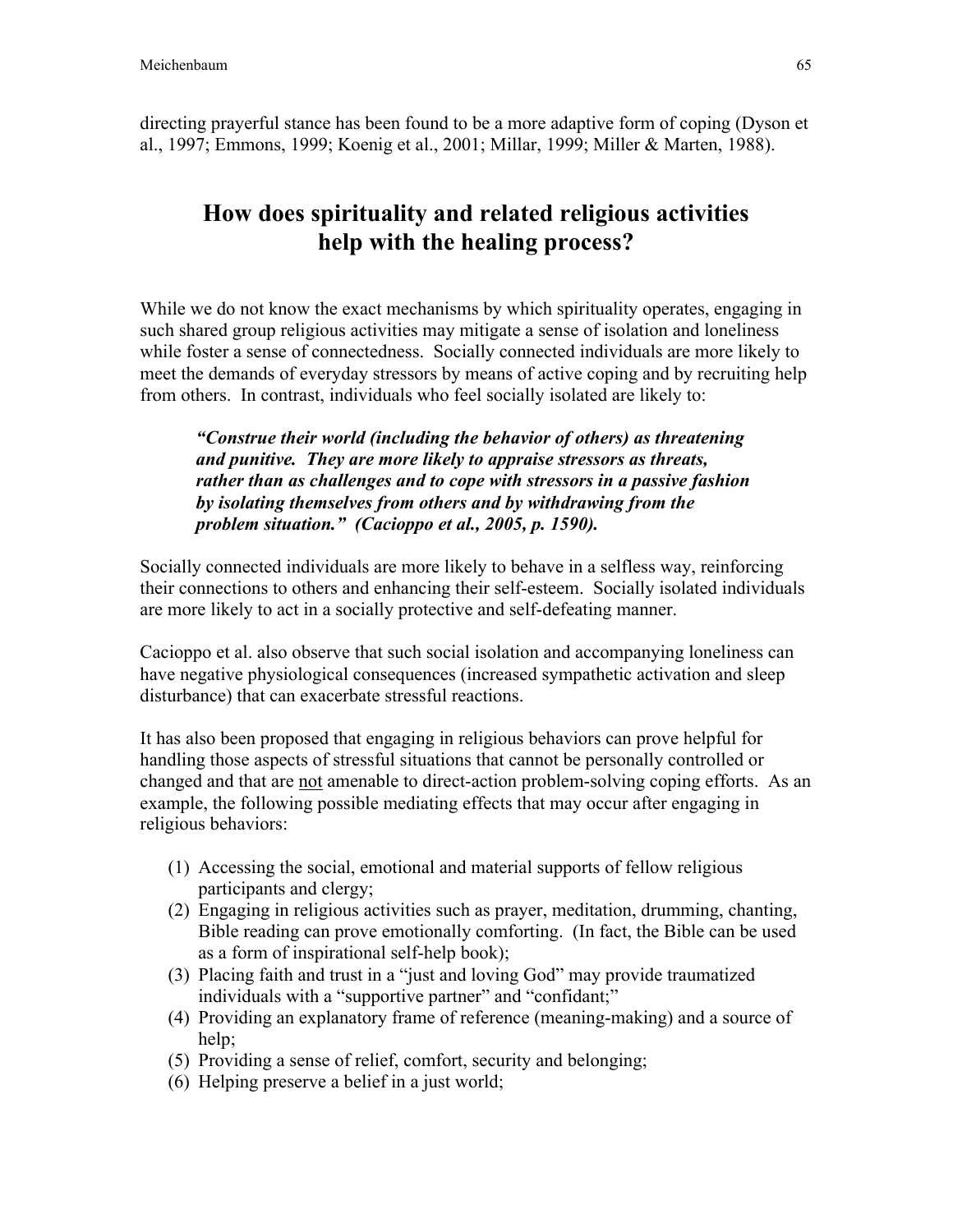- (7) Nurturing hope and optimism that leads to engaging in goal-directed behavior and visions (Snyder, 2000);
- (8) Encouraging the access of inner strengths, acceptance, empowerment and control;
- (9) Providing ways to deal with specific fears (death).

# How can helpers (therapists) determine the role spirituality plays in an individual's, family's and community's coping repertoire?

Helpers can ask a series of <u>open-ended questions</u>. They may also use various self-report scales to probe about the role spiritual activities play. Consider the following illustrative questions:

### *How important is religion in your life?*

- *How often do you attend religious services and engage in religious activities (prayer, Bible reading, etc.)?*
- *How do you (and your family) go about coping with stress?*
- *Have you been able to make sense of, or find any meaning in what happened to you? (Be specific in noting the loss or trauma – death of X, destruction of your home, relationship with Y)?*
- *Has your religion or faith helped you to cope with or handle the emotional aftermath of what you have been through?*

*Do you see any possible ways that your faith (religious beliefs) could be of help?*

*Have you ever wondered, "Why me?" "Why now?"*

*Have you struggled to make sense of …? What answers, if any, have you come to?*

*Was it as bad as it could have been?*

*Has anything good come out of this event?*

*To what extent are you able to put this behind you?*

*What advice, if any, would you have for someone who finds him/herself in a similar situation?*

Clinicians can also use a series of self-report measures to more systematically assess the individual's use of religious behaviors.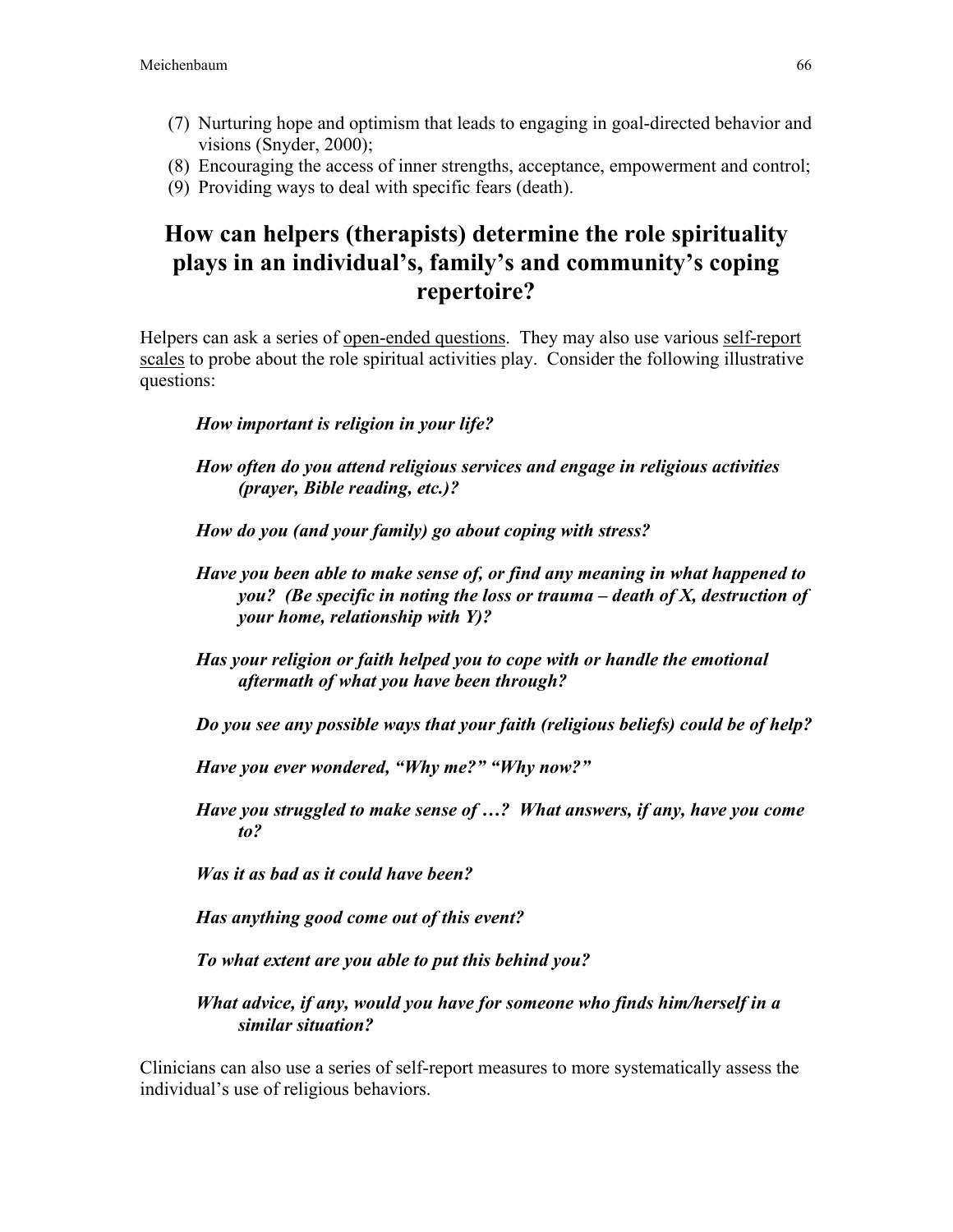### ASSESSMENT

### ILLUSTRATIVE MEASURES OF RELIGIOUS BEHAVIORS

| Religious Coping Index            | Koenig et al., 1992    |
|-----------------------------------|------------------------|
| <b>RCOPE</b>                      | Pargament et al., 2000 |
| Spiritual Well-being Scale        | Ellison, 1983          |
| Religious Problem-Solving Scale   | Pargament et al, 1988  |
| God Locus of Health Control Scale | Wallston et al., 1999  |

Pargament and colleagues (1990) and Gall and colleagues (2005) have provided examples of the variety of religious coping activities that individuals engage in. The coping activities include:

- a) Spirituality-based activities (Use prayer and worship, participate in formal religions rituals, read and study scriptures.)
- b) Feeling strengthened (Have trust and hope in a higher power, say Grace thank God for surviving and for what one has left, believe you survived for a purpose.)
- c) Calling upon forgiveness (Use acceptance strategies; See self as having limited ability to understand the entirety of such events and thus need not continue searching for reasons and discontinue asking "why" questions for which there are no answers; Engage in "non-negative" thinking.)
- d) Performing (Doing good deeds, helping others, volunteer activities, making contributions to faith communities and to helping agencies, meditating, using spiritual-guided imagery, fasting, drumming, chanting, going on spiritual retreats, connecting with nature and all living things – enjoying nature, gardening, leading a "good life.")
- e) Seeking religious support (Attending religious services and ceremonies; Watching religious television, listen to religious radio programs and religious music; Believe in afterlife and reincarnation; Call upon the clergy and have a sense of belonging to a community and a sense of continuity with the past groups). View traumatic events as a way of bringing individuals together.
- f) Constructing meaning (Seek significance out of suffering a kind of "wake-up" call. Make benign attributions and find remaining benefits. Reprioritize, Determine that the event is less central to one's life than originally perceived,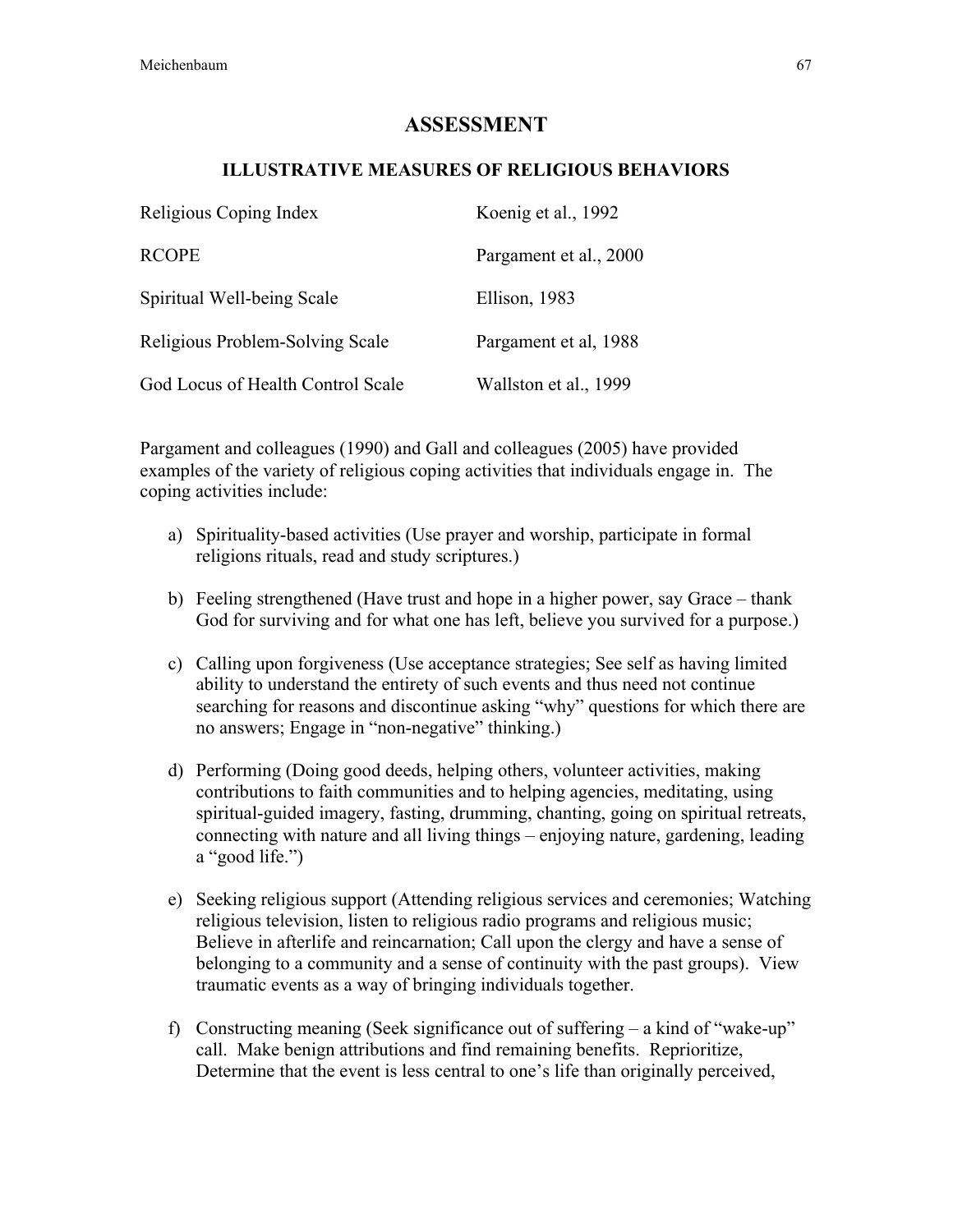Make a "gift" of one's suffering to others – "lessons learned" to be passed on; Reappraise original situations as <u>not</u> being all that "bad.")

- g) Pleading.
- h) Engaging in avoidant coping efforts.
- i) Viewing traumatic events from a punitive perspective.

It is the latter three forms of religious coping activities (pleading, engaging in avoidant behaviors and adopting a punitive stance) that most readily interfere with the healing process. The following list provides examples of each of these forms of religious coping activities.

# Examples of Religious Coping Activities

*(See Gall et al., 2005; Pargament et al., 1990; Worthington, 1998) Note that various religious groups cope differently.*

### Spiritually-based

- $\triangleright$  Believe in a just and benevolent God. Look to God for emotional strength. Trust that God would not let anything terrible happen to me. I trusted the Lord to help me.
- $\triangleright$  Realized that I didn't have to suffer since Jesus suffered for me.
- $\triangleright$  Used Christ as an example of how I should live.
- $\triangleright$  Took control over what I could and gave the rest up to God.
- $\triangleright$  My faith showed me different ways to handle the problem.
- $\triangleright$  Accepted that the situation was not in my hands, but in the hands of God.
- $\triangleright$  Experienced God's love and care.
- $\triangleright$  God is greater than evil and God can use this for His good purposes.
- $\triangleright$  Let the Holy Spirit use me or use others as an instrument to accomplish God's work of healing and forgiveness.
- $\triangleright$  We are not perfect and God loves us. God would never discard us.
- $\triangleright$  This is part of God's plan.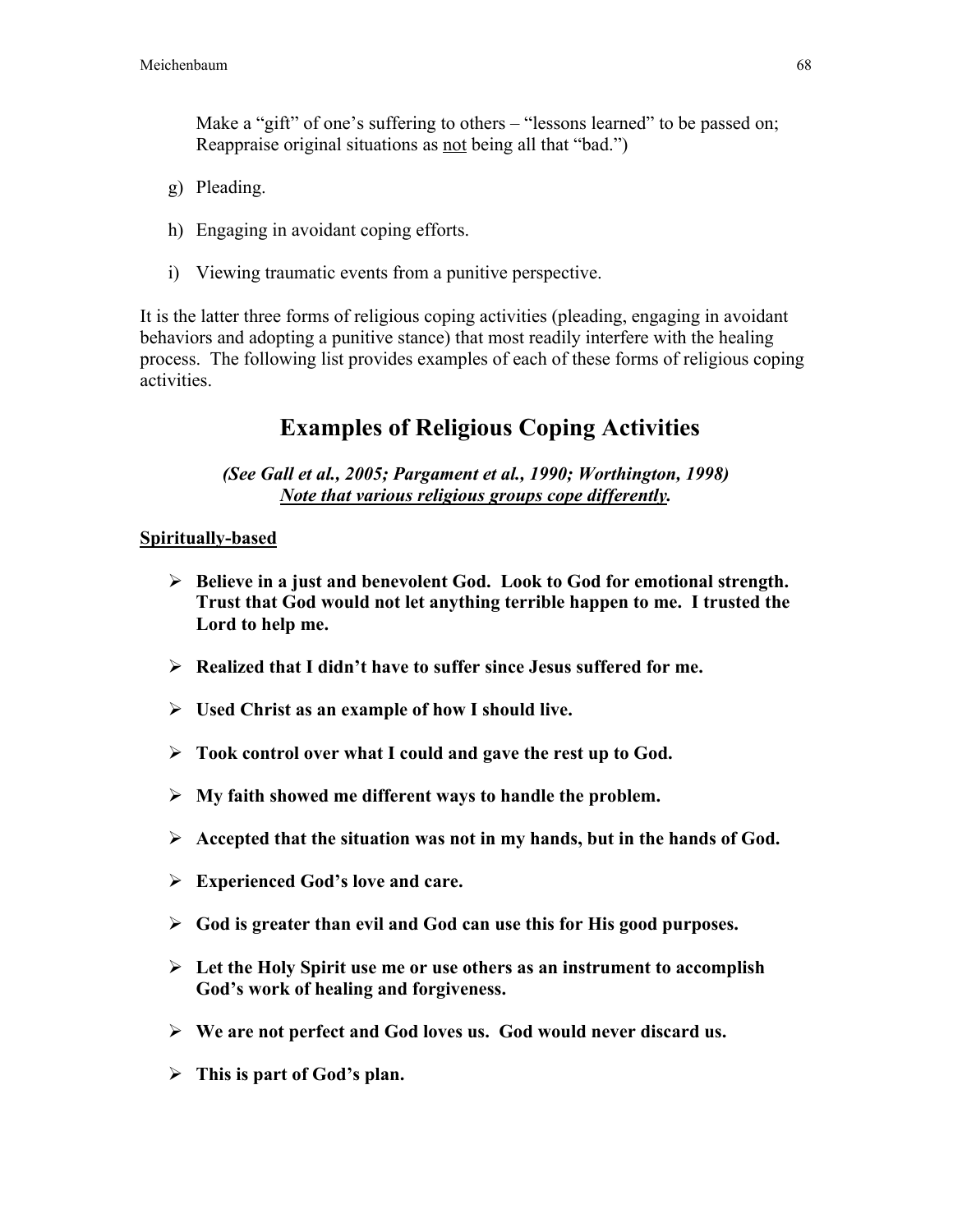$\triangleright$  I look forward to life in the future – life will be better.

### Feel Strengthened

- $\triangleright$  This is God's way of testing me (us).
- $\triangleright$  I feel strengthened.
- $\triangleright$  Used my signature strengths in a new way.
- $\triangleright$  Feel purified by fire.
- $\triangleright$  This is God's way of teaching us about the preciousness of life.

### Call Upon Forgiveness

- $\triangleright$  Jesus died so that I might have forgiveness.
- $\triangleright$  If God forgives us and can cast away our sins, why couldn't I just forgive and forget?

### Perform Good Deeds

- $\triangleright$  Tried to be less sinful.
- $\triangleright$  Led a more loving life.
- $\triangleright$  Attended religious services or participated in religious rituals and church groups.
- $\triangleright$  Provided help to others.
- $\triangleright$  Showed my gratitude to others in my life.

### Religious Support

- $\triangleright$  Received support from clergy and/or from other members of the congregation.
- $\triangleright$  I played my religious music and it lifted my spirits.
- $\triangleright$  I sing in the church choir.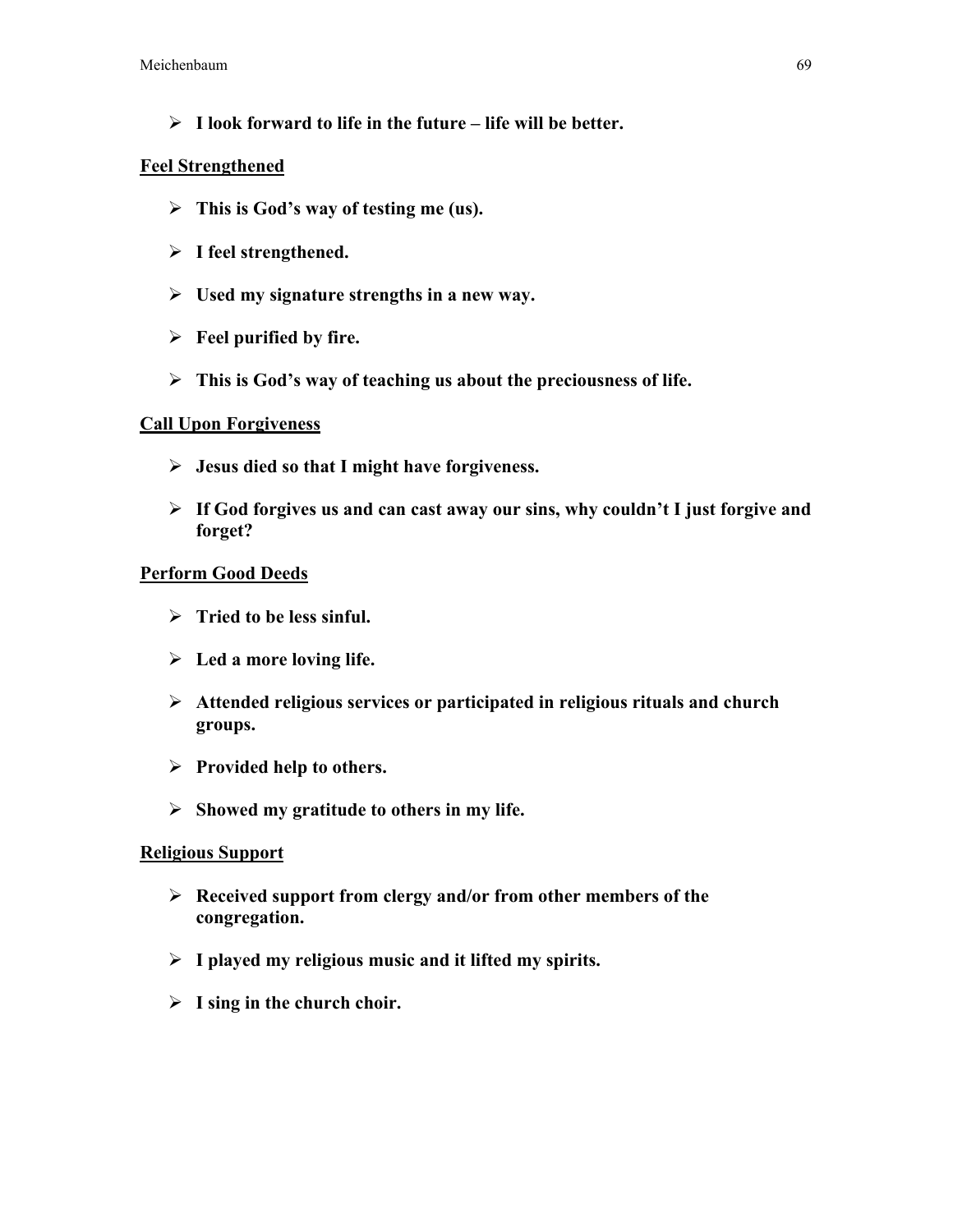### **Plead**

- $\triangleright$  Asked for a miracle. Requested divine intervention.
- $\triangleright$  Bargained with God to make things better.
- $\triangleright$  Asked God why it happened.

### Engage in Avoidant Coping Efforts

- $\triangleright$  Tried not to think about it.
- $\triangleright$  Kept my feelings to myself.
- $\triangleright$  Avoided being with other people.
- $\triangleright$  Prayed (or wished) for a solution. Prayed that the problem would just go away. Wished for a miracle.
- $\triangleright$  Focused on the world to come rather than the problems of this world.
- $\triangleright$  I let God solve my problems for me.

### View Events from a Punitive Perspective

- $\triangleright$  This is a punishment from God for our sins.
- $\triangleright$  God is all powerful, controlling and at times punitive.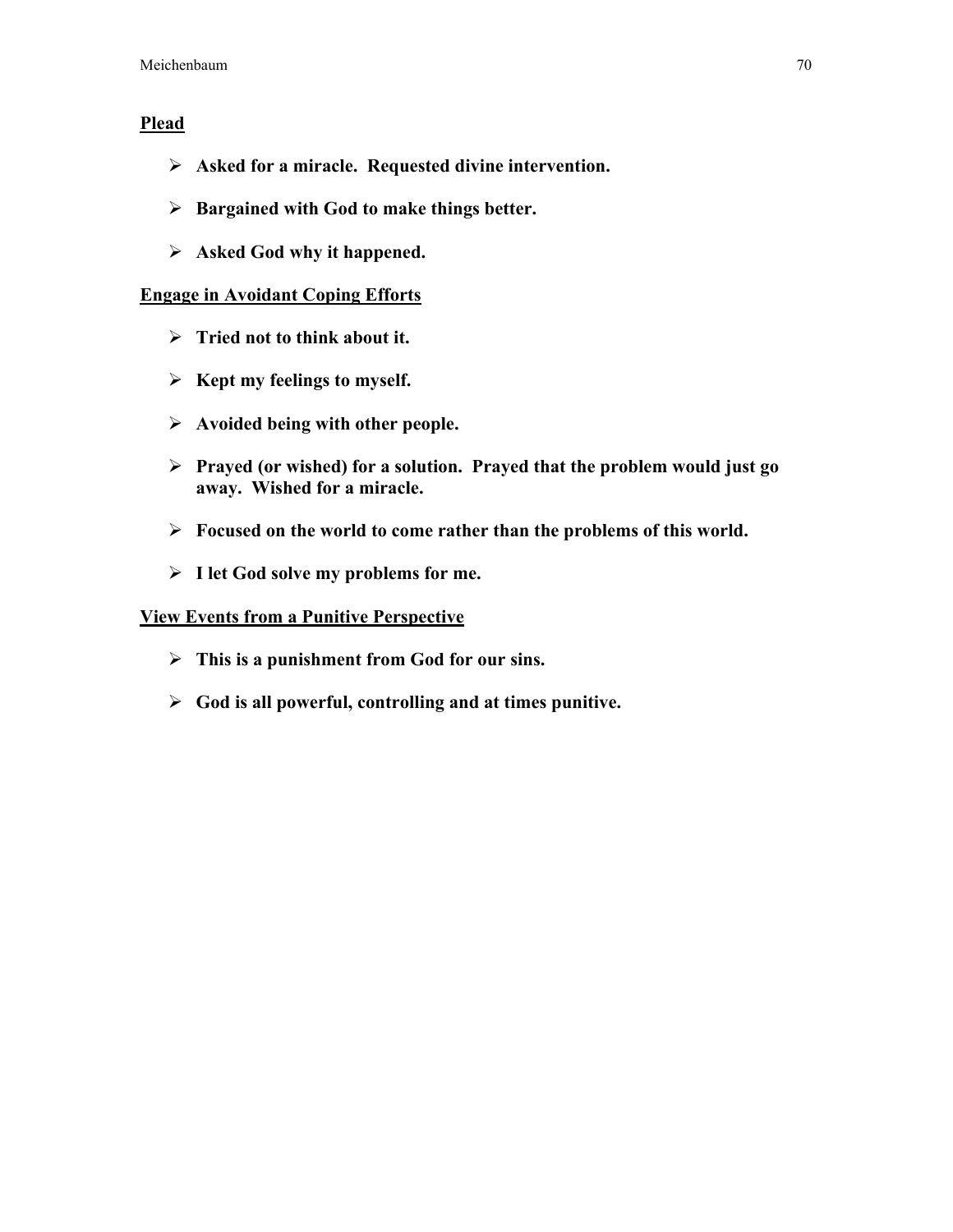# How can therapists (helpers) incorporate spiritual, faith-based activities into their treatment?

The following list provides some illustrative examples (See Miller, 1999; Richards and Bergin, 1997 and Plante and Sherman, 2001 for other examples). No matter which form of spiritual activities are to be included, there is a need to do so in a sensitive, respectful, collaborative fashion, soliciting the client's feedback throughout. The helper needs to follow the lead of those who are to be helped.

- $\triangleright$  Systematically assess for the client's religious beliefs and activities and determine how faith has been used as a coping activity (See Pargament et al., 1988).
- $\triangleright$  Refer to scripture or use religious metaphors as teaching examples (See Meichenbaum, 1994 for a comparison of Job versus King David).
- $\triangleright$  Pray with my client in the session.
- $\triangleright$  Pray for my client.
- $\triangleright$  Use religiously-based visualization activities (See Propst, 1987).
- $\triangleright$  Use religious rituals as part of therapy.
- $\triangleright$  Encourage my client to engage in religious activities of prayer, services, meditation, Bible reading, rituals, confession, repentance, sitting Shiva, engage in candle light vigils, play religious music.
- $\triangleright$  Encourage the client to engage in forgiveness activities (e.g., see Worthington's 1998 Pyramid Model). For example, Johnson (2001) has offered the following examples of ways to help their clients consider the possibility of forgiveness to themselves and to others.

*"Yes, your religion teaches us …, but correct me if I am wrong, it also teaches us …"*

*"Is there nothing in your religion which teaches that humans can make mistakes? Is mistake-making part of human nature? People can be forgiven and redeemed for their mistakes. Is that part of Jesus' message?"*

*"According to your religion, wouldn't you say that you are a person who …, but who is still invited to be forgiven?"*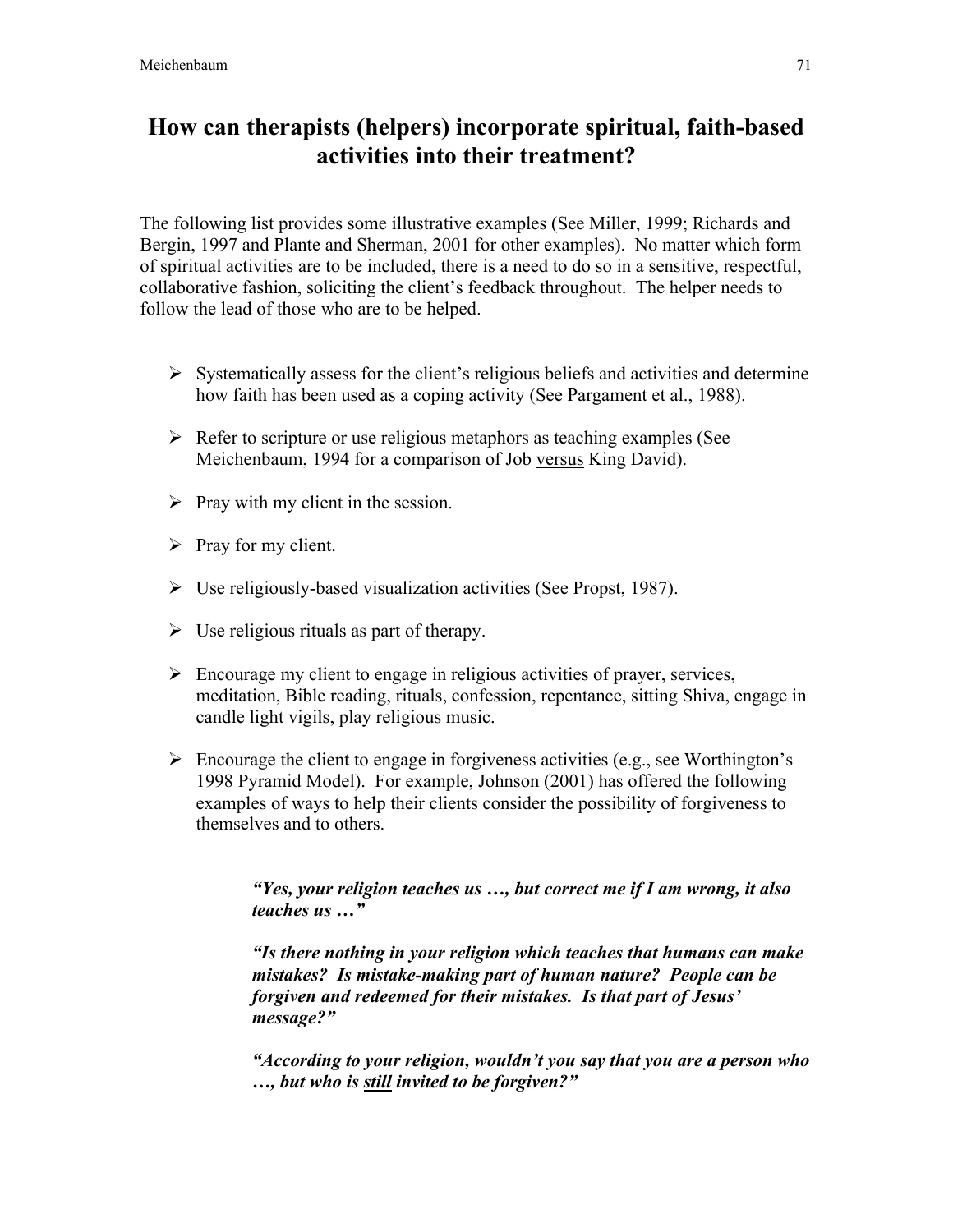*"If Jesus made it clear in the Bible that all sins will be forgiven if you seek forgiveness and believe in Him, how is it that you can say you are fallen?"*

### *"What do the prophets say about …?"*

When considering such forgiveness activities it is critical to keep in mind that forgiveness is not equally valued by all. Forgiveness is more difficult when severe hurt is involved. The client may misperceive the request for forgiveness as the minimization of brutality.

- $\triangleright$  Provide the client with religious materials to read or use religious bibliotherapy or guide the client to religiously-based Websites (e.g., Frankl 1963; Kushner, 1981).
- $\triangleright$  Encourage clients to participate in religiously-based treatments such as Alcoholics Anonymous.
- $\triangleright$  Talk to the client's pastor, priest, rabbi. Invite clergy to be a co-therapist (e.g., see McMinn et al., 1998).
- $\triangleright$  Therapists can convey their own "spirituality" to their clients. Comment on resilience of humanity, courage of the human spirit. Use a journey metaphor, language of becoming, joy in participating in the healing of others, and personal growth of the clients.
- $\triangleright$  Use client's faith as a way to come to a resolution, come to terms with events and their implications, search for a meaningful perspective.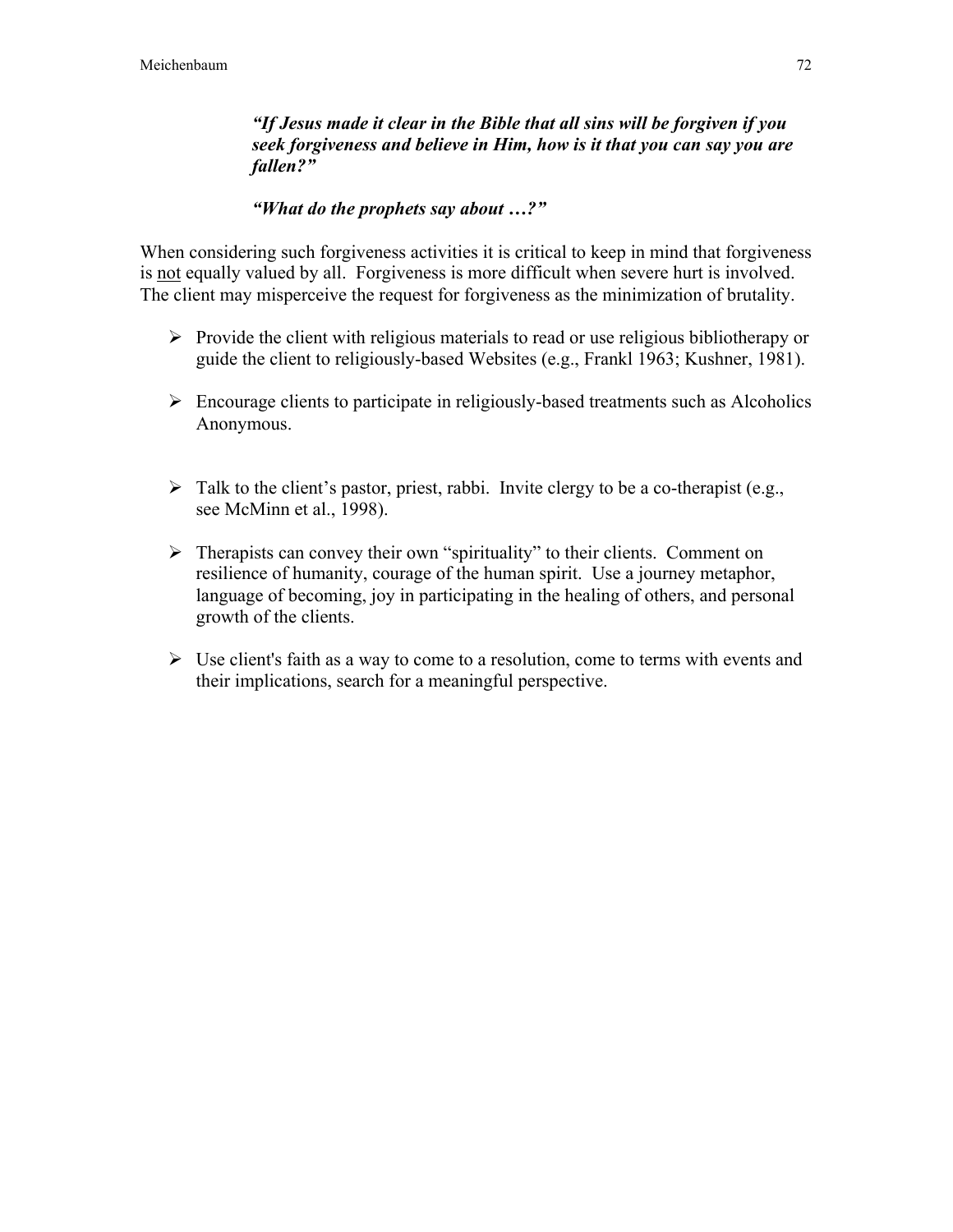## How can therapists use metaphors, analogies and story telling as a way to help victimized individuals become "unstuck" and reframe events?

In the Clinical Handbook of Treating Adults with Post Traumatic Stress Disorder, Meichenbaum (1994) reviews a number of examples of how therapists can use metaphors and stories to help individuals reframe the nature and impact of traumatic events. Expert therapists (helpers) are good "story tellers," and they choose their analogies in a timely and judicious fashion and in a manner that is personally-relevant to the individual being helped. If possible, the helper can use the helpee's own experience to select the relevant metaphorical example that nurtures hope and helps individuals get "unstuck" from the negative impact of having been victimized. Consider the following examples that therapists can use with clients.

### Possible Additional Metaphors

- a) "One of the rewards of being a therapist is being able to bear witness. I like to think of myself as a kind of archivist. You know, the person who keeps the records of personal growth, the record of personal milestones." The therapist can offer examples of the individual's courage and resilience. The therapist can comment on the client's records and milestones, or better yet, ask the client to suggest what are some of the things that he/she might have recorded in his/her therapy notes that document his or her resilience and courage. The therapist can comment on being impressed and inspired by the client's struggles, determination, and successes, he/she has been able to achieve "in spite of" …..
- b) Compare someone who has experienced a traumatic event(s) as being like someone who emigrates to a new land and who must build a new life within a new culture from the one left behind (Herman, 1992). Ask the client to apply this metaphor.
- c) Ask the client if he/she can make a "gift" of his/her experience to others? In what ways?
- d) "Crisis means a change in the flow of life. The river flows relentlessly to the sea. When it reaches a point where it is blocked by rocks and debris, it struggles to find ways to continue its path. Would the alternative be to flow backwards? That is what a person in crisis craves, to go back in time. But life doesn't provide a reverse gear, and the struggle must go forward, like the river, with occasional pauses to tread water and check out where we are heading." (Kfir, 1989, p.. 31)
- e) "When the roots of a tree hit a large stone or other obstacle, do they try to shove the stone away or crack it? No. The roots just grow around the obstacle and keep going. The stone may have interrupted or slowed the tree's growth for a while,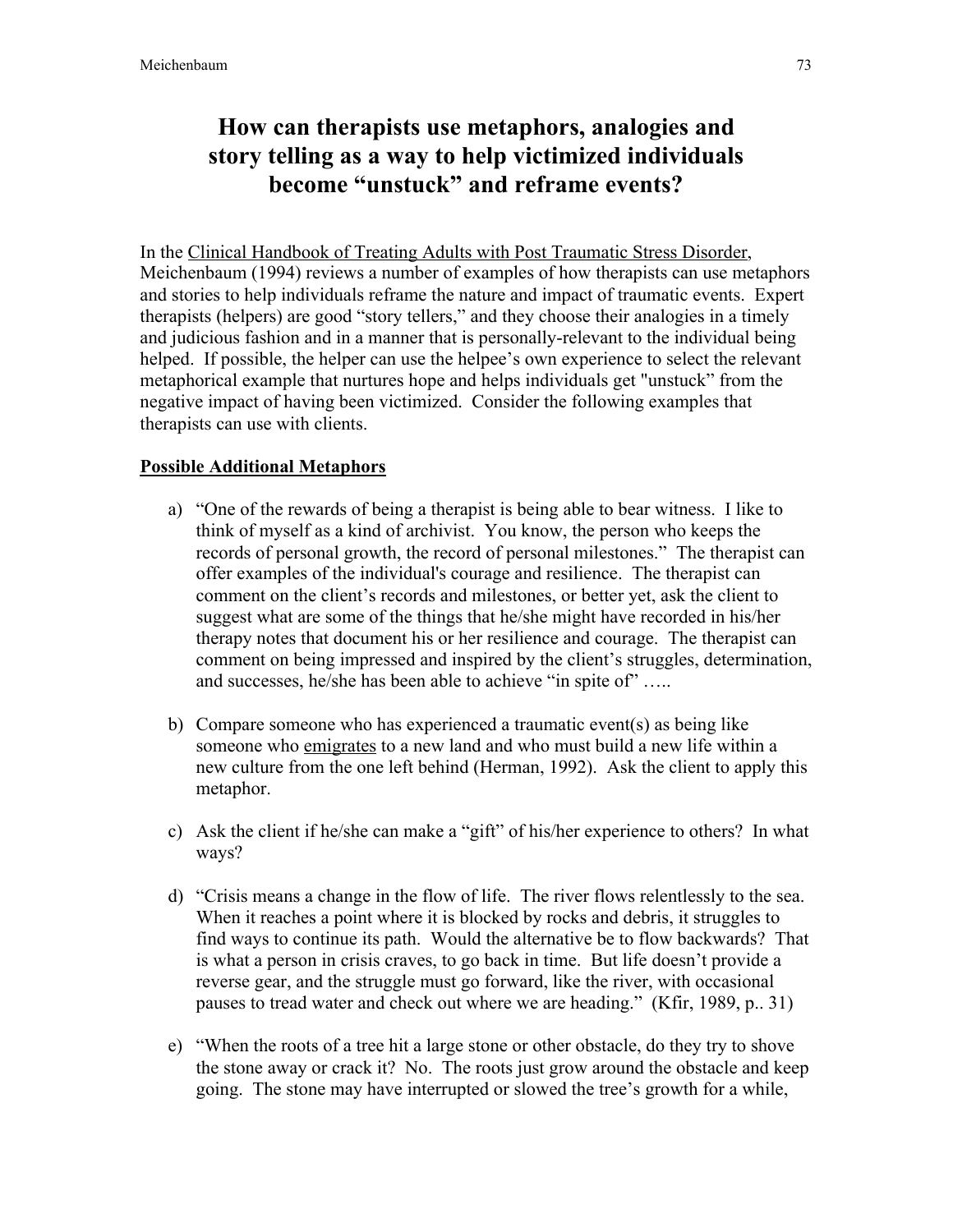but no stone, no matter how large, can stop the tree from growing. (Stone symbolizes obstacles to personal growth). (Matsakis, 1992, p. 133)

- f) Dolan (1991, p. 74-75) tells a story about the Titanic sinking and the Captain's stubborn insistence that nothing was wrong. "Full steam ahead, as if nothing happened, may have actually caused the Titanic to sink faster."
- g) As reported by Kingsbury (1992), Milton Erickson compared therapy to a process where clients get by a "log jamming a river." The therapist metaphorically can kick the "right log" and help the client become unstuck so the mass of logs will move.
- h) Kfir (1989, p. 38) offers the biblical stories of Job and King David as healing metaphors. This is especially useful with clients for whom the Bible has some psychological presence and who are struggling with "why" questions.

"Consider two biblical figures who suffered tragedies, Job and King David. Job's tragedies were monumental and included the loss of his family and fortune and his bout with leprosy. In the face of these big losses he despaired. (Why?) He could not go on with life unless he understood why those things happened to him.

King David likewise suffered greatly. Persecuted by King Saul for years, he fled into the desert. He lost his baby for his sins, lost his most beloved son, Absalom, who led the mob against him, had to give up his dream of rebuilding the Temple as a punishment for the bloodshed, and, in the end, lost his best friend Jonathan. In spite of all that David was never in crisis. (Why?) He did not ask God for explanations. He took what life dished out to him and went on with living."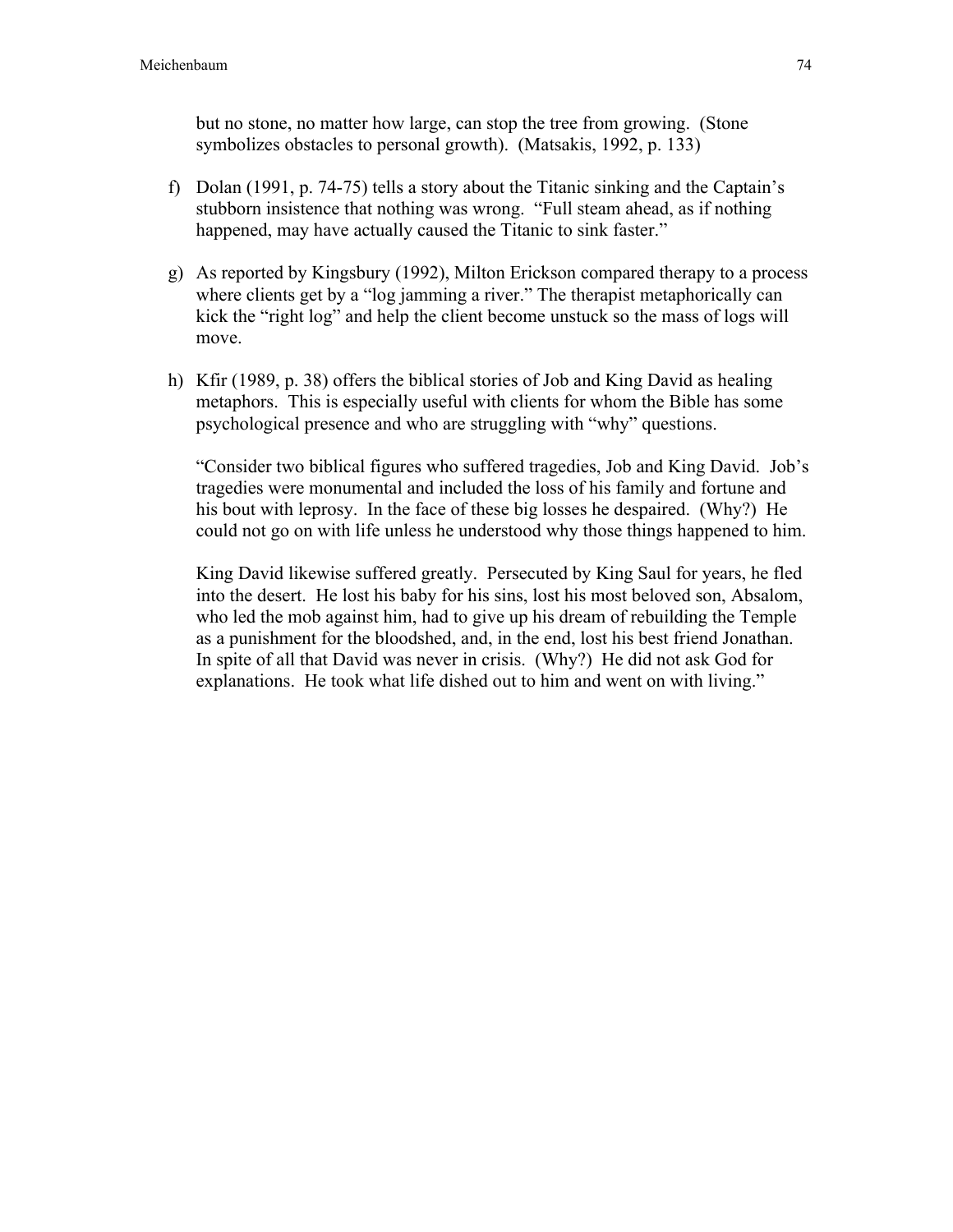### **REFERENCES** TRAUMA, SPIRITUALITY AND RECOVERY

- Bergin, A. E. (1983). Religiosity and mental health: A critical reevaluation and meta-analysis. Professional Psychology, 14, 170-184.
- Bergin, A. E. (1988). Three contributions of a spiritual perspective to counseling, psychotherapy and behavior change. Counseling and Values, 33, 21-31.
- Cacioppo, J. T., Hawkley, L. C., Rickett,, E. A., & Masi, C. M. (2005). Sociality, spirituality, and meaning making: Chicago Health, Aging and Social Relations Study. Review of General Psychology, 9, 143-155.
- Dyson, J., Cobb, M., & Forman, D. (1997). The meaning of spirituality: A literature review. Journal of Advanced Nursing, 26, 1183-1188.
- Ehlers, A., & Clarke, D. M. (2000). A cognitive model of posttraumatic stress disorder. Behavior Research and Therapy, 38, 319-345.
- Ellison, C. W. (1983). Spiritual well-being: Conceptualization and measurement. Journal of Psychology and Theology, 11, 330-340.
- Frank, V. E. (1963). Man's search for meaning. New York: Washington Square Press. (Revised Ed. 1998, New York: Pocket Press)
- Gall, T. L., Charbonneau, C., Clarke, N. H., Grant, K., Joseph, A., & Shouldice, C. (2005). Understanding the nature and role of spirituality in relation to coping and health: A conceptual framework. Canadian Psychology, 46, 88-104.
- Gartner, J., Larson, D. B., & Allen, G. D. (1991). Religious commitment and mental health: A review of the empirical literature. Journal of Psychology and Theology, 19, 6-25.
- Ito, K. L. (1987). Ho'oponopono, "To make right": Hawaiian conflict resolution and metaphor in the construction of a family therapy. Culture, Medicine and Psychiatry, 9, 201-217.
- Johnson, W. B. (2001). To dispute or not to dispute: Ethical REBT with religious clients. Cognitive and Behavioral Practice, 8, 39-47.
- Koenig, H. G., Cohen, H. J., et al. (1992). Religious coping and depression in elderly hospitalized medically ill men. American Journal of Psychiatry, 149, 1693-1700.
- Koenig, H. S., McCullough, M. E., & Larson, D. B. (Eds.). (2001). Handbook of religion and health. London: Oxford University Press.
- Kushner, H. S. (1981). When bad things happen to good people. New York: Schoken.
- Lohr, J. M., Hooke, W., Gist, R., & Tolin, D. F. (2003). Novel and controversial treatment for traumarelated stress disorders. In S. O. Lilienfeld, S. G. Lynn, & J. M. Lohr (Eds.), Science and pseudoscience in clinical psychology. New York: Guilford Press (pp. 243-272).
- Lynn, S. J., Lock, T., Loftus, E. F., Krackow, E., & Lilienfeld, S. O. (2003). The remembrance of things past: Problematic memory recovery techniques in psychotherapy. In S. O. Lilienfeld, S. G. Lynn, & J. M. Lohr (Eds.), Science and pseudoscience in clinical psychology. New York: Guilford Press (pp. 205-242).
- MacKillop, J., Lisman, S. A., Weinstein, A., & Rosenbaum, D. (2003). Controversial treatments for alcoholism. In S. O. Lilienfeld, S. G. Lynn, & J. M. Lohr (Eds.), Science and pseudoscience in clinical psychology. New York: Guilford Press (pp. 273-305).
- McCullough, M. E., & Worthington, E. L. (1994). Encouraging people to forgive people who have hurt them: Review, critique, and research prospectus. Journal of Psychology and Theology, 22, 3-20.
- McCullough, M. E., & Worthington, E. L. Jr. (1999). Religion and the forgiven personality. Journal of Personality, 67, 1141-1164.
- McMinn, M. R., Chaddock, T. P., et al. (1998). Psychologists collaborating with clergy. Professional Psychology, 29, 564-570.
- Meichenbaum, D. (1994). Treating adults with PTSD. Waterloo, ON: Institute Press.
- Meichenbaum, D. (2001). Treating individuals with anger-control problems and aggressive behavior. Waterloo, ON: Institute Press.
- Miller, W. R. (Ed.). (1999). Integrating spirituality into treatment. Washington, DC: American Psychological Association.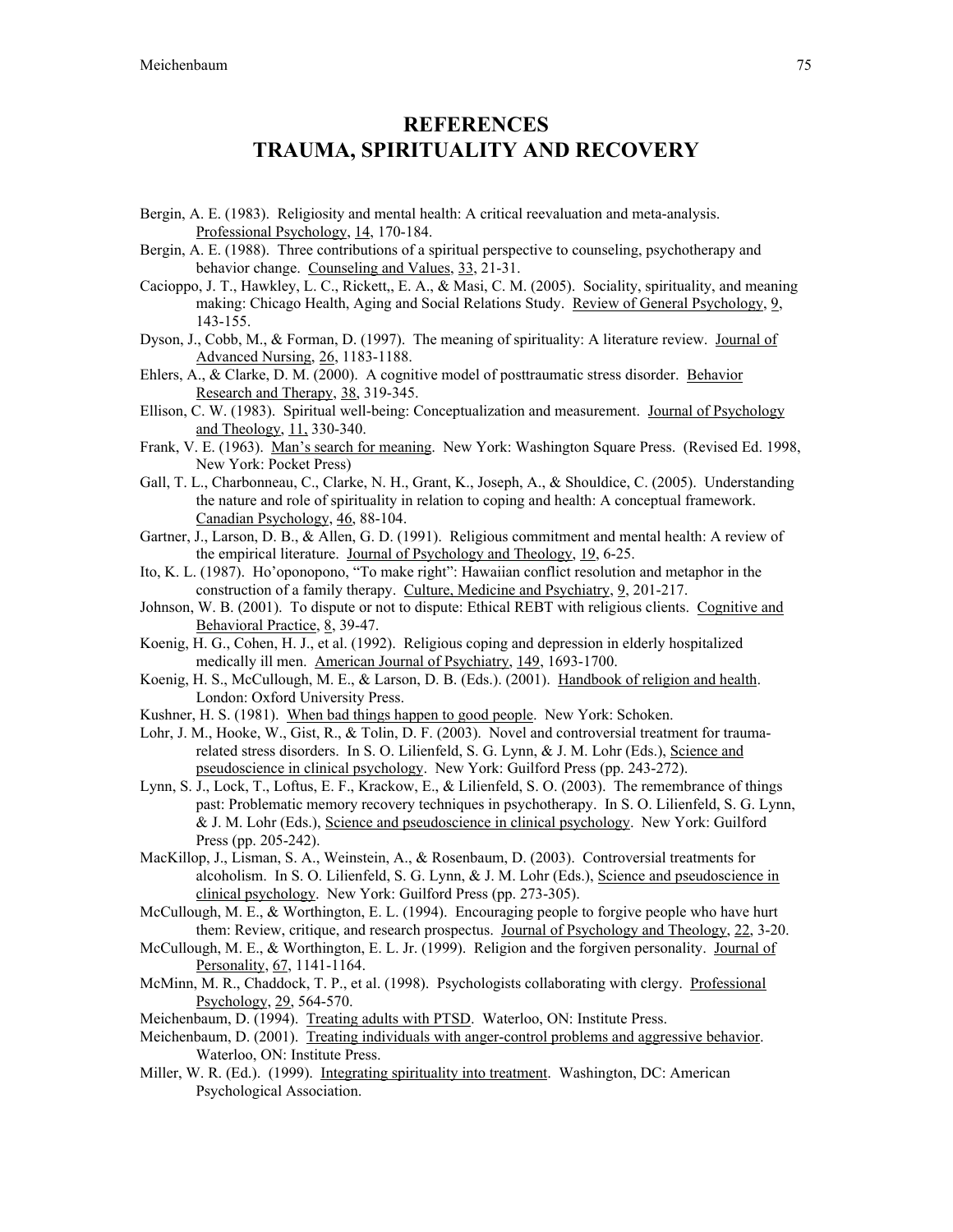- Miller, W. R., & Martin, J. E. (Eds.). (1988). Behavior therapy and religion: Integrating spiritual behavioral approaches to change. Newbury, CA: Sage Publications.
- Pargament, K. I. (1990). God help me: Toward a theoretical framework of coping for the psychology of religion. Research in the Social Scientific Study of Religion, 2, 195-224.
- Pargament, K. I. (1997). The psychology of religion and coping. New York: Guilford.
- Pargament, K. I., Ensing, D. S., et al. (1990). God help me: I: Religious coping efforts and predictors of the outcomes to significant negative life events. American Journal of Community Psychology, 18, 793-824.
- Pargament, K. I., Kennell, J., et al. (1988). Religion and the problem-solving process: Three styles of coping. Journal of the Scientific Study of Religion, 29, 90-104.
- Pargament, K. I., Koenig, H. G., & Perez, L. M. (2000). The many methods of religious coping: Development and critical validation of the RCOPE. Journal of Clinical Psychology, 56, 519-544.
- Pearlman, L. A., & Saakvitne, K. W. (1995). Trauma and the therapist. New York: Norton.
- Plante, T. G., & Sherman, A. S (Eds.). (2001). Faith and health: Psychological perspectives. New York: Guilford Press.
- Propst, L. R. (1987). Psychotherapy in a religious framework: Spirituality in the emotional healing process. New York: Human Sciences Press.
- Propst, L. R. (1996). Cognitive-behavioral therapy and the religious person. In E. P. Shafranske (Ed.), Religion and the clinical practice of psychology. (pp. 391-407). Washington, DC: American Psychological Association.
- Propst, R., Ostrom, R., et al. (1992). Comparative efficacy of religious and nonreligious cognitivebehavioral therapy for the treatment of clinical depression in religious individuals. Journal of Consulting and Clinical Psychology, 60, 94-103.
- Richards, P. S., & Bergin, A. E. (1997). A spiritual strategy for counseling and psychotherapy. Washington, DC: American Psychological Association.
- Rogers-Dulan, J. (1998). Religious connectedness among urban African-American families who have a child with disabilities. Mental Retardation, 36, 91-103.
- Shafranske, E. P. (Ed.). (1996). Religion and the clinical practice of psychology. Washington, DC: American Psychological Association.
- Silver, R. L., & Wortman, C. B. (1980). Coping with undesirable life events. In J. Garber & M. E. Seligman (Eds.), Human helplessness. (pp. 279-340). New York: Academic Press.
- Simmons, R. H. (1999). The psychology of ultimate concerns: Motivation and spirituality in personality. New York: Guilford Press.
- Snyder, C. R. (2002). Hope theory: Rainbow of the mind. Psychological Inquiry, 13, 249-275.
- Sollod, R. N. (1993). Integrating spiritual healing approaches and techniques into psychotherapy. In G. S. Stricker & J. R. Gold (Eds.), Comprehensive handbook of psychotherapeutic integration. New York: Plenum Press. *(Also available on http://psychwww.com/psyrelig/index.htm)*
- Tedeschi, R. G., & Calhoun, L. G. (1995). Trauma and transformation: Growing in the aftermath of suffering. Thousand Oaks, CA: Sage Publications.
- Tedeschi, R. G., & Calhoun, L. G. (1998). Posttraumatic growth: Positive changes in the aftermath of crisis. Mahwah, NJ: Laurence Erlbaum Associates.
- Thompson, S. C. (1985). Finding positive meaning in a stressful event and coping. Basic and Applied Social Psychology, 6, 279-295.
- Thoresen, C. E., & Plante, T. G. (2005). Spirituality, religion and health: What we know and what you should know? Clinician's Research Digest, 32, 1-2.
- Wallston, K., Molcarne, V. et al. (1999). Does God determine your health? The God Locus of Health Control Scale. Cognitive Therapy and Research, 32, 131-142.
- Worthington, E. L. Jr. (1998). The pyramid model of forgiveness. In E. L. Worthington Jr. (Ed.), Dimension of forgiveness: Psychological research and theoretical perspectives. (pp. 107-137). Philadelphia, PA: Templeton Foundation Press.
- Worthington, E. L., Kurusu, T. A., McCullough, M. E., & Sandage, S. J. (1996). Empirical research on religion and psychotherapeutic processes and outcomes: A 10-year review and research prospective. Psychological Bulletin, 119, 448-487.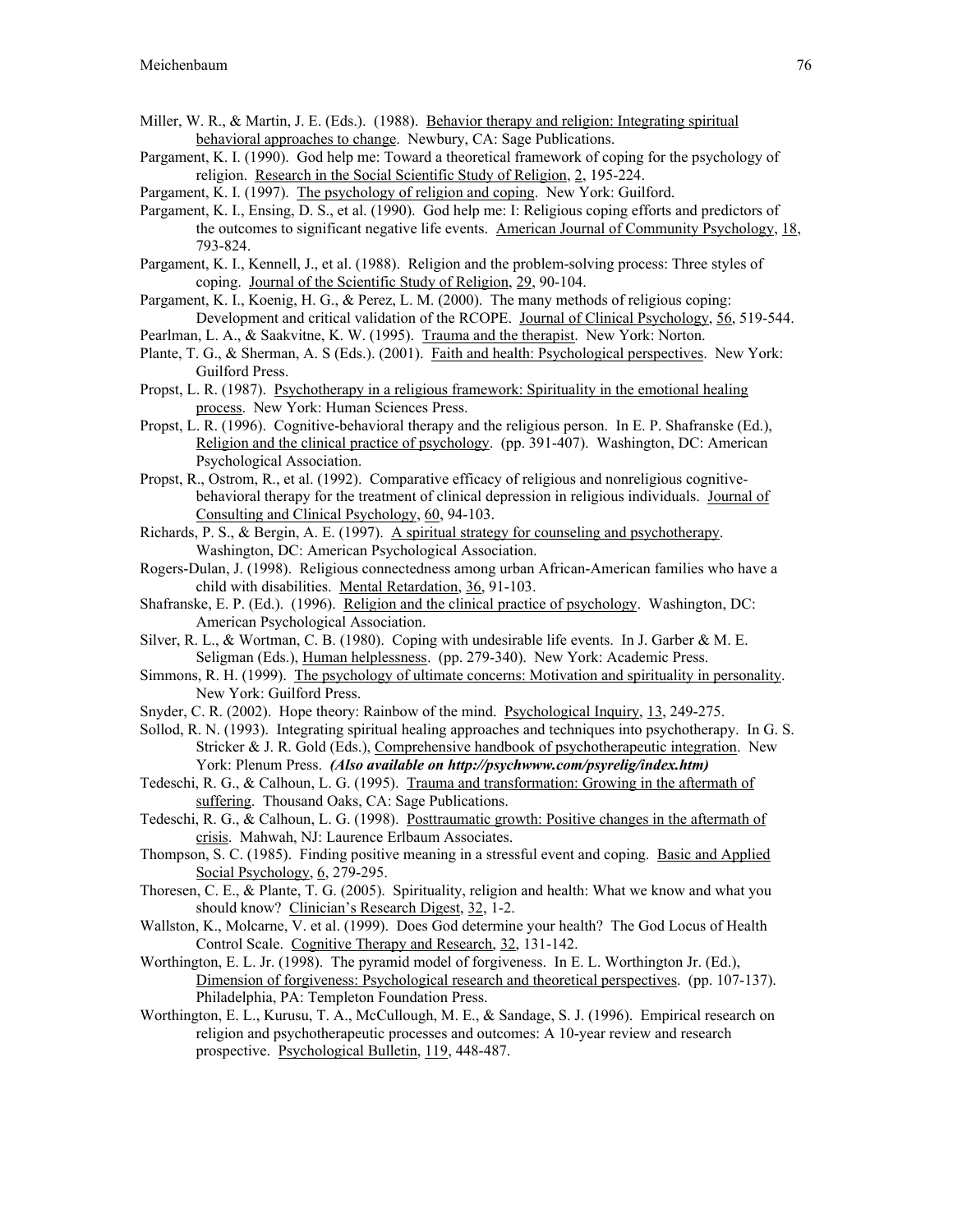## INTERNET RESOURCES

#### Psychotherapy and Spirituality Institute http://www.mindspirit.org/

#### Psychology of Religion Pages

http://psychwww.com/psyrelig/index.htm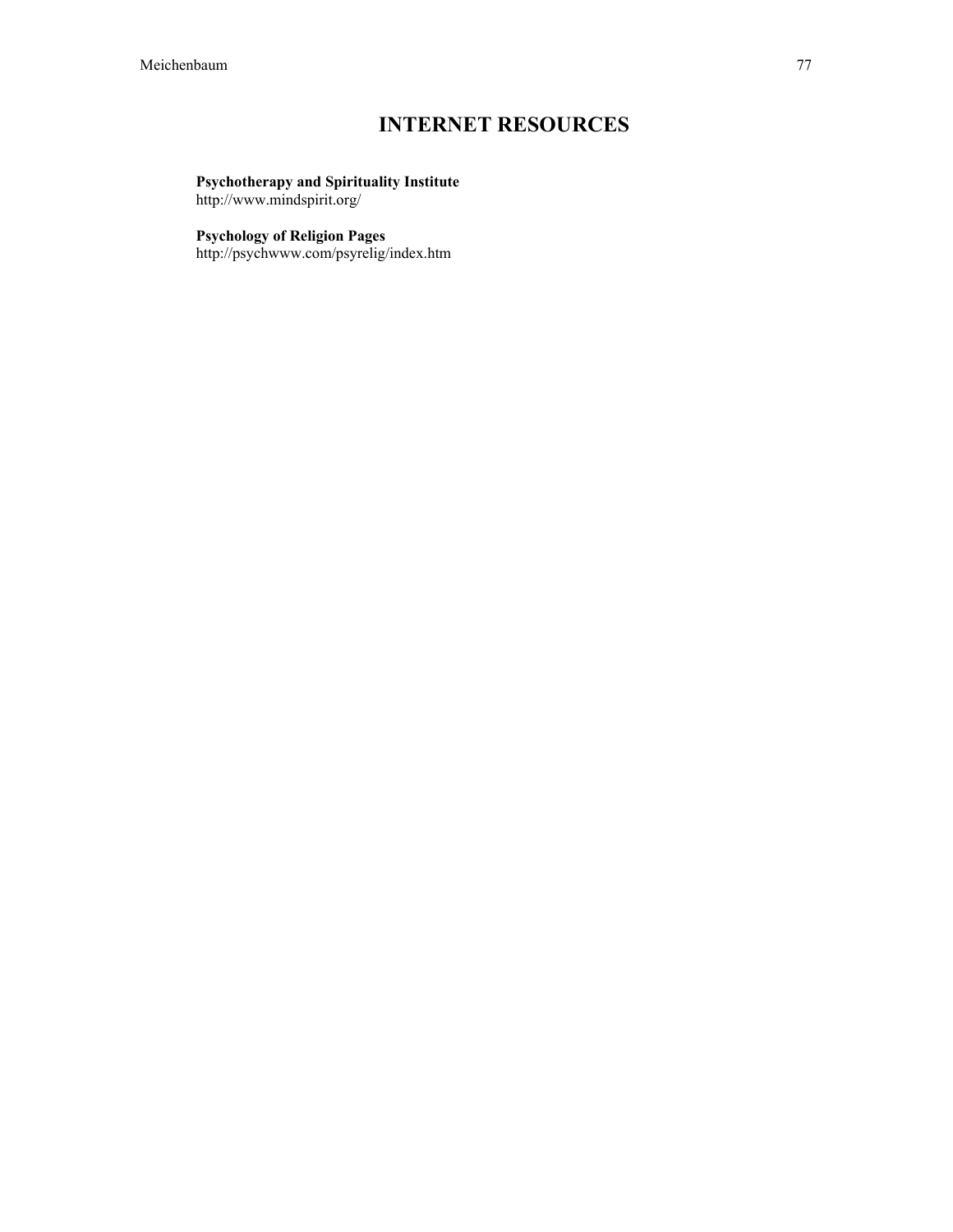## ADDENDUM II

# BOLSTERING RESILIENCE IN HELPERS: USING INDIVIDUAL, SOCIAL AND ORGANIZATIONAL INTERVENTIONS TO ADDRESS VICARIOUS TRAUMATIZATION AND JOB STRESS

Donald Meichenbaum, Ph.D. Distinguished Professor Emeritus, University of Waterloo Waterloo, Ontario, Canada and Research Director of The Melissa Institute for Violence Prevention and Treatment Miami, Florida *(www.melissainstitute.org)*

University of Waterloo Department of Psychology Waterloo, Ontario Canada N2L 3G1 Phone: (519) 885-1211 ext. 2551 Email: dmeich@watarts.uwaterloo.ca

Contact: *(Oct. – May)* Donald Meichenbaum 215 Sand Key Estates Drive Clearwater, FL 337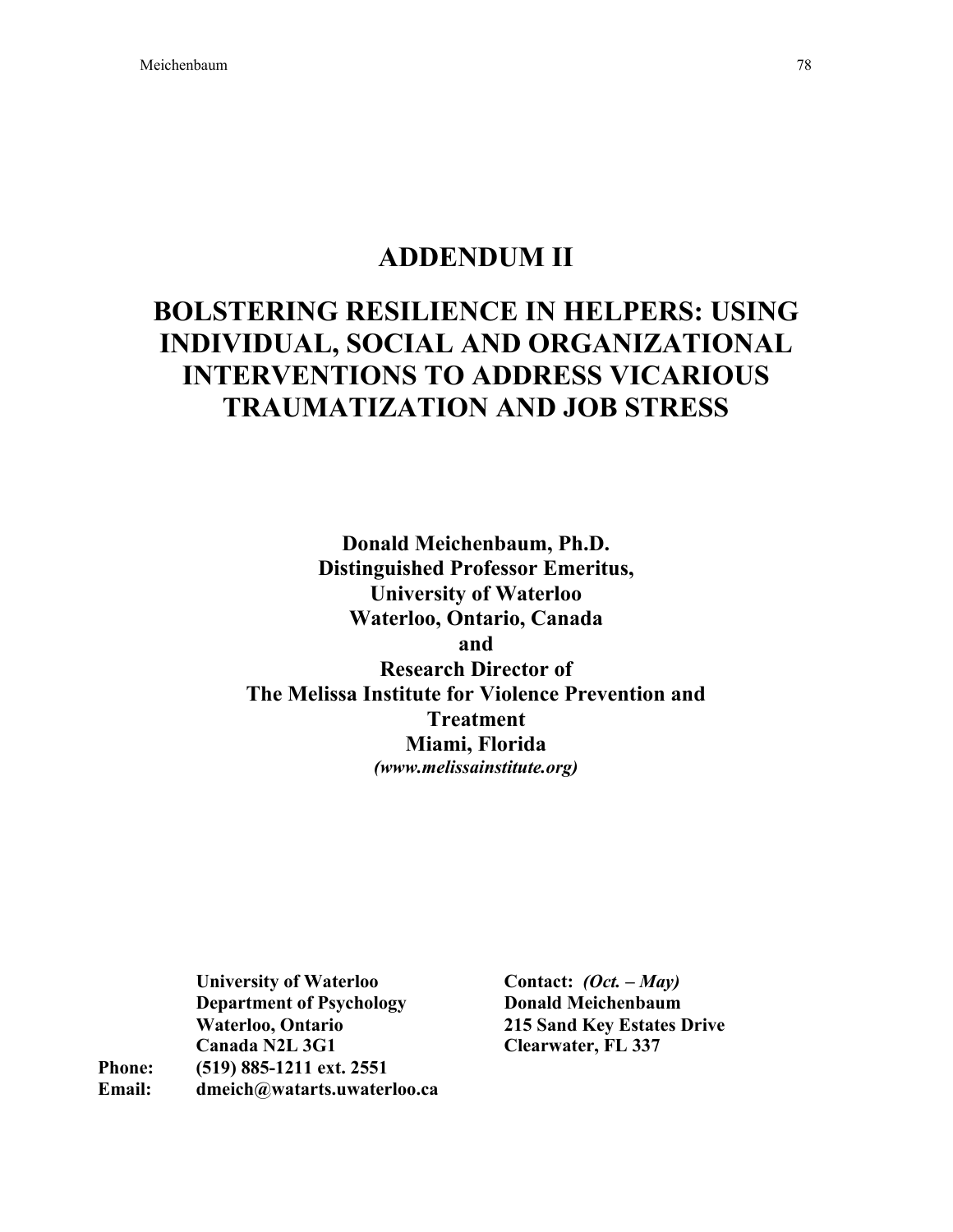#### **OUTLINE**

Conceptualization of Vicarious Traumatization (VT): Relationship to Related Constructs (Secondary Traumatic Stress, Compassion Fatigue, Burnout, Countertransference)

Most Common Reactions of VT Feelings, Cognitions, Behavior, Organizational Indicators

Vulnerability to VT Characteristics of the Client, Job, Helper Helper can engage emphatically

Assessment Tools Measures and Self-assessment of VT

Interventions: Ways to Cope with VT General Guidelines Measure of Resilience Indicators for Helpers Individual Level Peer and Collegial Level Organizational and Agency Level

**References** 

**Websites**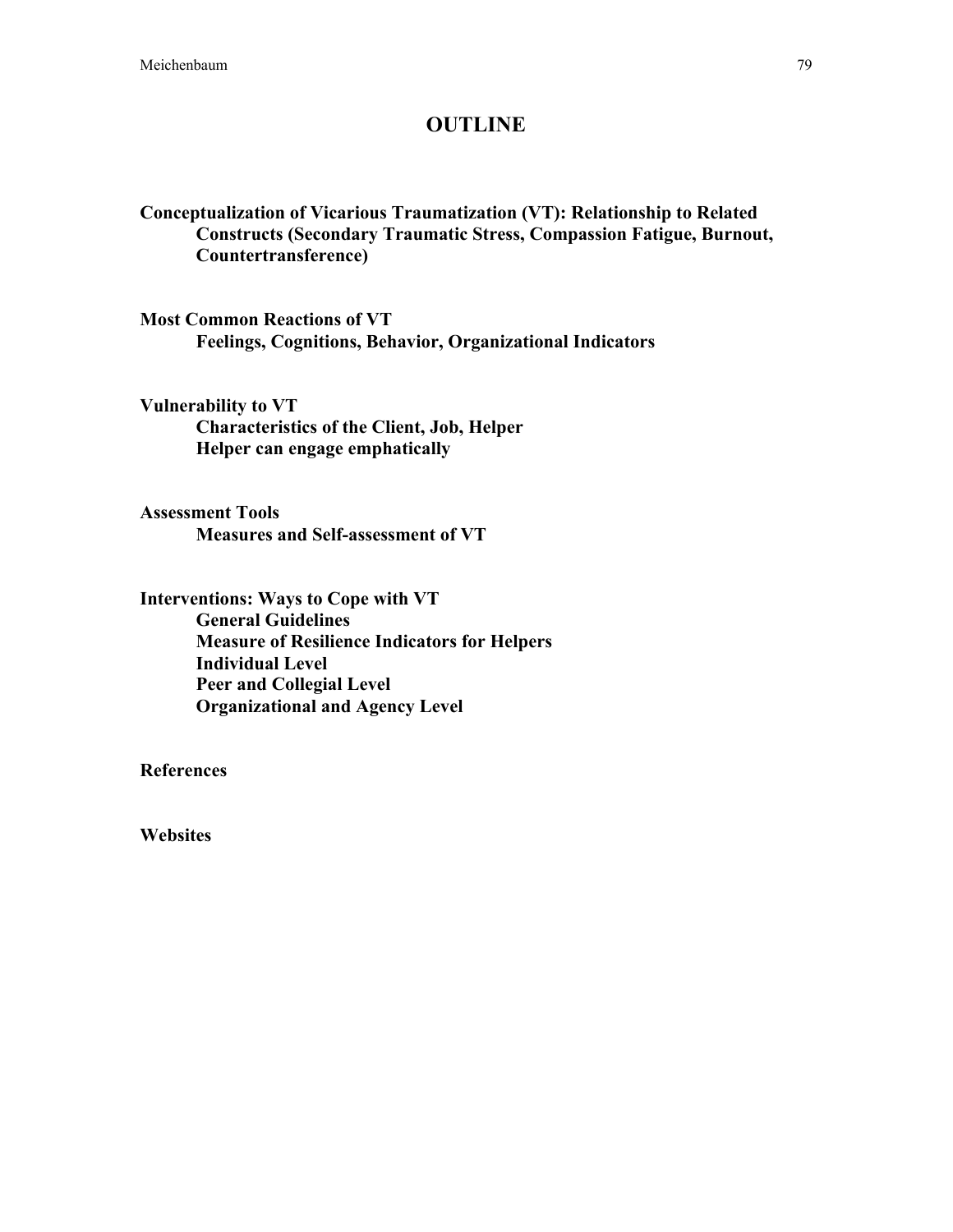### CONCEPTUALIZATION

*Milton Erickson used to say to his patients, "My voice will go with you." His voice did. What he did not say was that our clients' voices also go with us. Their stories become part of us – part of our daily lives and our nightly dreams. Not all stories are negative - indeed, a good many are inspiring. The point is that they change us. (Mahoney, 2003, p. 195).*

**Vicarious Traumatization (VT)** – defined by Pearlman and Saakvitne (1995, p. 31) as the "cumulative transformation in the inner experience of the therapist that comes about as a result of empathic engagement with the client's traumatic material." Empathy is the helper's greatest asset and also possibly his/her greatest liability.

VT is not the same as burnout, although burnout may be exacerbated by VT. VT places more emphasis on changes in meanings, beliefs, schemas and adaptation, and VT is more likely to lead to imagery intrusions and sensory reactions. Hatfield, Cacioppo and Rapson (1994) describe the type of emotional contagion that may lead psychotherapists to the "catching" of emotions of their clients.VT permanently transforms helpers' sense of self and their world. VT can influence Countertransference responses.

- Secondary Traumatic Stress adverse reactions to trauma survivors who they are helping or wanting to help. Figley (1995) called this compassion fatigue. Secondary Traumatic Stress is often used interchangeably with VT, although VT implies more permanent than temporary stress responses (See Stamm, 1999).
- Burnout is conceptualized as a defensive response to prolonged occupational exposure to demanding interpersonal situations that produce psychological strain and provide inadequate support. Reflected as "energy depletion" with mental and physical exhaustion resulting from job strain, erosion of idealism and a reduced sense of accomplishment and achievement.
- Countertransference implies that the helper's response is influenced by the helper's own unresolved issues (e.g., lingering impact of the helper's victimization experiences). This may lead to avoidance and overidentification with the patient. The helper may take on a protective role for the client, becoming the "champion" of the client and adopt a role of "rescuer." The helper may inadvertently become a "surrogate frontal lobe" for the client.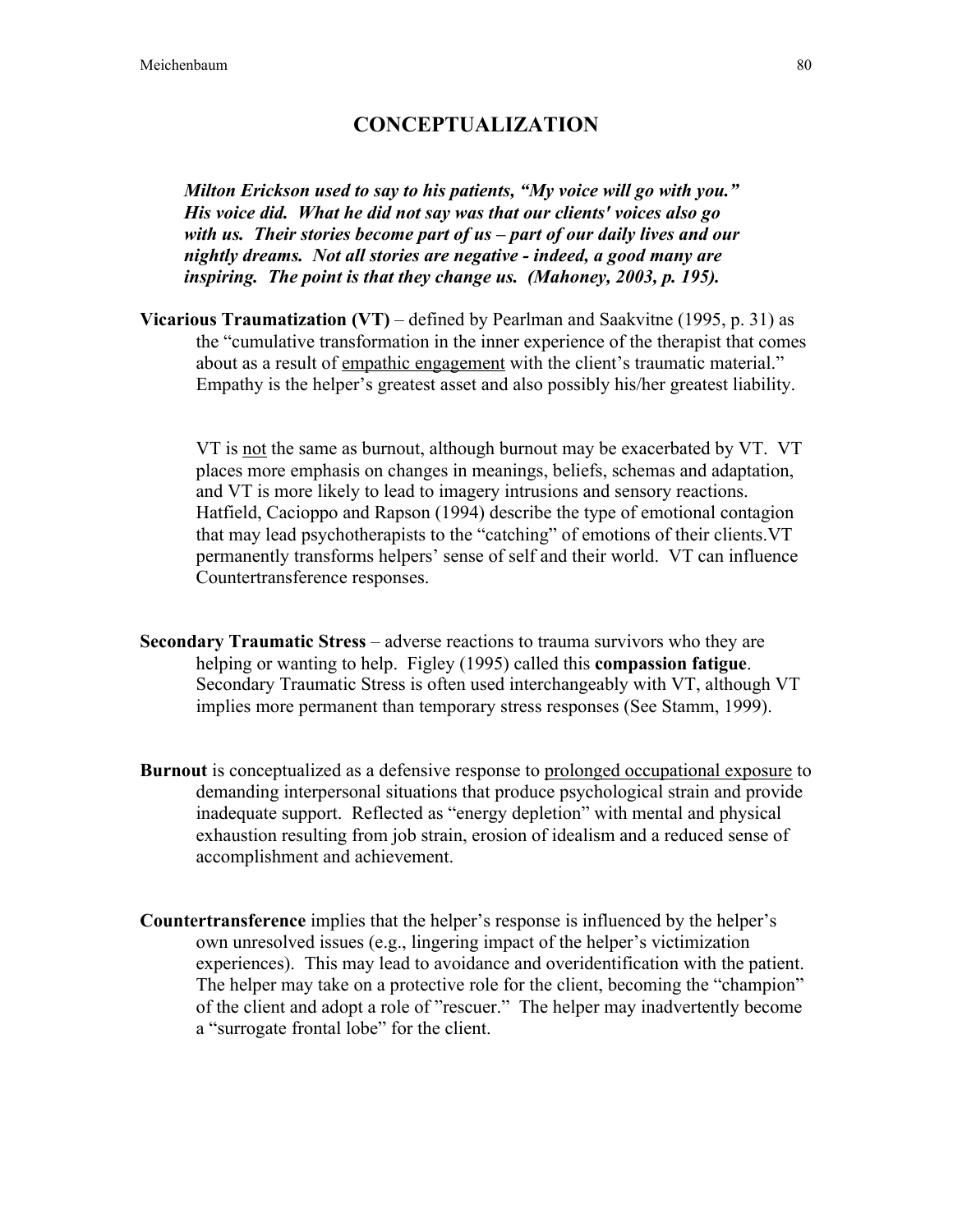## CAVEAT: STATUS OF THE CONCEPT OF VT

While the concept of VT has received widespread attention (Arvey, 2001; Blair & Ramones, 1996; Danieli, 1988; Neumann & Gamble, 1995; Norcross, 2000; Pearlman & MacIan, 1995; Schauben & Frazier, 1995; Sexton, 1999; Stamm, 1997) leading to various self-help books for mental health workers (Herbert & Wetmore, 1999; Saakvitne & Pearlman, 1996), Sabin-Farrell and Turpin (2003) provide a number of cautionary observations that are critical to keep in mind.

*"There is yet no one questionnaire that has been designed to measure the concept of VT as a whole." (p. 469)*

*"Symptoms of PTSD, burnout and general psychological distress have been found by some studies, although most correlations are weak." (p. 472)*

*"The evidence for VT in trauma workers is inconsistent and ambiguous." (p. 472)*

With these caveats in mind, there does appear to be some mental health workers for whom the work is traumatizing. It can cause PTSD symptoms, particularly intrusive symptoms, and more general symptomatic distress with disruptions in beliefs concerning safety, trust and world view. Helpers who have a personal trauma history, who are newer to work, who have had little or no past or ongoing supervision, and who experience high job related stress may be most vulnerable to VT.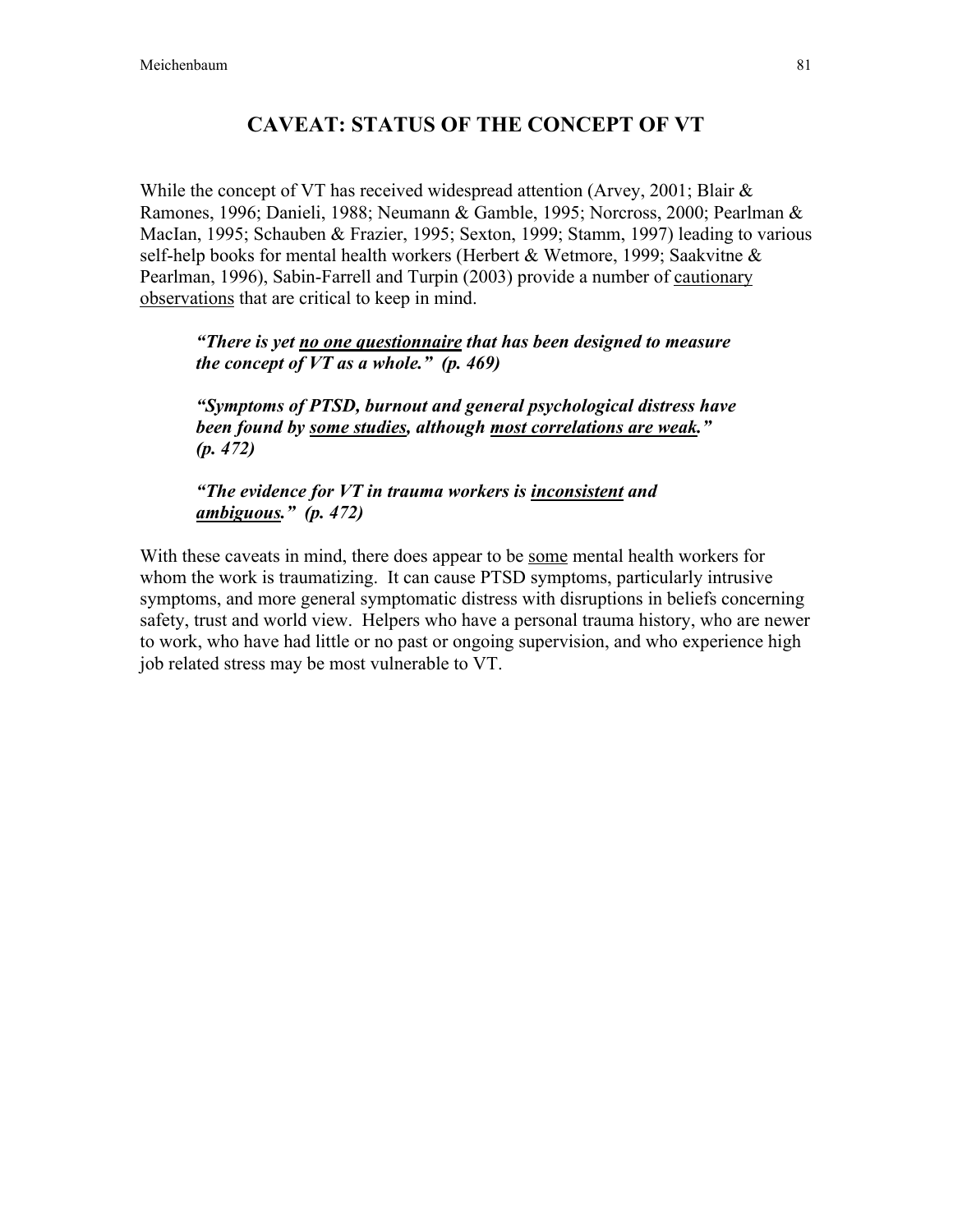### MOST COMMON REACTIONS OF VT

#### Feelings

- Feel overwhelmed, drained, emotional duress, overloaded, exhausted
- Feel angry, enraged, and sad about client's victimization; these feelings linger
- Feel loss of pleasure, apathetic, depressed, despairing that anything can improve
- Overly involved emotionally with the client
- Feel isolated, alienated, distant, detached, rejected by colleagues
- Experience bystander guilt, shame, feelings of self-doubt, incompetence, ashamed

#### **Cognitions**

- Preoccupied with thoughts of clients outside of your work. Overidentification with the client. (Have horror and rescue fantasies.)
- Loss of hope, pessimism, cynicism, nihilism
- Question competence, self-worth, low job satisfaction
- Challenge basic beliefs of safety, trust, esteem, intimacy and control. Feel heightened sense of vulnerability

#### Behavior

- Avoidance, distancing, numbing, detachment, cutting clients off, staying busy
- May experience symptoms similar to those seen in clients (intrusive imagery, somatic symptoms)
- Impact personal relationships and ability to experience intimacy
- High overall, general distress level
- Overextend self and assimilate client's traumatic material
- Difficulty maintaining professional boundaries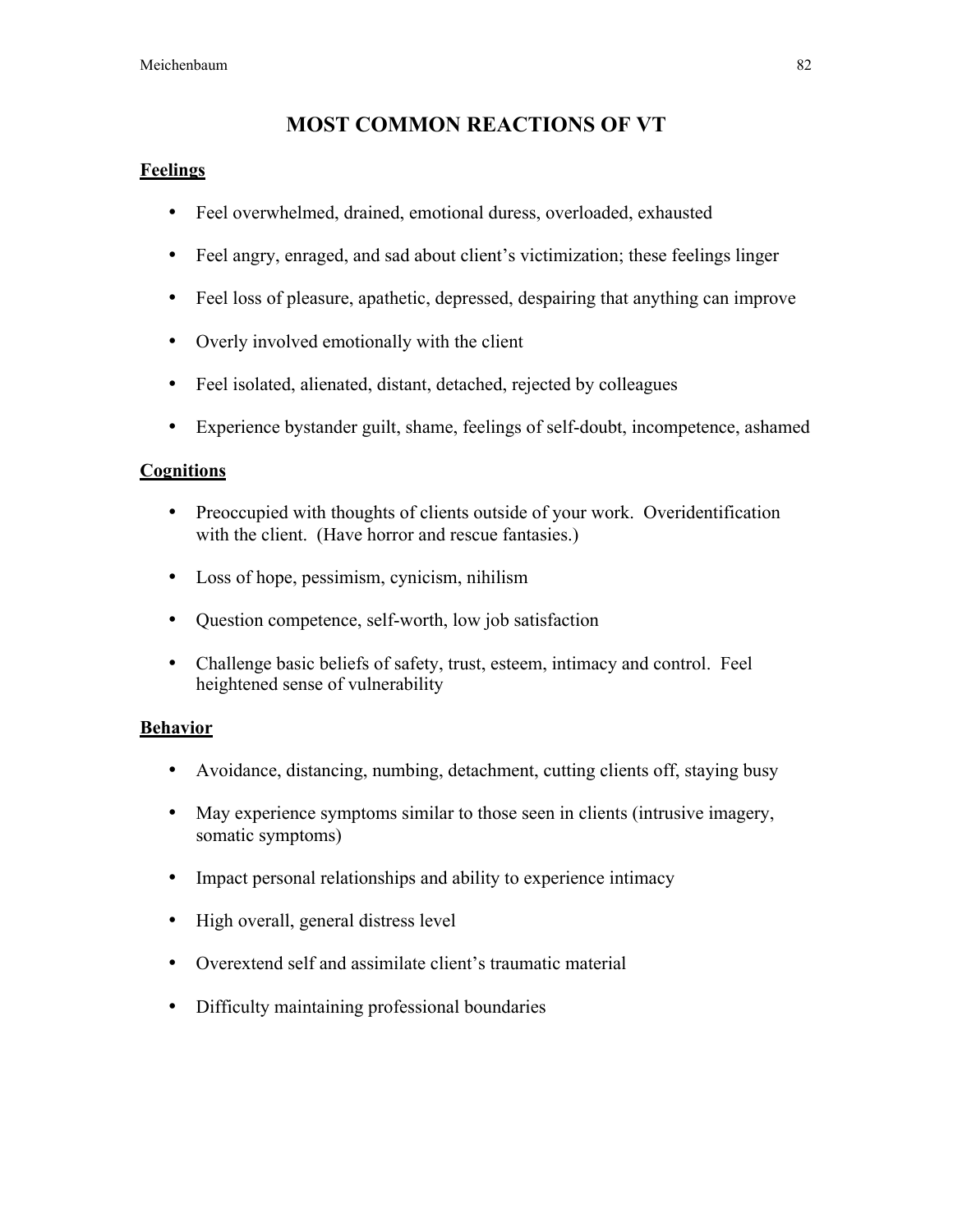#### Organizational Indications

- Job turnover
- Low morale
- Absenteeism
- Job Dissatisfaction
- Organizational contagion

## VULNERABILITY TO VT

#### Characteristics of the Client

- Helper can engage in an emphatic fashion with the client's plight in the present and in the past
- Helper is most vulnerable to VT as they affectively empathize with the client as a victimized child
- Most "risky" clients who may trigger VT in helpers
	- o Graphic details of trauma, especially sexual abuse, work with rape and torture victims
	- o Intentional cruelty
	- o Client reenactments in therapy of aspects of the trauma
	- o Ongoing risk of further revictimization
- Work with survivors who were also perpetrators may result in the helper being more likely to have intimacy problems and feel sad

#### Characteristics of the Job

Job-Related Stressors that Increase the Risk of Developing VT

- Large caseloads overextension due to work demands
- Large percentage of clientele who have trauma experiences and suffer PTSD
- Back-to-back clients who are trauma survivors
- Cumulative exposure to traumatized clients over time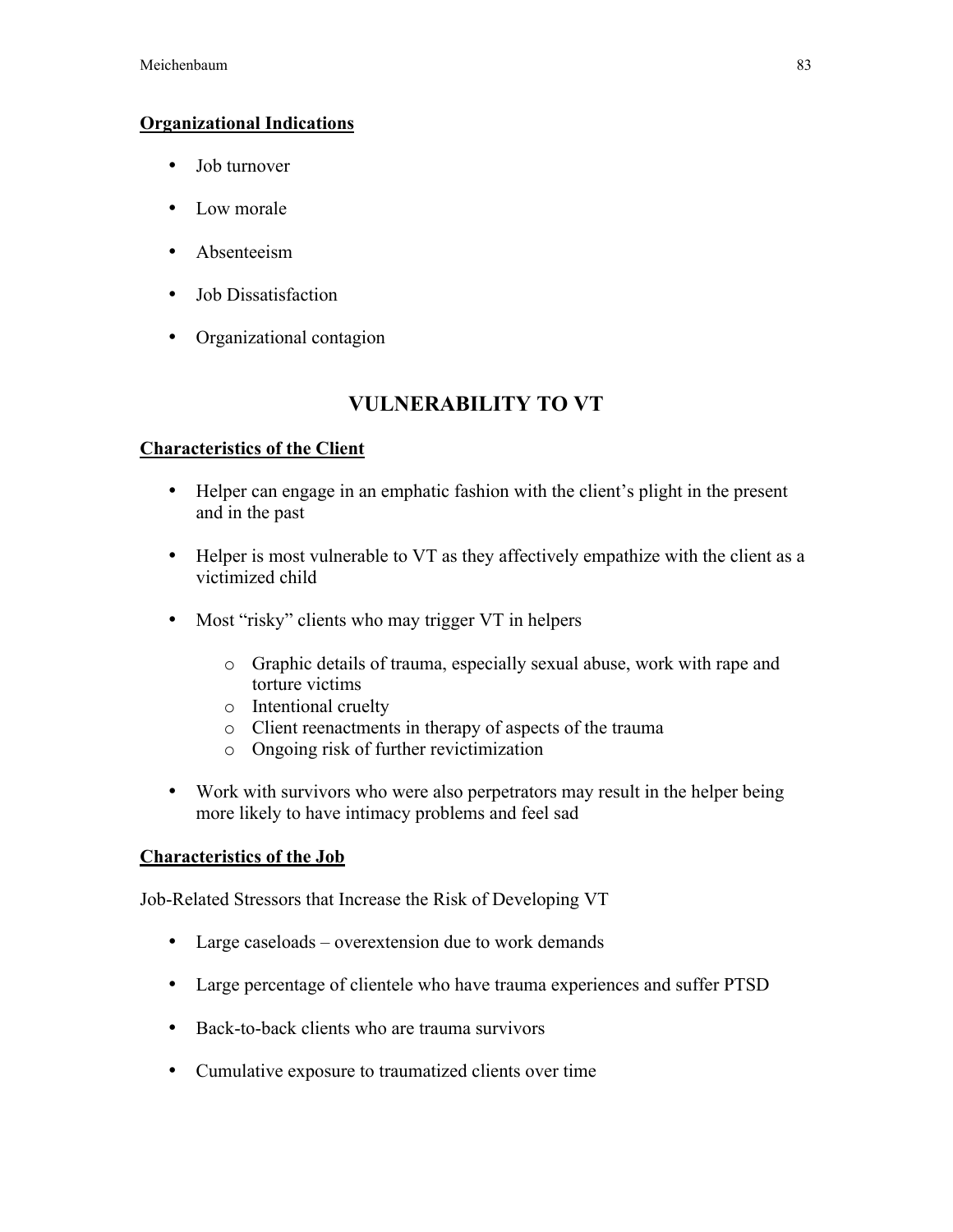- Absence of peer support and supervision
- Few resources available to refer clients for ancillary services
- Professional isolation
- •
- Workplace structural and personal strains
- Reimbursement issues, managed care
- Legal consequences for helper
- Barriers to achieve interventions goals
- Barriers to the helper seeking help concerns about confidentiality, fear of stigmatization

### Characteristics of the Helper

- Personal victimization history that is unresolved issues of shame, guilt, anxiety, anger
- Lack of experience novice workers at greater risk
- Length of time working as a trauma counselor (mixed results)
- Lack of coping skills
- Current personal stress experience
- Helpers who are more aware of VT and countertransference are less susceptible to Secondary Traumatic Stress
- Additive effects of trauma and other stressors
- Level of subjective personal accomplishments lack of fulfillment of goals. Create unobtainable goals.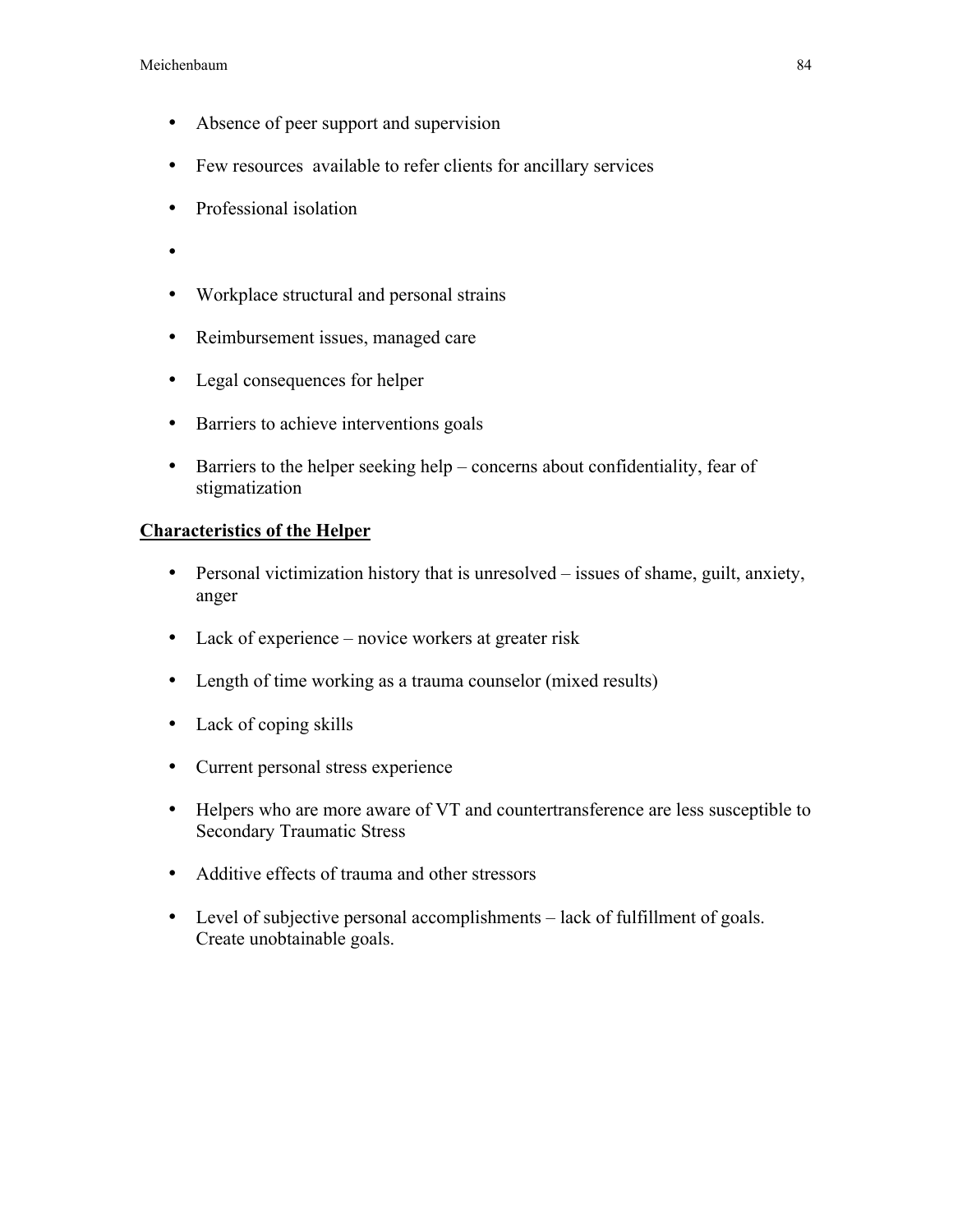#### ASSESSMENT TOOLS OF VT AND RELATED REACTIONS

#### **Measures**

| Traumatic Stress Inventory (TSI-BSL)                      | Pearlman, 1996a           |
|-----------------------------------------------------------|---------------------------|
| Traumatic Stress Inventory Life Event Questionnaire (LEQ) | Pearlman, 1996b           |
| <b>Compassion Fatigue Self-Test</b>                       | Figley, 1995a             |
| <b>Maslach Burnout Inventory</b>                          | Maslach, 1996             |
| Secondary Trauma Questionnaire                            | Motta et al., 1999        |
| Professional Quality of Life Scale (ProQOL)               | Stamm, 2004 (See website) |
| Self-report Posttraumatic Stress Disorder Scale (PSS-SR)  | Foa et al., 1993          |
| Impact of Event Scale – IES                               | Horowitz et al., 1979     |
| Trauma Symptom Checklist-40                               | Elliott & Briere, 1992    |
| Symptom Checklist-90 (Revised SCL-90-R)                   | Derogatis, 1983           |
| <b>Brief Symptom Inventory</b>                            | Derogatis, 1993           |

#### Self-assessment of VT

Review these questions with a trusted and supportive colleague.

*"How am I doing?"*

*"What do I need?"*

*"How have I changed since I began this work?" (Positively, and perhaps, negatively?)*

*"What changes, if any, do I see in myself that I do not like?"*

*"Am I experiencing any signs of VT?" (See the list of common reactions.)*

*"What am I doing and what have I done to address my VT?"*

*"What are my specific goals when I think of my work with my clients? How successful am I in achieving these goals?"*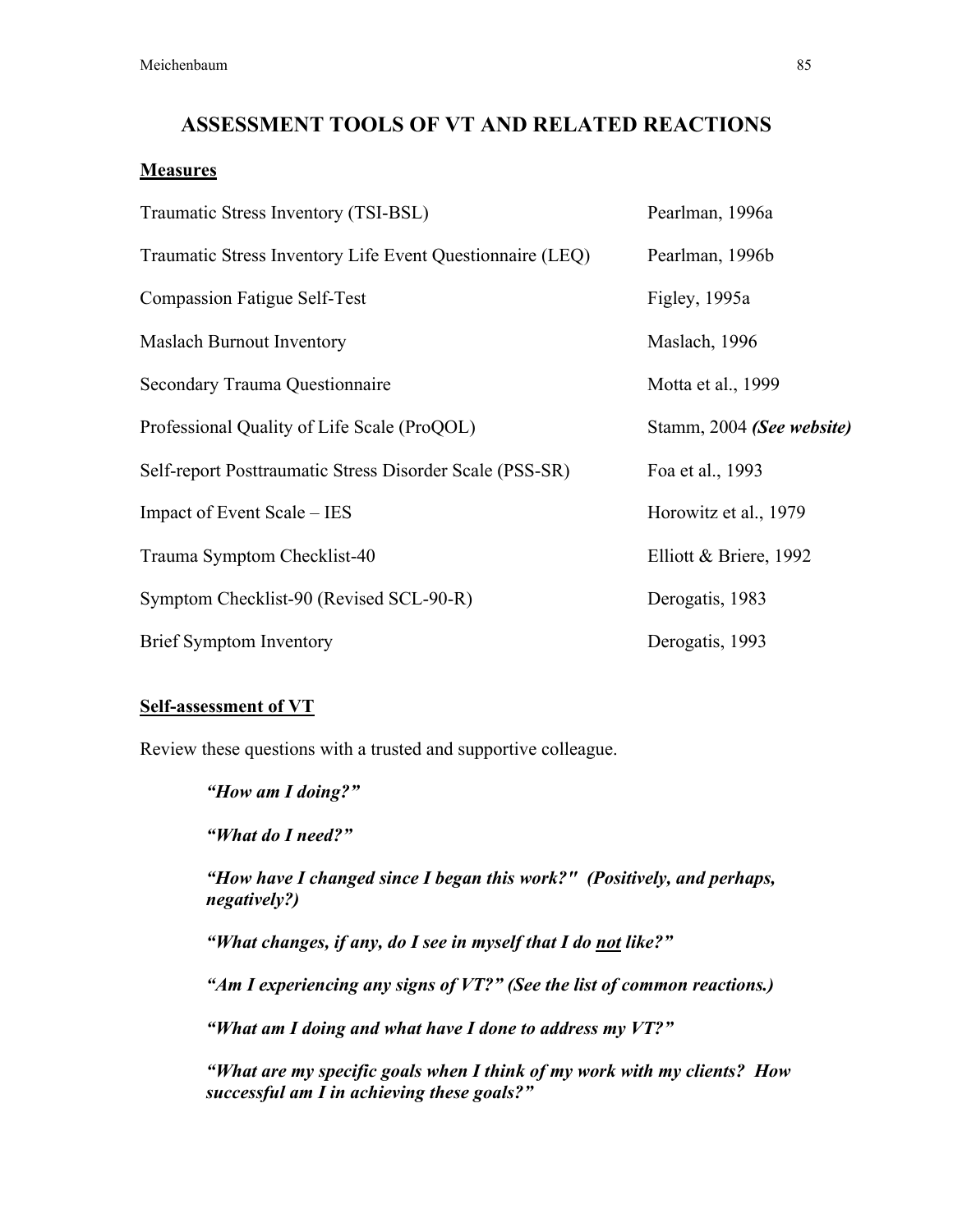*"What is my sense of personal accomplishment in my work?"*

*"What work barriers get in the way of my having more satisfaction? How can these barriers be addressed?"*

*"How can I use social supports more effectively?" Draw a picture (web diagram) of your social supports on the job (colleagues) and in non job-related areas (family friends).*

*"For instance, have I talked to other people about my concerns, feelings and rewards of my job?"*

*"Who did I talk to (both in the past and now)? What were their reactions? What did he/she say or do that I found helpful (unhelpful)?"*

*"What were my reactions to their reactions?"*

*"Is there anything about my work experience or other stressful events in my life that I have not told anyone, that is 'unspeakable', that I have kept to myself (a secret)?" Try putting it into words, such as, "I haven't' shared it because …" or "I am very hesitant to share it because …" What is the possible ongoing impact, toll, emotional price of not sharing and working through these feelings?*

*"Is there anything about my stress experience that I keep from myself? Is there an area or event that I have pushed away or kept at arm's length from myself? Is there anything that causes me to say, 'I can't handle that?' What aspect of my life have I not put into words yet, that are still lurking in that corner of my mind?"*

*"How will sharing these feelings help?" Remember, what cannot be talked about can also not be put to rest!*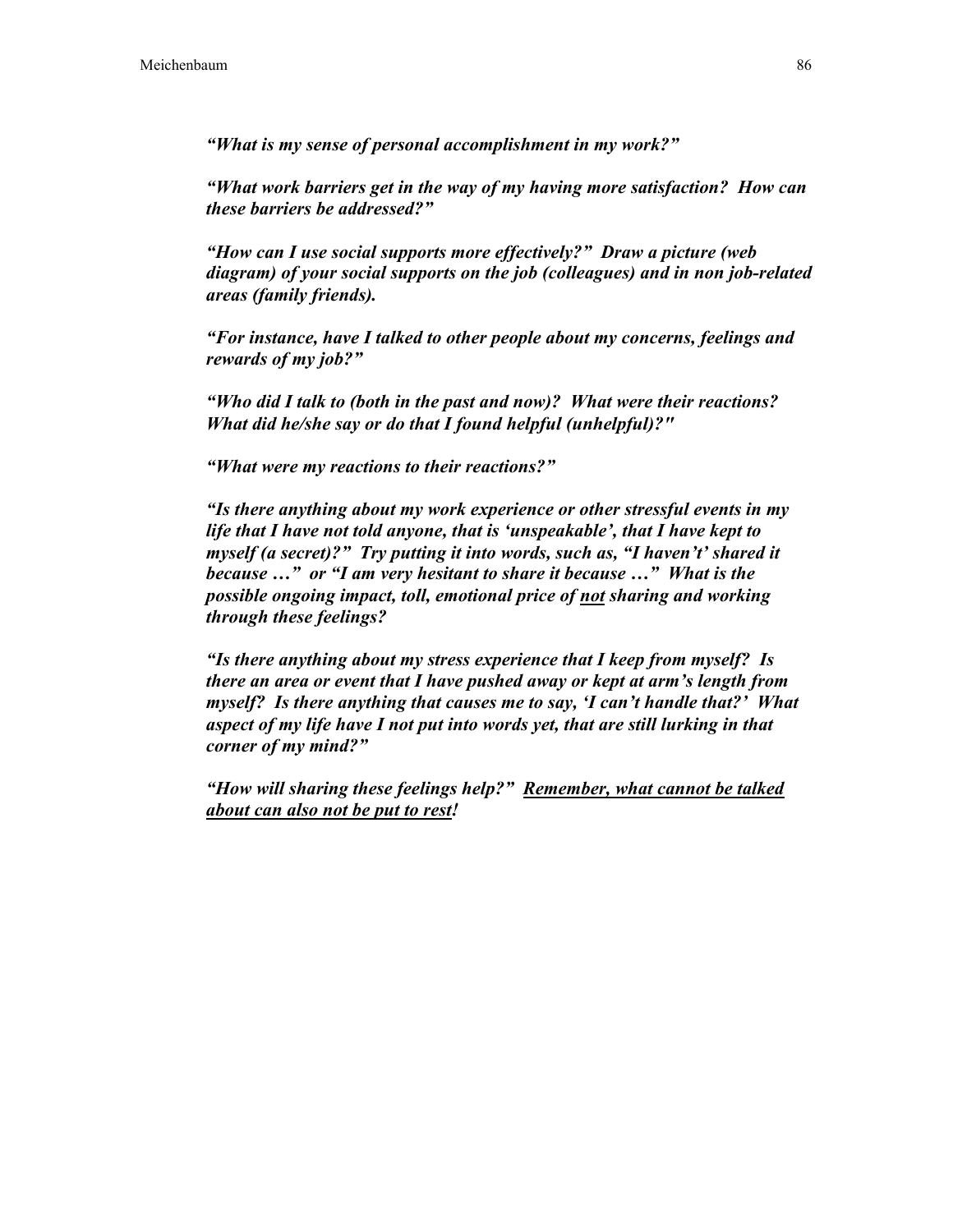## INTERVENTIONS: WAYS TO COPE WITH VT

#### GENERAL GUIDELINES

- Issue is managing VT, rather than totally avoiding it.
- Emphasis should be on early identification and treatment, reducing long-term negative impact.
- Interventions need to be multi-leveled and should not be left up to the individual.
- Helper should not feel ashamed or guilty about experiencing VT. Attitude should be on validating and normalizing such reactions. Reframe VT as being a sign of being a committed and a sensitive helper.

## WAYS TO COPE WITH VT: AN OVERVIEW

*(See the next pages for a description of each coping strategy.)*

### I) INDIVIDUAL LEVEL: PRACTICE SELF-CARE

#### A. Increase Your Self-observations

- 1. Recognize and chart signs of stress: Vicarious traumatization and burnout.
- 2. Conduct self-analysis: Fill out self-report scales.

#### B. Engage in Self-care Behaviors

- 3. Engage in relaxing and self-soothing activities.
- 4. Ensure physical and mental well-being.
- 5. Have outside outlets.
- 6. Engage in healing activities in and outside of therapy.

#### C. Use Your Cognitive Abilities

- 7. Recognize you are not alone: Normalize and monitor your "story-telling narratives."
- 8. Have realistic expectations to enhance feelings of accomplishment.
- 9. Adopt a more philosophical accepting stance.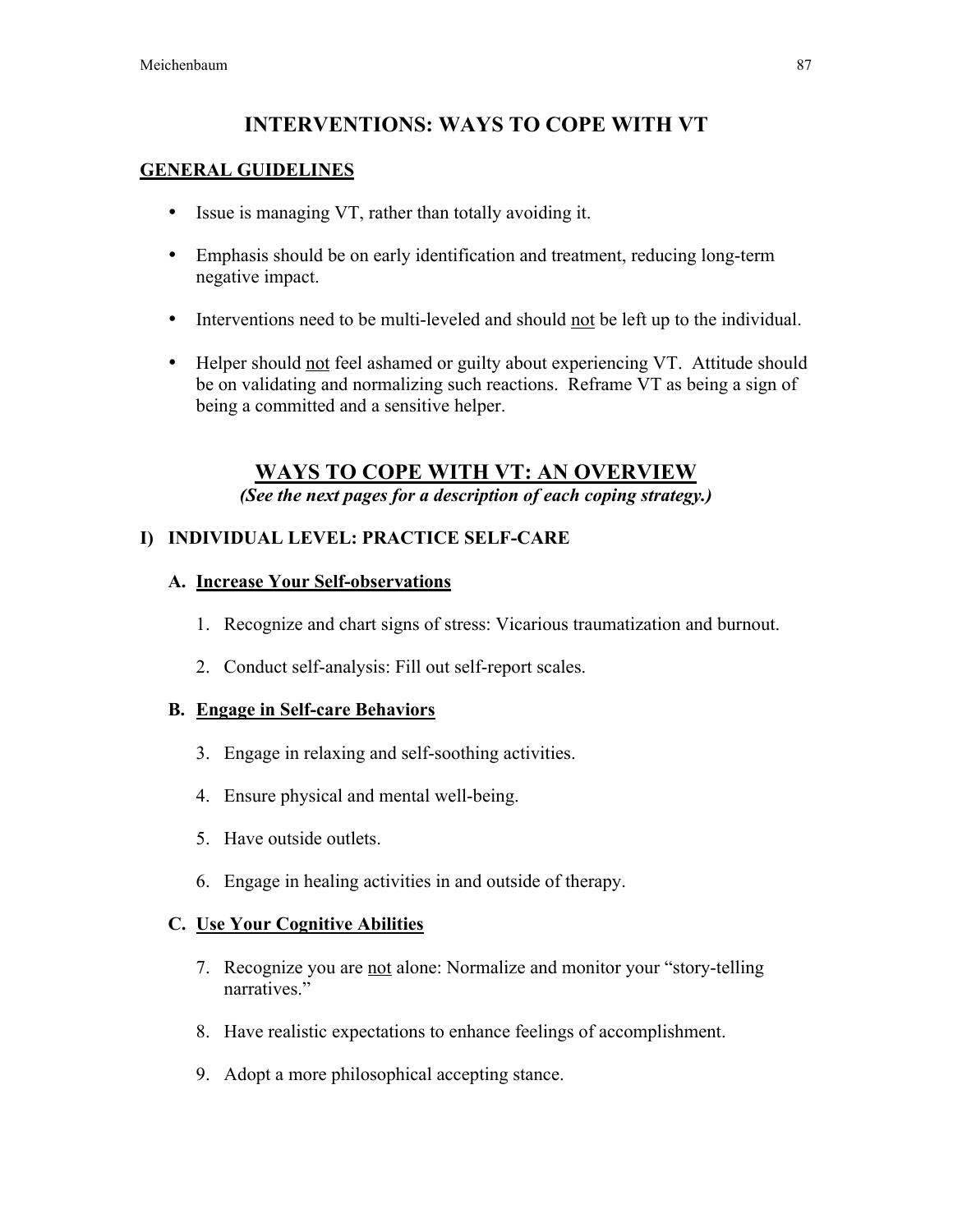- 10. Do not take on responsibility to "heal" your clients. "Midwife" metaphor.
- 11. Challenge negativity. Don't play the blame game! Find meaning and hope. Solicit "the rest of the patient's story."

#### D. Engage in Behavioral Activities

- 12. Balance composition of case loads (victims and non victims).
- 13. Limit overall case loads.
- 14. Share reactions with clients. Nurture therapeutic alliance.
- 15. When necessary, take time off.

#### II) PEER AND COLLEGIAL LEVEL

#### A. Helper Initiated Activities

- 16. Assess social support network.
- 17. Seek social support.
- 18. Provide support. Don't over do it!
- 19. Use buddy system (especially novices).
- 20. Obtain peer supervision.
- 21. Engage in "debriefing."
- 22. Participate in training opportunities.
- 23. Participate in agency building or community building activities.
- 24. Use a team for support.
- 25. If indicated, participate in time-limited group therapy.

#### III) ORGANIZATIONAL AND AGENCY LEVEL

- 26. Agency should be proactive.
- 27. Schedule team meetings "emotional checkups."
- 28. Distribute and decrease case loads.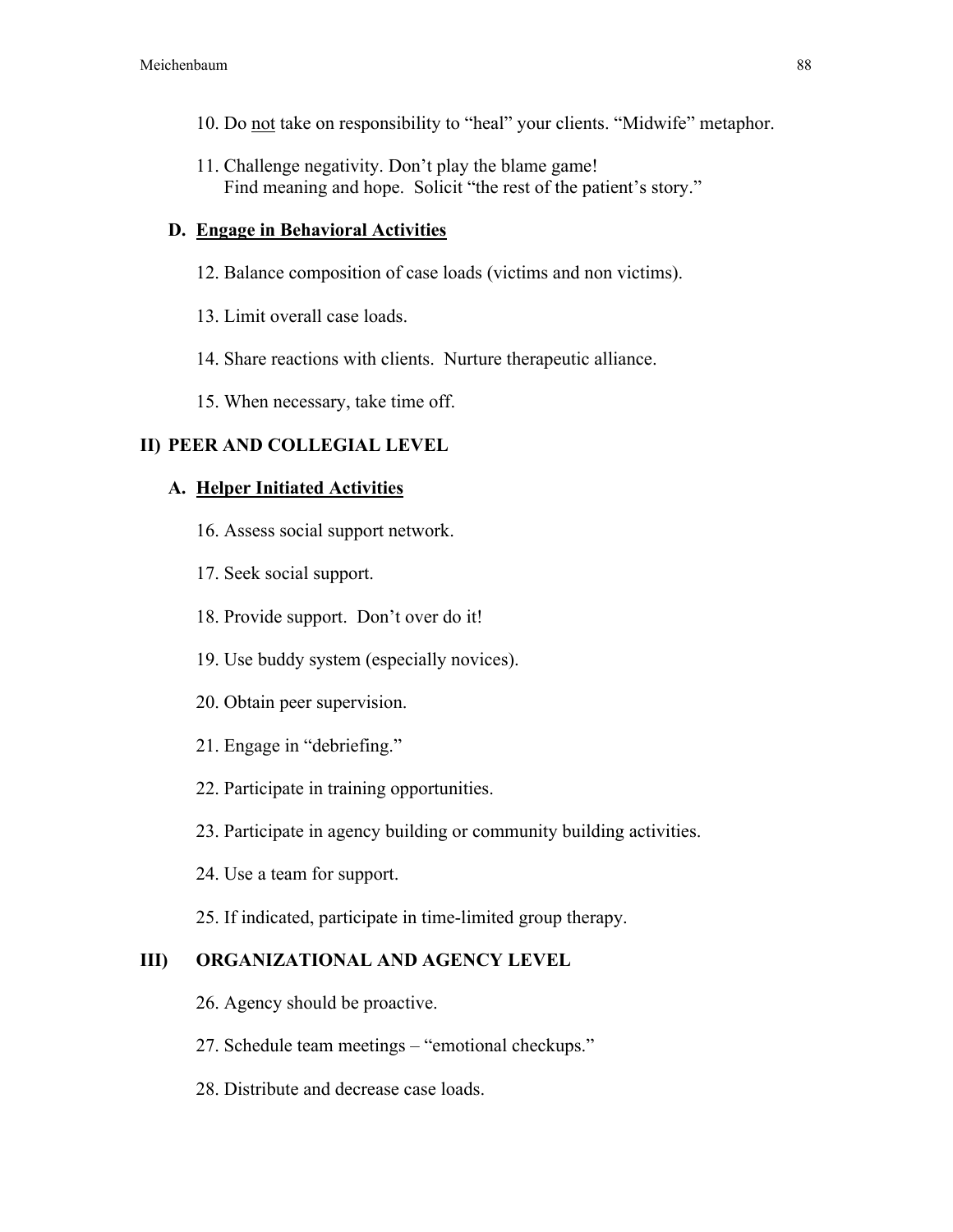- 29. Provide ongoing supervision, especially for novice workers.
- 30. Promote education and training.
- 31. Help foster spiritual renewal.
- 32. Maintain professional connections.
- 33. Address boundary issues.
- 34. Support "mission" activities.
- 35. Provide Stress Inoculation Training and General Resilience Training and Acceptance/Mindfulness Skills Training.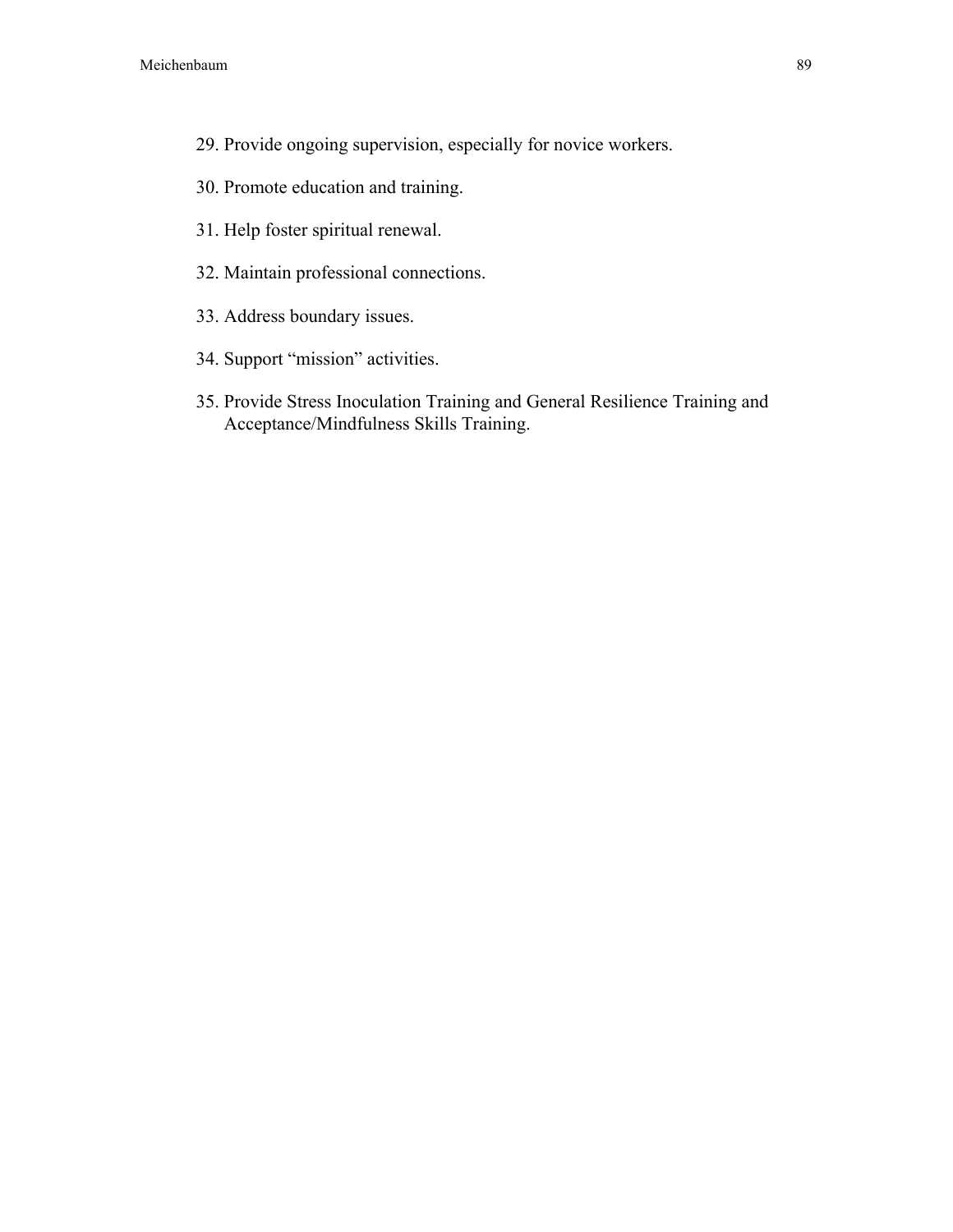#### I) INDIVIDUAL LEVEL: PRACTICE SELF-CARE

#### *"Self-care is a skillful attitude that needs practice throughout the day." (Mahoney, 2003, p. 25)*

#### A. Increase Your Self-observations

- 1. Recognize signs of incipient, vicarious traumatization (VT) and impact of job stress (Burnout). Chart warning signs. Take your "emotional temperature." (See list of common reactions).
- 2. Conduct a self-analysis. (Fill out self-report measures of stress levels).

### B. Engage in Self-care Behaviors

- 3. Engage in self-care behaviors such as relaxation exercises between clients. Engage in soothing activities like going for a massage. Leave work at work. Develop a ritual for the transition for leaving work at the office. As Mahoney (2003, p. 26) suggests, *"Even though you are likely to carry your clients' struggles with you after work, learn to formalize a transition from your profession to your personal life (a walk, a prayer, a brief period of meditation, etc.).*
- 4. Ensure physical and mental well-being (nutrition, sleep, relaxation, creative expression, use humor). Replenish by having a get away weekend or vacation. Give yourself permission to escape when necessary. Cherish your friendships and intimacy with family.
- 5. Have some outlet for discharge outside of your clinical role (exercise, writing, building, gardening, family, social action). Engage in activities that are positive and that have concrete outcomes or products that foster a sense of accomplishment. Have a vocational avenue of creative and relaxing self-expression in order to regenerate energies.
- 6. Engage in healing activities that renew meaning of life both in therapy and out of therapy settings. For example, some therapists report bringing signs of life and beauty into their offices that remind them of beauty and rebirth. Engage in life-generating activities outside of therapy, such as gardening, painting, enjoying nature.

#### C. Use Your Cognitive Abilities

7. Recognize that you are not alone in experiencing vicarious traumatization (VT) and in experiencing job stress. Validate and normalize your reactions. It is not that you experience VT and job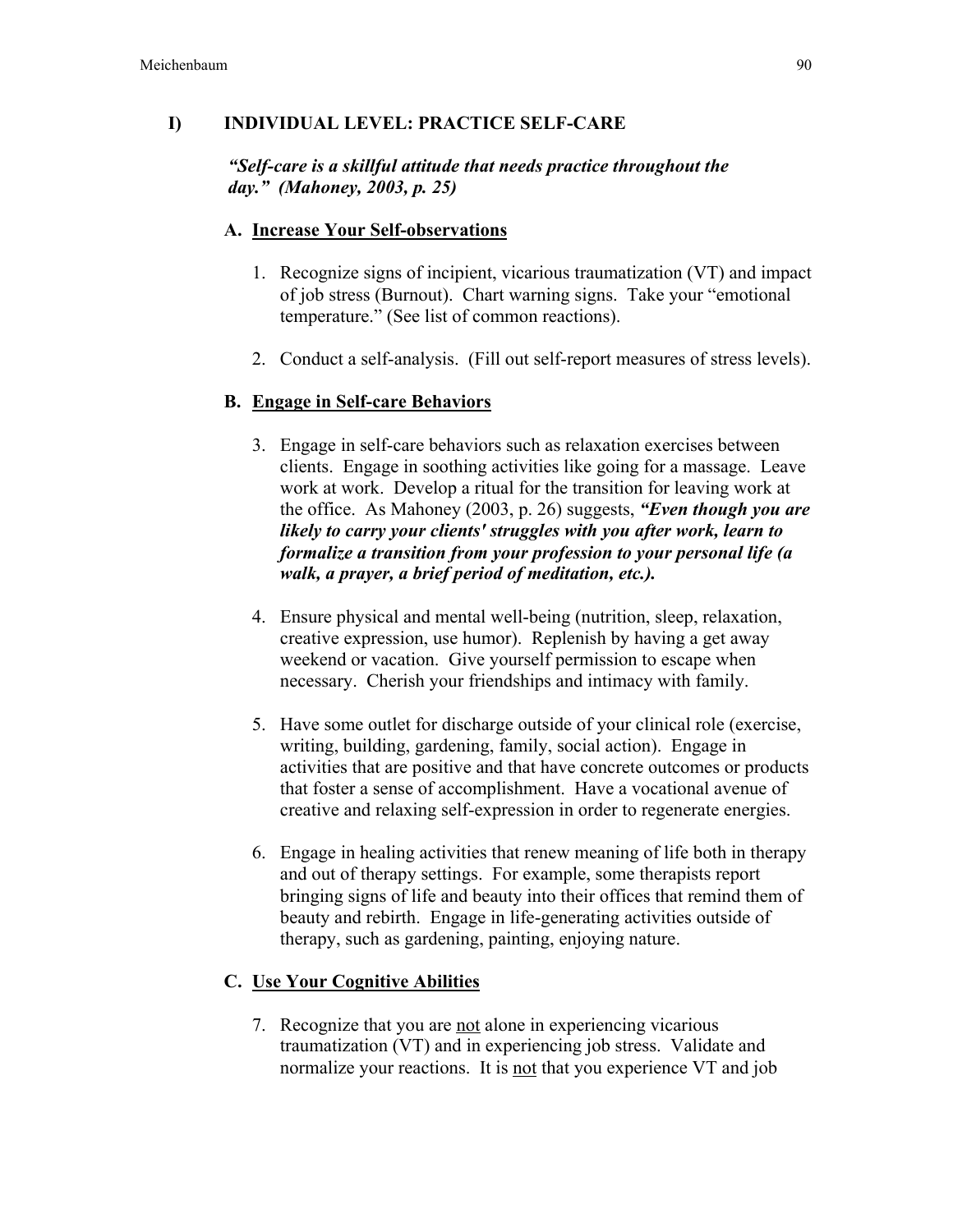stress, but what you tell yourself and others about your reactions. Listen for the "stories" (narratives) you tell yourself and others.

- 8. Have realistic expectations for yourself and your clients. Recognize your limitations. The percentage of goals and subgoals achieved is critical to foster feelings of accomplishment.
- 9. Adopt a more philosophical or religious outlook. Use your spirituality. Accept those aspects that cannot change, and work on those aspects that are potentially changeable, and as the adage goes, "know the difference." Take pride in the work you do in helping serve human development. Honor the privilege of the helping profession.
- 10. Remind yourself that you cannot take responsibility for the client's healing, but rather you should act as a "midwife" on the client's journey toward healing. Remind yourself that there are some things (like traumatic grief) you can't fix. *"People in deep grief want to feel that you have heard their pain. If you try to 'fix it,' you may rob them of that passage. They often want someone they can trust, cry with, confess to, someone who is nonjudgmental. Remember it is a privilege to be part of the healing process,"* as noted in Gail Sheehy's (2003, p. 366) moving account of the aftermath of September 11.
- 11. Challenge negativity. Minimize self-blame and blame in others. Examine feelings of shame, guilt, incompetence, frustrations. See stressors as problems-to-solved or use acceptance strategies and not as occasions to "catastrophize." Focus on finding meaning and hope by attending to the client's "rest of the story."

#### D. Engage in Behavioral Activities

- 12. Where possible, balance the composition of victim and non-victim caseloads. Diversify your caseloads
- 13. If possible, limit overall caseloads.
- 14. Where appropriate, share reactions with the client. For example, the helper can comment to the client:

*"Sometimes there is a part of me ( the helper) that does not want to hear that such horrific things happened to you (the client). But there is another part of me that says that we must continue because it is important, and moreover, doing so is part of the healing process. But, I would not be honest with you (the client) if I did not comment*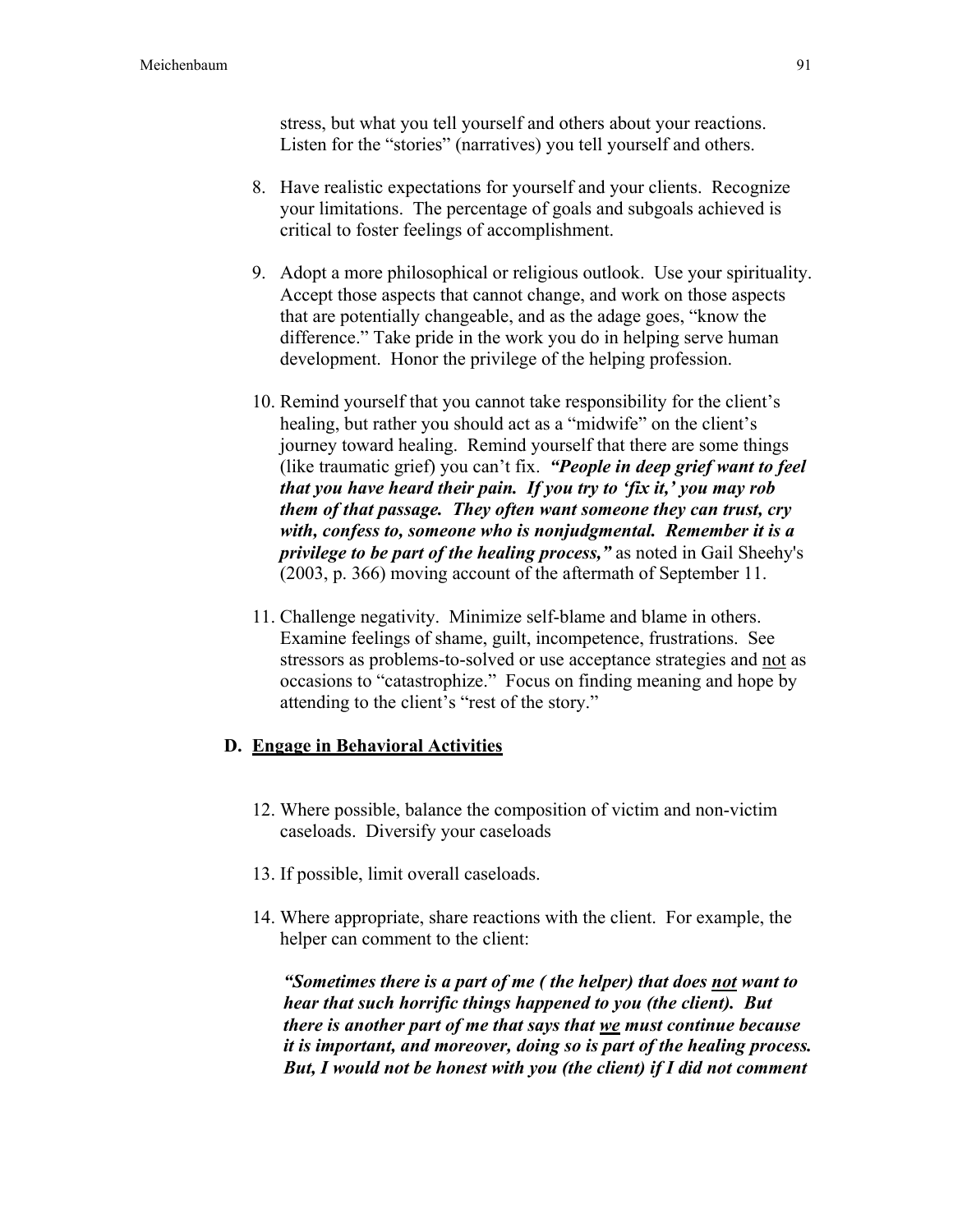*that no one should have suffered, nor endured, what you have experienced.*

*I am heartened by your willingness, ability, and your courage to share your story as part of the healing process.*

*I am also impressed to learn about the "rest of your story" of what you did to survive. As I have come to know you in spite of X (specific victimization experiences) you have been able to (highlight specific examples of resilience).*

Such helper statements to the client can foster a stronger, respectful, collaborative therapeutic alliance as the helper conveys empathy and humanity. Such statements also convey to the client that his/her reactions are not unique, that the client is being "heard" and that the helper's reactions are also not unique.

The helper can also go on and ask the client's permission to share (make a gift of his or her experiences and suffering to others) – find meaning in -- The helper can ask the client:

*I would like to ask you a question. Could I obtain your permission to share what you did to survive, to keep going in spite of X, with my other clients or with my colleagues? I would not mention your name and I would describe your situation in very general terms so no one could identify you. But, I would like them to benefit from your example. Would it be okay to "make a gift" of what you have done with others I see? Would that be okay?*

15. Be gentle with yourself. Find a comfortable pace. Make yourself comfortable at work and at home. Give yourself permission to be cared for and counseled. Enjoy yourself. Finally, when necessary, take time off from work. Come back to work gradually.

#### II) PEER AND COLLEGIAL LEVEL

#### A. Helper Initiated Activities

16. Taking stock. Assess your network of supportive people at work and outside of work. Draw a map of supportive people. Who is there to provide emotional, informational, material supports? Note, it may not be the same folks for each type of support. What is your "game plan" to access and use supports? Who are the people in your life who can provide a "holding environment?"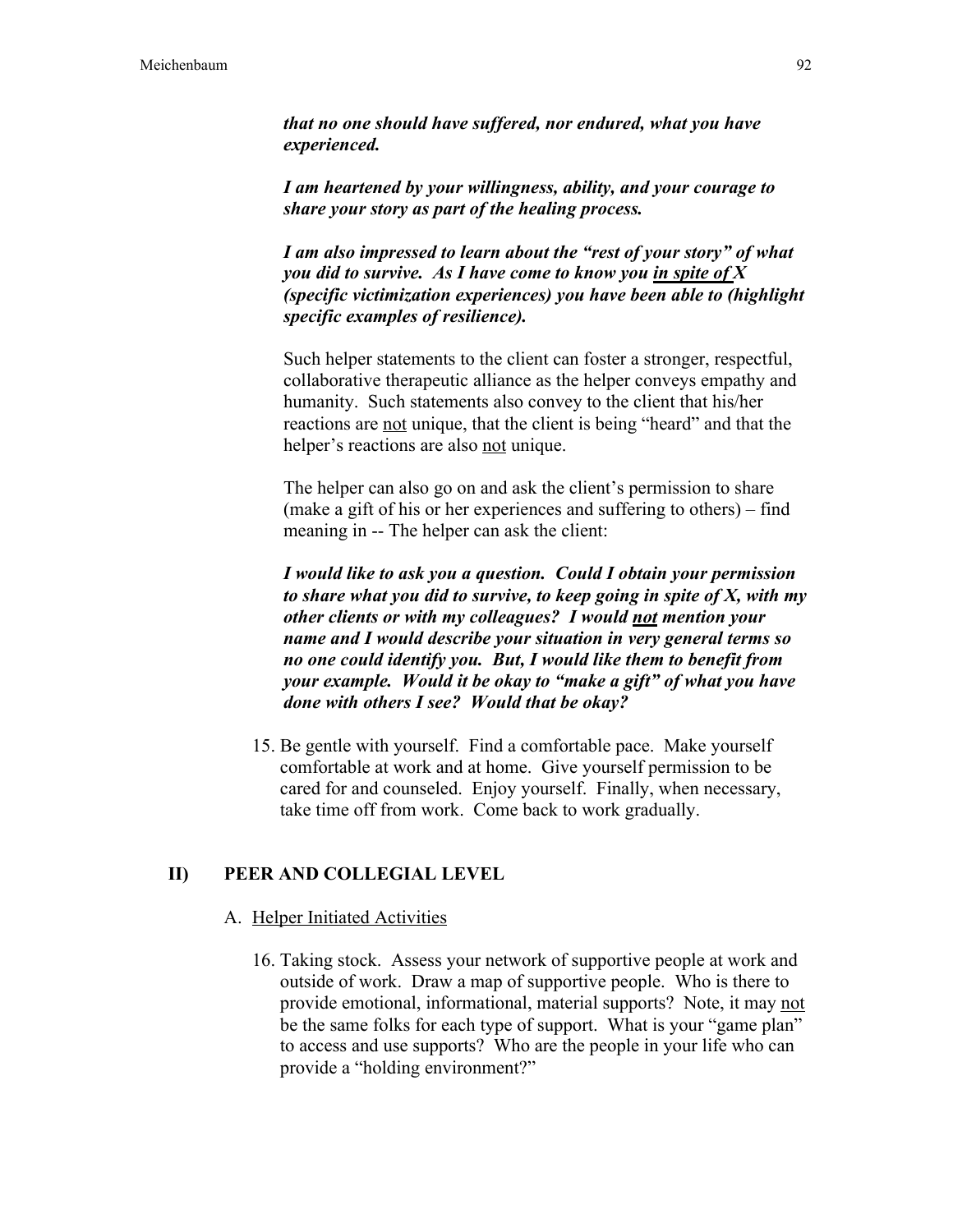- 17. Seek peer support. Talk with colleagues and friends. Maintain connections with others.
- 18. Don't be embarrassed or ashamed to ask for support, as well as reciprocate and offer support to others. Don't overdo it or you can increase your level of caregiver stress.
- 19. Use a buddy system at work, especially if you are a novice helper. Novices should be buddied up with more experienced helpers. Identify a colleague with whom you can discuss your work, its challenges and rewards.
- 20. Obtain peer supervision. Review cases on a regular bases.
- 21. Beyond case reviews, engage in "debriefing" (either informally or formally) around difficult and challenging cases (e.g., where threat of violence is an issue). In such debriefings the following questions can be addressed:

*"What is it like to work with "traumatized" clients or with client families who experience multiple problems or who have diagnoses of Borderline Personality Disorder?"*

*"What is most difficult or challenging in such cases?"*

*"What is most rewarding in working with these clients?"*

*"What do you (the helper) need right now?"*

*"How can we (other helpers, friends) be of most help?"*

- 22. Participate in educational and training group forums about vicarious traumatization and job stress, focusing on possible solutions. (Do not just attend group sessions that can lead to "emotional" contagion.)
- 23. Participate in agency building or community building activities. Join others around a common purpose or value.
- 24. Use a team for support, join a study group, attend continuing education conferences and workshops.
- 25. The use of time-limited group therapy can be helpful for helpers who have a history of trauma, who are being most impacted as a result of working with traumatized clients and who experience high job stress. The group can address self-doubts, countertransference issues and varied levels of coping. Engage in self-analysis and use personal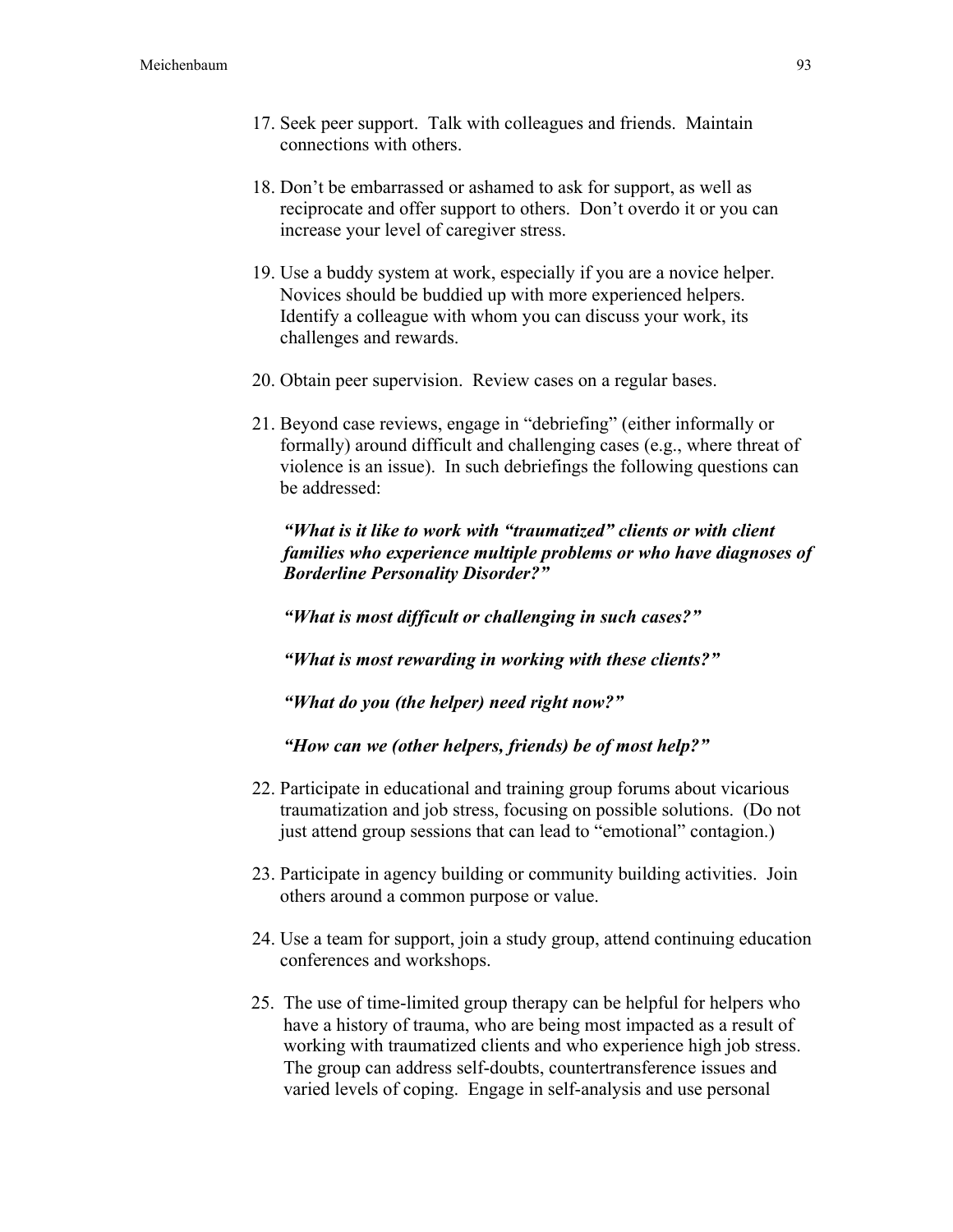therapy. Ask for and accept comfort, help and counsel. Find others whom you trust to talk to. If you can't find a therapist, create an imaginary one (who doesn't charge too much). Embrace your spiritual searching.

#### III) ORGANIZATIONAL AND AGENCY LEVEL

- 26. Agency should be proactive in recognizing and accepting vicarious traumatization, and job-related stressors.
- 27. Regularly schedule team meetings and support groups that include "emotional checkups."
- 28. Work toward distributing and decreasing the number of demanding victimized clients.
- 29. Provide ongoing supervision and mentoring (buddy system), especially for novice workers.
- 30. Promote education and training about vicarious traumatization and wellness programs.
- 31. Help workers seek spiritual renewal.
- 32. Maintain professional connections and identity. Collaborate with other helping agencies to foster a sense of a team working toward common objectives.
- 33. Conduct meetings and run workshops on boundary issues between clients and helpers in order to reduce this source of stress. Assist helpers to limit their exposure outside of work.
- 34. Agency can support a "mission" and accompanying activities to actively change the circumstances that lead to victimization. This may be done at the local, organizational and national levels such as advocating for legislative reform and social action. Help workers transform stress into ways of finding "meaning" and "purpose."
- 35. Provide Stress Inoculation Training for workers (See Dane, 2000; Meichenbaum, 1994, 2001, 2003) and General Resilience Training (see Reivich and Shatte, 2002). Reivich and Shatte highlight that resilience is a "mind set" and they describe how a variety of cognitive and affective factors can block or erode resilience. They propose 7 skills designed to nurture resilience including:
	- (a). Self-monitoring your thinking processes;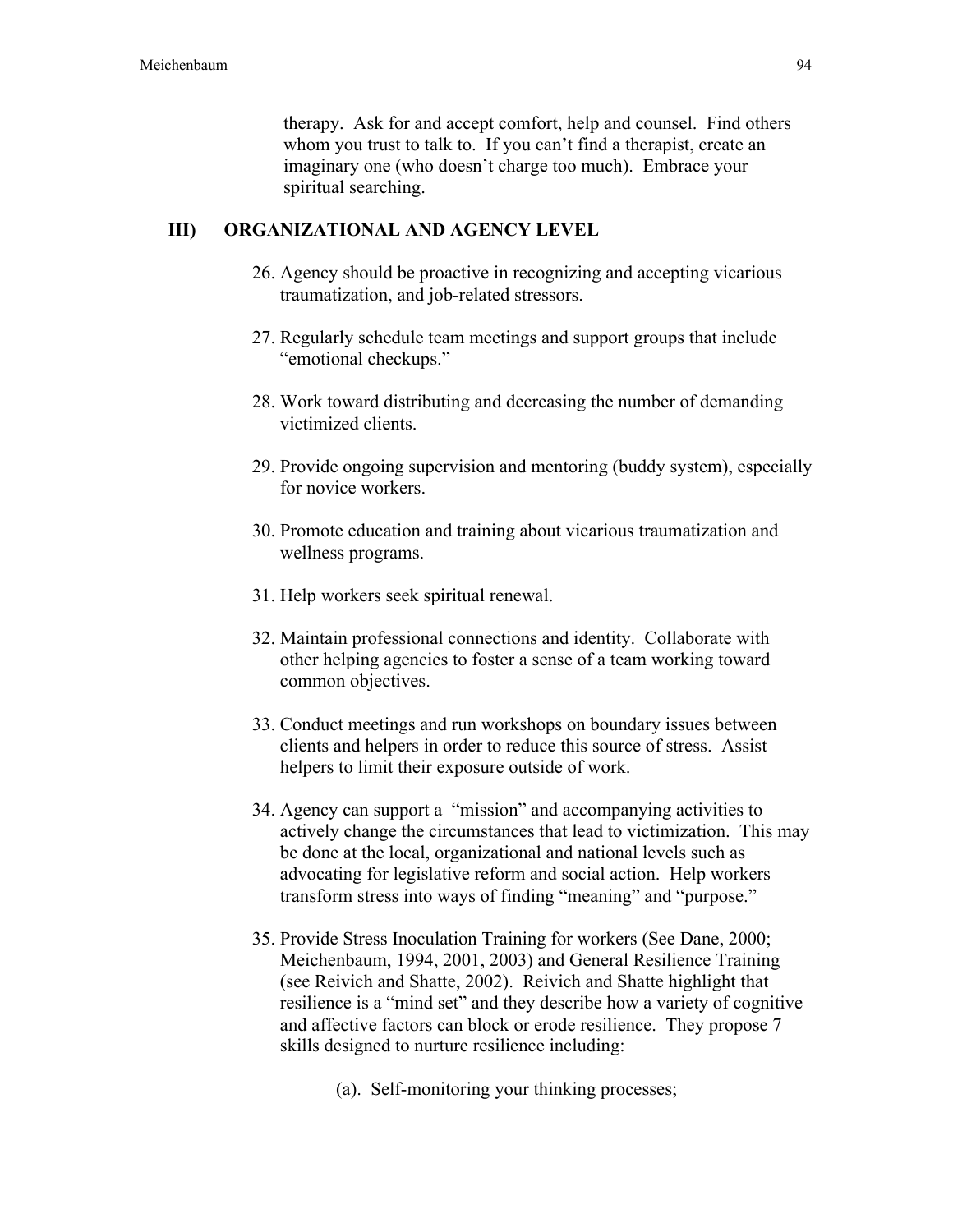- (b). Avoid "thinking traps" such as blaming yourself or others, jumping to conclusions, making unfounded assumptions, and ruminating;
- (c). Detect "icebergs" or deeply held beliefs that lead to emotional overreactions;
- (d). Challenge these assumptive beliefs and examine the "if ..then" rules that are implicitly accepted; rather engage in problem-solving that is "realistically optimistic;"
- (e). Put events into perspective;
- (f). Learn ways to stay calm and focused;
- (g). Practice skills in real life as you change counterproductive thoughts and behaviors into more resilient thoughts and behaviors.

The need to learn to use acceptance and meditative–mindfulness skills should be employed. The mindfulness training helps individuals to accept things as one finds them, nurtures perceptual clarity and freedom from the judgmental aspects of language. These coping procedures call upon individuals to treat thoughts as "just thoughts." These highlight the value of diminishing self-absorption, being less defensive, more open to experience, and more accepting. They cultivate moment-to-moment attention. (See Hayes et al., 1999; Kabat-Zinn, 1990; Salmon et al., 2004).

The Stress Inoculation Training procedure (Meichenbaum, 2003) that has been used to reduce job stress incorporates these varied cognitive-behavioral skills in a three phase intervention:

Phase I – Initial Conceptualization that collaboratively educates individuals about the nature and impact of stress and coping;

Phase II – Skills acquisition and consolidation where individuals can acquire and practice both intrapersonal and interpersonal coping skills that follow from the initial conceptualization phase;

**Phase III – Application Training** where individuals in groups can practice the coping skills, both in the training sessions and in vivo. These application trials should be as similar as possible to the real life demands, activities and settings.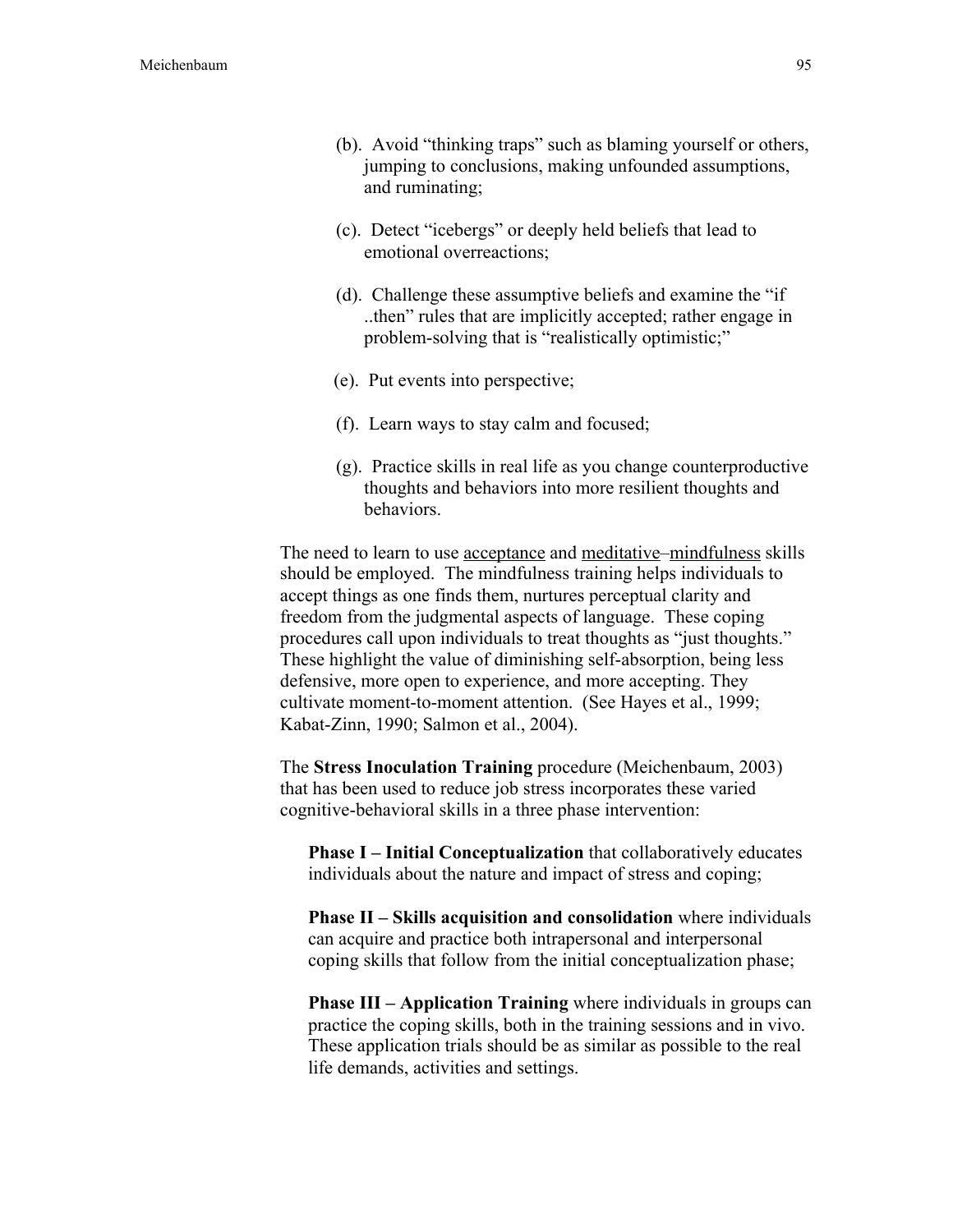### **REFERENCES** BOLSTERING RESILIENCE IN HELPERS

- Arvey, M. J. (2001). Secondary traumatic stress among trauma counselors: What does the research say? International Journal for the Advancement of Counseling, 23, 283-293.
- Blair, D. T., & Ramones, V. A. (1996). Understanding VT. Journal of Psychological Nursing and Mental Health Services, 34, 24-30.
- Cherniss, C. (1980). Staff burnout. Beverly Hills, CA: Sage Publications.
- Chu, J. (1990). Ten traps for therapists in the treatment of trauma survivors. Dissociation, 1, 24-32.
- Dane, B. (2000). Child welfare workers: An innovative approach for interacting with secondary trauma. Journal of Social Work Education, 36, 27-38.
- Danieli, Y. (1988). Confronting the unimaginable psychotherapists' reactions to victims of the Nazi Holocaust. In J. P. Wilson, Z. Harel & B. Kahan (Eds.), Human adaptation to extreme stress from the Holocaust to Vietnam. (pp. 219-238). London Plenum.
- Derogatis, L. R. (1983). SCR-90-R Manual. Towson, MD Clinical Psychometric research.

Derogatis, L. A (1993). Brief Symptom Inventory. Minneapolis, MN: N. C. S.

- Elliott, D. M., & Briere, J. (1992). Sexual abuse trauma among professional women: Validating the Trauma Symptom Checklist-40 (TSC-40). Child Abuse and Neglect, 16, 391-398.
- Figley, C. R. (Ed.). (1995). Compassion fatigue: Coping with secondary traumatic stress disorder in those who treat the traumatized. New York Brunner/Mazel.
- Figley, C. R., & Kleber, R. J. (1995). Beyond the "victim": Secondary traumatic stress. In R. J. Kleber, C. R. Figley & B. P. Gersons (Eds.), Beyond trauma: Cultural and societal dynamics. (pp. 75-98). New York Plenum.
- Firth-Cozens, J., & Payne, R. (Eds.). (2001). Stress in health professionals: Psychological and organizational cause and innervations. Chichester, England: Wiley.
- Foa, E. B., Cashman, L., Jaycox, L., & Parry, K. (1997). The validation of a self-report measure of posttraumatic stress disorder: The Posttraumatic Diagnostic Scale. Psychological Assessment, 9, 445-451.
- Hatfield, E., Cacioppo, J. T., & Rapson, R. L. (1994). Emotional contagion. Cambridge: Cambridge University Press.
- Hayes, S. C., Stroshal, K., & Wilson, K. (1999). Acceptance and commitment therapy. New York: The Guilford Press.
- Herbert, C., & Wetmore, A. (1999). Overcoming traumatic stress: A self-help guide using cognitivebehavioral techniques. London: Robinson Publishing.
- Horowitz, M., Wilner, N., & Alvarez, W. (1974). Impact of event scale: A measure of subjective stress. Psychosomatic Medicine, 41, 209-218.
- Jenkins, S. R., & Baird, S. (2002). Secondary traumatic stress and vicarious trauma: A validation study. Journal of Traumatic Stress, 15, 423-432.
- Kabat-Zinn, J. (1990). Full catastrophic living: Using the wisdom of your body and mind to face stress, pain and illness. New York: Delta.
- Knight, C. (1997). Therapist's affective reactions to work with adult survivors of child sexual abuse: An exploratory study. Journal of Child Sexual Abuse, 6, 17-41.
- Mahoney, M. J. (2003). Constructive psychotherapy: A practical guide. New York: Guilford.
- Maslach, C. (1982). Burnout: The cost of caring. Englewood Cliffs, NJ: Prentice Hill.
- Maslach, C. (1996). The Maslach Burnout Inventory.  $3<sup>rd</sup> Ed$ . Palo Alto, CA: Consulting Psychologists Press.
- McCann, L., & Pearlman, L. (1990a). Psychological trauma in the adult survivor: Theory, therapy and transformation. New York: Brunner/Mazel.
- McCann, L., & Pearlman, L. (1990b). Vicarious traumatization: A framework for understanding the psychological effects of working with victims. Journal of Traumatic Stress, 3, 131-149.
- Meichenbaum, D. (1994). Treating adults with PTSD. Clearwater, FL: Institute Press.
- Meichenbaum, D. (2001). Treating individuals with anger-control problems and aggressive behavior. Clearwater, FL: Institute Press.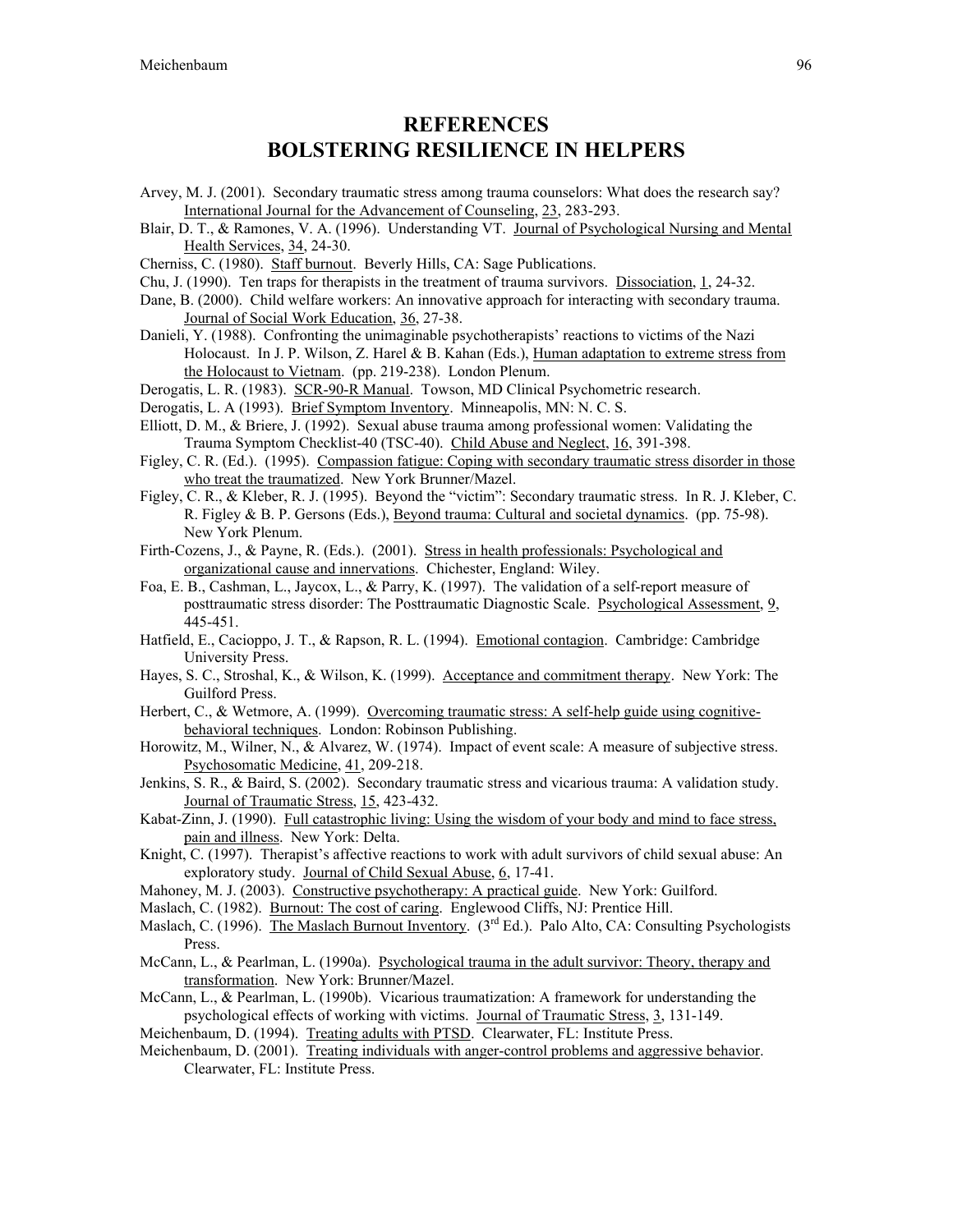- Meichenbaum, D. (2003). Stress inoculation training. In W. O'Donohue, J. E. Fisher & S. C. Hays (Eds.), Cognitive behavior therapy: Applying empirically supported techniques in your practice. (pp. 407- 410). Hoboken, NJ: Wiley and Sons.
- Motta, R. W., Kefer, J. M., et al. (1999). Initial evaluation of Secondary Trauma Questionnaire. Psychological Reports, 85, 997-1002.
- Nelson-Gardell, D., & Harris, D. (2003). Childhood abuse history: Secondary traumatic stress and child welfare workers. Child Welfare, 82, 5-26.
- Neumann, D. A., & Gamble, S. J. (1995). Issues in the professional development of psychotherapists: Countertransference and VT in the new trauma therapist. Psychotherapy, 32, 341-347.
- Norcross, J. C. (2000). Psychotherapist self-care: Practitioner-tested, research-informed strategies. Professional Psychology, 31, 710-713.
- Pearlman, L. A. (1995). Self-care for trauma therapist: Anchoring vicarious traumatization. In B. H. Stamm (Ed.), Secondary traumatic stress: Self-care for clinicians, researchers and educators. (pp. 51-64). Lutherville, MD: Sidran Press.
- Pearlman, L. A. (1996a). Psychometric review of TSI Belief Scale, Revision L. In B. H. Stamm (Ed.), Measurement of stress, trauma and adaptation. Lutherville, MD: Sidron Press.
- Pearlman, L. A. (1996b). Psychometric review of TSI Life Event Questionnaire (LEQ). In B. H. Stamm (Ed.), Measurement of stress, trauma and adaptation. Lutherville, MD: Sidron Press.
- Pearlman, L. A., & MacIan, P. S. (1995). Vicarious traumatization: An empirical study of the effects of trauma work on trauma therapists. Professional Psychology: Research and Practice, 26, 558-565.
- Pearlman, L. A., & Saakvitne, K. (1995). Trauma and the therapist: Countertransference and vicarious traumatization in psychotherapy with incest survivors. New York: W. W. Norton.
- Pope, K. S., & Vasquez, M. J. (2005). How to survive and thrive as a therapist. Washington, DC: American Psychological Association.
- Reivich, K., & Shatte, A. (2002). The resilience factor: 7 essential skills for overcoming life's inevitable obstacles. New York: Broadway Books.
- Saakvitne, K. W., Gamble, S., Pearlman, L. A., & Lev, B. (2000). Risking connection: A training curriculum for working with survivors of child abuse. Lutherville, MD: Sidron Press.
- Saakvitne, K. W., & Pearlman, L. A. (1996). Transforming the pain: A workbook on vicarious traumatization. London: W. W. Norton.
- Sabin-Farrell, T., & Turpin, G. (2003). Vicarious traumatization: Implications for the mental health of health workers. Clinical Psychology Review, 23, 449-480.
- Salmon, P., Sephton., S., et al. (2004). Mindfulness meditation in clinical practice. Cognitive and Behavioral Practice, 11, 434-446.
- Schauben, L. J., & Frazier, P. A. (1995). Vicarious trauma: The effects on female counselors of working with sexual violence victims. Psychology of Women Quarterly, 19, 49-64.
- Sexton, L. (1999). Vicarious traumatization of counselors and effects on the workplace. British Journal of Guidance and Counseling, 27, 393-403.
- Sheehy, G. (2003). Middletown America: One town's passage from trauma to hope. New York: Random House.
- Stamm, B. H. (1997). Work-related secondary traumatic stress. PTSD Research Quarterly, 8, 2. *(http://www.ncptsd.org/publications/rq/rq-lrst.html)*
- Stasmm, B. H. (Ed.). (1999). Secondary traumatic stress: Self-care issues for clinicians, researchers and educators. Lutherville, MD: Sidron Press.
- Stebnicki, M. (2000). Stress and grief reactions among rehabilitation professionals: Dealing effectively with empathy fatigue. Journal of Rehabilitation, 66, 23-29.
- Wilson, J., & Lindy, J. (Eds.). (1994). Countertransference in the treatment of PTSD. London: Guildford Press.